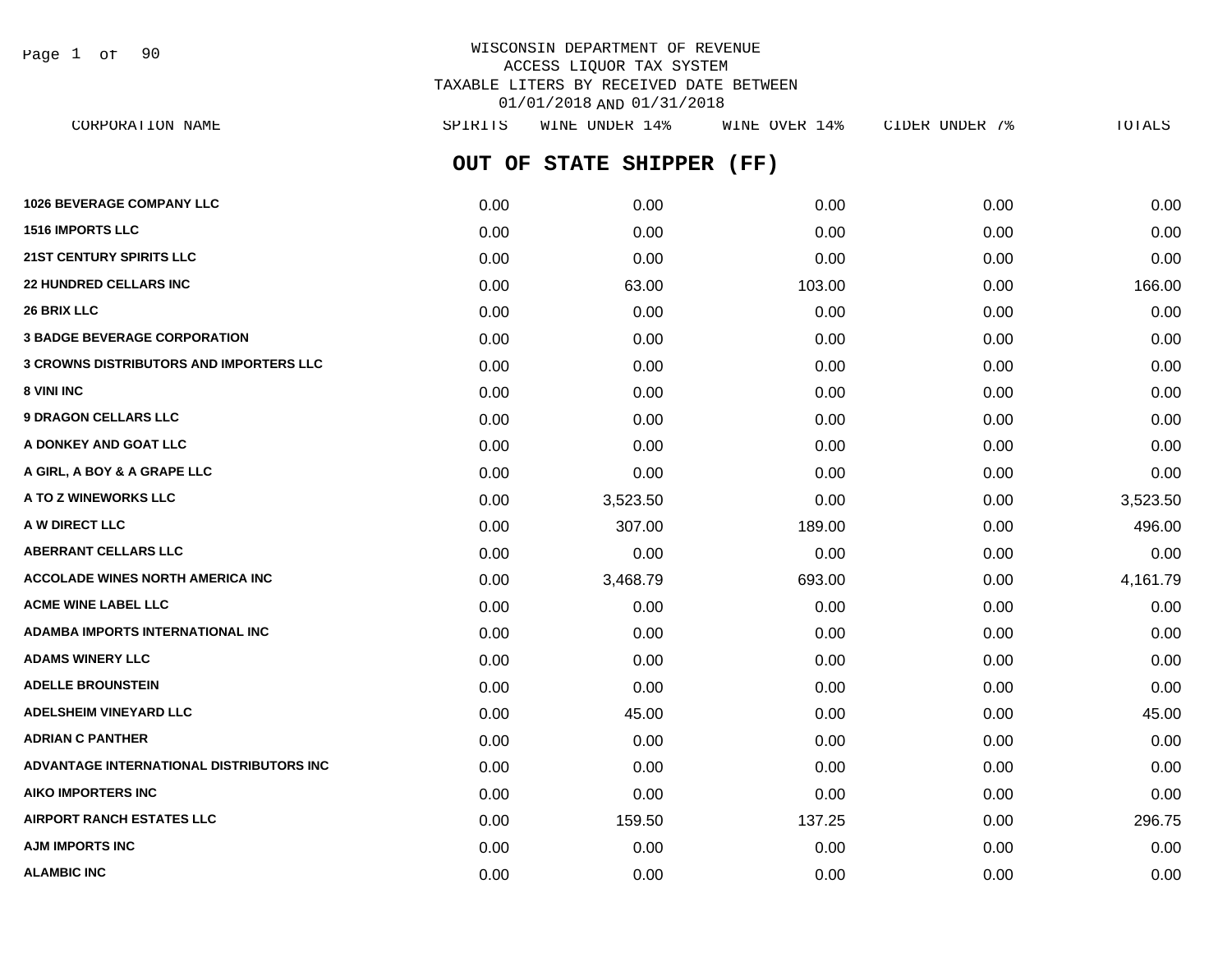Page 2 of 90

| CORPORATION NAME                       | SPIRITS  | <b>WINE UNDER 14%</b> | WINE OVER 14% | CIDER UNDER 7% | TOTALS   |
|----------------------------------------|----------|-----------------------|---------------|----------------|----------|
| ALEJANDRO BULGHERONI ESTATE LLC        | 0.00     | 0.00                  | 0.00          | 0.00           | 0.00     |
| ALEXANDRIA NICOLE CELLARS LLC          | 0.00     | 189.00                | 315.00        | 0.00           | 504.00   |
| <b>ALFRED G PALMATEER JR</b>           | 0.00     | 0.00                  | 0.00          | 0.00           | 0.00     |
| <b>ALLIED IMPORTERS USA LTD</b>        | 0.00     | 225.00                | 0.00          | 0.00           | 225.00   |
| <b>ALLORO VINEYARD INC</b>             | 0.00     | 0.00                  | 0.00          | 0.00           | 0.00     |
| <b>ALLTECH'S BEVERAGE DIVISION LLC</b> | 67.50    | 0.00                  | 0.00          | 0.00           | 67.50    |
| <b>ALPHA &amp; OMEGA WINERY LLC</b>    | 0.00     | 0.00                  | 0.00          | 0.00           | 0.00     |
| <b>ALPHA MARKETING NETWORK INC</b>     | 0.00     | 0.00                  | 0.00          | 0.00           | 0.00     |
| <b>ALTAMAR BRANDS LLC</b>              | 0.00     | 0.00                  | 0.00          | 0.00           | 0.00     |
| <b>ALTAMURA WINERY INC</b>             | 0.00     | 0.00                  | 0.00          | 0.00           | 0.00     |
| <b>AMAVI CELLARS LLC</b>               | 0.00     | 0.00                  | 0.00          | 0.00           | 0.00     |
| <b>AMBRABEV LLC</b>                    | 0.00     | 0.00                  | 0.00          | 0.00           | 0.00     |
| <b>AMERICAN BEVERAGE CORP</b>          | 0.00     | 0.00                  | 0.00          | 0.00           | 0.00     |
| AMERICAN ESTATES WINES INC             | 0.00     | 66.57                 | 0.00          | 0.00           | 66.57    |
| AMERICAN NORTHWEST DISTRIBUTORS INC    | 0.00     | 0.00                  | 0.00          | 0.00           | 0.00     |
| AMERICAN VINTAGE BEVERAGE INC.         | 2,835.00 | 0.00                  | 0.00          | 0.00           | 2,835.00 |
| <b>AMERICAN VINTNERS LLC</b>           | 0.00     | 459.00                | 477.00        | 0.00           | 936.00   |
| <b>AMERICAN WINE TRADE INC</b>         | 0.00     | 504.00                | 0.00          | 0.00           | 504.00   |
| <b>AMICUS CELLARS LLC</b>              | 0.00     | 504.00                | 0.00          | 0.00           | 504.00   |
| <b>AMIR PEAY</b>                       | 135.00   | 0.00                  | 0.00          | 0.00           | 135.00   |
| <b>AMUSE BOUCHE LLC</b>                | 0.00     | 0.00                  | 0.00          | 0.00           | 0.00     |
| <b>ANCHOR DISTILLING COMPANY LLC</b>   | 0.00     | 0.00                  | 0.00          | 0.00           | 0.00     |
| <b>ANCIEN WINES INC</b>                | 0.00     | 0.00                  | 27.00         | 0.00           | 27.00    |
| <b>ANCIENT PEAK INC</b>                | 0.00     | 0.00                  | 0.00          | 0.00           | 0.00     |
| ANDERS-LANE ARTISAN WINES LP           | 0.00     | 0.00                  | 0.00          | 0.00           | 0.00     |
| ANDERSONS CONN VALLEY WINERY INC       | 0.00     | 0.00                  | 0.00          | 0.00           | 0.00     |
| <b>ANDIS WINES LLC</b>                 | 0.00     | 0.00                  | 54.00         | 0.00           | 54.00    |
| <b>ANDREW T BECKSTOFFER</b>            | 0.00     | 0.00                  | 0.00          | 0.00           | 0.00     |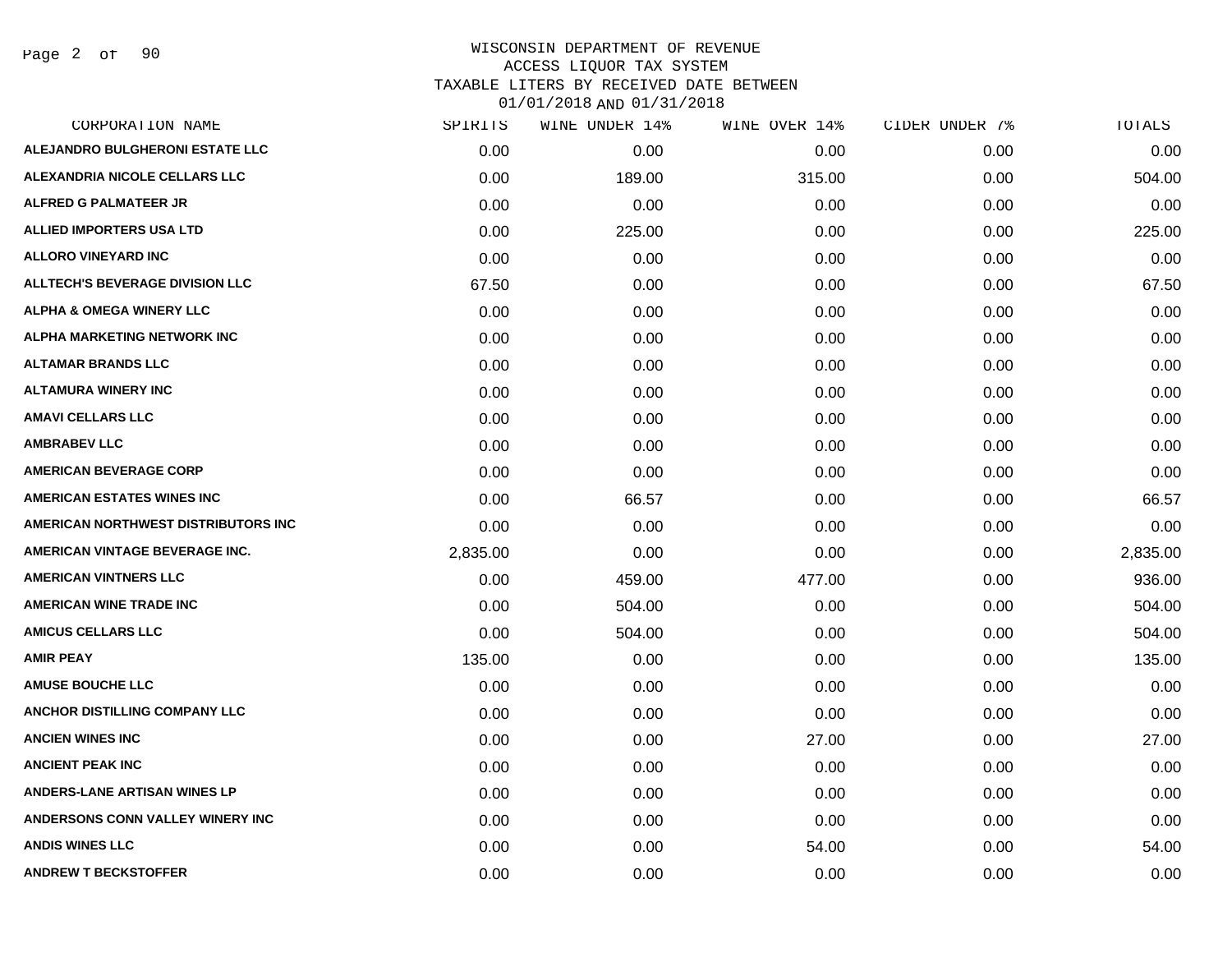Page 3 of 90

| CORPORATION NAME                                | SPIRITS | WINE UNDER 14% | WINE OVER 14% | CIDER UNDER 7% | TOTALS    |
|-------------------------------------------------|---------|----------------|---------------|----------------|-----------|
| <b>ANGELA OSBORNE</b>                           | 0.00    | 121.50         | 0.00          | 0.00           | 121.50    |
| <b>ANHEUSER-BUSCH COMPANIES LLC</b>             | 0.00    | 0.00           | 0.00          | 11,514.59      | 11,514.59 |
| <b>ANNE HUBATCH</b>                             | 0.00    | 0.00           | 0.00          | 0.00           | 0.00      |
| <b>ANTHONY BOZZANO</b>                          | 0.00    | 0.00           | 126.00        | 0.00           | 126.00    |
| <b>ANTHONY M TRUCHARD</b>                       | 0.00    | 0.00           | 225.00        | 0.00           | 225.00    |
| <b>ANTHONY ROAD WINE CO INC</b>                 | 0.00    | 11.25          | 0.00          | 0.00           | 11.25     |
| <b>ANTIPODEAN WINES LLC</b>                     | 0.00    | 0.00           | 0.00          | 0.00           | 0.00      |
| <b>APOSTROPHE BRANDS LLC</b>                    | 630.00  | 0.00           | 0.00          | 0.00           | 630.00    |
| <b>APPELLATION TRADING COMPANY LLC</b>          | 0.00    | 0.00           | 0.00          | 0.00           | 0.00      |
| <b>APPELLATIONS LP</b>                          | 0.00    | 0.00           | 0.00          | 0.00           | 0.00      |
| <b>APRIORI CELLAR LLC</b>                       | 0.00    | 0.00           | 0.00          | 0.00           | 0.00      |
| <b>AQUA PUMPKIN INC</b>                         | 0.00    | 0.00           | 0.00          | 0.00           | 0.00      |
| <b>ARANO LLC</b>                                | 0.00    | 0.00           | 0.00          | 0.00           | 0.00      |
| <b>ARCHANA A DAVE</b>                           | 0.00    | 0.00           | 0.00          | 0.00           | 0.00      |
| <b>AREL GROUP WINE &amp; SPIRITS INC</b>        | 0.00    | 0.00           | 0.00          | 0.00           | 0.00      |
| <b>ARETE WINES LLC</b>                          | 0.00    | 0.00           | 0.00          | 0.00           | 0.00      |
| <b>ARGI HOSPITALITY LLC</b>                     | 0.00    | 0.00           | 0.00          | 0.00           | 0.00      |
| <b>ARIETTA INC</b>                              | 0.00    | 0.00           | 0.00          | 0.00           | 0.00      |
| <b>ARNOT-ROBERTS LLC</b>                        | 0.00    | 0.00           | 0.00          | 0.00           | 0.00      |
| <b>ARTHUR VLASATY</b>                           | 0.00    | 0.00           | 0.00          | 0.00           | 0.00      |
| <b>ARTISANAL IMPORTS INC</b>                    | 0.00    | 0.00           | 0.00          | 0.00           | 0.00      |
| <b>ARTISANS &amp; VINES LLC</b>                 | 0.00    | 0.00           | 0.00          | 0.00           | 0.00      |
| <b>ASCENT WINES INC</b>                         | 0.00    | 0.00           | 0.00          | 0.00           | 0.00      |
| <b>ASSOCIATED BREWING COMPANY</b>               | 0.00    | 0.00           | 0.00          | 0.00           | 0.00      |
| <b>ASV WINES INC</b>                            | 0.00    | 360.00         | 0.00          | 0.00           | 360.00    |
| <b>ATHENEE IMPORTERS &amp; DISTRIBUTORS LTD</b> | 0.00    | 0.00           | 0.00          | 0.00           | 0.00      |
| <b>ATLAS WINE COMPANY LLC</b>                   | 0.00    | 126.00         | 378.00        | 0.00           | 504.00    |
| <b>ATOMIC BRANDS INC</b>                        | 0.00    | 0.00           | 0.00          | 0.00           | 0.00      |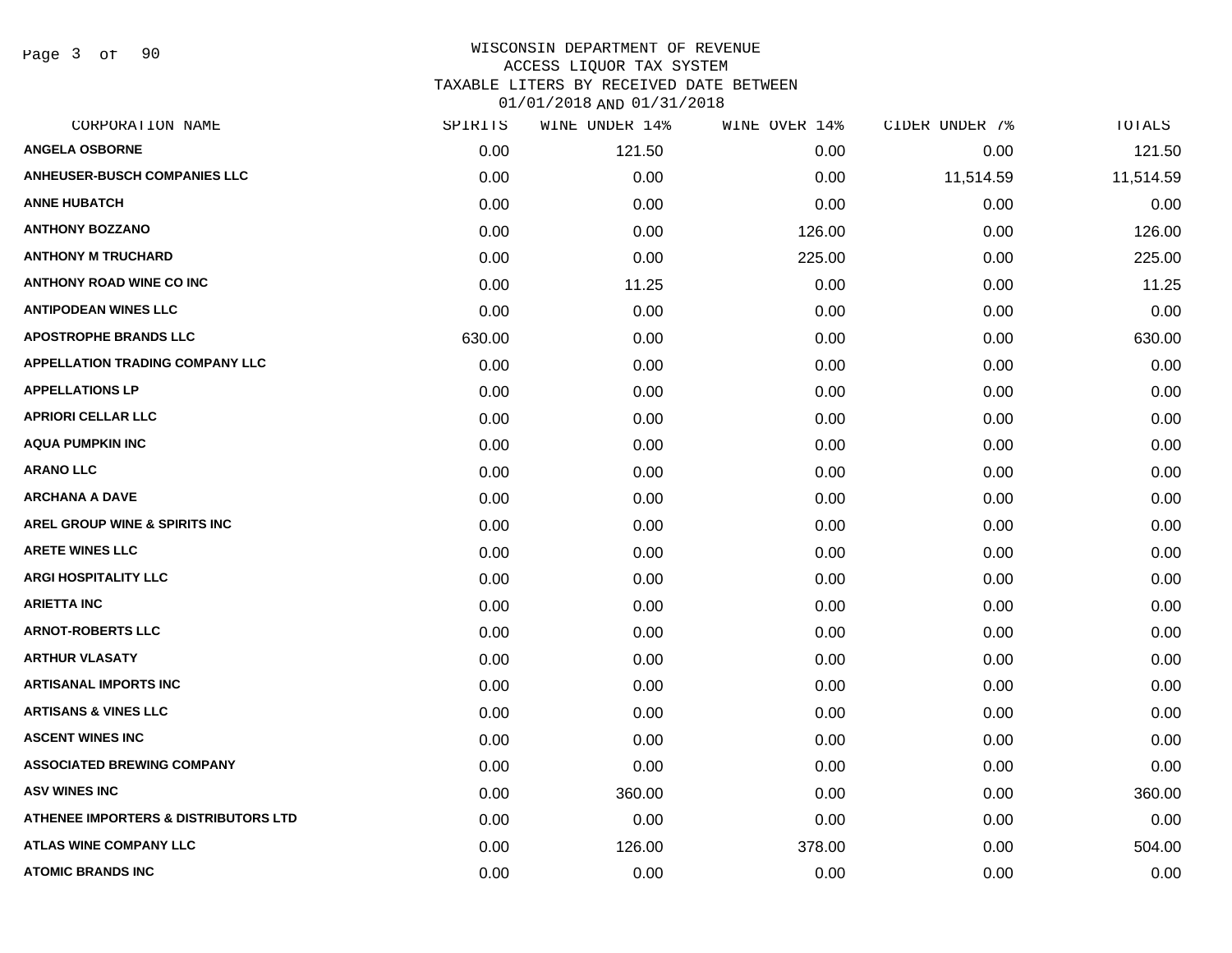Page 4 of 90

#### WISCONSIN DEPARTMENT OF REVENUE ACCESS LIQUOR TAX SYSTEM

TAXABLE LITERS BY RECEIVED DATE BETWEEN 01/01/2018 AND 01/31/2018

|  | 1T\NT\7NT& YUD AT\?T\7NT{ |  |  |
|--|---------------------------|--|--|
|  |                           |  |  |

| CORPORATION NAME                           | SPIRITS    | WINE UNDER 14% | WINE OVER 14% | CIDER UNDER 7% | TOTALS     |
|--------------------------------------------|------------|----------------|---------------|----------------|------------|
| <b>AUGUST WINE GROUP LLC</b>               | 0.00       | 4,221.00       | 0.00          | 0.00           | 4,221.00   |
| <b>AUSTRAL WINES LLC</b>                   | 0.00       | 0.00           | 0.00          | 0.00           | 0.00       |
| <b>AV BRANDS INC</b>                       | 0.00       | 364.50         | 405.00        | 0.00           | 769.50     |
| AVV WINERY CO LLC                          | 0.00       | 0.00           | 0.00          | 0.00           | 0.00       |
| <b>AXIOS INC</b>                           | 0.00       | 0.00           | 0.00          | 0.00           | 0.00       |
| <b>B &amp; I OVERSEAS TRADING INC</b>      | 0.00       | 0.00           | 0.00          | 0.00           | 0.00       |
| <b>B UNITED INTERNATIONAL INC</b>          | 0.00       | 3.58           | 247.94        | 45.06          | 296.58     |
| <b>B. NEKTAR LLC</b>                       | 0.00       | 390.00         | 0.00          | 650.00         | 1,040.00   |
| <b>BACARDI U.S.A., INC.</b>                | 137,529.90 | 2,060.14       | 387.00        | 0.00           | 139,977.04 |
| <b>BACCHUS TECHNOLOGIES LLC</b>            | 0.00       | 882.00         | 99.00         | 0.00           | 981.00     |
| <b>BACIO DIVINO CELLARS LLC</b>            | 0.00       | 0.00           | 0.00          | 0.00           | 0.00       |
| <b>BADGER MOUNTAIN INC</b>                 | 0.00       | 351.00         | 0.00          | 0.00           | 351.00     |
| <b>BALCONES DISTILLING LLC</b>             | 0.00       | 0.00           | 0.00          | 0.00           | 0.00       |
| <b>BANFI PRODUCTS CORPORATION</b>          | 0.00       | 0.00           | 0.00          | 0.00           | 0.00       |
| <b>BANSHEE WINES LLC</b>                   | 0.00       | 445.50         | 126.00        | 0.00           | 571.50     |
| <b>BANVILLE &amp; JONES WINE MERCHANTS</b> | 0.00       | 961.50         | 643.50        | 0.00           | 1,605.00   |
| <b>BANZAI BEVERAGE CORPORATION</b>         | 0.00       | 0.00           | 0.00          | 0.00           | 0.00       |
| <b>BARGETTOS SANTA CRUZ WINERY INC</b>     | 0.00       | 0.00           | 0.00          | 0.00           | 0.00       |
| <b>BARLOW VINEYARDS LLC</b>                | 0.00       | 0.00           | 0.00          | 0.00           | 0.00       |
| <b>BARNARD GRIFFIN INC</b>                 | 0.00       | 0.00           | 0.00          | 0.00           | 0.00       |
| <b>BARNETT VINEYARDS LP</b>                | 0.00       | 0.00           | 0.00          | 0.00           | 0.00       |
| <b>BATTAGLIA DISTRIBUTING CORP INC</b>     | 0.00       | 908.68         | 0.00          | 0.00           | 908.68     |
| <b>BAUM WINE IMPORTS INC</b>               | 91.50      | 6,646.50       | 478.50        | 0.00           | 7,216.50   |
| <b>BE SAFE WINE IMPORTS LLC</b>            | 0.00       | 0.00           | 0.00          | 0.00           | 0.00       |
| <b>BEATBOX BEVERAGES LLC</b>               | 0.00       | 0.00           | 0.00          | 0.00           | 0.00       |
| <b>BEATBOX BEVERAGES LLC</b>               | 0.00       | 0.00           | 0.00          | 0.00           | 0.00       |
| <b>BEAUX FRERES LLC</b>                    | 0.00       | 0.00           | 0.00          | 0.00           | 0.00       |
| <b>BEDROCK WINE COMPANY LP</b>             | 0.00       | 0.00           | 0.00          | 0.00           | 0.00       |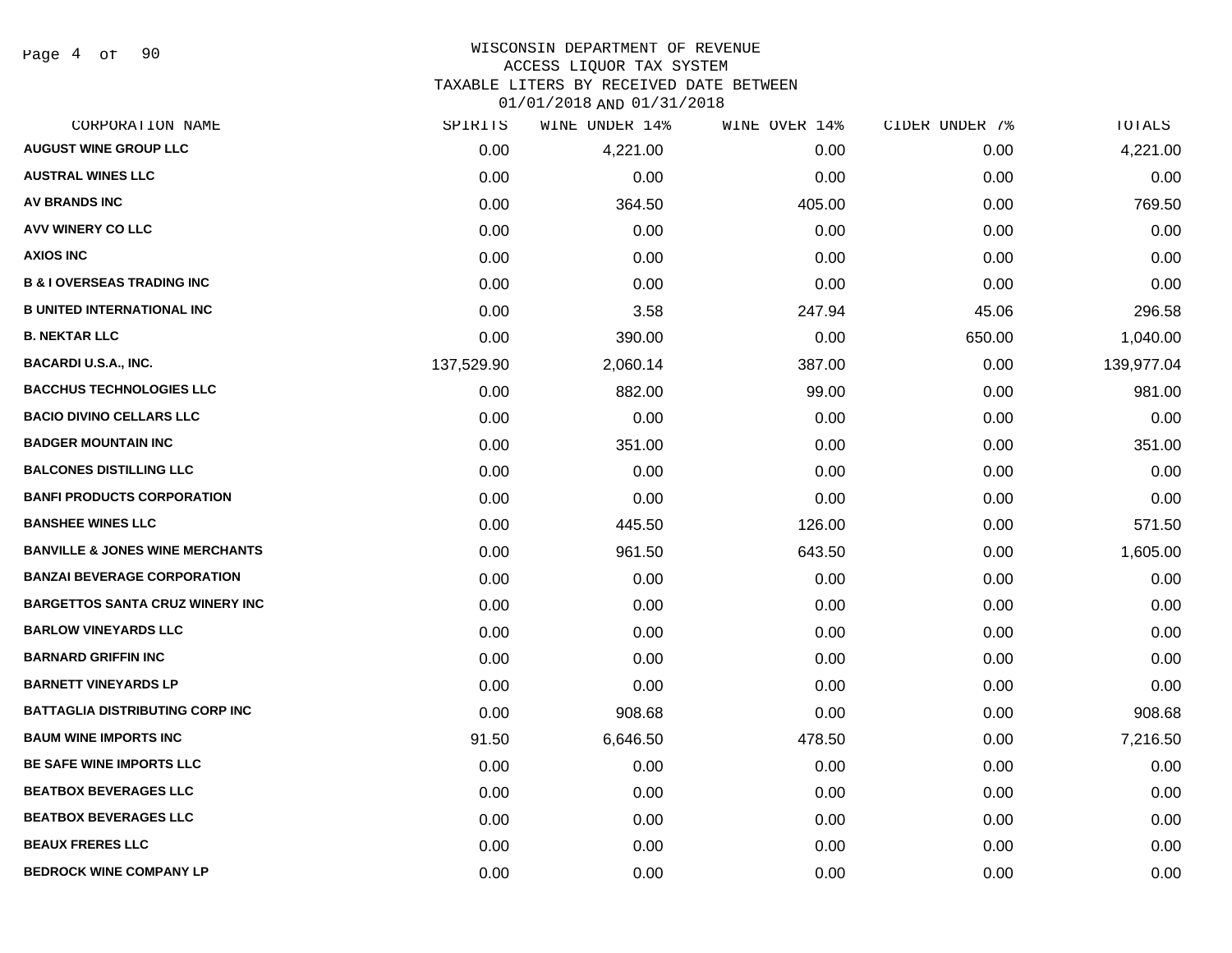Page 5 of 90

| CORPORATION NAME                                              | SPIRITS | WINE UNDER 14% | WINE OVER 14% | CIDER UNDER 7% | TOTALS   |
|---------------------------------------------------------------|---------|----------------|---------------|----------------|----------|
| <b>BENDISTILLERY INC</b>                                      | 0.00    | 0.00           | 0.00          | 0.00           | 0.00     |
| <b>BENESSERE VINEYARDS LTD</b>                                | 0.00    | 0.00           | 0.00          | 0.00           | 0.00     |
| <b>BENNETT LANE WINERY LLC</b>                                | 0.00    | 0.00           | 0.00          | 0.00           | 0.00     |
| <b>BENOVIA WINERY LLC</b>                                     | 0.00    | 0.00           | 0.00          | 0.00           | 0.00     |
| <b>BENTON-LANE LLC</b>                                        | 0.00    | 0.00           | 0.00          | 0.00           | 0.00     |
| <b>BERGSTROM WINES LLC</b>                                    | 0.00    | 45.00          | 0.00          | 0.00           | 45.00    |
| <b>BERNARDUS LLC</b>                                          | 0.00    | 0.00           | 0.00          | 0.00           | 0.00     |
| <b>BETHEL HEIGHTS VINEYARD INC</b>                            | 0.00    | 0.00           | 0.00          | 0.00           | 0.00     |
| BETTER BRANDS INTERNATIONAL                                   | 0.00    | 936.00         | 102.00        | 0.00           | 1,038.00 |
| <b>BETZ CELLARS LLC</b>                                       | 0.00    | 0.00           | 0.00          | 0.00           | 0.00     |
| <b>BEVERAGE BROTHERS INC</b>                                  | 0.00    | 0.00           | 0.00          | 0.00           | 0.00     |
| BEVERAGE GROUP INTERNATIONAL LLC                              | 0.00    | 0.00           | 0.00          | 0.00           | 0.00     |
| <b>BEVERAGE SOLUTIONS &amp; LOGISTICS INC</b>                 | 0.00    | 0.00           | 0.00          | 0.00           | 0.00     |
| <b>BF ACQUISITION LTD</b>                                     | 0.00    | 0.00           | 0.00          | 0.00           | 0.00     |
| <b>BIAGIO CRU &amp; ESTATE WINES LLC</b>                      | 0.00    | 0.00           | 0.00          | 0.00           | 0.00     |
| <b>BIEN NACIDO VINEYARDS OF RANCHO TEPUSQUET</b><br><b>LP</b> | 0.00    | 0.00           | 0.00          | 0.00           | 0.00     |
| <b>BILTMORE ESTATE WINE COMPANY</b>                           | 0.00    | 0.00           | 0.00          | 0.00           | 0.00     |
| <b>BLACK ROCK SPIRITS LLC</b>                                 | 252.00  | 0.00           | 0.00          | 0.00           | 252.00   |
| <b>BLACKBIRD VINEYARDS LLC</b>                                | 0.00    | 0.00           | 192.00        | 0.00           | 192.00   |
| <b>BLAKE FARMS HARD APPLE CIDER LLC</b>                       | 0.00    | 172.30         | 0.00          | 2,525.04       | 2,697.34 |
| <b>BLAUM BROS DISTILLING CO LLC</b>                           | 0.00    | 0.00           | 0.00          | 0.00           | 0.00     |
| <b>BLUE RIDGE DISTILLING CO INC</b>                           | 0.00    | 0.00           | 0.00          | 0.00           | 0.00     |
| <b>BNA WINE GROUP LLC</b>                                     | 0.00    | 0.00           | 1,014.75      | 0.00           | 1,014.75 |
| <b>BNP DISTRIBUTING CO INC.</b>                               | 0.00    | 0.00           | 0.00          | 0.00           | 0.00     |
| <b>BOEGER WINERY INC</b>                                      | 0.00    | 0.00           | 0.00          | 0.00           | 0.00     |
| <b>BOGLE VINEYARDS INC</b>                                    | 0.00    | 4,032.00       | 2,358.00      | 0.00           | 6,390.00 |
| <b>BONANNO VINTNERS LLC</b>                                   | 0.00    | 0.00           | 0.00          | 0.00           | 0.00     |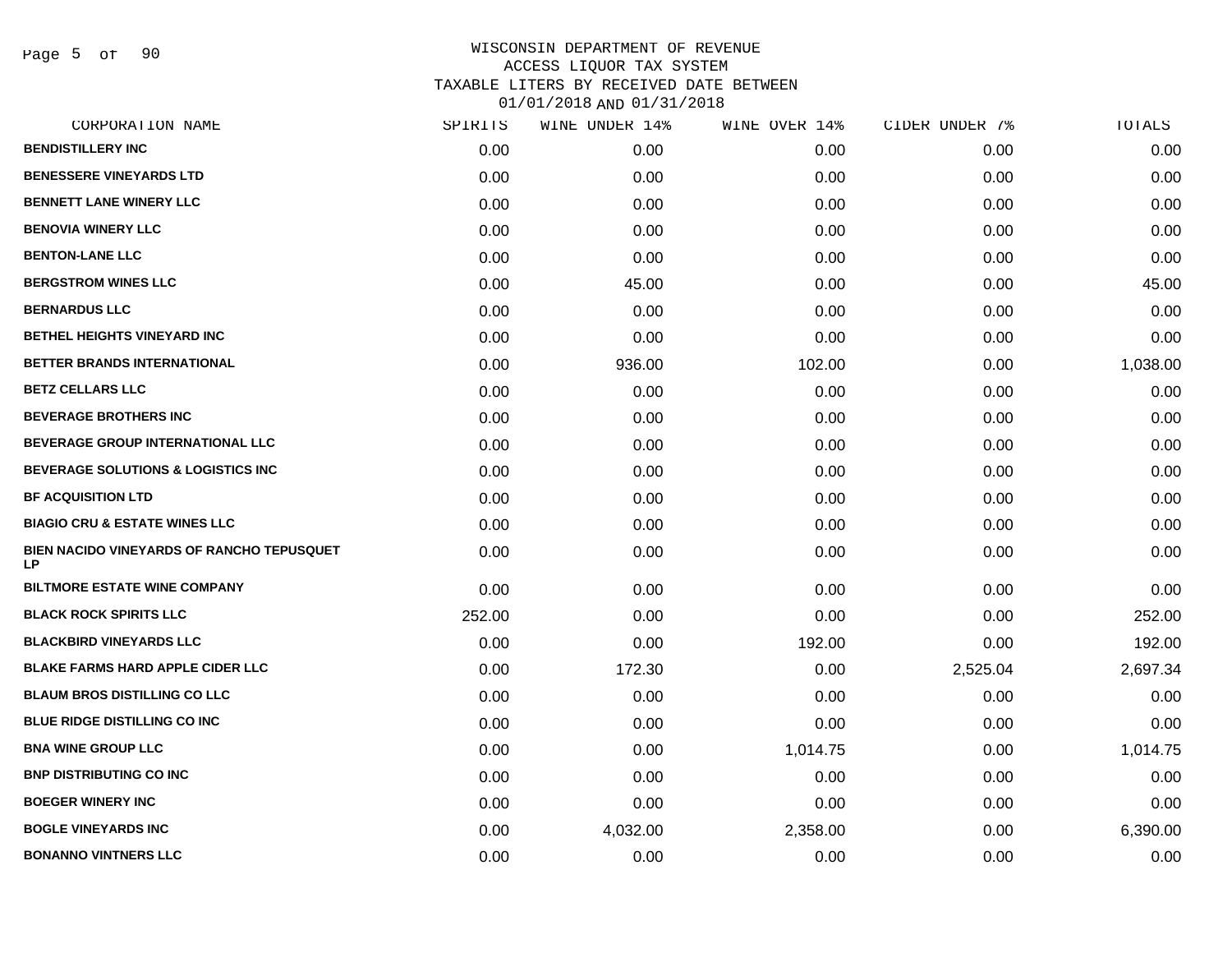Page 6 of 90

| CORPORATION NAME                               | SPIRITS    | WINE UNDER 14% | WINE OVER 14% | CIDER UNDER 7% | TOTALS     |
|------------------------------------------------|------------|----------------|---------------|----------------|------------|
| <b>BONNY DOON WINERY INC</b>                   | 0.00       | 0.00           | 0.00          | 0.00           | 0.00       |
| <b>BOSTON BEER CORPORATION</b>                 | 0.00       | 0.00           | 0.00          | 126,875.31     | 126,875.31 |
| <b>BOUCHAINE VINEYARDS INC</b>                 | 0.00       | 0.00           | 0.00          | 0.00           | 0.00       |
| <b>BOUNDARY BREAKS LLC</b>                     | 0.00       | 0.00           | 0.00          | 0.00           | 0.00       |
| <b>BOUTINOT USA INC</b>                        | 0.00       | 0.00           | 0.00          | 0.00           | 0.00       |
| <b>BRASSFIELD ESTATE WINERY LLC</b>            | 0.00       | 0.00           | 0.00          | 0.00           | 0.00       |
| <b>BRAZOS WINE IMPORTS LLC</b>                 | 0.00       | 63.00          | 0.00          | 0.00           | 63.00      |
| <b>BRICKELL WINES LLC</b>                      | 0.00       | 0.00           | 0.00          | 0.00           | 0.00       |
| <b>BRIDGEVIEW VINEYARDS INC</b>                | 0.00       | 153.00         | 0.00          | 0.00           | 153.00     |
| <b>BRIGHT CELLARS INC</b>                      | 0.00       | 0.00           | 0.00          | 0.00           | 0.00       |
| <b>BROADBENT SELECTIONS INC</b>                | 0.00       | 2,095.50       | 657.00        | 0.00           | 2,752.50   |
| <b>BRONCO WINE COMPANY</b>                     | 0.00       | 69,631.47      | 2,133.00      | 0.00           | 71,764.47  |
| <b>BROTHERS INTERNATIONAL FOOD CORPORATION</b> | 0.00       | 0.00           | 0.00          | 0.00           | 0.00       |
| <b>BROVO SPIRITS LLC</b>                       | 0.00       | 0.00           | 0.00          | 0.00           | 0.00       |
| <b>BROWN-FORMAN CORPORATION</b>                | 281,456.70 | 32,766.06      | 612.00        | 0.00           | 314,834.76 |
| <b>BRUTOCAO CELLARS LP</b>                     | 0.00       | 0.00           | 0.00          | 0.00           | 0.00       |
| <b>BRYN MAWR VINEYARDS INC</b>                 | 0.00       | 0.00           | 0.00          | 0.00           | 0.00       |
| <b>BUEHLER VINEYARDS INC</b>                   | 0.00       | 252.00         | 0.00          | 0.00           | 252.00     |
| <b>BULLY HILL VINEYARDS INC</b>                | 0.00       | 0.00           | 0.00          | 0.00           | 0.00       |
| <b>BUONA VITA LLC</b>                          | 0.00       | 0.00           | 0.00          | 0.00           | 0.00       |
| <b>BUONCRISTIANI WINE CO LLC</b>               | 0.00       | 0.00           | 0.00          | 0.00           | 0.00       |
| <b>BURGESS CELLARS INC</b>                     | 0.00       | 0.00           | 0.00          | 0.00           | 0.00       |
| <b>BUZZBALLZ LLC</b>                           | 2,304.00   | 0.00           | 0.00          | 0.00           | 2,304.00   |
| <b>BUZZBOX BEVERAGES INC</b>                   | 0.00       | 0.00           | 0.00          | 0.00           | 0.00       |
| <b>BYMOFO LLC</b>                              | 0.00       | 0.00           | 0.00          | 0.00           | 0.00       |
| <b>C &amp; C WINE SERVICES INC</b>             | 0.00       | 126.00         | 144.00        | 0.00           | 270.00     |
| <b>C MONDAVI &amp; SONS</b>                    | 0.00       | 2,070.00       | 756.00        | 0.00           | 2,826.00   |
| <b>CABERNET CORP</b>                           | 0.00       | 414.00         | 22.50         | 0.00           | 436.50     |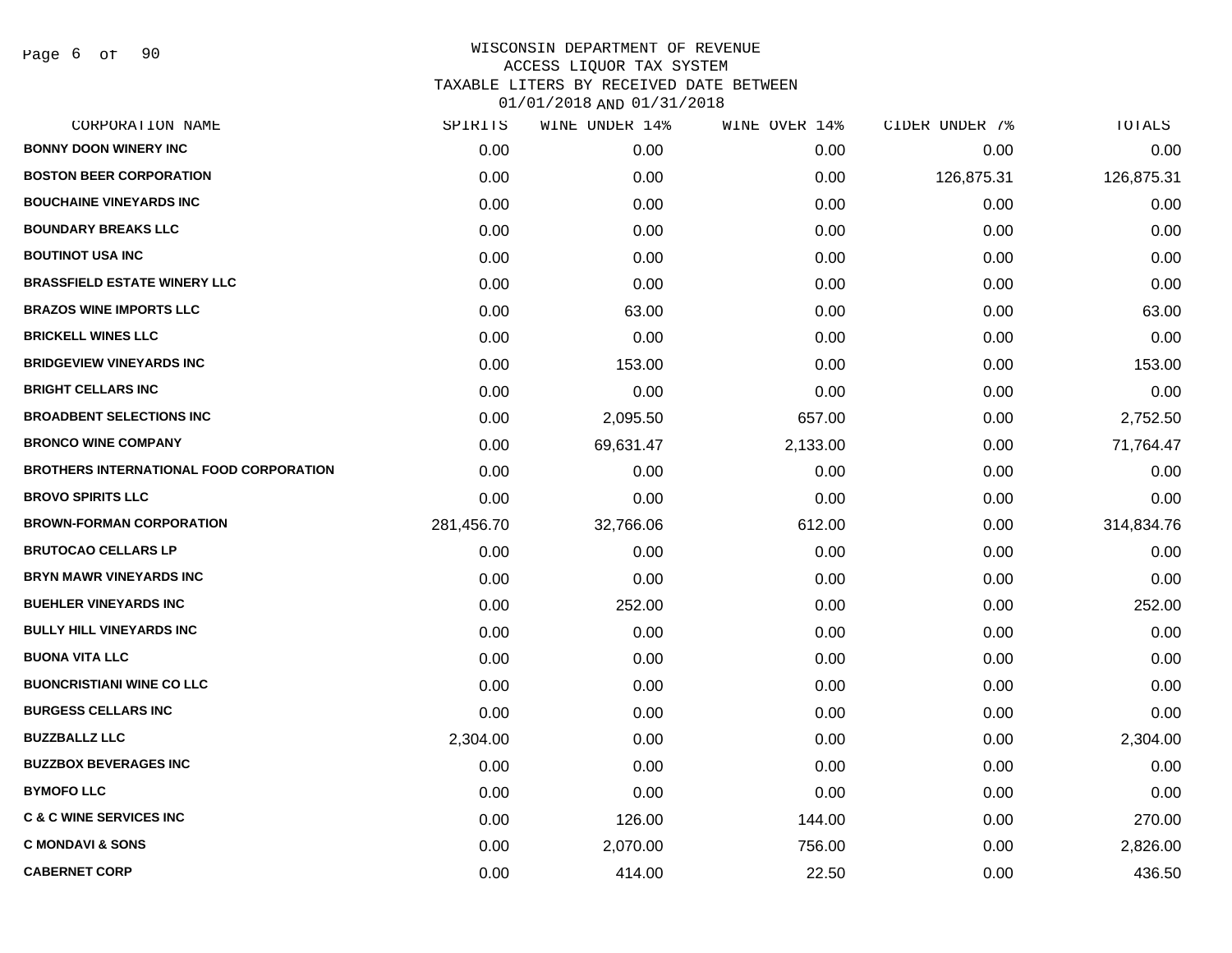Page 7 of 90

| CORPORATION NAME                            | SPIRITS   | WINE UNDER 14% | WINE OVER 14% | CIDER UNDER 7% | TOTALS    |
|---------------------------------------------|-----------|----------------|---------------|----------------|-----------|
| <b>CAFFO BEVERAGES INC</b>                  | 0.00      | 0.00           | 0.00          | 0.00           | 0.00      |
| <b>CAIN CELLARS INC</b>                     | 0.00      | 0.00           | 0.00          | 0.00           | 0.00      |
| <b>CAL VIN ENTERPRISES CORPORATION</b>      | 0.00      | 0.00           | 0.00          | 0.00           | 0.00      |
| <b>CALCAREOUS VINEYARD LLC</b>              | 0.00      | 0.00           | 0.00          | 0.00           | 0.00      |
| <b>CALERA WINE COMPANY LP</b>               | 0.00      | 0.00           | 0.00          | 0.00           | 0.00      |
| <b>CALIFORNIA CIDER COMPANY</b>             | 0.00      | 0.00           | 0.00          | 0.00           | 0.00      |
| <b>CALIFORNIA NATURAL PRODUCTS INC</b>      | 0.00      | 0.00           | 0.00          | 0.00           | 0.00      |
| <b>CALIFORNIA VINEYARDS INC</b>             | 0.00      | 0.00           | 0.00          | 0.00           | 0.00      |
| <b>CALLUNA VINEYARDS LLC</b>                | 0.00      | 0.00           | 0.00          | 0.00           | 0.00      |
| <b>CAMARDA CORP</b>                         | 0.00      | 0.00           | 4.60          | 0.00           | 4.60      |
| <b>CAMPARI AMERICA LLC</b>                  | 76,605.00 | 0.00           | 0.00          | 0.00           | 76,605.00 |
| <b>CANNON RIVER WINERY LLC</b>              | 0.00      | 0.00           | 0.00          | 0.00           | 0.00      |
| <b>CAPE CLASSICS INC</b>                    | 0.00      | 1,413.00       | 0.00          | 0.00           | 1,413.00  |
| <b>CARAVEL GROUP LLC</b>                    | 0.00      | 0.00           | 0.00          | 0.00           | 0.00      |
| <b>CARDINAL WINE GROUP LLC</b>              | 0.00      | 0.00           | 0.00          | 0.00           | 0.00      |
| <b>CARDWELL HILL CELLARS LLC</b>            | 0.00      | 0.00           | 0.00          | 0.00           | 0.00      |
| <b>CARIBBEAN DISTILLERS LLC</b>             | 1,326.00  | 7,496.90       | 0.00          | 0.00           | 8,822.90  |
| <b>CARIBBEAN SPIRITS INC</b>                | 0.00      | 0.00           | 0.00          | 0.00           | 0.00      |
| <b>CARL JEPPSON COMPANY</b>                 | 0.00      | 0.00           | 0.00          | 0.00           | 0.00      |
| <b>CARL THOMA</b>                           | 0.00      | 0.00           | 0.00          | 0.00           | 0.00      |
| <b>CARLSON VINEYARDS INC</b>                | 0.00      | 0.00           | 0.00          | 0.00           | 0.00      |
| <b>CAROLE MINOGUE</b>                       | 0.00      | 0.00           | 0.00          | 0.00           | 0.00      |
| <b>CAROLINA DISTRIBUTION LLC</b>            | 0.00      | 0.00           | 0.00          | 0.00           | 0.00      |
| <b>CARRIAGE HOUSE IMPORTS, LTD.</b>         | 180.00    | 0.00           | 0.00          | 0.00           | 180.00    |
| <b>CASTLE BRANDS USA CORP</b>               | 2,160.00  | 0.00           | 0.00          | 0.00           | 2,160.00  |
| <b>CASTORO CELLARS</b>                      | 0.00      | 252.00         | 0.00          | 0.00           | 252.00    |
| <b>CEDAR KNOLL VINEYARDS INC</b>            | 0.00      | 0.00           | 0.00          | 0.00           | 0.00      |
| <b>CELEBRATION DISTILLATION CORPORATION</b> | 0.00      | 0.00           | 0.00          | 0.00           | 0.00      |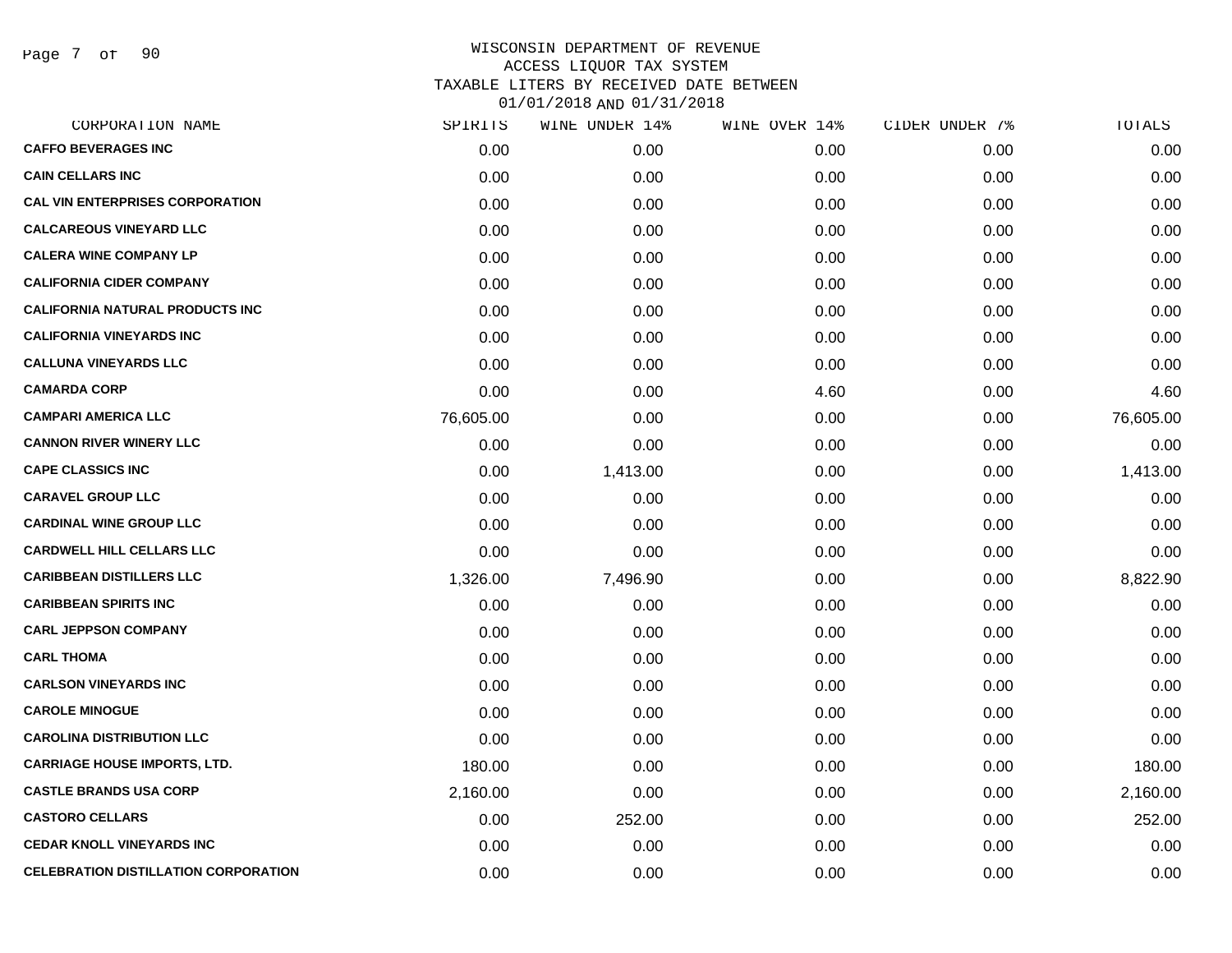Page 8 of 90

| CORPORATION NAME                      | SPIRITS   | WINE UNDER 14% | WINE OVER 14% | CIDER UNDER 7% | TOTALS    |
|---------------------------------------|-----------|----------------|---------------|----------------|-----------|
| <b>CELLAR D LLC</b>                   | 0.00      | 0.00           | 0.00          | 0.00           | 0.00      |
| <b>CELLARS INTERNATIONAL INC</b>      | 0.00      | 0.00           | 0.00          | 0.00           | 0.00      |
| <b>CELLIER WINES DISTRIBUTING INC</b> | 0.00      | 0.00           | 0.00          | 0.00           | 0.00      |
| <b>CENTER VALLEY ORCHARDS LLC</b>     | 0.00      | 0.00           | 0.00          | 0.00           | 0.00      |
| <b>CHAISE VENTURES INC</b>            | 0.00      | 0.00           | 0.00          | 0.00           | 0.00      |
| <b>CHANNING DAUGHTERS WINERY LLC</b>  | 0.00      | 0.00           | 0.00          | 0.00           | 0.00      |
| <b>CHAPPELLET WINERY INC</b>          | 0.00      | 0.00           | 513.00        | 0.00           | 513.00    |
| <b>CHARBAUT AMERICA INC</b>           | 0.00      | 0.00           | 0.00          | 0.00           | 0.00      |
| <b>CHARLES &amp; MARTHA BARRA</b>     | 0.00      | 108.00         | 72.00         | 0.00           | 180.00    |
| <b>CHARLES JACQUIN ET CIE INC</b>     | 19,004.06 | 0.00           | 301.75        | 0.00           | 19,305.81 |
| <b>CHARLES NEAL SELECTIONS INC</b>    | 0.00      | 81.00          | 0.00          | 0.00           | 81.00     |
| <b>CHARLES REININGER LLC</b>          | 0.00      | 0.00           | 0.00          | 0.00           | 0.00      |
| <b>CHATEAU BARNABY LLC</b>            | 0.00      | 0.00           | 0.00          | 0.00           | 0.00      |
| <b>CHATEAU DIANA LLC</b>              | 0.00      | 1,822.37       | 0.00          | 0.00           | 1,822.37  |
| <b>CHATHAM IMPORTS INC</b>            | 360.00    | 0.00           | 0.00          | 0.00           | 360.00    |
| <b>CHEHALEM INC</b>                   | 0.00      | 0.00           | 0.00          | 0.00           | 0.00      |
| <b>CHICAGO DISTILLING COMPANY LLC</b> | 0.00      | 0.00           | 0.00          | 0.00           | 0.00      |
| <b>CHITOWN SPIRITS COMPANY</b>        | 0.00      | 0.00           | 0.00          | 0.00           | 0.00      |
| <b>CHOYA UMESHU USA INC</b>           | 0.00      | 0.00           | 138.00        | 0.00           | 138.00    |
| <b>CHRISTIAN P SCHAEFER</b>           | 0.00      | 7,560.00       | 0.00          | 0.00           | 7,560.00  |
| <b>CHRISTOPHER DRAKE WHITCRAFT</b>    | 0.00      | 0.00           | 0.00          | 0.00           | 0.00      |
| <b>CHRISTOPHER F PITTENGER</b>        | 0.00      | 0.00           | 0.00          | 0.00           | 0.00      |
| <b>CHRISTOPHER FIGGINS</b>            | 0.00      | 0.00           | 0.00          | 0.00           | 0.00      |
| <b>CHRISTOPHER J FLOOD</b>            | 0.00      | 0.00           | 0.00          | 0.00           | 0.00      |
| <b>CHRISTOPHER M JAMES</b>            | 0.00      | 0.00           | 0.00          | 0.00           | 0.00      |
| <b>CHRISTOPHER MICHAEL WINES LLC</b>  | 0.00      | 315.00         | 0.00          | 0.00           | 315.00    |
| CIV (USA) INC                         | 0.00      | 0.00           | 0.00          | 0.00           | 0.00      |
| <b>CLAAR CELLARS LLC</b>              | 0.00      | 0.00           | 0.00          | 0.00           | 0.00      |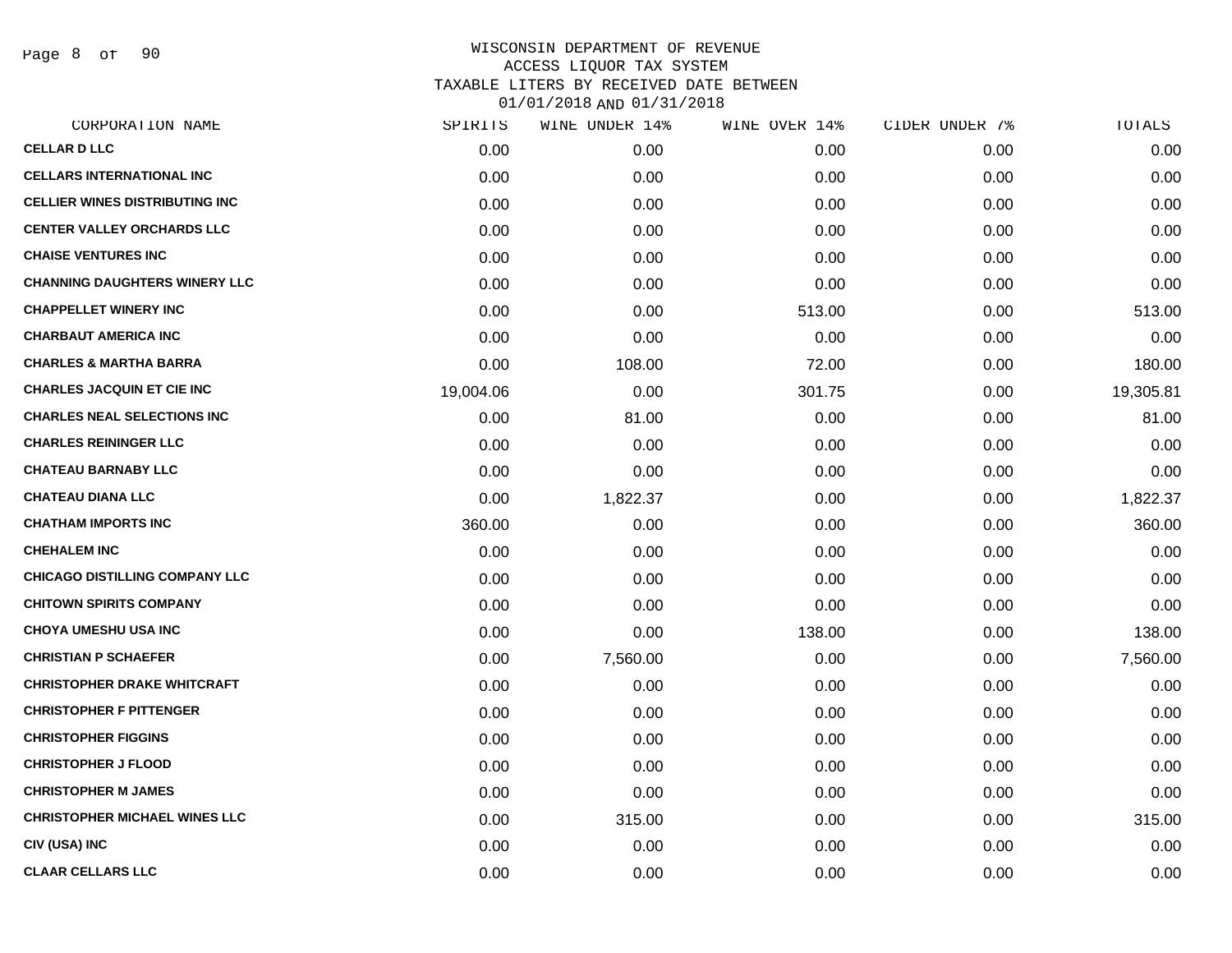Page 9 of 90

### WISCONSIN DEPARTMENT OF REVENUE ACCESS LIQUOR TAX SYSTEM TAXABLE LITERS BY RECEIVED DATE BETWEEN

| CORPORATION NAME                             | SPIRITS    | WINE UNDER 14% | WINE OVER 14% | CIDER UNDER 7% | TOTALS     |
|----------------------------------------------|------------|----------------|---------------|----------------|------------|
| <b>CLASSIC WINES INC</b>                     | 0.00       | 0.00           | 0.00          | 0.00           | 0.00       |
| <b>CLASSICAL WINES FROM SPAIN LTD</b>        | 0.00       | 0.00           | 0.00          | 0.00           | 0.00       |
| <b>CLENDENENLINDQUIST VINTNERS</b>           | 0.00       | 0.00           | 0.00          | 0.00           | 0.00       |
| <b>CLINE CELLARS INC</b>                     | 0.00       | 3,906.00       | 1,476.00      | 0.00           | 5,382.00   |
| <b>CLINE SISTERS IMPORTS LLC</b>             | 0.00       | 126.00         | 0.00          | 0.00           | 126.00     |
| <b>CLINT PROPERTIES INC</b>                  | 0.00       | 126.00         | 0.00          | 0.00           | 126.00     |
| <b>CLOS LACHANCE WINES LLC</b>               | 0.00       | 252.00         | 0.00          | 0.00           | 252.00     |
| <b>COCKERELL WINE CONSULTING LLC</b>         | 0.00       | 0.00           | 0.00          | 0.00           | 0.00       |
| <b>CODY T WRIGHT</b>                         | 0.00       | 0.00           | 0.00          | 0.00           | 0.00       |
| <b>COHO WINES LLC</b>                        | 0.00       | 0.00           | 0.00          | 0.00           | 0.00       |
| <b>CONSTELLATION BRANDS INC</b>              | 126,444.60 | 353,063.13     | 11,908.50     | 0.00           | 491,416.23 |
| <b>COOL HAND VINEYARDS LLC</b>               | 0.00       | 63.00          | 63.00         | 0.00           | 126.00     |
| <b>COPA FINA WINE IMPORTS LLC</b>            | 0.00       | 0.00           | 0.00          | 0.00           | 0.00       |
| <b>COPPER &amp; KINGS AMERICAN BRANDY CO</b> | 567.00     | 0.00           | 0.00          | 0.00           | 567.00     |
| <b>COPPER CANE LLC</b>                       | 0.00       | 1,188.00       | 891.00        | 0.00           | 2,079.00   |
| <b>CORA IMPORTS LTD</b>                      | 0.00       | 0.00           | 0.00          | 0.00           | 0.00       |
| <b>CORDELINA WINE COMPANY LLC</b>            | 0.00       | 0.00           | 0.00          | 0.00           | 0.00       |
| <b>CORK ALLIANCE INC</b>                     | 0.00       | 540.00         | 0.00          | 0.00           | 540.00     |
| <b>CORNERSTONE CELLARS LLC</b>               | 0.00       | 0.00           | 0.00          | 0.00           | 0.00       |
| <b>CORNERSTONE U.S. WINE IMPORTS INC</b>     | 0.00       | 0.00           | 0.00          | 0.00           | 0.00       |
| <b>COUP DE FOUDRE LLC</b>                    | 0.00       | 0.00           | 0.00          | 0.00           | 0.00       |
| <b>COURAGEOUS INC</b>                        | 0.00       | 0.00           | 126.00        | 0.00           | 126.00     |
| <b>CRACOVIA BRANDS INC</b>                   | 238.50     | 27.00          | 103.50        | 0.00           | 369.00     |
| <b>CRAFTED ARTISAN MEADERY LLC</b>           | 0.00       | 0.00           | 0.00          | 0.00           | 0.00       |
| <b>CRAIG S HANDLY</b>                        | 0.00       | 0.00           | 0.00          | 0.00           | 0.00       |
| <b>CREATIVE WINE CONCEPTS INC</b>            | 0.00       | 0.00           | 0.00          | 0.00           | 0.00       |
| <b>CREW WINE COMPANY LLC</b>                 | 0.00       | 373.60         | 189.00        | 0.00           | 562.60     |
| <b>CRIBARI VINEYARDS INC</b>                 | 0.00       | 126.01         | 0.00          | 0.00           | 126.01     |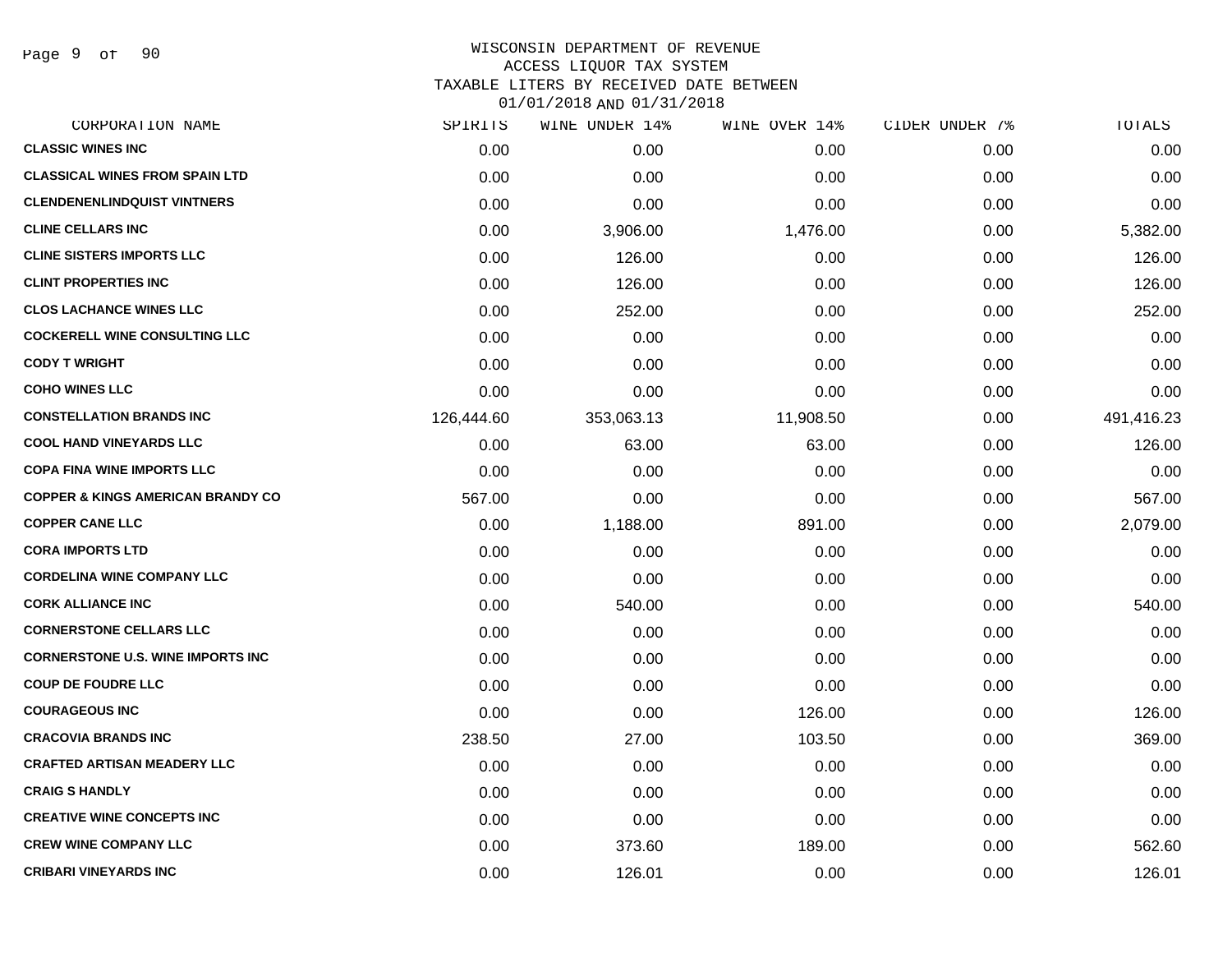| CORPORATION NAME                        | SPIRITS  | WINE UNDER 14% | WINE OVER 14% | CIDER UNDER 7% | <b>TOTALS</b> |
|-----------------------------------------|----------|----------------|---------------|----------------|---------------|
| <b>CRIMSON WINE GROUP LTD</b>           | 0.00     | 126.00         | 0.00          | 0.00           | 126.00        |
| <b>CRISPIN CIDER COMPANY</b>            | 0.00     | 0.00           | 0.00          | 0.00           | 0.00          |
| <b>CRISTOM VINEYARDS INC</b>            | 0.00     | 0.00           | 0.00          | 0.00           | 0.00          |
| <b>CROWN POINT WINERY LLC</b>           | 0.00     | 0.00           | 0.00          | 0.00           | 0.00          |
| <b>CROWN VALLEY WINERY INC</b>          | 0.00     | 0.00           | 0.00          | 119.28         | 119.28        |
| <b>CULT OF 8</b>                        | 0.00     | 783.00         | 0.00          | 0.00           | 783.00        |
| <b>CULTIVATE WINES LLC</b>              | 0.00     | 165.00         | 90.00         | 0.00           | 255.00        |
| <b>CUSHMAN WINERY CORPORATION</b>       | 0.00     | 0.00           | 0.00          | 0.00           | 0.00          |
| <b>CUTWATER SPIRITS LLC</b>             | 0.00     | 0.00           | 0.00          | 0.00           | 0.00          |
| <b>CUVAISON INC</b>                     | 0.00     | 45.00          | 252.00        | 0.00           | 297.00        |
| <b>D &amp; D VINEYARDS INC</b>          | 0.00     | 0.00           | 0.00          | 0.00           | 0.00          |
| <b>D &amp; J F CELLARS INC</b>          | 0.00     | 0.00           | 0.00          | 0.00           | 0.00          |
| <b>D.G.L. DISTRIBUTORS, INC</b>         | 0.00     | 0.00           | 0.00          | 0.00           | 0.00          |
| <b>DAEDALUS CELLARS CO</b>              | 0.00     | 0.00           | 0.00          | 0.00           | 0.00          |
| <b>DAN CAREY</b>                        | 0.00     | 0.00           | 0.00          | 0.00           | 0.00          |
| <b>DANCING COYOTE WINES</b>             | 0.00     | 0.00           | 0.00          | 0.00           | 0.00          |
| <b>DANIEL A LASNER</b>                  | 0.00     | 0.00           | 0.00          | 0.00           | 0.00          |
| <b>DANNY RAKOVIC</b>                    | 0.00     | 0.00           | 0.00          | 0.00           | 0.00          |
| <b>DAOU VINEYARDS LLC</b>               | 0.00     | 0.00           | 63.00         | 0.00           | 63.00         |
| <b>DAQUINO ITALIAN IMPORTING CO INC</b> | 0.00     | 0.00           | 0.00          | 0.00           | 0.00          |
| <b>DARIOUSH KHALEDI WINERY LLC</b>      | 0.00     | 0.00           | 211.50        | 0.00           | 211.50        |
| <b>DAVID ARTHUR VINEYARDS LLC</b>       | 0.00     | 0.00           | 0.00          | 0.00           | 0.00          |
| <b>DAVID B POTTER</b>                   | 0.00     | 0.00           | 0.00          | 0.00           | 0.00          |
| <b>DAVID N RAYNE</b>                    | 2,418.52 | 72,247.01      | 8,571.05      | 0.00           | 83,236.58     |
| <b>DAVID R BARNES</b>                   | 0.00     | 0.00           | 0.00          | 0.00           | 0.00          |
| <b>DAVIDS PINOT VINEYARDS INC</b>       | 0.00     | 0.00           | 0.00          | 0.00           | 0.00          |
| <b>DAVOS BRANDS LLC</b>                 | 1,866.00 | 320.76         | 214.92        | 0.00           | 2,401.68      |
| DAYLIGHT WINE COMPANY LLC               | 0.00     | 0.00           | 225.00        | 0.00           | 225.00        |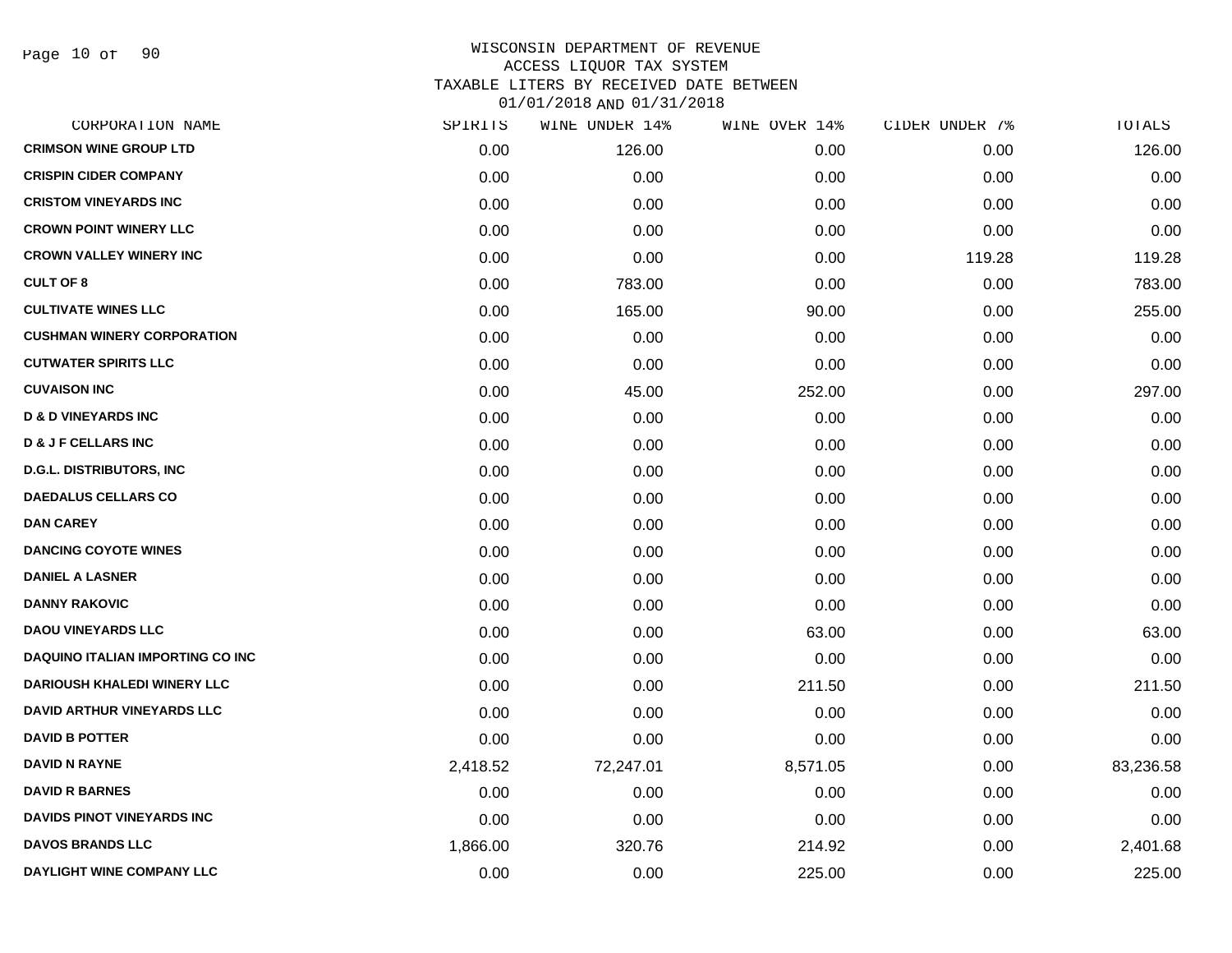#### WISCONSIN DEPARTMENT OF REVENUE ACCESS LIQUOR TAX SYSTEM

TAXABLE LITERS BY RECEIVED DATE BETWEEN

| CORPORATION NAME                                              | SPIRITS      | WINE UNDER 14% | WINE OVER 14% | CIDER UNDER 7% | TOTALS       |
|---------------------------------------------------------------|--------------|----------------|---------------|----------------|--------------|
| DE MAISON SELECTIONS INC                                      | 21.00        | 582.00         | 27.00         | 33.50          | 663.50       |
| <b>DEANNA BASTIANICH</b>                                      | 0.00         | 0.00           | 0.00          | 0.00           | 0.00         |
| <b>DELEGAT USA INC</b>                                        | 0.00         | 0.00           | 0.00          | 0.00           | 0.00         |
| <b>DELIA E RODRIGUEZ</b>                                      | 0.00         | 0.00           | 0.00          | 0.00           | 0.00         |
| <b>DELICATO VINEYARDS INC</b>                                 | 0.00         | 147,936.00     | 4,672.50      | 0.00           | 152,608.50   |
| <b>DELILLE CELLARS LLC</b>                                    | 0.00         | 0.00           | 0.00          | 0.00           | 0.00         |
| <b>DEMERARA DISTILLERS (USA) INC</b>                          | 0.00         | 0.00           | 0.00          | 0.00           | 0.00         |
| <b>DEMON SPIRITS LLC</b>                                      | 0.00         | 0.00           | 0.00          | 0.00           | 0.00         |
| <b>DEROSE WINERY INC</b>                                      | 0.00         | 0.00           | 0.00          | 0.00           | 0.00         |
| <b>DERRICK C MANCINI</b>                                      | 0.00         | 0.00           | 0.00          | 0.00           | 0.00         |
| <b>DIAGEO AMERICAS, INC.</b>                                  | 1,048,576.25 | 0.00           | 0.00          | 0.00           | 1,048,576.25 |
| <b>DIAMOND IMPORTERS INC</b>                                  | 0.00         | 0.00           | 0.00          | 0.00           | 0.00         |
| <b>DIRTY IMPORTS LLC</b>                                      | 0.00         | 0.00           | 0.00          | 0.00           | 0.00         |
| <b>DISARONNO INTERNATIONAL LLC</b>                            | 4,317.00     | 0.00           | 0.00          | 0.00           | 4,317.00     |
| <b>DISTILLERY NO. 209 LTD NAPA CALIFORNIA</b>                 | 0.00         | 0.00           | 0.00          | 0.00           | 0.00         |
| <b>DIVOT ENTERPRISES LLC</b>                                  | 0.00         | 0.00           | 0.00          | 0.00           | 0.00         |
| <b>DOMAINE DE LA TERRE ROUGE LTD</b>                          | 0.00         | 0.00           | 0.00          | 0.00           | 0.00         |
| <b>DOMAINE DE MARIA SOTER LLC</b>                             | 0.00         | 9.00           | 0.00          | 0.00           | 9.00         |
| <b>DOMAINE MB LLC</b>                                         | 0.00         | 0.00           | 0.00          | 0.00           | 0.00         |
| <b>DOMAINE SELECT WINE &amp; SPIRITS LLC</b>                  | 0.00         | 0.00           | 0.00          | 0.00           | 0.00         |
| <b>DOMAINE SERENE VINEYARDS &amp; WINERY INC</b>              | 0.00         | 180.00         | 4.50          | 0.00           | 184.50       |
| <b>DOMAINE ST GEORGE</b>                                      | 0.00         | 0.00           | 0.00          | 0.00           | 0.00         |
| DON SEBASTIANI & SONS INTERNATIONAL WINE<br><b>NEGOCIANTS</b> | 0.00         | 9,024.00       | 252.00        | 0.00           | 9,276.00     |
| <b>DOUBLE DIAMOND DISTILLERY LLC</b>                          | 0.00         | 0.00           | 0.00          | 0.00           | 0.00         |
| <b>DOUBLE DOWN SPIRITS LLC</b>                                | 0.00         | 0.00           | 0.00          | 0.00           | 0.00         |
| <b>DOYNA LTD</b>                                              | 0.00         | 0.00           | 0.00          | 0.00           | 0.00         |
| <b>DREYER WINE LLC</b>                                        | 0.00         | 252.00         | 0.00          | 0.00           | 252.00       |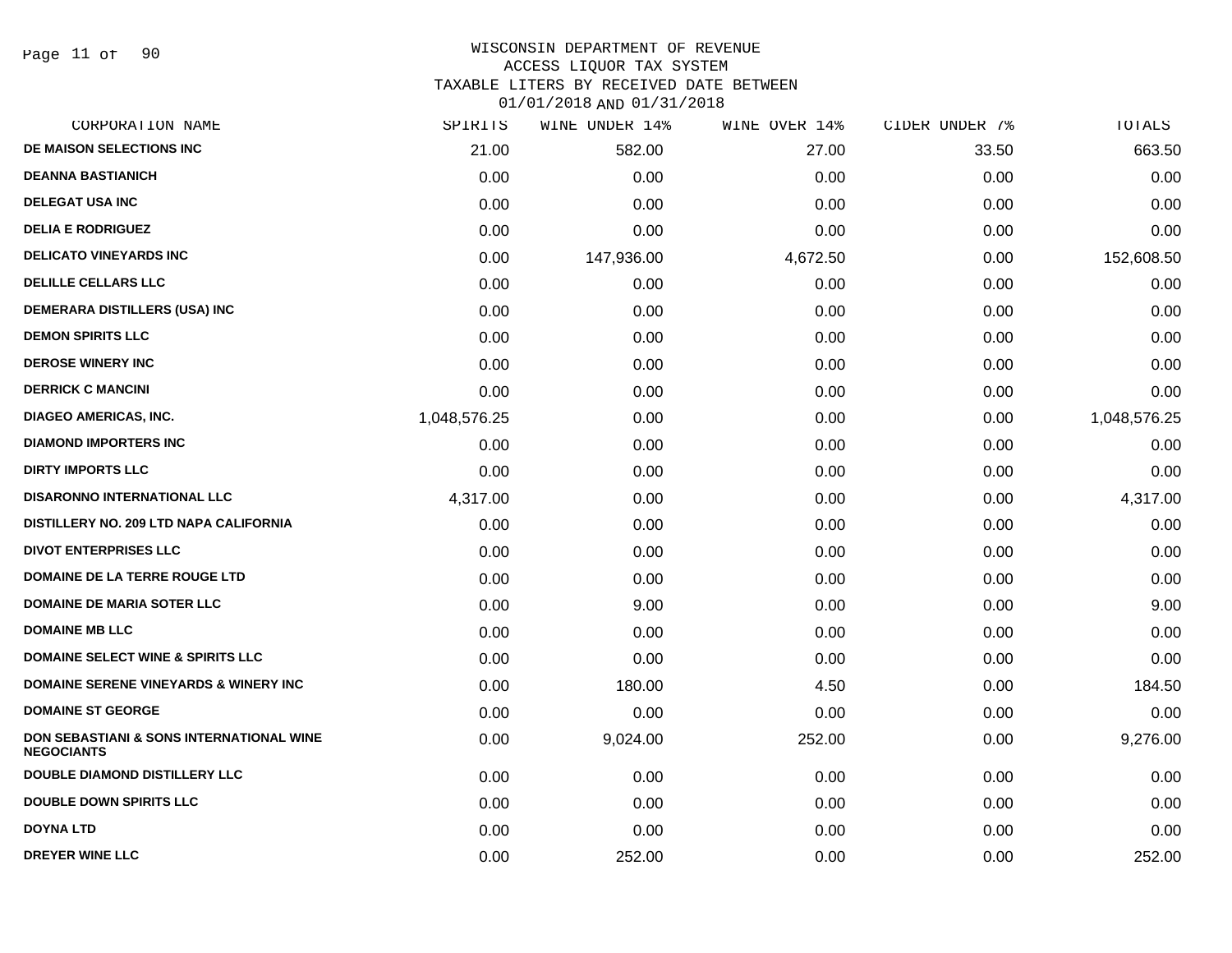Page 12 of 90

# WISCONSIN DEPARTMENT OF REVENUE

## ACCESS LIQUOR TAX SYSTEM

TAXABLE LITERS BY RECEIVED DATE BETWEEN

| CORPORATION NAME                               | SPIRITS    | WINE UNDER 14% | WINE OVER 14% | CIDER UNDER 7% | TOTALS       |
|------------------------------------------------|------------|----------------|---------------|----------------|--------------|
| <b>DREYFUS ASHBY INC</b>                       | 0.00       | 2,187.00       | 279.00        | 0.00           | 2,466.00     |
| <b>DRG IMPORTS LLC</b>                         | 0.00       | 316.50         | 0.00          | 0.00           | 316.50       |
| <b>DRINKS AMERICAS INC</b>                     | 0.00       | 0.00           | 0.00          | 0.00           | 0.00         |
| DRY CREEK VINEYARD INC                         | 0.00       | 209.25         | 607.50        | 0.00           | 816.75       |
| <b>DUCKHORN WINE COMPANY</b>                   | 0.00       | 5,889.00       | 3,624.00      | 0.00           | 9,513.00     |
| <b>DUGGANS DISTILLERS PRODUCTS CORPORATION</b> | 373.50     | 0.00           | 0.00          | 0.00           | 373.50       |
| <b>DUMOL WINERY LLC</b>                        | 0.00       | 0.00           | 0.00          | 0.00           | 0.00         |
| <b>DUNHAM CELLARS LLC</b>                      | 0.00       | 0.00           | 0.00          | 0.00           | 0.00         |
| <b>DUNN VINEYARDS LLC</b>                      | 0.00       | 0.00           | 0.00          | 0.00           | 0.00         |
| DUTTON GOLDFIELD WINERY LLC                    | 0.00       | 0.00           | 0.00          | 0.00           | 0.00         |
| <b>DV SPIRITS LLC</b>                          | 0.00       | 0.00           | 0.00          | 0.00           | 0.00         |
| <b>E &amp; J GALLO WINERY</b>                  | 161,507.60 | 1,107,280.30   | 36,648.00     | 0.00           | 1,305,435.90 |
| <b>EAGLE EYE IMPORTS LLC</b>                   | 0.00       | 576.00         | 0.00          | 0.00           | 576.00       |
| <b>EAGLES LANDING WINERY LLC</b>               | 0.00       | 508.50         | 0.00          | 0.00           | 508.50       |
| <b>EASTERN LIQUORS USA INC</b>                 | 495.00     | 0.00           | 0.00          | 0.00           | 495.00       |
| <b>EBERLE WINERY LP</b>                        | 0.00       | 0.00           | 0.00          | 0.00           | 0.00         |
| <b>ECLIPSE ASSETS LLC</b>                      | 0.00       | 0.00           | 27.00         | 0.00           | 27.00        |
| <b>ECOSUR GROUP LLC</b>                        | 0.00       | 0.00           | 0.00          | 0.00           | 0.00         |
| <b>EHREN JORDAN WINE CELLARS LLC</b>           | 0.00       | 63.00          | 45.00         | 0.00           | 108.00       |
| <b>EIGHT BOTTLES LLC</b>                       | 0.00       | 0.00           | 0.00          | 0.00           | 0.00         |
| ELK COVE VINEYARDS INC                         | 0.00       | 0.00           | 0.00          | 0.00           | 0.00         |
| <b>ELV-OREGON LLC</b>                          | 0.00       | 0.00           | 0.00          | 0.00           | 0.00         |
| <b>ELYSE WINERY LLC</b>                        | 0.00       | 0.00           | 0.00          | 0.00           | 0.00         |
| <b>EMCO CHEMICAL DISTRIBUTORS, INC.</b>        | 0.00       | 0.00           | 0.00          | 0.00           | 0.00         |
| <b>EMILIO GUGLIELMO WINERY INC</b>             | 0.00       | 0.00           | 0.00          | 0.00           | 0.00         |
| <b>EMPSON USA INC</b>                          | 0.00       | 1,435.37       | 801.00        | 0.00           | 2,236.37     |
| <b>ENOS VINEYARDS INC</b>                      | 0.00       | 0.00           | 0.00          | 0.00           | 0.00         |
| <b>ENOTEC IMPORTS INC</b>                      | 0.00       | 153.00         | 0.00          | 0.00           | 153.00       |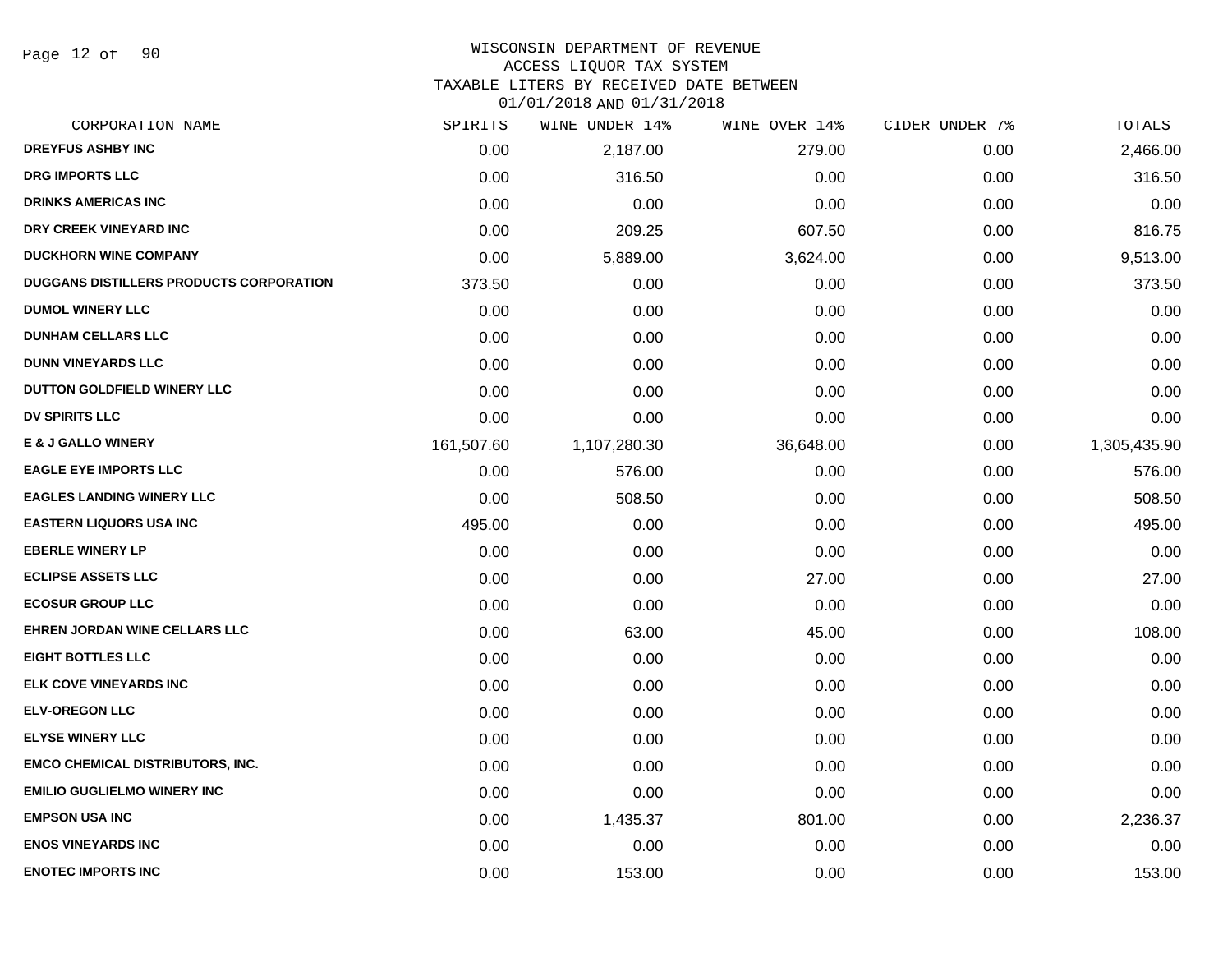## WISCONSIN DEPARTMENT OF REVENUE ACCESS LIQUOR TAX SYSTEM TAXABLE LITERS BY RECEIVED DATE BETWEEN

| CORPORATION NAME                                 | SPIRITS    | WINE UNDER 14% | WINE OVER 14% | CIDER UNDER 7% | TOTALS     |
|--------------------------------------------------|------------|----------------|---------------|----------------|------------|
| <b>ENOVATION BRANDS INC</b>                      | 0.00       | 0.00           | 0.00          | 0.00           | 0.00       |
| <b>ENTENTE SPIRITS LLC</b>                       | 0.00       | 0.00           | 0.00          | 0.00           | 0.00       |
| <b>EPICUREAN WINES LLC</b>                       | 0.00       | 657.00         | 252.00        | 0.00           | 909.00     |
| <b>ERIC FLANAGAN</b>                             | 0.00       | 0.00           | 0.00          | 0.00           | 0.00       |
| <b>ERIC TRUMP WINE MANUFACTURING LLC</b>         | 0.00       | 0.00           | 0.00          | 0.00           | 0.00       |
| <b>ERNST A STORM</b>                             | 0.00       | 0.00           | 0.00          | 0.00           | 0.00       |
| <b>ESSER WINES LLC</b>                           | 0.00       | 0.00           | 0.00          | 0.00           | 0.00       |
| <b>EUGENE WINE CELLARS LLC</b>                   | 0.00       | 0.00           | 0.00          | 0.00           | 0.00       |
| <b>EUROPEAN IMPORTS &amp; EXPORTS LLC</b>        | 0.00       | 0.00           | 0.00          | 0.00           | 0.00       |
| EUROPEAN WINE IMPORTS INC                        | 0.00       | 0.00           | 0.00          | 0.00           | 0.00       |
| <b>EVAKI INC</b>                                 | 0.00       | 0.00           | 0.00          | 0.00           | 0.00       |
| EVESHAM WOOD VINEYARD AND WINERY LLC             | 0.00       | 0.00           | 0.00          | 0.00           | 0.00       |
| <b>EXCELSIOR WINE COMPANY LLC</b>                | 0.00       | 990.00         | 9.00          | 0.00           | 999.00     |
| <b>EXPERIENCE WINES LLC</b>                      | 0.00       | 0.00           | 0.00          | 0.00           | 0.00       |
| <b>F KORBEL &amp; BROS INC</b>                   | 0.00       | 0.00           | 0.00          | 0.00           | 0.00       |
| <b>FL NAVARRO LIMITED</b>                        | 0.00       | 0.00           | 0.00          | 0.00           | 0.00       |
| <b>F&amp;F FINE WINES INTERNATIONAL INC</b>      | 0.00       | 252.00         | 0.00          | 0.00           | 252.00     |
| F.X. MAGNER SELECTIONS, INC.                     | 0.00       | 0.00           | 0.00          | 0.00           | 0.00       |
| <b>FAMILY &amp; FARMERS LLC</b>                  | 0.00       | 0.00           | 63.00         | 0.00           | 63.00      |
| <b>FANTIS IMPORTS INC</b>                        | 0.00       | 23.80          | 2.38          | 0.00           | 26.18      |
| <b>FAR NORTH SPIRITS INC</b>                     | 0.00       | 0.00           | 0.00          | 0.00           | 0.00       |
| <b>FASEL SHENSTONE LLC</b>                       | 0.00       | 0.00           | 0.00          | 0.00           | 0.00       |
| <b>FERRARI CARANO VINEYARDS &amp; WINERY LLC</b> | 0.00       | 0.00           | 0.00          | 0.00           | 0.00       |
| <b>FETZER VINEYARDS</b>                          | 0.00       | 11,962.56      | 2,142.00      | 0.00           | 14,104.56  |
| <b>FIDDLEHEAD CELLARS LP</b>                     | 0.00       | 0.00           | 0.00          | 0.00           | 0.00       |
| <b>FIFTH GENERATION INC</b>                      | 203,580.00 | 0.00           | 0.00          | 0.00           | 203,580.00 |
| FIFTY FOURTH STREET ENTERPRISES LLC              | 0.00       | 0.00           | 0.00          | 0.00           | 0.00       |
| <b>FIRE HOUSE LLC</b>                            | 0.00       | 0.00           | 0.00          | 0.00           | 0.00       |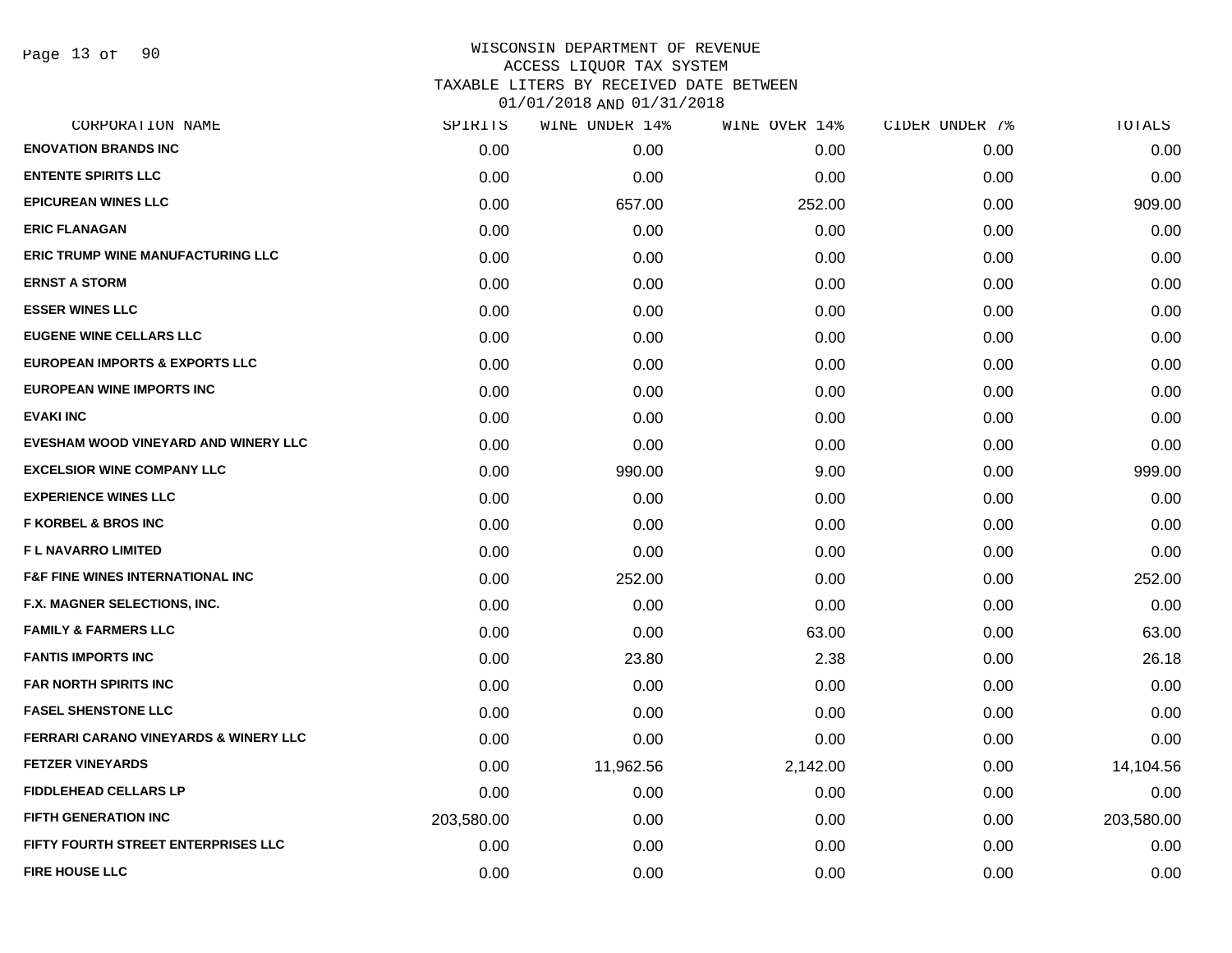#### WISCONSIN DEPARTMENT OF REVENUE ACCESS LIQUOR TAX SYSTEM TAXABLE LITERS BY RECEIVED DATE BETWEEN

| CORPORATION NAME                         | SPIRITS  | WINE UNDER 14% | WINE OVER 14% | CIDER UNDER 7% | TOTALS      |
|------------------------------------------|----------|----------------|---------------|----------------|-------------|
| <b>FIRESTEED CORPORATION</b>             | 0.00     | 0.00           | 0.00          | 0.00           | 0.00        |
| <b>FISHER VINEYARDS</b>                  | 0.00     | 0.00           | 0.00          | 0.00           | 0.00        |
| <b>FIVE GRAPES LLC</b>                   | 0.00     | 0.00           | 0.00          | 0.00           | 0.00        |
| <b>FJN FINE WINES LLC</b>                | 0.00     | 0.00           | 0.00          | 0.00           | 0.00        |
| <b>FLORA SPRINGS WINE COMPANY</b>        | 0.00     | 36.00          | 90.00         | 0.00           | 126.00      |
| <b>FLORIDA ORANGE GROVES INC</b>         | 0.00     | 0.00           | 0.00          | 0.00           | 0.00        |
| <b>FN CELLARS LLC</b>                    | 0.00     | 0.00           | 274.50        | 0.00           | 274.50      |
| <b>FOLEY FAMILY WINES INC</b>            | 31.50    | $-184,848.22$  | $-14,161.50$  | 0.00           | -198,978.22 |
| <b>FOLIO WINE COMPANY LLC</b>            | 0.00     | 328.50         | 425.25        | 0.00           | 753.75      |
| FORT ROSS VINEYARD & WINERY LLC          | 0.00     | 0.00           | 0.00          | 0.00           | 0.00        |
| <b>FOUR BEARS WINERY LLC</b>             | 0.00     | 0.00           | 0.00          | 0.00           | 0.00        |
| FOUR DAUGHTERS VINEYARD AND WINERY LLC   | 0.00     | 0.00           | 0.00          | 3,289.48       | 3,289.48    |
| <b>FOUR ROSES DISTILLERY LLC</b>         | 6,639.00 | 0.00           | 0.00          | 0.00           | 6,639.00    |
| <b>FOWLES WINE USA INC</b>               | 0.00     | 0.00           | 252.00        | 0.00           | 252.00      |
| <b>FOXEN VINEYARD INC</b>                | 0.00     | 0.00           | 0.00          | 0.00           | 0.00        |
| <b>FRANCIS COPPOLA WINERY LLC</b>        | 0.00     | 0.00           | 0.00          | 0.00           | 0.00        |
| <b>FRANK FAMILY VINEYARDS LLC</b>        | 0.00     | 117.00         | 1,269.00      | 0.00           | 1,386.00    |
| <b>FRANK LIN DISTILLERS PRODUCTS LTD</b> | 6,088.49 | 0.00           | 0.00          | 0.00           | 6,088.49    |
| <b>FRED C SCHERRER</b>                   | 0.00     | 0.00           | 0.00          | 0.00           | 0.00        |
| <b>FREDERICK WILDMAN &amp; SONS LTD</b>  | 1,033.50 | 10,003.50      | 589.50        | 0.00           | 11,626.50   |
| <b>FREELANCE WINES LLC</b>               | 0.00     | 0.00           | 0.00          | 0.00           | 0.00        |
| <b>FREIXENET USA INC</b>                 | 0.00     | 0.00           | 0.00          | 0.00           | 0.00        |
| <b>FREY VINEYARDS LTD</b>                | 0.00     | 3,528.00       | 0.00          | 0.00           | 3,528.00    |
| <b>FRIEND WINE MARKETING</b>             | 0.00     | 0.00           | 0.00          | 0.00           | 0.00        |
| <b>FRITZ CELLARS INC</b>                 | 0.00     | 0.00           | 0.00          | 0.00           | 0.00        |
| <b>FROGS LEAP WINERY</b>                 | 0.00     | 0.00           | 0.00          | 0.00           | 0.00        |
| <b>FRONTIER CORPORATION</b>              | 0.00     | 288.00         | 27.00         | 0.00           | 315.00      |
| <b>FRUIT OF THE VINES INC</b>            | 0.00     | 1,022.35       | 4.50          | 0.00           | 1,026.85    |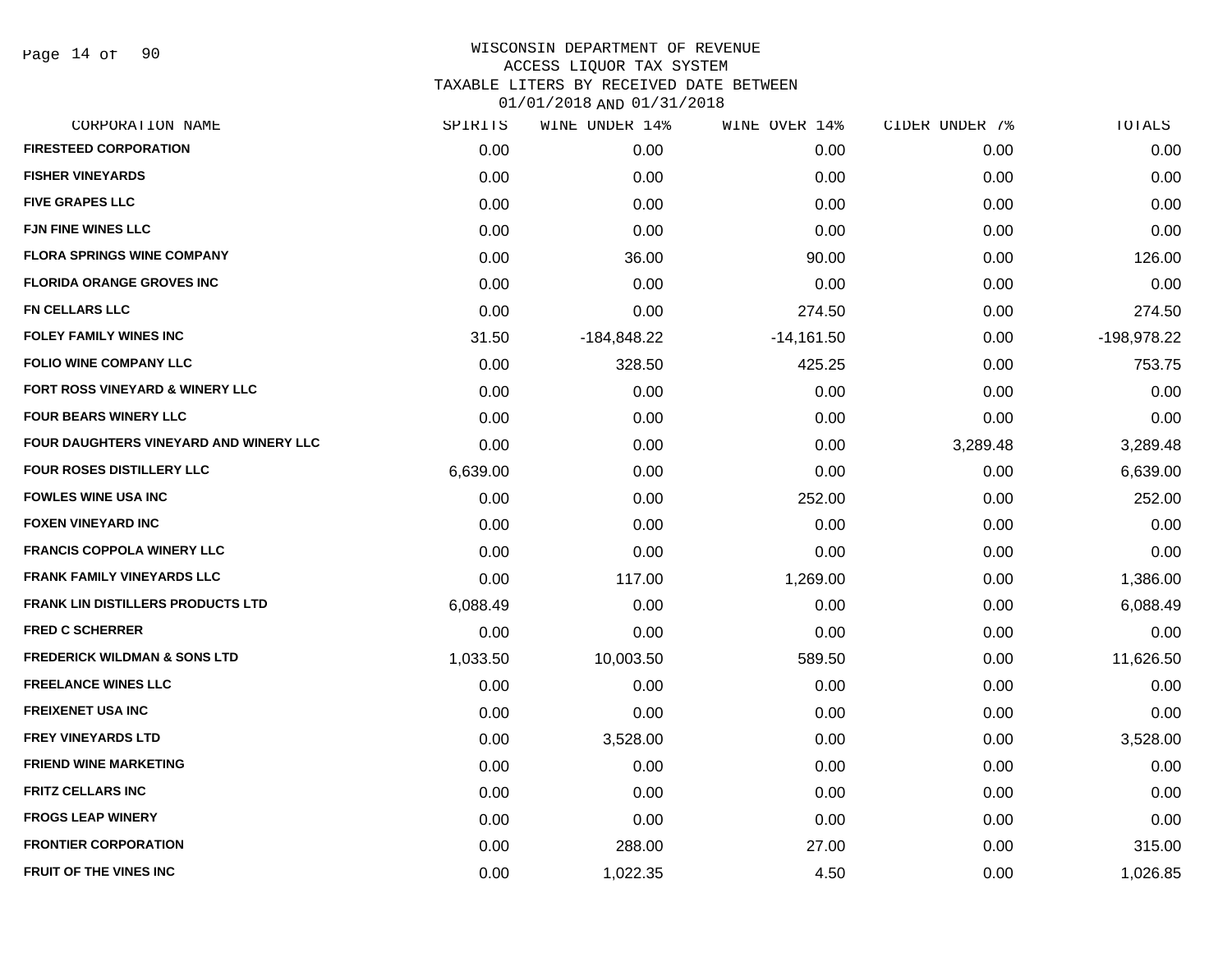| CORPORATION NAME                                    | SPIRITS  | WINE UNDER 14% | WINE OVER 14% | CIDER UNDER 7% | TOTALS   |
|-----------------------------------------------------|----------|----------------|---------------|----------------|----------|
| FULL THROTTLE SLOON SHINE LLC                       | 270.00   | 0.00           | 0.00          | 0.00           | 270.00   |
| <b>FULTON STREET BREWERY LLC</b>                    | 0.00     | 0.00           | 0.00          | 0.00           | 0.00     |
| <b>FUSED WINES LP</b>                               | 0.00     | 0.00           | 0.00          | 0.00           | 0.00     |
| <b>G K SKAGGS INC</b>                               | 0.00     | 0.00           | 0.00          | 0.00           | 0.00     |
| G.S.W.C. INC.                                       | 0.00     | 0.00           | 0.00          | 0.00           | 0.00     |
| <b>GAMBA VINEYARDS AND WINERY LLC</b>               | 0.00     | 0.00           | 279.00        | 0.00           | 279.00   |
| <b>GAMBLE FAMILY VINEYARDS LLC</b>                  | 0.00     | 0.00           | 0.00          | 0.00           | 0.00     |
| <b>GARBER &amp; COMPANY INC</b>                     | 0.00     | 0.00           | 0.00          | 0.00           | 0.00     |
| <b>GENERATIONS OF SONOMA LLC</b>                    | 0.00     | 0.00           | 0.00          | 0.00           | 0.00     |
| <b>GENESEO PARTNERS LP</b>                          | 0.00     | 0.00           | 2.75          | 0.00           | 2.75     |
| <b>GEORGE BOZIC JR</b>                              | 837.00   | 831.00         | 0.00          | 0.00           | 1,668.00 |
| GEORGIAN ROYAL COLLECTION, INC.                     | 0.00     | 0.00           | 0.00          | 0.00           | 0.00     |
| <b>GERBER, GERBER &amp; GERBER DISCLAIMER TRUST</b> | 0.00     | 0.00           | 0.00          | 0.00           | 0.00     |
| <b>GF WINES LLC</b>                                 | 0.00     | 0.00           | 0.00          | 0.00           | 0.00     |
| <b>GH HOLDINGS LP</b>                               | 0.00     | 0.00           | 0.00          | 0.00           | 0.00     |
| <b>GIBSON WINE COMPANY</b>                          | 0.00     | 0.00           | 0.00          | 0.00           | 0.00     |
| <b>GILBERT CELLARS LLC</b>                          | 0.00     | 0.00           | 0.00          | 0.00           | 0.00     |
| <b>GLOBAL SPIRITS USA LLC</b>                       | 3,027.00 | 0.00           | 0.00          | 0.00           | 3,027.00 |
| <b>GLOBAL VINEYARD IMPORTERS INC</b>                | 0.00     | 0.00           | 0.00          | 0.00           | 0.00     |
| <b>GLUNZ FAMILY WINERY &amp; CELLARS INC</b>        | 0.00     | 0.00           | 0.00          | 0.00           | 0.00     |
| <b>GNEKOW FAMILY WINERY LLC</b>                     | 0.00     | 0.00           | 0.00          | 0.00           | 0.00     |
| <b>GOAMERICAGO BEVERAGES LLC</b>                    | 418.50   | 0.00           | 0.00          | 0.00           | 418.50   |
| <b>GOLDSCHMIDT VINEYARDS LLC</b>                    | 0.00     | 0.00           | 0.00          | 0.00           | 0.00     |
| <b>GONZAGUE &amp; CLAIRE LURTON VINEYARDS INC</b>   | 0.00     | 0.00           | 0.00          | 0.00           | 0.00     |
| <b>GOOSE RIDGE LLC</b>                              | 0.00     | 0.00           | 0.00          | 0.00           | 0.00     |
| <b>GORDON BROTHERS CELLARS INC</b>                  | 0.00     | 0.00           | 0.00          | 0.00           | 0.00     |
| <b>GRAPE SOLUTIONS INC</b>                          | 0.00     | 0.00           | 0.00          | 0.00           | 0.00     |
| <b>GRAPE VISIONS LLC</b>                            | 0.00     | 0.00           | 0.00          | 0.00           | 0.00     |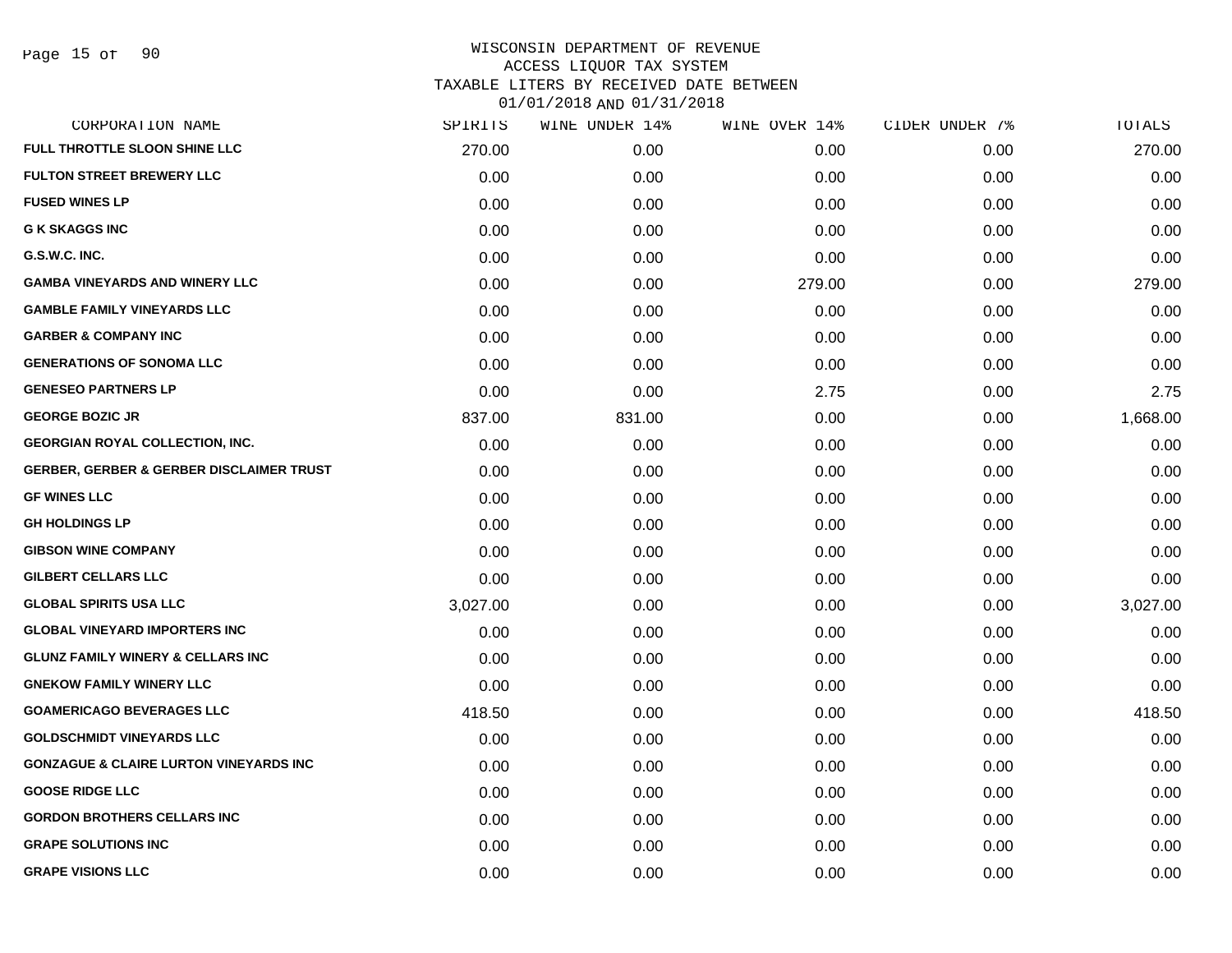Page 16 of 90

### WISCONSIN DEPARTMENT OF REVENUE ACCESS LIQUOR TAX SYSTEM TAXABLE LITERS BY RECEIVED DATE BETWEEN

| CORPORATION NAME                           | SPIRITS | WINE UNDER 14% | WINE OVER 14% | CIDER UNDER 7% | TOTALS   |
|--------------------------------------------|---------|----------------|---------------|----------------|----------|
| <b>GRAPES OF SPAIN INC</b>                 | 0.00    | 504.00         | 0.00          | 0.00           | 504.00   |
| <b>GRATON SPIRITS COMPANY LLC</b>          | 0.00    | 0.00           | 0.00          | 0.00           | 0.00     |
| <b>GREAT DOMAINS &amp; ESTATES LLC</b>     | 0.00    | 0.00           | 0.00          | 0.00           | 0.00     |
| <b>GREAT SMOKY MTS DISTILLERY, INC</b>     | 0.00    | 0.00           | 0.00          | 0.00           | 0.00     |
| <b>GREG &amp; GREG INC</b>                 | 0.00    | 0.00           | 0.00          | 0.00           | 0.00     |
| <b>GREG &amp; PAM HARRINGTON WINES LLC</b> | 0.00    | 0.00           | 0.00          | 0.00           | 0.00     |
| <b>GREG SANDERS</b>                        | 0.00    | 0.00           | 0.00          | 0.00           | 0.00     |
| <b>GREGORY F BUONOCORE</b>                 | 0.00    | 0.00           | 0.00          | 0.00           | 0.00     |
| <b>GREGORY GRAZIANO</b>                    | 0.00    | 0.00           | 0.00          | 0.00           | 0.00     |
| <b>GRGICH HILLS CELLAR</b>                 | 0.00    | 0.00           | 0.00          | 0.00           | 0.00     |
| <b>GRIEB OPTIMAL WINECRAFTING LLC</b>      | 0.00    | 0.00           | 0.00          | 0.00           | 0.00     |
| <b>GROTH VINEYARDS &amp; WINERY LLC</b>    | 0.00    | 0.00           | 0.00          | 0.00           | 0.00     |
| <b>GUARACHI WINE PARTNERS INC</b>          | 0.00    | 2,394.00       | 1,656.00      | 0.00           | 4,050.00 |
| <b>H ERIK ZETTERSTROM</b>                  | 0.00    | 0.00           | 0.00          | 0.00           | 0.00     |
| <b>H2 VINO LLC</b>                         | 0.00    | 0.00           | 0.00          | 0.00           | 0.00     |
| <b>HAAS BROTHERS INC</b>                   | 505.50  | 0.00           | 0.00          | 0.00           | 505.50   |
| <b>HAHN ESTATE</b>                         | 0.00    | 0.00           | 1,134.00      | 0.00           | 1,134.00 |
| <b>HALBY MARKETING INC</b>                 | 0.00    | 360.00         | 0.00          | 0.00           | 360.00   |
| <b>HALCYON SYNDICATE LTD LLC</b>           | 0.00    | 0.00           | 0.00          | 0.00           | 0.00     |
| <b>HALCYON WINES LLC</b>                   | 0.00    | 0.00           | 0.00          | 0.00           | 0.00     |
| <b>HALL WINES LLC</b>                      | 0.00    | 0.00           | 909.00        | 0.00           | 909.00   |
| <b>HAMEL FAMILY WINES LLC</b>              | 0.00    | 0.00           | 0.00          | 0.00           | 0.00     |
| <b>HAND PICKED SELECTIONS INC</b>          | 0.00    | 0.00           | 0.00          | 0.00           | 0.00     |
| <b>HAPPY HOUR COMPANY LLC</b>              | 0.00    | 0.00           | 0.00          | 0.00           | 0.00     |
| <b>HARDY USA LTD</b>                       | 108.00  | 0.00           | 0.00          | 0.00           | 108.00   |
| <b>HARLAN ESTATE WINERY INC</b>            | 0.00    | 0.00           | 0.00          | 0.00           | 0.00     |
| <b>HARRIS &amp; HARRIS</b>                 | 0.00    | 0.00           | 0.00          | 0.00           | 0.00     |
| <b>HAUS WINE &amp; SPIRITS INC</b>         | 0.00    | 0.00           | 0.00          | 0.00           | 0.00     |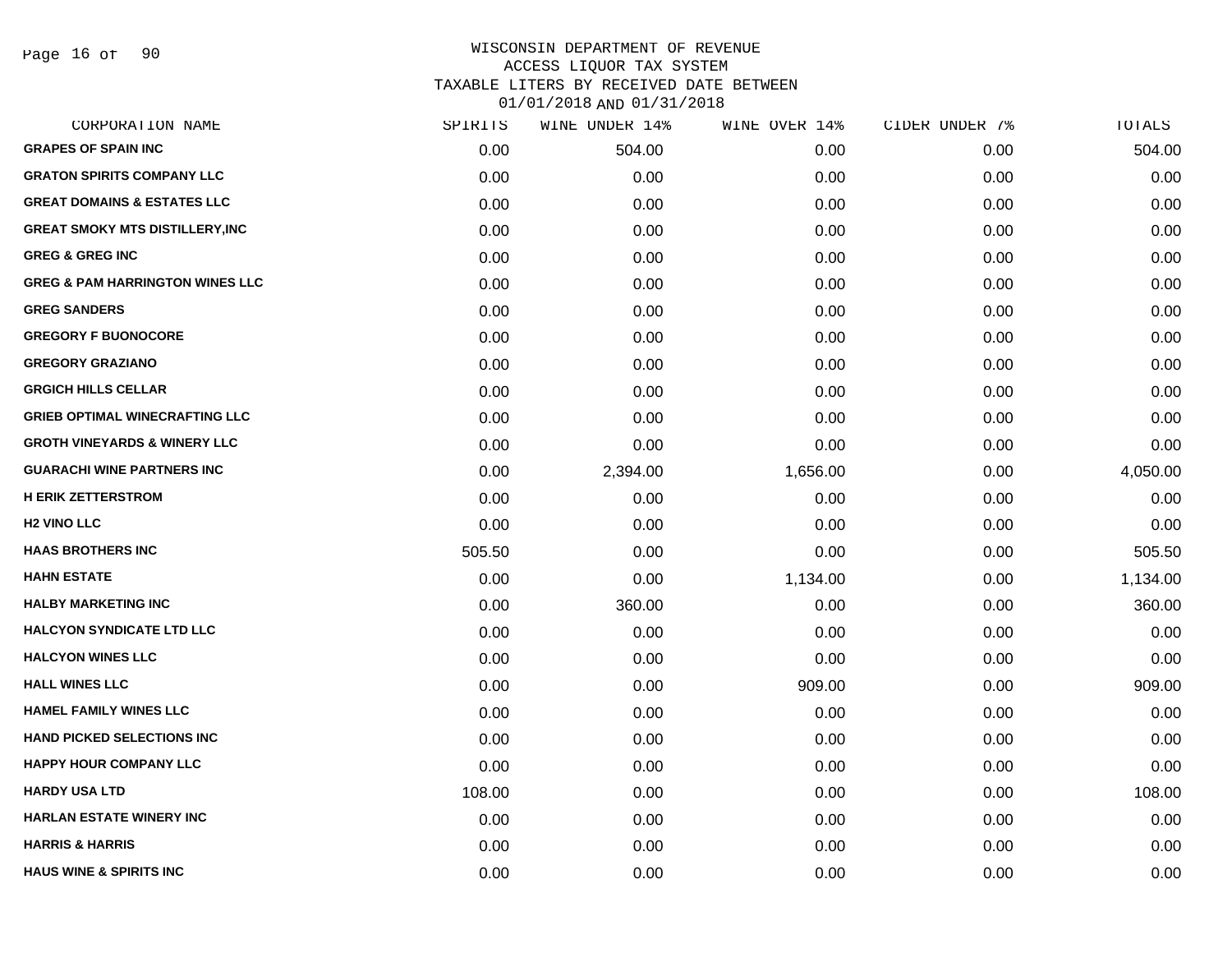Page 17 of 90

| CORPORATION NAME                       | SPIRITS    | WINE UNDER 14% | WINE OVER 14% | CIDER UNDER 7% | TOTALS     |
|----------------------------------------|------------|----------------|---------------|----------------|------------|
| <b>HAWAII SEA SPIRITS LLC</b>          | 0.00       | 0.00           | 0.00          | 0.00           | 0.00       |
| <b>HDD LLC</b>                         | 0.00       | 0.00           | 0.00          | 0.00           | 0.00       |
| <b>HEADFRAME SPIRITS INC</b>           | 0.00       | 0.00           | 0.00          | 0.00           | 0.00       |
| <b>HEAVEN HILL DISTILLERIES INC</b>    | 269,001.30 | 738.00         | 927.00        | 0.00           | 270,666.30 |
| <b>HEINEKEN USA INCORPORATED</b>       | 0.00       | 0.00           | 0.00          | 17,400.00      | 17,400.00  |
| <b>HEITZ WINE CELLARS</b>              | 0.00       | 0.00           | 0.00          | 0.00           | 0.00       |
| <b>HEMINGWAY RUM COMPANY LLC</b>       | 0.00       | 0.00           | 0.00          | 0.00           | 0.00       |
| <b>HEMISPHERE WINE COMPANY INC</b>     | 0.00       | 0.00           | 0.00          | 0.00           | 0.00       |
| <b>HENDRY PREMIUM IMPORTS INC</b>      | 0.00       | 0.00           | 0.00          | 0.00           | 0.00       |
| <b>HENRIOT INC</b>                     | 0.00       | 738.00         | 45.00         | 0.00           | 783.00     |
| <b>HENRY STEELE IMPORTS LLC</b>        | 0.00       | 0.00           | 0.00          | 0.00           | 0.00       |
| <b>HERITAGE DISTILLING COMPANY INC</b> | 0.00       | 0.00           | 0.00          | 0.00           | 0.00       |
| <b>HERITAGE WINE CELLARS LTD</b>       | 0.00       | 243.00         | 0.00          | 0.00           | 243.00     |
| <b>HERMAN STORY WINES INC</b>          | 0.00       | 0.00           | 0.00          | 0.00           | 0.00       |
| <b>HERON WINES INC</b>                 | 0.00       | 0.00           | 0.00          | 0.00           | 0.00       |
| <b>HEYDAY CORPORATION</b>              | 0.00       | 0.00           | 0.00          | 0.00           | 0.00       |
| <b>HIDALGO IMPORTS LLC</b>             | 0.00       | 0.00           | 0.00          | 0.00           | 0.00       |
| <b>HILL ESTATES INC</b>                | 0.00       | 0.00           | 0.00          | 0.00           | 0.00       |
| <b>HIRSCH WINERY LLC</b>               | 0.00       | 0.00           | 0.00          | 0.00           | 0.00       |
| <b>HIWWS INC</b>                       | 0.00       | 0.00           | 0.00          | 0.00           | 0.00       |
| HONEOYE FALLS DISTILLERY LLC           | 0.00       | 0.00           | 0.00          | 0.00           | 0.00       |
| <b>HONEYWOOD INC</b>                   | 0.00       | 0.00           | 0.00          | 0.00           | 0.00       |
| HONIG VINEYARD AND WINERY LLC          | 0.00       | 270.00         | 63.00         | 0.00           | 333.00     |
| <b>HOOD RIVER DISTILLERS INC</b>       | 0.00       | 0.00           | 0.00          | 0.00           | 0.00       |
| <b>HOPE WINE LLC</b>                   | 0.00       | 0.00           | 0.00          | 0.00           | 0.00       |
| <b>HORN ENTERPRISES INC</b>            | 0.00       | 0.00           | 0.00          | 0.00           | 0.00       |
| <b>HOTCOOP LLC</b>                     | 0.00       | 0.00           | 0.00          | 0.00           | 0.00       |
| HOURGLASS WINE COMPANY INC             | 0.00       | 0.00           | 0.00          | 0.00           | 0.00       |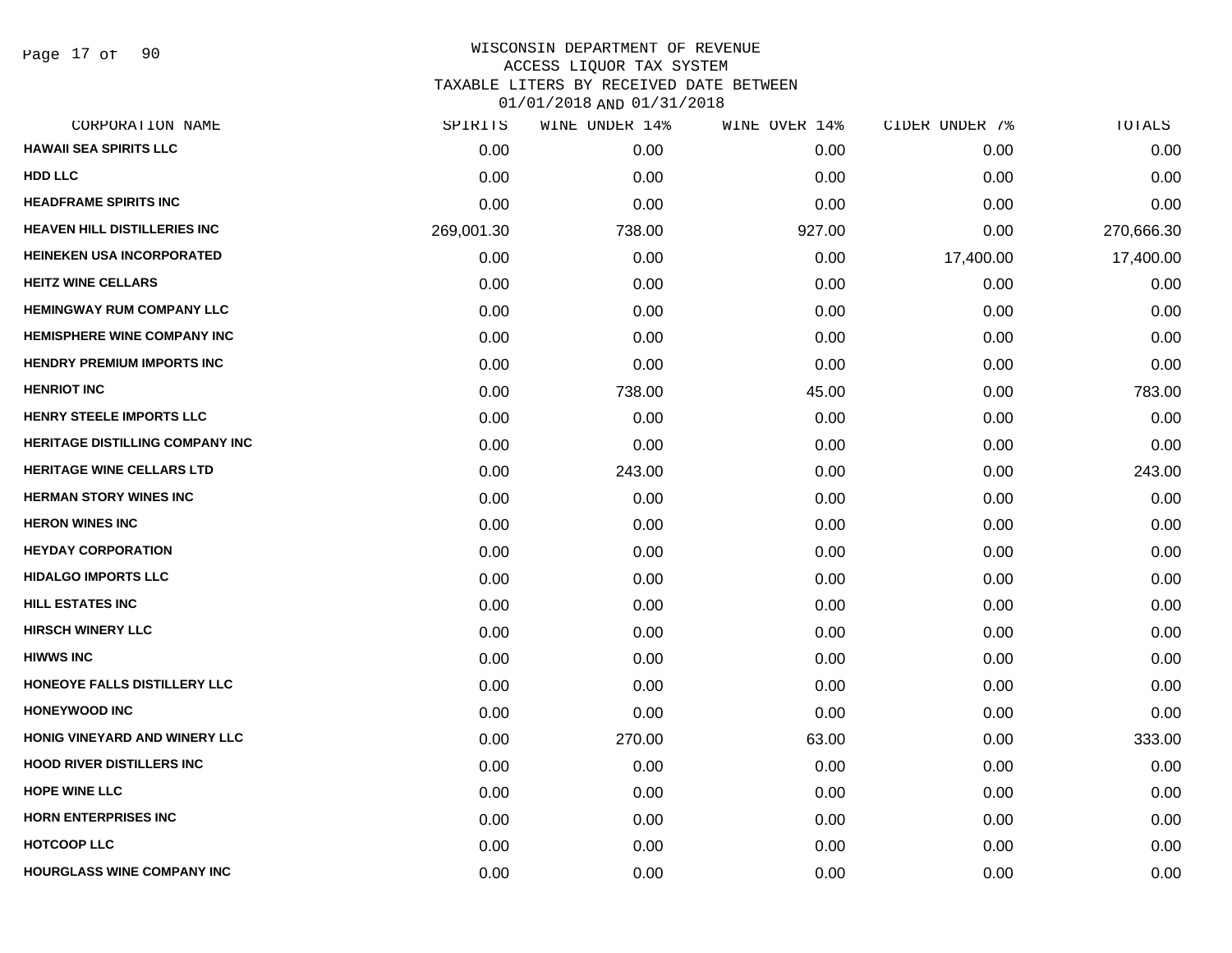Page 18 of 90

| CORPORATION NAME                                  | SPIRITS | WINE UNDER 14% | WINE OVER 14% | CIDER UNDER 7% | TOTALS |
|---------------------------------------------------|---------|----------------|---------------|----------------|--------|
| HUA YUAN                                          | 0.00    | 0.00           | 0.00          | 0.00           | 0.00   |
| <b>HUBER ORCHARDS INC</b>                         | 0.00    | 0.00           | 0.00          | 0.00           | 0.00   |
| <b>HUDSON WINE BROKERS LLC</b>                    | 0.00    | 0.00           | 0.00          | 0.00           | 0.00   |
| <b>HUNEEUS VINTNERS LLC</b>                       | 0.00    | 252.00         | 346.50        | 0.00           | 598.50 |
| <b>HUSCH VINEYARDS INC</b>                        | 0.00    | 0.00           | 0.00          | 0.00           | 0.00   |
| <b>HYATT FARM PARTNERSHIP</b>                     | 0.00    | 0.00           | 0.00          | 0.00           | 0.00   |
| <b>IAN BRAND</b>                                  | 0.00    | 0.00           | 0.00          | 0.00           | 0.00   |
| <b>IDEAL WINE &amp; SPIRITS CO INC</b>            | 130.50  | 270.00         | 0.00          | 0.00           | 400.50 |
| <b>ILLAHE VINEYARDS AND WINERY INC</b>            | 0.00    | 0.00           | 0.00          | 0.00           | 0.00   |
| <b>ILLYRIAN IMPORT INC</b>                        | 0.00    | 0.00           | 0.00          | 0.00           | 0.00   |
| <b>IMMORTAL BRANDS, LLC</b>                       | 0.00    | 0.00           | 0.00          | 0.00           | 0.00   |
| <b>IMPERIAL BRANDS INC</b>                        | 0.00    | 0.00           | 0.00          | 0.00           | 0.00   |
| <b>IMPEX BEVERAGES INC</b>                        | 45.00   | 0.00           | 0.00          | 0.00           | 45.00  |
| IN AGAVE WE TRUST LLC                             | 0.00    | 0.00           | 0.00          | 0.00           | 0.00   |
| <b>INDIGENOUS SELECTIONS LLC</b>                  | 0.00    | 438.00         | 144.00        | 0.00           | 582.00 |
| <b>INDIGO WINE GROUP LLC</b>                      | 0.00    | 756.00         | 0.00          | 0.00           | 756.00 |
| <b>INFINIUM SPIRITS INC.</b>                      | 0.00    | 0.00           | 0.00          | 0.00           | 0.00   |
| <b>INNO VINO INTERNATIONAL INC</b>                | 0.00    | 0.00           | 0.00          | 0.00           | 0.00   |
| <b>INTEGRITY WINES LLC</b>                        | 0.00    | 0.00           | 0.00          | 0.00           | 0.00   |
| <b>INTERNATIONAL DISTILLERS &amp; VINTERS LTD</b> | 0.00    | 0.00           | 0.00          | 0.00           | 0.00   |
| <b>INTERNATIONAL VINES INC</b>                    | 0.00    | 0.00           | 0.00          | 0.00           | 0.00   |
| <b>INTERRA FOOD MARKETING LLC</b>                 | 0.00    | 0.00           | 0.00          | 0.00           | 0.00   |
| <b>INTERSECT BEVERAGE LLC</b>                     | 0.00    | 0.00           | 0.00          | 0.00           | 0.00   |
| <b>INTERTRADE USA COMPANY</b>                     | 40.50   | 63.00          | 87.00         | 0.00           | 190.50 |
| <b>INVESTOR'S OF AMERICA LP</b>                   | 0.00    | 0.00           | 0.00          | 0.00           | 0.00   |
| <b>IRON HORSE VINEYARDS LP</b>                    | 0.00    | 0.00           | 0.00          | 0.00           | 0.00   |
| <b>ISANTI SPIRITS LLC</b>                         | 0.00    | 0.00           | 0.00          | 0.00           | 0.00   |
| <b>IWK USA IMPORTERS LLC</b>                      | 0.00    | 0.00           | 0.00          | 0.00           | 0.00   |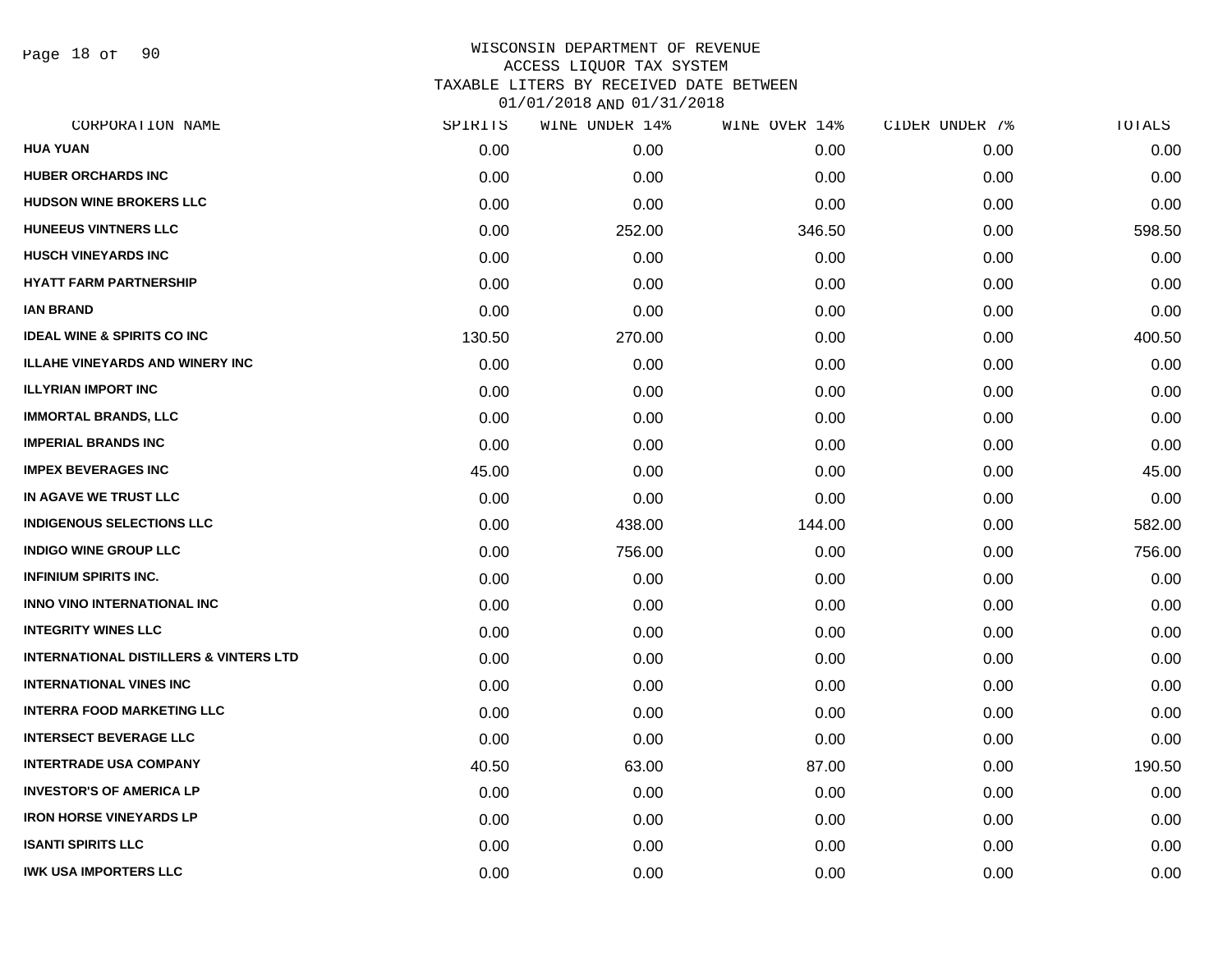Page 19 of 90

# WISCONSIN DEPARTMENT OF REVENUE ACCESS LIQUOR TAX SYSTEM TAXABLE LITERS BY RECEIVED DATE BETWEEN

| CORPORATION NAME                      | SPIRITS    | WINE UNDER 14% | WINE OVER 14% | CIDER UNDER 7% | TOTALS     |
|---------------------------------------|------------|----------------|---------------|----------------|------------|
| <b>J &amp; D WINES INC</b>            | 0.00       | 0.00           | 0.00          | 0.00           | 0.00       |
| <b>J LOHR WINERY CORP</b>             | 0.00       | 0.00           | 0.00          | 0.00           | 0.00       |
| <b>J PEDRONCELLI WINERY</b>           | 0.00       | 0.00           | 189.00        | 0.00           | 189.00     |
| <b>J3 WINE PARTNERS LLC</b>           | 0.00       | 0.00           | 0.00          | 0.00           | 0.00       |
| <b>JACK POUST &amp; COMPANY INC</b>   | 0.00       | 522.00         | 67.50         | 0.00           | 589.50     |
| <b>JACKSON FAMILY ENTERPRISES INC</b> | 0.00       | 95,845.50      | 10,599.00     | 0.00           | 106,444.50 |
| <b>JACKY RANDELL TRENTHAM</b>         | 0.00       | 0.00           | 0.00          | 0.00           | 0.00       |
| <b>JACUZZI FAMILY VINEYARDS LLC</b>   | 0.00       | 0.00           | 0.00          | 0.00           | 0.00       |
| <b>JAM CELLARS INC</b>                | 0.00       | 297.00         | 9,549.00      | 0.00           | 9,846.00   |
| <b>JAMES E COSMA</b>                  | 0.00       | 0.00           | 0.00          | 0.00           | 0.00       |
| <b>JAMES L LAMBERT</b>                | 0.00       | 0.00           | 126.00        | 0.00           | 126.00     |
| <b>JAMES MORONEY INC</b>              | 0.00       | 0.00           | 0.00          | 0.00           | 0.00       |
| <b>JAMES RICKER</b>                   | 9.00       | 19,320.00      | 157.50        | 0.00           | 19,486.50  |
| JAPAN PRESTIGE SAKE INTERNATIONAL INC | 0.00       | 54.00          | 86.40         | 0.00           | 140.40     |
| <b>JARVIS</b>                         | 0.00       | 0.00           | 0.00          | 0.00           | 0.00       |
| <b>JASON DRISCOLL</b>                 | 0.00       | 0.00           | 0.00          | 0.00           | 0.00       |
| <b>JASON J AND MOLLY N DREW</b>       | 0.00       | 0.00           | 0.00          | 0.00           | 0.00       |
| <b>JAX VINEYARDS LLC</b>              | 0.00       | 0.00           | 42.80         | 0.00           | 42.80      |
| <b>JAY J HEMINWAY</b>                 | 0.00       | 0.00           | 0.00          | 0.00           | 0.00       |
| <b>JAY MIDWEST INC</b>                | 0.00       | 0.00           | 0.00          | 0.00           | 0.00       |
| <b>JB GEORGE LLC</b>                  | 0.00       | 0.00           | 0.00          | 0.00           | 0.00       |
| <b>JC CELLARS INC</b>                 | 0.00       | 0.00           | 0.00          | 0.00           | 0.00       |
| JEAN CLAUDE BOISSET WINES USA INC     | 0.00       | 603.00         | 216.00        | 0.00           | 819.00     |
| <b>JEFF QUINT</b>                     | 0.00       | 0.00           | 0.00          | 0.00           | 0.00       |
| <b>JEFFREY L EMERY</b>                | 0.00       | 0.00           | 0.00          | 0.00           | 0.00       |
| <b>JEM BEVERAGE COMPANY</b>           | 0.00       | 0.00           | 0.00          | 0.00           | 0.00       |
| <b>JFC INTERNATIONAL INC</b>          | 0.00       | 1,155.30       | 2,669.86      | 0.00           | 3,825.16   |
| <b>JIM BEAM BRANDS CO</b>             | 565,178.85 | 135.00         | 261.00        | 0.00           | 565,574.85 |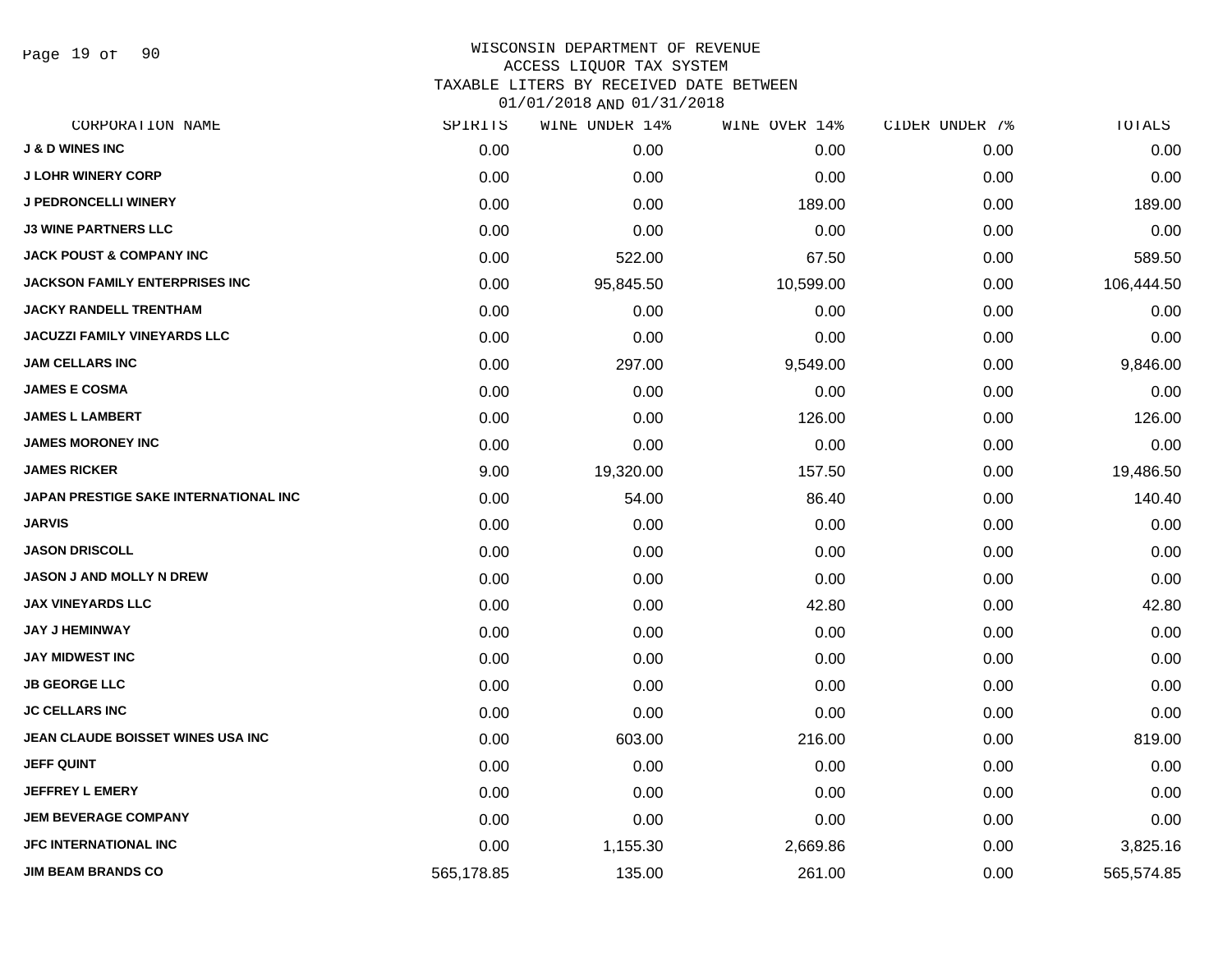Page 20 of 90

| CORPORATION NAME                         | SPIRITS  | WINE UNDER 14% | WINE OVER 14% | CIDER UNDER 7% | TOTALS   |
|------------------------------------------|----------|----------------|---------------|----------------|----------|
| <b>J-NH WINE GROUP LLC</b>               | 0.00     | 0.00           | 0.00          | 0.00           | 0.00     |
| JNJ INTERNATIONAL INC                    | 0.00     | 0.00           | 540.00        | 0.00           | 540.00   |
| <b>JOHAN VINEYARDS LLC</b>               | 0.00     | 0.00           | 0.00          | 0.00           | 0.00     |
| JOHN ANTHONY VINEYARDS LLC               | 0.00     | 0.00           | 0.00          | 0.00           | 0.00     |
| <b>JOHN R LUCAS</b>                      | 0.00     | 0.00           | 0.00          | 0.00           | 0.00     |
| <b>JON A GERSTENSCHLAGER</b>             | 0.00     | 0.00           | 0.00          | 0.00           | 0.00     |
| <b>JOSE PASTOR</b>                       | 0.00     | 0.00           | 0.00          | 0.00           | 0.00     |
| <b>JOSEPH PHELPS VINEYARDS LLC</b>       | 0.00     | 0.00           | 0.00          | 0.00           | 0.00     |
| JOSEPH VICTORI WINES, INC.               | 0.00     | 504.00         | 0.00          | 0.00           | 504.00   |
| <b>JOSU GALDOS</b>                       | 0.00     | 0.00           | 0.00          | 0.00           | 0.00     |
| <b>JOURNEYMAN DISTILLERY LLC</b>         | 0.00     | 0.00           | 0.00          | 0.00           | 0.00     |
| <b>JPPZ INC</b>                          | 0.00     | 0.00           | 0.00          | 0.00           | 0.00     |
| <b>JRV LLC</b>                           | 0.00     | 0.00           | 0.00          | 0.00           | 0.00     |
| JUDD FAMILY VINEYARDS LP                 | 0.00     | 0.00           | 0.00          | 0.00           | 0.00     |
| <b>JUSTIN VINEYARDS &amp; WINERY LLC</b> | 0.00     | 0.00           | 1,669.50      | 0.00           | 1,669.50 |
| <b>JVW CORPORATION</b>                   | 0.00     | 0.00           | 0.00          | 0.00           | 0.00     |
| <b>JZ WINE COMPANY</b>                   | 0.00     | 315.00         | 0.00          | 0.00           | 315.00   |
| <b>K VINTNERS LLC</b>                    | 0.00     | 0.00           | 27.00         | 0.00           | 27.00    |
| <b>KAITRIN N COOPER</b>                  | 2,025.00 | 0.00           | 0.00          | 0.00           | 2,025.00 |
| <b>KALIN CELLARS INC</b>                 | 0.00     | 0.00           | 0.00          | 0.00           | 0.00     |
| <b>KAY OLSEN</b>                         | 0.00     | 0.00           | 0.00          | 0.00           | 0.00     |
| <b>KB WINES LLC</b>                      | 0.00     | 0.00           | 0.00          | 0.00           | 0.00     |
| <b>KEEPER'S QUEST INC</b>                | 0.00     | 0.00           | 0.00          | 0.00           | 0.00     |
| <b>KELLER ESTATE LTD</b>                 | 0.00     | 0.00           | 0.00          | 0.00           | 0.00     |
| <b>KEN WRIGHT CELLARS CO</b>             | 0.00     | 0.00           | 0.00          | 0.00           | 0.00     |
| <b>KENNETH S LIKITPRAKONG</b>            | 0.00     | 945.00         | 0.00          | 0.00           | 945.00   |
| <b>KENT HUMPHREY</b>                     | 0.00     | 0.00           | 0.00          | 0.00           | 0.00     |
| <b>KENT RASMUSSEN WINERY</b>             | 0.00     | 0.00           | 0.00          | 0.00           | 0.00     |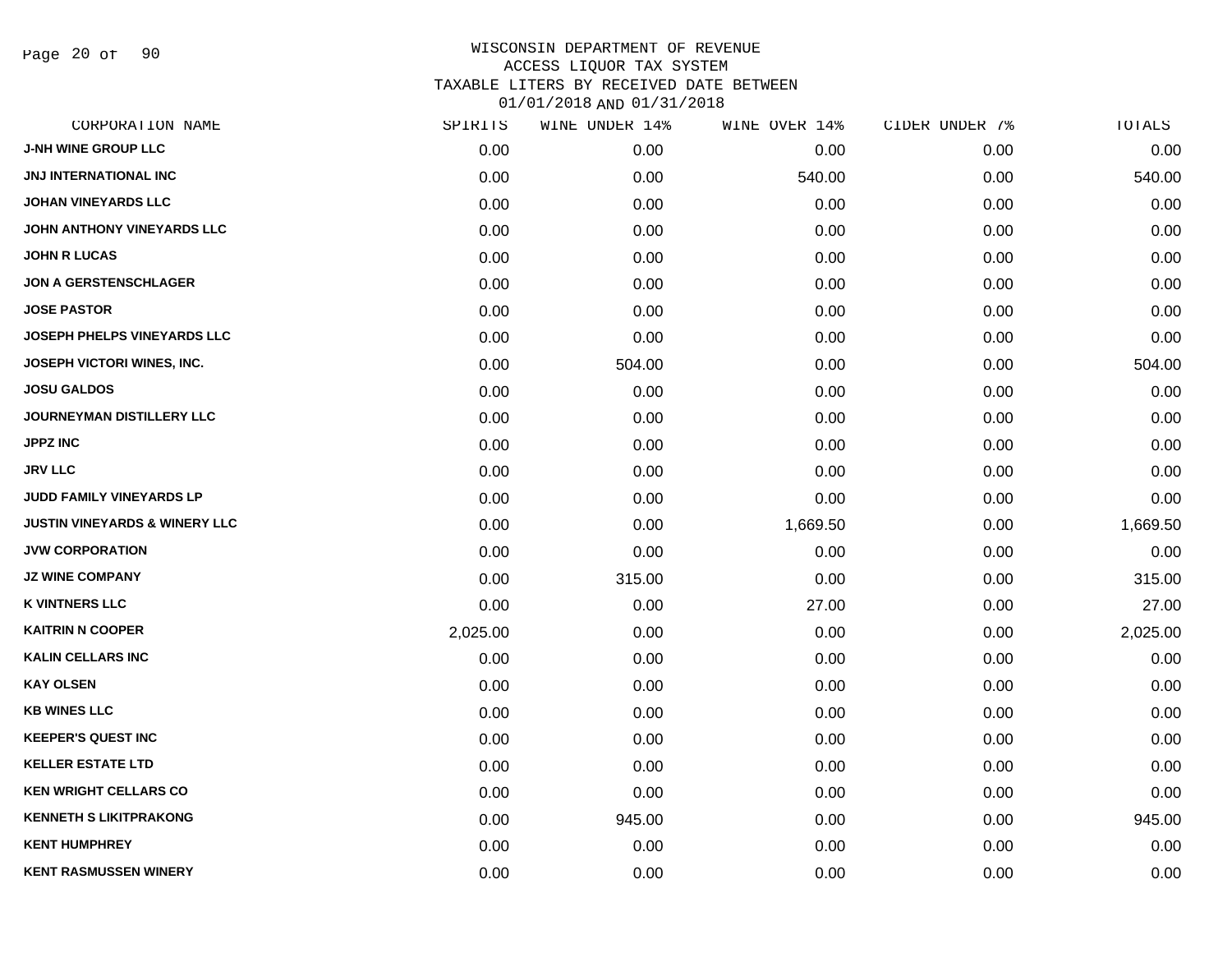## WISCONSIN DEPARTMENT OF REVENUE ACCESS LIQUOR TAX SYSTEM TAXABLE LITERS BY RECEIVED DATE BETWEEN

| CORPORATION NAME                           | SPIRITS  | WINE UNDER 14% | WINE OVER 14% | CIDER UNDER 7% | TOTALS    |
|--------------------------------------------|----------|----------------|---------------|----------------|-----------|
| <b>KENTUCKY BOURBON DISTILLERS LTD</b>     | 1,387.50 | 0.00           | 0.00          | 0.00           | 1,387.50  |
| <b>KERMIT LYNCH WINE MERCHANTS</b>         | 0.00     | 231.75         | 45.00         | 0.00           | 276.75    |
| <b>KIMBERTON WINES LLC</b>                 | 0.00     | 0.00           | 0.00          | 0.00           | 0.00      |
| KINDRED SPIRITS NORTH AMERICA INC          | 0.00     | 0.00           | 0.00          | 0.00           | 0.00      |
| <b>KINDRED VINES IMPORT CO LLC</b>         | 0.00     | 456.00         | 0.00          | 0.00           | 456.00    |
| <b>KING ESTATE WINERY LP</b>               | 0.00     | 904.50         | 0.00          | 0.00           | 904.50    |
| KINGS COUNTY DISTILLERY LLC                | 0.00     | 0.00           | 0.00          | 0.00           | 0.00      |
| <b>KIONA VINEYARDS LLC</b>                 | 0.00     | 126.00         | 0.00          | 0.00           | 126.00    |
| KISTLER VINEYARDS, LLC                     | 0.00     | 0.00           | 0.00          | 0.00           | 0.00      |
| <b>KITFOX VINEYARDS LLC</b>                | 0.00     | 0.00           | 0.00          | 0.00           | 0.00      |
| <b>KLEIN FOODS INC</b>                     | 0.00     | 11,664.00      | 1,584.00      | 0.00           | 13,248.00 |
| <b>KLIN SPIRITS LLC</b>                    | 225.00   | 0.00           | 0.00          | 0.00           | 225.00    |
| <b>KLINKER BRICK WINERY INC</b>            | 0.00     | 0.00           | 936.00        | 0.00           | 936.00    |
| <b>KOBRAND CORPORATION</b>                 | 1,005.00 | 5,452.50       | 4,573.20      | 0.00           | 11,030.70 |
| KOJIMA & INTERNATIONAL ASSOCIATES INC      | 0.00     | 0.00           | 0.00          | 0.00           | 0.00      |
| <b>KONGSGAARD WINE LLC</b>                 | 0.00     | 0.00           | 0.00          | 0.00           | 0.00      |
| <b>KONSTANTIN D FRANK &amp; SONS</b>       | 0.00     | 36.00          | 0.00          | 0.00           | 36.00     |
| <b>KOPRI INC</b>                           | 0.00     | 0.00           | 0.00          | 0.00           | 0.00      |
| <b>KOVAL INC</b>                           | 245.25   | 0.00           | 0.00          | 0.00           | 245.25    |
| <b>KRA-ZE LLC</b>                          | 0.00     | 0.00           | 0.00          | 0.00           | 0.00      |
| <b>KRUPP BROTHERS LLC</b>                  | 0.00     | 0.00           | 0.00          | 0.00           | 0.00      |
| <b>KUTCH WINES INC</b>                     | 0.00     | 0.00           | 0.00          | 0.00           | 0.00      |
| <b>KYSELA PERE ET FILS LTD</b>             | 0.00     | 531.00         | 9.00          | 0.00           | 540.00    |
| <b>L &amp; F BRANDS INC</b>                | 0.00     | 0.00           | 0.00          | 0.00           | 0.00      |
| <b>L &amp; L IMPORTS LLC</b>               | 0.00     | 0.00           | 0.00          | 0.00           | 0.00      |
| L C WINE                                   | 0.00     | 0.00           | 0.00          | 0.00           | 0.00      |
| L FOPPIANO WINE CO INC                     | 0.00     | 0.00           | 0.00          | 0.00           | 0.00      |
| <b>L&amp;C WINE COUNTRY OPERATIONS LLC</b> | 0.00     | 0.00           | 0.00          | 0.00           | 0.00      |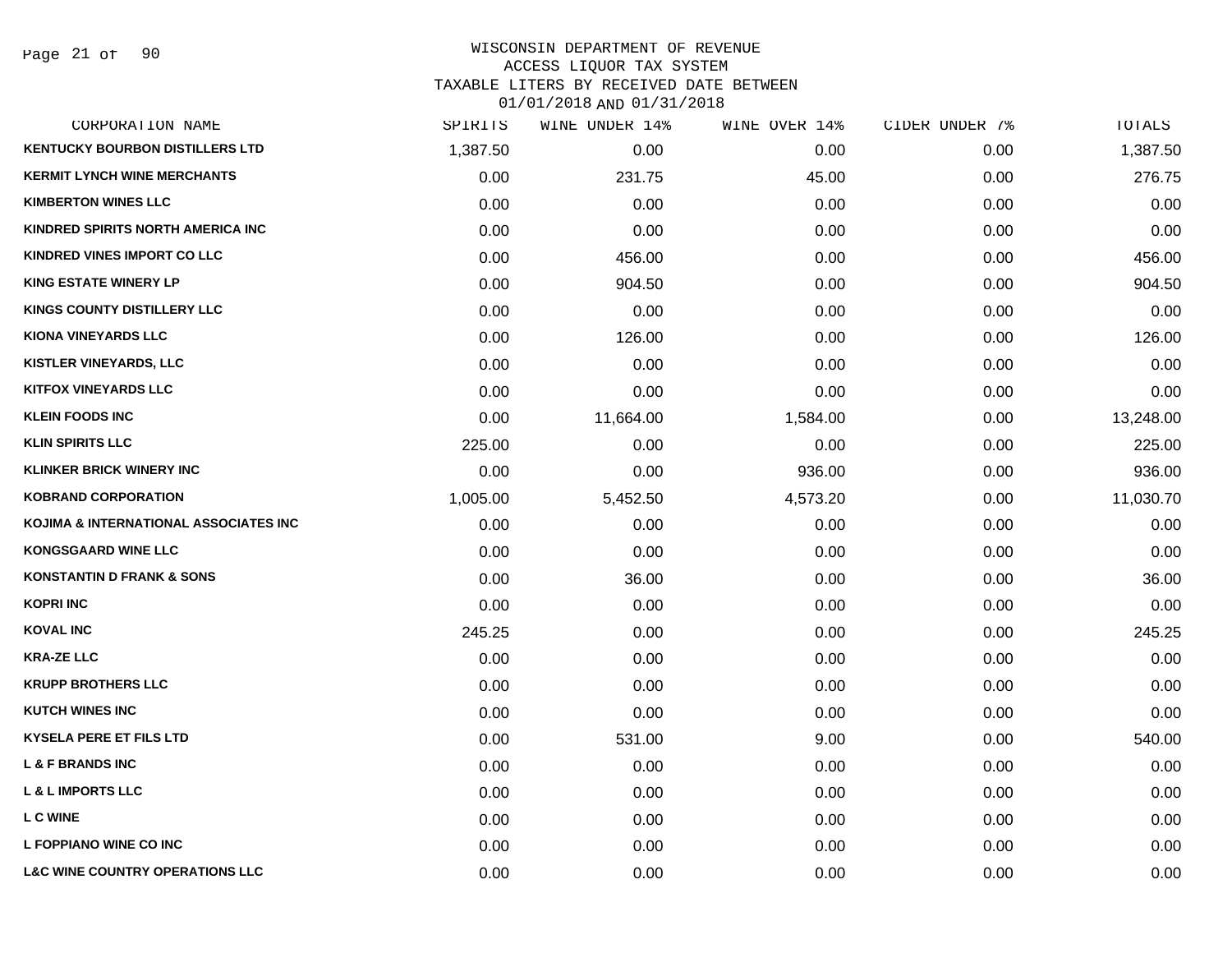Page 22 of 90

| SPIRITS   | WINE UNDER 14% | WINE OVER 14% | CIDER UNDER 7% | TOTALS    |
|-----------|----------------|---------------|----------------|-----------|
| 0.00      | 0.00           | 0.00          | 0.00           | 0.00      |
| 0.00      | 0.00           | 0.00          | 0.00           | 0.00      |
| 0.00      | 0.00           | 0.00          | 0.00           | 0.00      |
| 814.50    | 0.00           | 0.00          | 0.00           | 814.50    |
| 49.50     | 0.00           | 0.00          | 0.00           | 49.50     |
| 0.00      | 0.00           | 0.00          | 0.00           | 0.00      |
| 0.00      | 0.00           | 123.75        | 0.00           | 123.75    |
| 0.00      | 0.00           | 0.00          | 0.00           | 0.00      |
| 22.50     | 0.00           | 0.00          | 0.00           | 22.50     |
| 0.00      | 0.00           | 0.00          | 0.00           | 0.00      |
| 0.00      | 0.00           | 0.00          | 0.00           | 0.00      |
| 0.00      | 0.00           | 0.00          | 0.00           | 0.00      |
| 0.00      | 0.00           | 0.00          | 0.00           | 0.00      |
| 0.00      | 0.00           | 0.00          | 0.00           | 0.00      |
| 0.00      | 1,386.00       | 666.00        | 0.00           | 2,052.00  |
| 0.00      | 0.00           | 0.00          | 0.00           | 0.00      |
| 0.00      | 0.00           | 0.00          | 0.00           | 0.00      |
| 0.00      | 0.00           | 0.00          | 0.00           | 0.00      |
| 0.00      | 0.00           | 0.00          | 0.00           | 0.00      |
| 0.00      | 0.00           | 0.00          | 0.00           | 0.00      |
| 0.00      | 0.00           | 0.00          | 0.00           | 0.00      |
| 0.00      | 540.56         | 0.00          | 0.00           | 540.56    |
| 0.00      | 0.00           | 0.00          | 0.00           | 0.00      |
| 0.00      | 0.00           | 0.00          | 0.00           | 0.00      |
| 69,199.50 | 0.00           | 0.00          | 0.00           | 69,199.50 |
| 0.00      | 0.00           | 0.00          | 0.00           | 0.00      |
| 0.00      | 0.00           | 0.00          | 0.00           | 0.00      |
| 0.00      | 0.00           | 0.00          | 0.00           | 0.00      |
|           |                |               |                |           |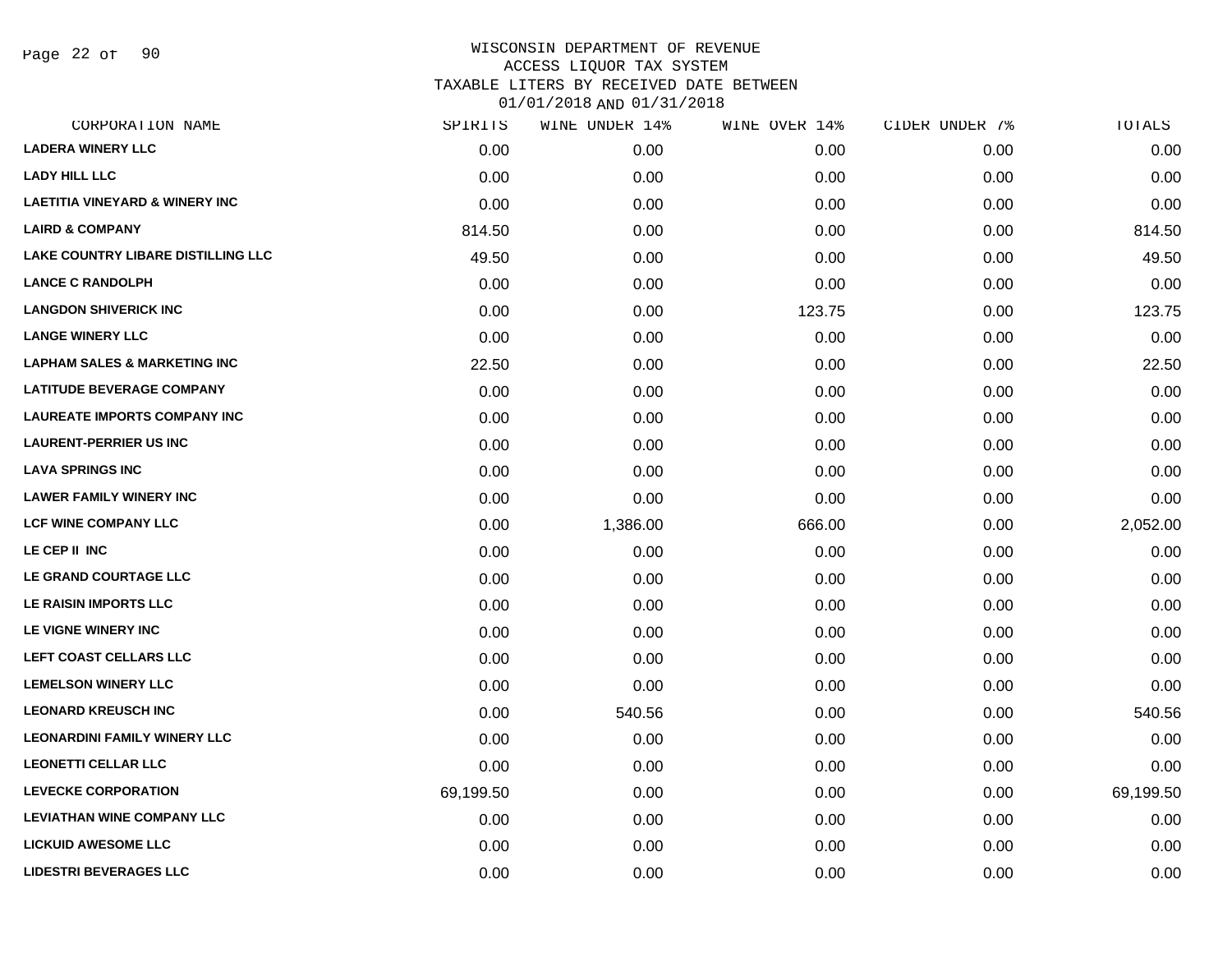Page 23 of 90

## WISCONSIN DEPARTMENT OF REVENUE ACCESS LIQUOR TAX SYSTEM TAXABLE LITERS BY RECEIVED DATE BETWEEN

| CORPORATION NAME                              | SPIRITS    | WINE UNDER 14% | WINE OVER 14% | CIDER UNDER 7% | TOTALS     |
|-----------------------------------------------|------------|----------------|---------------|----------------|------------|
| <b>LINCOLN SQUARE WINE COMPANY LLC</b>        | 0.00       | 0.00           | 0.00          | 0.00           | 0.00       |
| <b>LIOCO WINE COMPANY LLC</b>                 | 0.00       | 0.00           | 0.00          | 0.00           | 0.00       |
| <b>LION NATHAN USA INC</b>                    | 0.00       | 1,539.00       | 223.50        | 0.00           | 1,762.50   |
| <b>LISA LISA INCORPORATED</b>                 | 0.00       | 0.00           | 0.00          | 0.00           | 0.00       |
| <b>LISA MARLOW</b>                            | 0.00       | 0.00           | 0.00          | 0.00           | 0.00       |
| <b>LLOYD CELLARS INC</b>                      | 0.00       | 0.00           | 0.00          | 0.00           | 0.00       |
| <b>LOCAL DISTILLING INC</b>                   | 0.00       | 0.00           | 0.00          | 0.00           | 0.00       |
| <b>LOEST &amp; MCNAMEE INC</b>                | 0.00       | 85.50          | 0.00          | 0.00           | 85.50      |
| LONG MEADOW RANCH WINERY INC                  | 0.00       | 23.00          | 54.00         | 0.00           | 77.00      |
| <b>LONG SHADOWS VINTNERS LLC</b>              | 0.00       | 0.00           | 0.00          | 0.00           | 0.00       |
| <b>LONZ WINERY INC</b>                        | 0.00       | 0.00           | 0.00          | 0.00           | 0.00       |
| <b>LOOSEN BROS USA LTD</b>                    | 0.00       | 126.00         | 0.00          | 0.00           | 126.00     |
| <b>LORING WINE COMPANY LLC</b>                | 0.00       | 0.00           | 0.00          | 0.00           | 0.00       |
| <b>LOUIS GLUNZ BEER INC</b>                   | 0.00       | 0.00           | 0.00          | 506.79         | 506.79     |
| <b>LOUIS GLUNZ WINE INC</b>                   | 0.00       | 0.00           | 0.00          | 0.00           | 0.00       |
| <b>LOUIS LATOUR INC</b>                       | 0.00       | 450.00         | 0.00          | 0.00           | 450.00     |
| <b>LOWDEN SCHOOLHOUSE CORPORATION</b>         | 0.00       | 90.00          | 162.00        | 0.00           | 252.00     |
| <b>LUNA VINEYARDS INC</b>                     | 0.00       | 630.00         | 279.00        | 0.00           | 909.00     |
| <b>LUNEAU USA INC</b>                         | 0.00       | 3,924.00       | 0.00          | 0.00           | 3,924.00   |
| <b>LUXCO INC</b>                              | 100,400.10 | 225.00         | 1,356.00      | 0.00           | 101,981.10 |
| <b>LYNMAR WINERY LLC</b>                      | 0.00       | 0.00           | 0.00          | 0.00           | 0.00       |
| <b>M.A.C. WINES, LLC</b>                      | 0.00       | 0.00           | 0.00          | 0.00           | 0.00       |
| <b>MACH FLYNT INC</b>                         | 3,240.00   | 9,072.00       | 9,576.00      | 0.00           | 21,888.00  |
| <b>MAD CAR WINE CO LLC</b>                    | 0.00       | 0.00           | 0.00          | 0.00           | 0.00       |
| <b>MADRIGAL FAMILY WINERY LLC</b>             | 0.00       | 0.00           | 0.00          | 0.00           | 0.00       |
| <b>MAGAVE TEQUILA INC</b>                     | 0.00       | 1,008.00       | 0.00          | 0.00           | 1,008.00   |
| <b>MAISONS MARQUES &amp; DOMAINES USA INC</b> | 0.00       | 1,345.50       | 63.00         | 0.00           | 1,408.50   |
| <b>MANO'S INC</b>                             | 0.00       | 211.98         | 0.00          | 0.00           | 211.98     |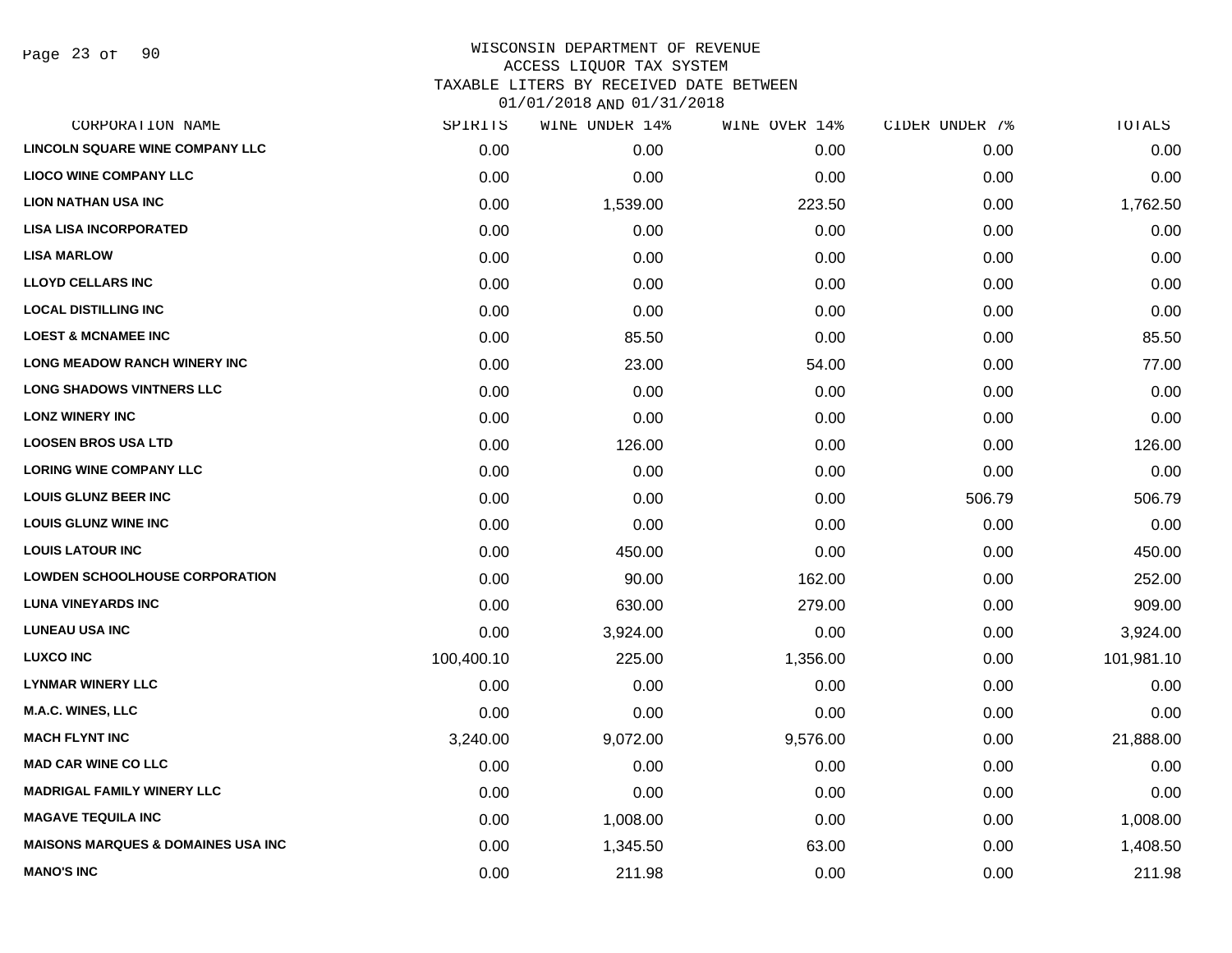Page 24 of 90

| SPIRITS   | WINE UNDER 14% | WINE OVER 14% | CIDER UNDER 7% | TOTALS    |
|-----------|----------------|---------------|----------------|-----------|
| 0.00      | 0.00           | 0.00          | 0.00           | 0.00      |
| 0.00      | 0.00           | 90.00         | 0.00           | 90.00     |
| 0.00      | 0.00           | 0.00          | 0.00           | 0.00      |
| 0.00      | 0.00           | 0.00          | 0.00           | 0.00      |
| 0.00      | 0.00           | 0.00          | 0.00           | 0.00      |
| 0.00      | 0.00           | 0.00          | 0.00           | 0.00      |
| 0.00      | 0.00           | 0.00          | 0.00           | 0.00      |
| 0.00      | 0.00           | 0.00          | 0.00           | 0.00      |
| 0.00      | 0.00           | 27.00         | 0.00           | 27.00     |
| 0.00      | 0.00           | 0.00          | 0.00           | 0.00      |
| 0.00      | 1,270.50       | 285.00        | 0.00           | 1,555.50  |
| 0.00      | 0.00           | 0.00          | 0.00           | 0.00      |
| 0.00      | 0.00           | 0.00          | 0.00           | 0.00      |
| 0.00      | 0.00           | 0.00          | 0.00           | 0.00      |
| 0.00      | 0.00           | 0.00          | 0.00           | 0.00      |
| 0.00      | 0.00           | 0.00          | 0.00           | 0.00      |
| 0.00      | 0.00           | 0.00          | 0.00           | 0.00      |
| 0.00      | 0.00           | 0.00          | 0.00           | 0.00      |
| 0.00      | 0.00           | 0.00          | 0.00           | 0.00      |
| 0.00      | 0.00           | 0.00          | 0.00           | 0.00      |
| 41,658.00 | 0.00           | 0.00          | 0.00           | 41,658.00 |
| 0.00      | 0.00           | 0.00          | 0.00           | 0.00      |
| 0.00      | 1,008.00       | 0.00          | 0.00           | 1,008.00  |
| 0.00      | 0.00           | 126.00        | 0.00           | 126.00    |
| 0.00      | 0.00           | 0.00          | 0.00           | 0.00      |
| 0.00      | 1,170.00       | 81.00         | 0.00           | 1,251.00  |
| 0.00      | 630.00         | 927.00        | 0.00           | 1,557.00  |
| 0.00      | 36.75          | 0.00          | 0.00           | 36.75     |
|           |                |               |                |           |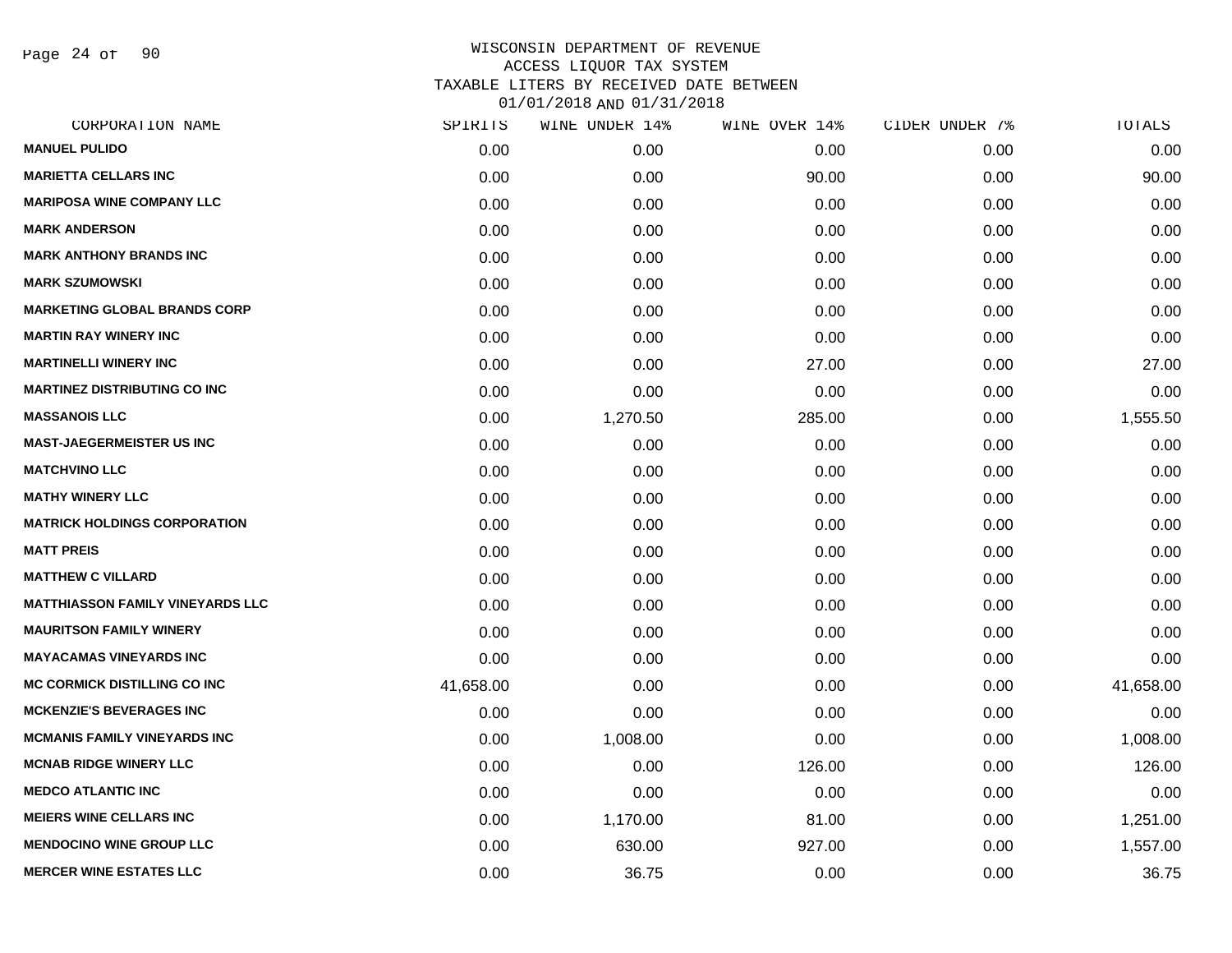| CORPORATION NAME                                  | SPIRITS  | WINE UNDER 14% | WINE OVER 14% | CIDER UNDER 7% | TOTALS    |
|---------------------------------------------------|----------|----------------|---------------|----------------|-----------|
| <b>MERCHANT DU VIN CORPORATION</b>                | 0.00     | 0.00           | 0.00          | 145.74         | 145.74    |
| <b>MEREDITH VINEYARD ESTATE INC</b>               | 0.00     | 0.00           | 27.00         | 0.00           | 27.00     |
| <b>METEOR VINEYARD LLC</b>                        | 0.00     | 0.00           | 0.00          | 0.00           | 0.00      |
| <b>METROWINE DISTRIBUTION CO INC</b>              | 0.00     | 0.00           | 0.00          | 0.00           | 0.00      |
| <b>METTLER WINES LLC</b>                          | 0.00     | 0.00           | 216.00        | 0.00           | 216.00    |
| <b>MEV CORPORATION</b>                            | 0.00     | 0.00           | 0.00          | 0.00           | 0.00      |
| <b>MEXCOR INC</b>                                 | 0.00     | 0.00           | 0.00          | 0.00           | 0.00      |
| <b>MEYER CELLARS LLC</b>                          | 0.00     | 0.00           | 0.00          | 0.00           | 0.00      |
| <b>MHW LTD</b>                                    | 5,225.58 | 7,740.00       | 931.50        | 0.00           | 13,897.08 |
| <b>MICHAEL HOUGH</b>                              | 0.00     | 0.00           | 0.00          | 0.00           | 0.00      |
| <b>MICHAEL SKURNIK WINES INC</b>                  | 0.00     | 348.00         | 0.00          | 0.00           | 348.00    |
| <b>MICHEAL DASHE</b>                              | 0.00     | 0.00           | 0.00          | 0.00           | 0.00      |
| <b>MIDDLETON FAMILY WINES LLC</b>                 | 0.00     | 0.00           | 0.00          | 0.00           | 0.00      |
| <b>MIDNIGHT CELLARS INC</b>                       | 0.00     | 0.00           | 126.00        | 0.00           | 126.00    |
| <b>MID-OAK DISTILLERY INC</b>                     | 0.00     | 0.00           | 0.00          | 0.00           | 0.00      |
| <b>MIGHTY SWELL COCKTAIL COMPANY LLC</b>          | 0.00     | 0.00           | 0.00          | 0.00           | 0.00      |
| <b>MILBRANDT FAMILY WINES LLC</b>                 | 0.00     | 315.00         | 0.00          | 0.00           | 315.00    |
| <b>MILE HIGH SPIRITS LLC</b>                      | 0.00     | 0.00           | 0.00          | 0.00           | 0.00      |
| <b>MILL CREEK VINEYARDS</b>                       | 0.00     | 0.00           | 0.00          | 0.00           | 0.00      |
| <b>MILLER SQUARED INC</b>                         | 0.00     | 1,012.75       | 0.00          | 0.00           | 1,012.75  |
| <b>MILLERCOORS LLC</b>                            | 0.00     | 0.00           | 0.00          | 0.00           | 0.00      |
| <b>MILTONS DISTRIBUTING CO INC</b>                | 0.00     | 1,399.05       | 126.00        | 0.00           | 1,525.05  |
| <b>MINER FAMILY WINERY LLC</b>                    | 0.00     | 0.00           | 0.00          | 0.00           | 0.00      |
| <b>MINNESOTAS FINEST FERMENTED PRODUCTS</b>       | 0.00     | 0.00           | 0.00          | 940.88         | 940.88    |
| <b>MIONETTO USA INC</b>                           | 0.00     | 5,057.94       | 0.00          | 0.00           | 5,057.94  |
| <b>MIRA WINERY LLC</b>                            | 0.00     | 0.00           | 0.00          | 0.00           | 0.00      |
| <b>MIRAMONT ESTATE VINEYARDS &amp; WINERY INC</b> | 0.00     | 0.00           | 0.00          | 0.00           | 0.00      |
| <b>MIRASOL WINE LLC</b>                           | 0.00     | 0.00           | 0.00          | 0.00           | 0.00      |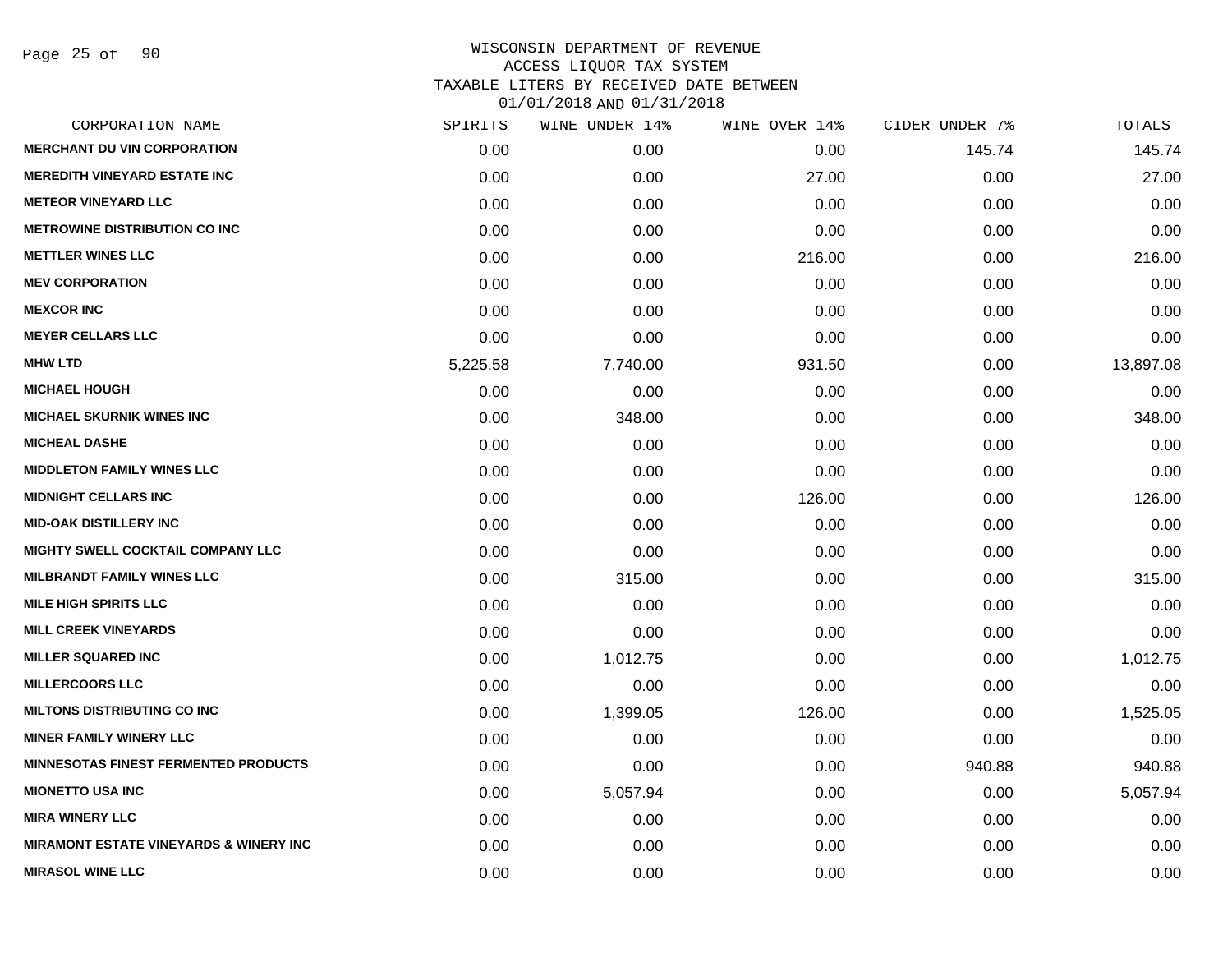Page 26 of 90

## WISCONSIN DEPARTMENT OF REVENUE

#### ACCESS LIQUOR TAX SYSTEM

TAXABLE LITERS BY RECEIVED DATE BETWEEN

| CORPORATION NAME                                  | SPIRITS   | WINE UNDER 14% | WINE OVER 14% | CIDER UNDER 7% | TOTALS    |
|---------------------------------------------------|-----------|----------------|---------------|----------------|-----------|
| <b>MISA IMPORTS INC</b>                           | 2,886.00  | 4,590.00       | 0.00          | 0.00           | 7,476.00  |
| <b>MISSISSIPPI RIVER DISTILLING COMPANY</b>       | 0.00      | 0.00           | 0.00          | 0.00           | 0.00      |
| <b>MISTARR WINE IMPORTERS</b>                     | 0.00      | 0.00           | 126.00        | 0.00           | 126.00    |
| <b>MIURA VINEYARDS LLC</b>                        | 0.00      | 0.00           | 0.00          | 0.00           | 0.00      |
| <b>MODERN DEVELOPMENT COMPANY</b>                 | 0.00      | 0.00           | 0.00          | 0.00           | 0.00      |
| <b>MODERN SPIRITS LLC</b>                         | 0.00      | 0.00           | 0.00          | 0.00           | 0.00      |
| <b>MODUS OPERANDI CELLARS LLC</b>                 | 0.00      | 0.00           | 0.00          | 0.00           | 0.00      |
| <b>MOET HENNESSY USA, INC.</b>                    | 19,554.60 | 2,700.00       | 283.50        | 0.00           | 22,538.10 |
| <b>MOLLYDOOKER INTERNATIONAL LLC</b>              | 0.00      | 0.00           | 2,119.50      | 0.00           | 2,119.50  |
| <b>MOLLY'S WINERY INC</b>                         | 0.00      | 0.00           | 0.00          | 0.00           | 0.00      |
| <b>MONICA NOGUES</b>                              | 0.00      | 414.00         | 36.00         | 0.00           | 450.00    |
| <b>MONSIEUR TOUTON SELECTION LTD / ORIGIN USA</b> | 0.00      | 0.00           | 0.00          | 0.00           | 0.00      |
| <b>MONTANERO MEZCAL LLC</b>                       | 0.00      | 0.00           | 0.00          | 0.00           | 0.00      |
| <b>MONTE CRISTO BLOCK IV LLC</b>                  | 0.00      | 0.00           | 0.00          | 0.00           | 0.00      |
| <b>MONTEREY WINE COMPANY LLC</b>                  | 0.00      | 630.00         | 0.00          | 0.00           | 630.00    |
| <b>MONTICELLO CELLARS INC</b>                     | 0.00      | 0.00           | 0.00          | 0.00           | 0.00      |
| <b>MONTINORE VINEYARDS LIMITED</b>                | 0.00      | 423.00         | 0.00          | 0.00           | 423.00    |
| <b>MOONRISE DISTILLERY INC</b>                    | 0.00      | 0.00           | 0.00          | 0.00           | 0.00      |
| <b>MORE THAN GRAPES, LLC</b>                      | 0.00      | 0.00           | 0.00          | 0.00           | 0.00      |
| <b>MORGAN WINERY INC</b>                          | 0.00      | 0.00           | 5.25          | 0.00           | 5.25      |
| <b>MOUNT VEEDER FARMS LLC</b>                     | 0.00      | 0.00           | 0.00          | 0.00           | 0.00      |
| <b>MOUNTAIN VIEW VINTNERS LLC</b>                 | 0.00      | 0.00           | 0.00          | 0.00           | 0.00      |
| <b>MS WALKER INC</b>                              | 3,249.00  | 0.00           | 0.00          | 0.00           | 3,249.00  |
| <b>MUSTACHE MENTORS LLC</b>                       | 0.00      | 2,268.00       | 0.00          | 0.00           | 2,268.00  |
| <b>MUTUAL WHOLESALE LIQUOR INC</b>                | 0.00      | 0.00           | 0.00          | 0.00           | 0.00      |
| <b>NAKED WINES LLC</b>                            | 0.00      | 0.00           | 0.00          | 0.00           | 0.00      |
| <b>NAPA VALLEY SPECIALTY WINES INC</b>            | 0.00      | 0.00           | 0.00          | 0.00           | 0.00      |
| <b>NATIONAL CONSUMER CREDIT GUARANTEE</b>         | 247.70    | 0.00           | 0.00          | 0.00           | 247.70    |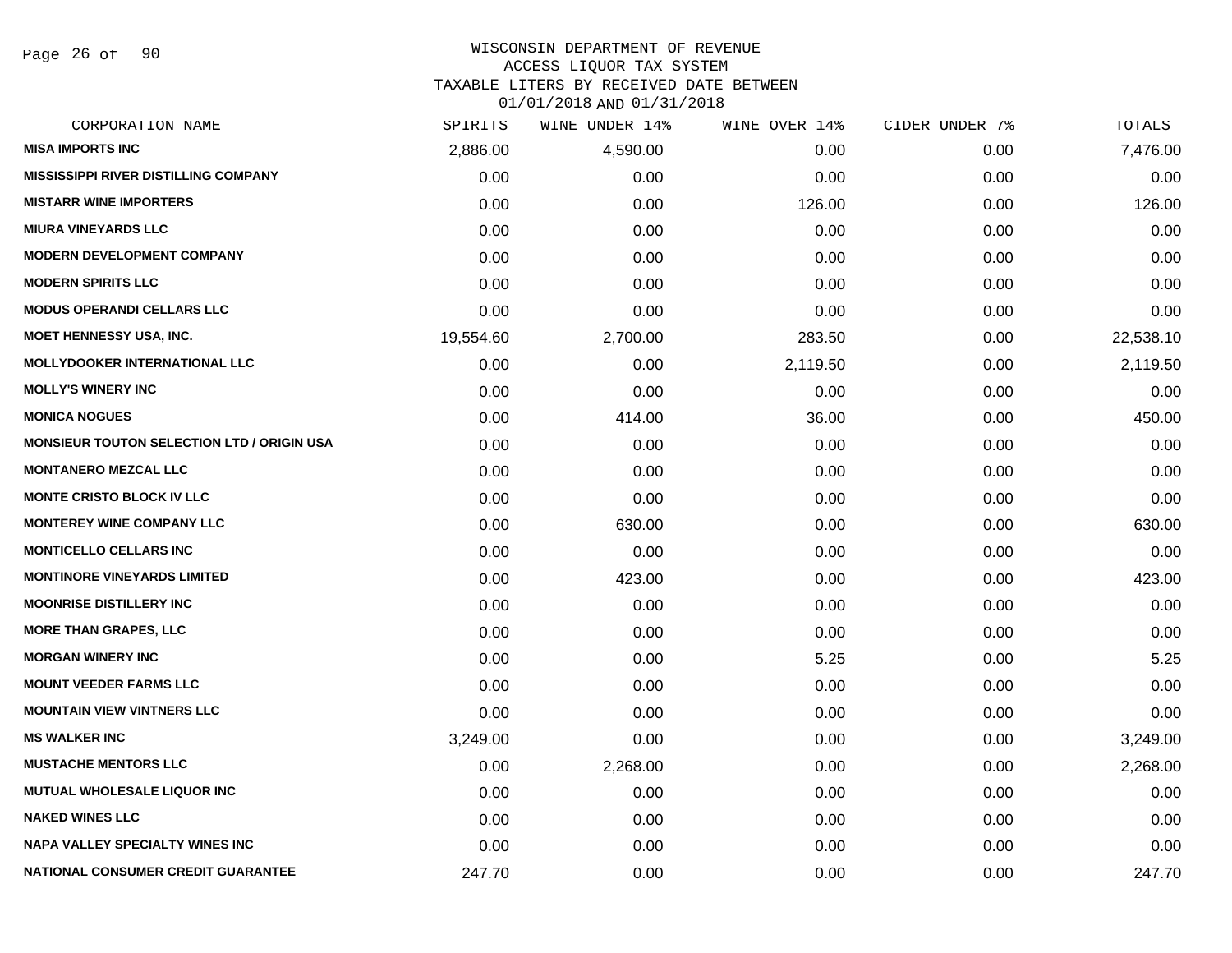Page 27 of 90

| CORPORATION NAME                       | SPIRITS  | WINE UNDER 14% | WINE OVER 14% | CIDER UNDER 7% | TOTALS    |
|----------------------------------------|----------|----------------|---------------|----------------|-----------|
| <b>ASSOCIATION OF CONNECTICUT INC.</b> | 747.711  | .              | .             | .              | ,,,,,,,   |
| <b>NATURAL BEVERAGE INFUSIONS LLC</b>  | 0.00     | 0.00           | 0.00          | 0.00           | 0.00      |
| <b>NATURAL MERCHANTS INC</b>           | 0.00     | 423.00         | 0.00          | 0.00           | 423.00    |
| <b>NATUREL WEST CORP</b>               | 0.00     | 0.00           | 0.00          | 0.00           | 0.00      |
| <b>NAVARRO VINEYARDS, LLC</b>          | 0.00     | 0.00           | 0.00          | 0.00           | 0.00      |
| <b>NBI ACQUISITION LLC</b>             | 0.00     | 0.00           | 0.00          | 0.00           | 0.00      |
| <b>NDC SYSTEMS LP</b>                  | 3,091.50 | 81,383.23      | 5,055.00      | 0.00           | 89,529.73 |
| <b>NEGOCIANTS USA INC</b>              | 0.00     | 0.00           | 0.00          | 0.00           | 0.00      |
| <b>NESTOR IMPORTS INC</b>              | 45.00    | 90.00          | 63.00         | 0.00           | 198.00    |
| <b>NEW HOLLAND BREWING CO LLC</b>      | 724.50   | 0.00           | 0.00          | 0.00           | 724.50    |
| <b>NEW MEXICO WINERIES INC</b>         | 0.00     | 0.00           | 0.00          | 0.00           | 0.00      |
| <b>NEW PARROTT &amp; CO</b>            | 0.00     | 504.00         | 189.00        | 0.00           | 693.00    |
| <b>NEW VAVIN INC</b>                   | 0.00     | 0.00           | 0.00          | 0.00           | 0.00      |
| <b>NEW YORK MUTUAL TRADING CO INC</b>  | 0.00     | 0.00           | 0.00          | 0.00           | 0.00      |
| <b>NEXUS BRANDS LLC</b>                | 0.00     | 0.00           | 90.00         | 0.00           | 90.00     |
| <b>NICHE IMPORT CO</b>                 | 253.50   | 276.00         | 0.00          | 0.00           | 529.50    |
| <b>NICHOLAS KARAVIDAS</b>              | 0.00     | 0.00           | 0.00          | 0.00           | 0.00      |
| NIEBAUM-COPPOLA ESTATE WINERY LP       | 0.00     | 0.00           | 0.00          | 0.00           | 0.00      |
| <b>NO. 12 CIDER HOUSE LLC</b>          | 0.00     | 0.00           | 0.00          | 0.00           | 0.00      |
| <b>NOLET SPIRITS USA INC</b>           | 0.00     | 0.00           | 0.00          | 0.00           | 0.00      |
| <b>NORTH SHORE DISTILLERY LLC</b>      | 13.50    | 0.00           | 0.00          | 0.00           | 13.50     |
| <b>NORTHERN EMPIRE LLC</b>             | 0.00     | 0.00           | 0.00          | 0.00           | 0.00      |
| <b>NOVA WINES, INC.</b>                | 0.00     | 0.00           | 0.00          | 0.00           | 0.00      |
| <b>NUCCIO &amp; WISE</b>               | 0.00     | 0.00           | 36.00         | 0.00           | 36.00     |
| <b>NV AWG LTD</b>                      | 0.00     | 0.00           | 0.00          | 0.00           | 0.00      |
| NW WINE COMPANY LLC                    | 0.00     | 0.00           | 0.00          | 0.00           | 0.00      |
| OAK RIDGE WINERY LLC                   | 0.00     | 5,004.00       | 45.00         | 0.00           | 5,049.00  |
| <b>OLD BRIDGE CELLARS</b>              | 0.00     | 2,940.00       | 558.00        | 0.00           | 3,498.00  |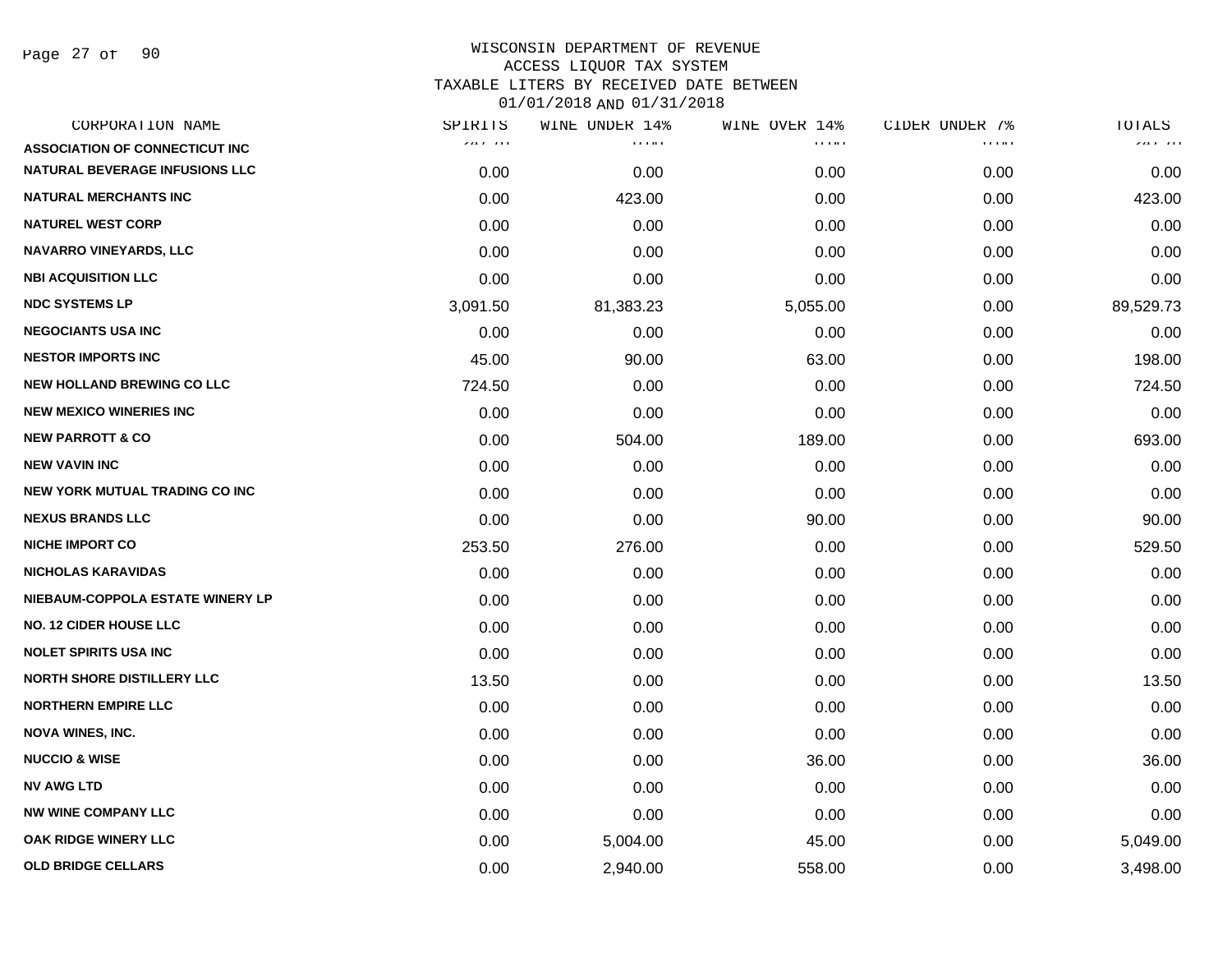Page 28 of 90

## WISCONSIN DEPARTMENT OF REVENUE ACCESS LIQUOR TAX SYSTEM TAXABLE LITERS BY RECEIVED DATE BETWEEN

| CORPORATION NAME                        | SPIRITS  | WINE UNDER 14% | WINE OVER 14% | CIDER UNDER 7% | TOTALS    |
|-----------------------------------------|----------|----------------|---------------|----------------|-----------|
| OLD ELK HOLDINGS LLC                    | 0.00     | 0.00           | 0.00          | 0.00           | 0.00      |
| <b>OLDE WORLD IMPORTS INC</b>           | 0.00     | 0.00           | 0.00          | 0.00           | 0.00      |
| OLE SMOKY DISTILLERY LLC                | 1,929.00 | 0.00           | 0.00          | 0.00           | 1,929.00  |
| <b>OLIVER WINE COMPANY INC</b>          | 0.00     | 1,485.00       | 0.00          | 0.00           | 1,485.00  |
| ONE TRUE VINE LLC                       | 0.00     | 8,235.00       | 2,711.25      | 0.00           | 10,946.25 |
| O'NEILL BEVERAGES CO LLC                | 0.00     | 5,793.00       | 819.00        | 0.00           | 6,612.00  |
| <b>OPICI IMPORT COMPANY</b>             | 247.50   | 1,575.00       | 0.00          | 0.00           | 1,822.50  |
| <b>OPOLO WINES LP</b>                   | 0.00     | 0.00           | 0.00          | 0.00           | 0.00      |
| <b>OPUS ONE WINERY LLC</b>              | 0.00     | 0.00           | 0.00          | 0.00           | 0.00      |
| ORCA PROPERTIES LLC                     | 0.00     | 504.00         | 0.00          | 0.00           | 504.00    |
| <b>OREGON BREWING COMPANY INC</b>       | 0.00     | 0.00           | 0.00          | 0.00           | 0.00      |
| <b>ORIGINAL SIN CORPORATION</b>         | 0.00     | 0.00           | 0.00          | 0.00           | 0.00      |
| <b>ORIGINS PALEO MEALS LLC</b>          | 0.00     | 0.00           | 0.00          | 0.00           | 0.00      |
| ORIN SWIFT CELLARS LLC                  | 0.00     | 0.00           | 0.00          | 0.00           | 0.00      |
| ORVINO IMPORTS & DISTRIBUTING INC       | 0.00     | 0.00           | 0.00          | 0.00           | 0.00      |
| <b>O'SHAUGHNESSY DEL OSO LLC</b>        | 0.00     | 0.00           | 0.00          | 0.00           | 0.00      |
| <b>OWEN ROE LLC</b>                     | 0.00     | 486.00         | 505.53        | 0.00           | 991.53    |
| P R GRISLEY CO INC                      | 0.00     | 0.00           | 0.00          | 0.00           | 0.00      |
| <b>PABST HOLDINGS LLC</b>               | 0.00     | 0.00           | 0.00          | 14,980.00      | 14,980.00 |
| <b>PACIFIC EDGE MARKETING GROUP INC</b> | 40.50    | 0.00           | 0.00          | 0.00           | 40.50     |
| PACIFIC INTERNATIONAL LIQUOR INC        | 0.00     | 0.00           | 0.00          | 0.00           | 0.00      |
| <b>PAHLMEYER LLC</b>                    | 0.00     | 0.00           | 0.00          | 0.00           | 0.00      |
| PALI WINE COMPANY LP                    | 0.00     | 0.00           | 0.00          | 0.00           | 0.00      |
| <b>PALM BAY INTERNATIONAL INC</b>       | 129.00   | 10,485.86      | 744.00        | 0.00           | 11,358.86 |
| <b>PAMELA FRYE</b>                      | 0.00     | 0.00           | 0.00          | 0.00           | 0.00      |
| <b>PAMPA BEVERAGES LLC</b>              | 0.00     | 765.78         | 0.00          | 0.00           | 765.78    |
| <b>PANEBIANCO LLC</b>                   | 0.00     | 0.00           | 0.00          | 0.00           | 0.00      |
| <b>PANTHER CREEK CELLARS LLC</b>        | 0.00     | 0.00           | 0.00          | 0.00           | 0.00      |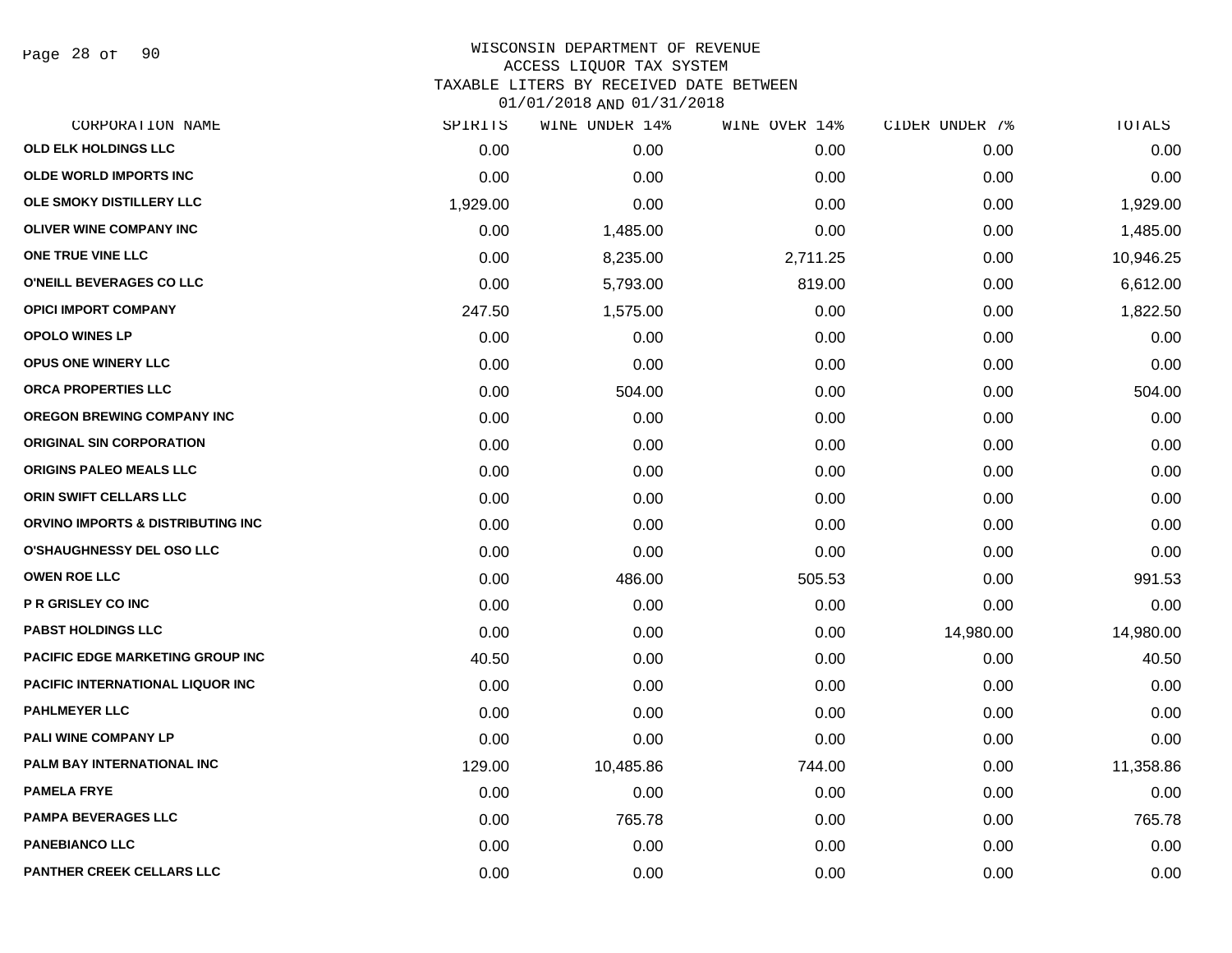Page 29 of 90

## WISCONSIN DEPARTMENT OF REVENUE ACCESS LIQUOR TAX SYSTEM

TAXABLE LITERS BY RECEIVED DATE BETWEEN

| CORPORATION NAME                     | SPIRITS   | WINE UNDER 14% | WINE OVER 14% | CIDER UNDER 7% | TOTALS     |
|--------------------------------------|-----------|----------------|---------------|----------------|------------|
| PARAGON VINEYARD CO INC              | 0.00      | 0.00           | 0.00          | 0.00           | 0.00       |
| <b>PARK STREET IMPORTS LLC</b>       | 1,787.75  | 630.00         | 0.00          | 1,692.00       | 4,109.75   |
| <b>PARK WINE COMPANY INC</b>         | 0.00      | 0.00           | 63.00         | 0.00           | 63.00      |
| <b>PARKER STATION INC</b>            | 0.00      | 720.00         | 504.00        | 0.00           | 1,224.00   |
| <b>PATERNO IMPORTS LTD</b>           | 1,026.00  | 3,928.16       | 1,962.00      | 0.00           | 6,916.16   |
| <b>PATRICIO C MATA</b>               | 0.00      | 33.30          | 2.38          | 0.00           | 35.68      |
| <b>PATRICK A RONEY</b>               | 0.00      | 3,060.00       | 2,691.00      | 0.00           | 5,751.00   |
| <b>PATRON SPIRITS COMPANY</b>        | 13,937.55 | 0.00           | 0.00          | 0.00           | 13,937.55  |
| PAUL HOBBS IMPORTS INC               | 0.00      | 0.00           | 0.00          | 0.00           | 0.00       |
| PAUL HOBBS WINERY LP                 | 0.00      | 0.00           | 0.00          | 0.00           | 0.00       |
| <b>PAVI WINES LLC</b>                | 0.00      | 0.00           | 0.00          | 0.00           | 0.00       |
| <b>PAWEL LATO</b>                    | 0.00      | 0.00           | 0.00          | 0.00           | 0.00       |
| <b>PAX MAHLE WINES LLC</b>           | 0.00      | 0.00           | 0.00          | 0.00           | 0.00       |
| <b>PEACHY CANYON WINERY</b>          | 0.00      | 0.00           | 0.00          | 0.00           | 0.00       |
| PEJU FAMILY OPERATING PARTNERSHIP LP | 0.00      | 0.00           | 0.00          | 0.00           | 0.00       |
| PEPPER BRIDGE WINERY LLC             | 0.00      | 0.00           | 0.00          | 0.00           | 0.00       |
| PERNOD RICARD USA LLC                | 97,780.05 | 13,749.11      | 2,092.50      | 0.00           | 113,621.66 |
| PETER ANDREW LLC                     | 0.00      | 0.00           | 0.00          | 0.00           | 0.00       |
| <b>PETER CREIGHTON</b>               | 0.00      | 0.00           | 0.00          | 0.00           | 0.00       |
| <b>PETER ROSBACK</b>                 | 0.00      | 0.00           | 0.00          | 0.00           | 0.00       |
| PETERSON WINERY LLC                  | 0.00      | 0.00           | 0.00          | 0.00           | 0.00       |
| PETIT HAMEAU LLC                     | 0.00      | 0.00           | 0.00          | 0.00           | 0.00       |
| <b>PHILIP LAROCCA</b>                | 0.00      | 0.00           | 0.00          | 0.00           | 0.00       |
| PHILIP TOGNI VINEYARD LP             | 0.00      | 0.00           | 0.00          | 0.00           | 0.00       |
| PHILLIP STEINSCHREIBER               | 0.00      | 0.00           | 0.00          | 0.00           | 0.00       |
| <b>PHILLIPS FARMS LLC</b>            | 0.00      | 126.00         | 2,767.50      | 0.00           | 2,893.50   |
| PHUSION PROJECTS LLC                 | 675.00    | 2,697.00       | 0.00          | 0.00           | 3,372.00   |
| PICNIC WINE COMPANY LLC              | 0.00      | 0.00           | 0.00          | 0.00           | 0.00       |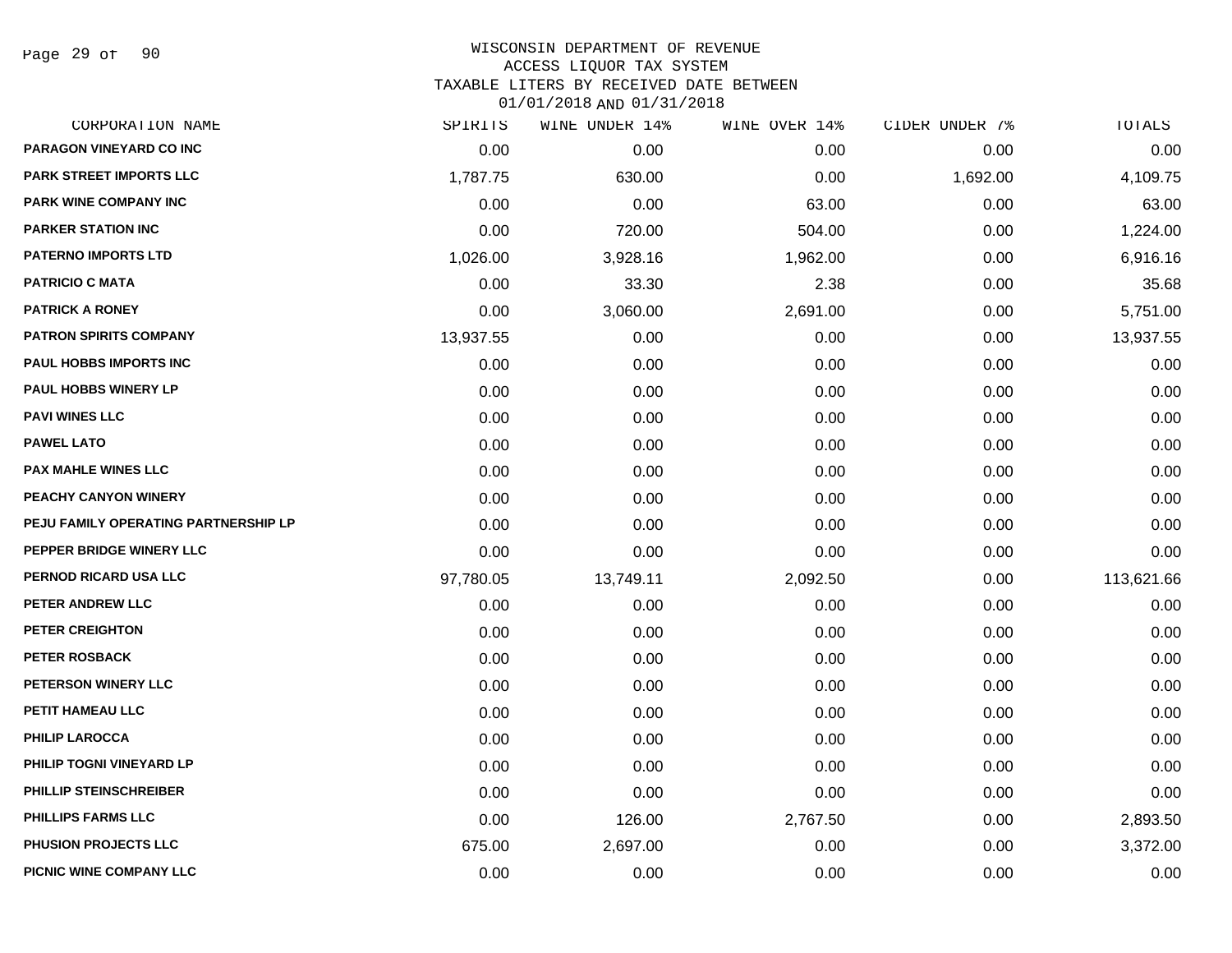## WISCONSIN DEPARTMENT OF REVENUE ACCESS LIQUOR TAX SYSTEM

TAXABLE LITERS BY RECEIVED DATE BETWEEN

| CORPORATION NAME                            | SPIRITS    | WINE UNDER 14% | WINE OVER 14% | CIDER UNDER 7% | TOTALS     |
|---------------------------------------------|------------|----------------|---------------|----------------|------------|
| PIEDMONT DISTILLERS INC                     | 1,993.50   | 0.00           | 0.00          | 0.00           | 1,993.50   |
| <b>PINA CELLARS LP</b>                      | 0.00       | 0.00           | 0.00          | 0.00           | 0.00       |
| <b>PINE RIDGE WINERY LLC</b>                | 0.00       | 2,016.00       | 2,767.50      | 0.00           | 4,783.50   |
| <b>PLATA WINE PARTNERS LLC</b>              | 0.00       | 0.00           | 0.00          | 0.00           | 0.00       |
| PLUME RIDGE IRREVOCABLE TRUST               | 0.00       | 126.00         | 0.00          | 0.00           | 126.00     |
| POPCORN DESIGN LLC                          | 0.00       | 0.00           | 0.00          | 0.00           | 0.00       |
| POPCORN SUTTON DISTILLING LLC               | 0.00       | 0.00           | 0.00          | 0.00           | 0.00       |
| PORT WASHINGTON IMPORTS LLC                 | 0.00       | 0.00           | 504.00        | 0.00           | 504.00     |
| <b>POST WINERY INC</b>                      | 0.00       | 0.00           | 0.00          | 0.00           | 0.00       |
| <b>POUR MANAGEMENT LLC</b>                  | 0.00       | 0.00           | 0.00          | 0.00           | 0.00       |
| <b>PRAGER WINERY &amp; PORT WORKS, INC.</b> | 0.00       | 0.00           | 0.00          | 0.00           | 0.00       |
| PRAIRIE CREEK BEVERAGES LLC                 | 3,078.00   | 0.00           | 0.00          | 0.00           | 3,078.00   |
| <b>PRECEPT BRANDS LLC</b>                   | 0.00       | 12,384.00      | 126.00        | 0.00           | 12,510.00  |
| <b>PREMIERE DISTILLERY LLC</b>              | 0.00       | 0.00           | 0.00          | 0.00           | 0.00       |
| <b>PREMIUM PORT WINES INC</b>               | 0.00       | 0.00           | 1,483.50      | 0.00           | 1,483.50   |
| PRESTIGE IMPORTS LLC                        | 0.00       | 0.00           | 0.00          | 0.00           | 0.00       |
| <b>PRESTIGE WINE IMPORTS CORP</b>           | 0.00       | 355.42         | 108.00        | 0.00           | 463.42     |
| <b>PRICHARDS DISTILLERY INC.</b>            | 0.00       | 0.00           | 0.00          | 0.00           | 0.00       |
| PRIDE MOUNTAIN VINEYARDS LLC                | 0.00       | 0.00           | 0.00          | 0.00           | 0.00       |
| <b>PRINCE MICHEL LLC</b>                    | 0.00       | 0.00           | 0.00          | 0.00           | 0.00       |
| <b>PRO-LIQUITECH LLC</b>                    | 0.00       | 0.00           | 0.00          | 0.00           | 0.00       |
| PROST BEVERAGE COMPANY LLC                  | 585.00     | 0.00           | 0.00          | 0.00           | 585.00     |
| <b>PROXIMO SPIRITS INC</b>                  | 150,820.05 | 0.00           | 0.00          | 0.00           | 150,820.05 |
| <b>PUENTE-INTERNACIONAL INC</b>             | 0.00       | 0.00           | 0.00          | 0.00           | 0.00       |
| PURPLE WINE COMPANY LLC                     | 0.00       | 1,359.00       | 126.00        | 0.00           | 1,485.00   |
| <b>QUADY SOUTH WINERY LLC</b>               | 0.00       | 0.00           | 0.00          | 0.00           | 0.00       |
| <b>QUATERNA LLC</b>                         | 0.00       | 126.00         | 0.00          | 0.00           | 126.00     |
| QUILCEDA CREEK VINTNERS INC                 | 0.00       | 0.00           | 0.00          | 0.00           | 0.00       |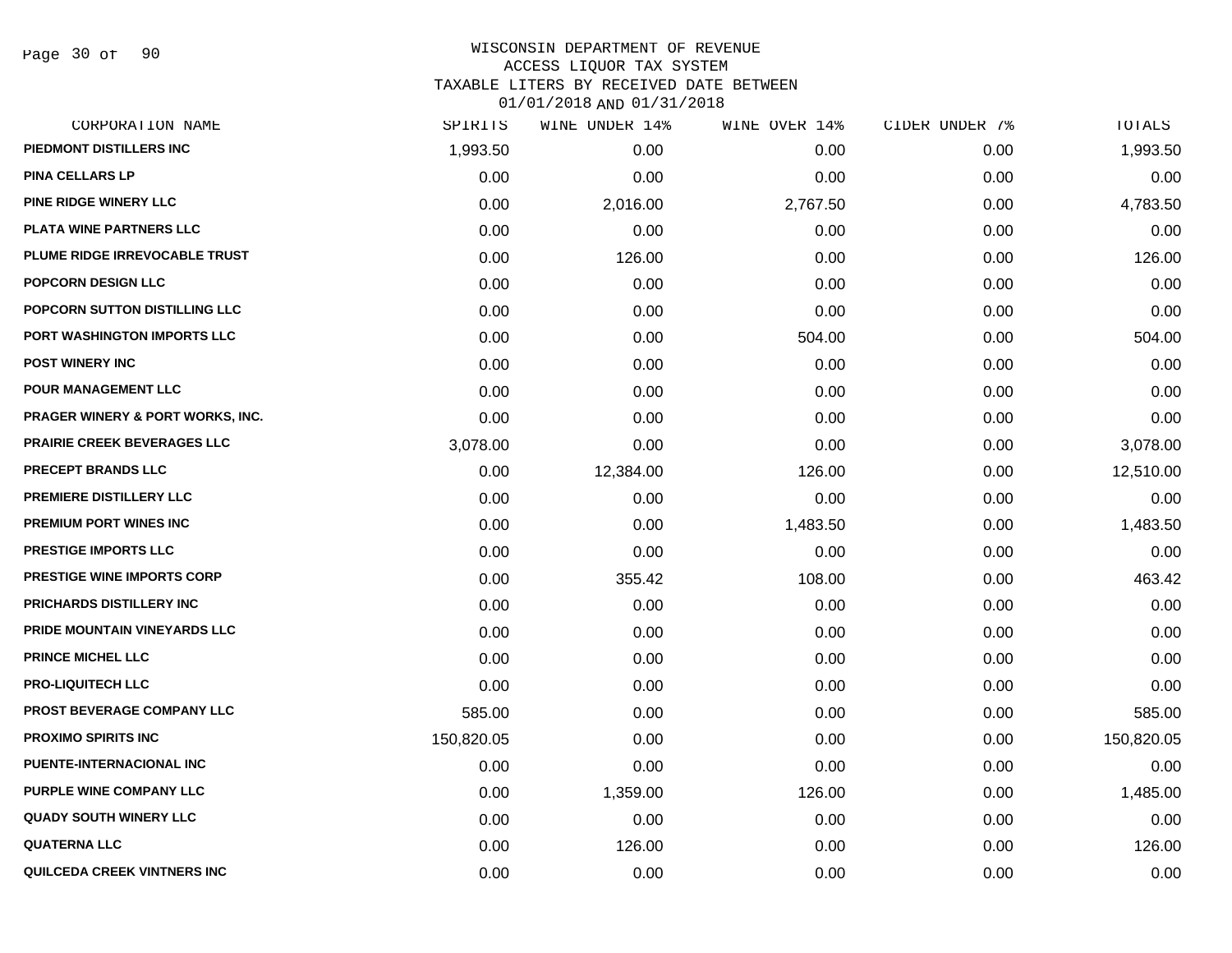Page 31 of 90

#### WISCONSIN DEPARTMENT OF REVENUE ACCESS LIQUOR TAX SYSTEM

TAXABLE LITERS BY RECEIVED DATE BETWEEN

| CORPORATION NAME                            | SPIRITS  | WINE UNDER 14% | WINE OVER 14% | CIDER UNDER 7% | TOTALS   |
|---------------------------------------------|----------|----------------|---------------|----------------|----------|
| <b>QUINTESSENTIAL LLC</b>                   | 0.00     | 1,489.50       | 180.00        | 0.00           | 1,669.50 |
| QUO VINO LLC                                | 0.00     | 0.00           | 0.00          | 0.00           | 0.00     |
| <b>R &amp; G SCHATZ FARMS INC</b>           | 0.00     | 1.50           | 0.00          | 0.00           | 1.50     |
| <b>R &amp; M BRANDS INC</b>                 | 738.00   | 202.50         | 0.00          | 0.00           | 940.50   |
| <b>R H KEENAN CO</b>                        | 0.00     | 0.00           | 0.00          | 0.00           | 0.00     |
| <b>R LAWSON ENTERPRISES LLC</b>             | 0.00     | 0.00           | 0.00          | 0.00           | 0.00     |
| <b>RABBIT HOLE SPIRITS LLC</b>              | 57.99    | 0.00           | 0.00          | 0.00           | 57.99    |
| <b>RACINE WINE CO LLC</b>                   | 0.00     | 0.00           | 0.00          | 0.00           | 0.00     |
| RADIO-COTEAU WINE CELLARS LLC               | 0.00     | 0.00           | 0.00          | 0.00           | 0.00     |
| <b>RAINIER WINE LLC</b>                     | 0.00     | 0.00           | 0.00          | 0.00           | 0.00     |
| <b>RAMEY WINE CELLARS INC</b>               | 0.00     | 63.00          | 63.00         | 0.00           | 126.00   |
| <b>RANSOM SPIRITS LLC</b>                   | 0.00     | 0.00           | 23.77         | 0.00           | 23.77    |
| <b>RAYMOND SIGNORELLO</b>                   | 0.00     | 0.00           | 0.00          | 0.00           | 0.00     |
| <b>RB WINE ASSOCIATES LLC</b>               | 0.00     | 0.00           | 0.00          | 0.00           | 0.00     |
| <b>RBZ VINEYARDS LLC</b>                    | 0.00     | 0.00           | 0.00          | 0.00           | 0.00     |
| <b>RED CAR WINE COMPANY LLC</b>             | 0.00     | 0.00           | 0.00          | 0.00           | 0.00     |
| <b>RED TAIL RIDGE INC</b>                   | 0.00     | 0.00           | 0.00          | 0.00           | 0.00     |
| <b>REDEMPTION SPIRITS LLC</b>               | 0.00     | 0.00           | 0.00          | 0.00           | 0.00     |
| <b>REDWOOD SPIRITS INC</b>                  | 0.00     | 0.00           | 0.00          | 0.00           | 0.00     |
| <b>REGAL WINE IMPORTS INC</b>               | 0.00     | 855.00         | 0.00          | 0.00           | 855.00   |
| <b>REGUSCI WINERY INC</b>                   | 0.00     | 0.00           | 0.00          | 0.00           | 0.00     |
| <b>REMY COINTREAU AMERIQUE USA</b>          | 2,381.10 | 396.00         | 0.00          | 0.00           | 2,777.10 |
| <b>REN ACQUISITION INC</b>                  | 0.00     | 0.00           | 0.00          | 0.00           | 0.00     |
| <b>RENO G FARINELLI &amp; JOSEF H SHEBL</b> | 0.00     | 0.00           | 63.00         | 0.00           | 63.00    |
| <b>RENT A BBQ</b>                           | 0.00     | 0.00           | 0.00          | 0.00           | 0.00     |
| <b>RESERVA WINES LLC</b>                    | 0.00     | 126.00         | 0.00          | 0.00           | 126.00   |
| <b>REVELRY VINTNERS LLC</b>                 | 0.00     | 0.00           | 0.00          | 0.00           | 0.00     |
| <b>REYNOLDS CREATIVE PRODUCTS INC</b>       | 0.00     | 0.00           | 0.00          | 0.00           | 0.00     |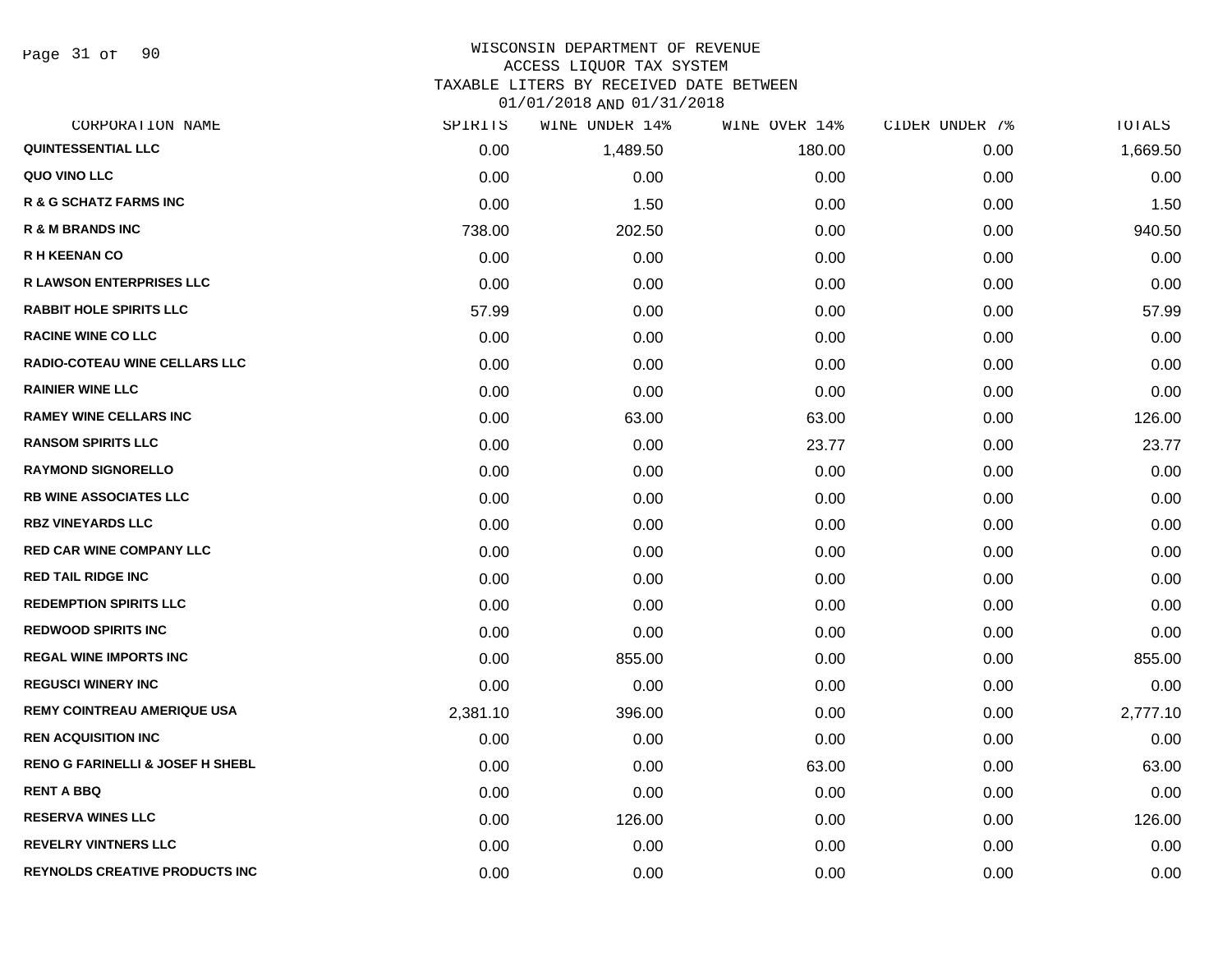Page 32 of 90

### WISCONSIN DEPARTMENT OF REVENUE ACCESS LIQUOR TAX SYSTEM TAXABLE LITERS BY RECEIVED DATE BETWEEN

| CORPORATION NAME                                | SPIRITS | WINE UNDER 14% | WINE OVER 14% | CIDER UNDER 7% | TOTALS   |
|-------------------------------------------------|---------|----------------|---------------|----------------|----------|
| <b>RGI BRANDS LLC</b>                           | 0.00    | 0.00           | 0.00          | 0.00           | 0.00     |
| <b>RICHARD J ANDERS</b>                         | 0.00    | 0.00           | 0.00          | 0.00           | 0.00     |
| <b>RICHARD STELTZNER</b>                        | 0.00    | 0.00           | 63.00         | 0.00           | 63.00    |
| <b>RIDGE VINEYARDS INC</b>                      | 0.00    | 126.00         | 0.00          | 0.00           | 126.00   |
| <b>RIGHT BEE LLC</b>                            | 0.00    | 0.00           | 0.00          | 0.00           | 0.00     |
| <b>RIVER VIEW WINERY LLC</b>                    | 0.00    | 0.00           | 0.00          | 0.00           | 0.00     |
| RO SALES & DISTRIBUTION SERVICES INC            | 0.00    | 0.00           | 0.00          | 0.00           | 0.00     |
| <b>RO SALES &amp; DISTRIBUTION SERVICES INC</b> | 0.00    | 3,577.50       | 0.00          | 0.00           | 3,577.50 |
| <b>ROBERT A CUTTER</b>                          | 120.00  | 603.00         | 90.00         | 0.00           | 813.00   |
| <b>ROBERT CRAIG WINERY LP</b>                   | 0.00    | 0.00           | 45.00         | 0.00           | 45.00    |
| <b>ROBERT J GROSS</b>                           | 0.00    | 0.00           | 0.00          | 0.00           | 0.00     |
| <b>ROBERT L HUDSON</b>                          | 0.00    | 0.00           | 0.00          | 0.00           | 0.00     |
| <b>ROBERT YOUNG ESTATE WINERY LLC</b>           | 0.00    | 0.00           | 0.00          | 0.00           | 0.00     |
| <b>ROCK SAKE LLC</b>                            | 0.00    | 0.00           | 0.00          | 0.00           | 0.00     |
| <b>ROCK WALL WINE COMPANY INC</b>               | 0.00    | 0.00           | 0.00          | 0.00           | 0.00     |
| <b>ROMBAUER VINEYARDS INC</b>                   | 0.00    | 0.00           | 0.00          | 0.00           | 0.00     |
| <b>RONALD J WICKER</b>                          | 0.00    | 0.00           | 0.00          | 0.00           | 0.00     |
| <b>RONALD T RUBIN</b>                           | 0.00    | 0.00           | 0.00          | 0.00           | 0.00     |
| <b>ROOTS RUN DEEP LLC</b>                       | 0.00    | 0.00           | 0.00          | 0.00           | 0.00     |
| <b>ROSE IMPORTING &amp; DISTRIBUTING LLC</b>    | 0.00    | 261.00         | 0.00          | 0.00           | 261.00   |
| ROSENTHAL WINE MERCHANT NY LTD                  | 0.00    | 0.00           | 0.00          | 0.00           | 0.00     |
| <b>ROTTA WINERY LLC</b>                         | 0.00    | 13.50          | 9.00          | 0.00           | 22.50    |
| <b>ROUND HILL CELLARS</b>                       | 0.00    | 1,458.00       | 387.00        | 0.00           | 1,845.00 |
| <b>ROUND POND ESTATE LLC</b>                    | 0.00    | 0.00           | 0.00          | 0.00           | 0.00     |
| <b>ROYAL WINE CORPORATION</b>                   | 414.00  | 9,284.70       | 72.00         | 0.00           | 9,770.70 |
| <b>RUBISSOW FAMILY WINES LLC</b>                | 0.00    | 0.00           | 0.00          | 0.00           | 0.00     |
| RUSSIAN STANDARD VODKA (USA) INC                | 0.00    | 0.00           | 0.00          | 0.00           | 0.00     |
| <b>RYAN E ROARK</b>                             | 0.00    | 0.00           | 0.00          | 0.00           | 0.00     |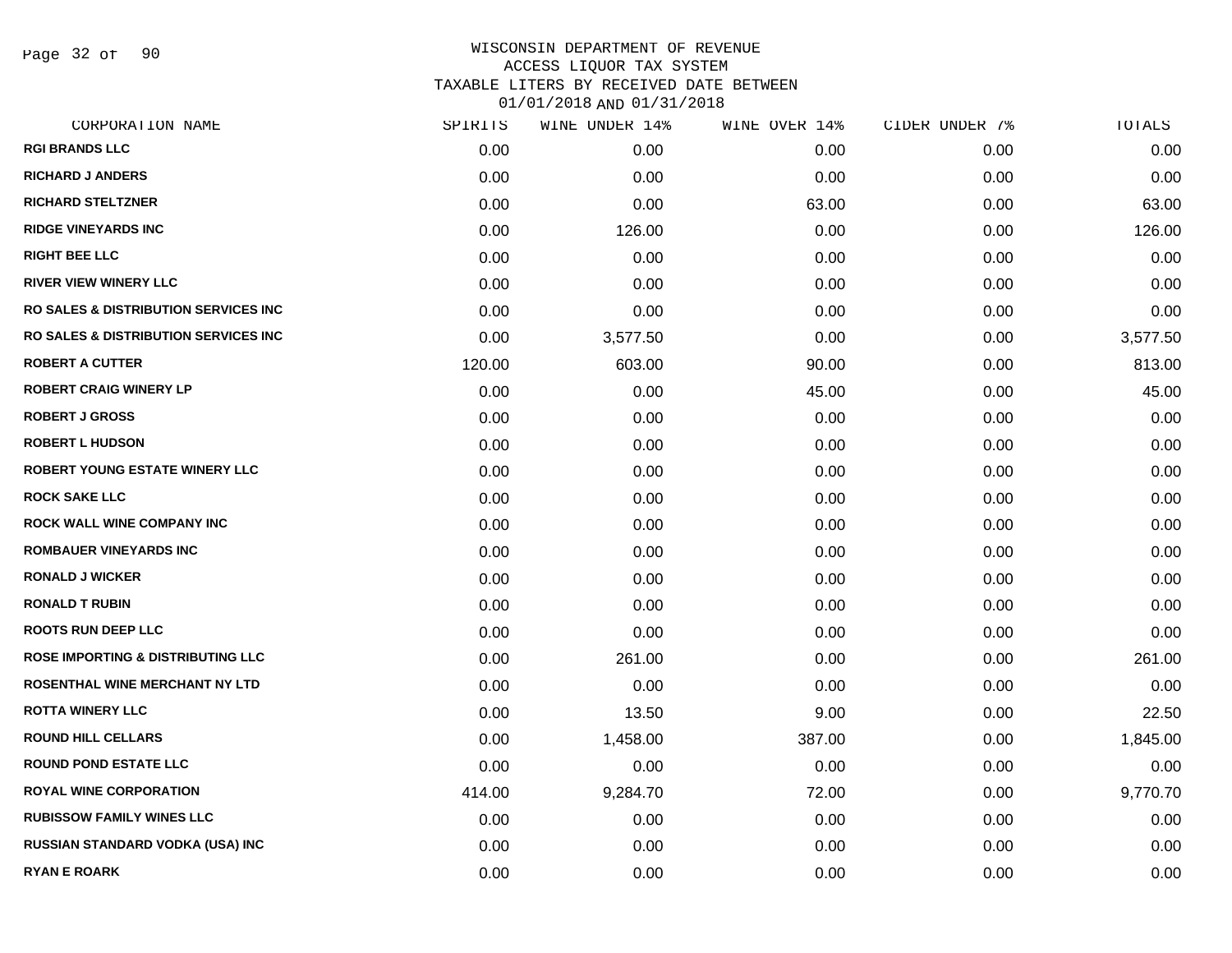Page 33 of 90

#### WISCONSIN DEPARTMENT OF REVENUE ACCESS LIQUOR TAX SYSTEM

TAXABLE LITERS BY RECEIVED DATE BETWEEN

| CORPORATION NAME                            | SPIRITS    | WINE UNDER 14% | WINE OVER 14% | CIDER UNDER 7% | TOTALS     |
|---------------------------------------------|------------|----------------|---------------|----------------|------------|
| <b>S &amp; R WINES LLC</b>                  | 0.00       | 0.00           | 0.00          | 0.00           | 0.00       |
| <b>SLJ GROUP INC</b>                        | 0.00       | 16,630.37      | 8,372.96      | 0.00           | 25,003.33  |
| <b>SAGAMORE WHISKEY LLC</b>                 | 0.00       | 0.00           | 0.00          | 0.00           | 0.00       |
| <b>SAINTSBURY LLC</b>                       | 0.00       | 0.00           | 0.00          | 0.00           | 0.00       |
| <b>SAKEONE CORPORATION</b>                  | 9.00       | 72.60          | 329.40        | 0.00           | 411.00     |
| <b>SALOON SPIRITS LLC</b>                   | 238.50     | 0.00           | 0.00          | 0.00           | 238.50     |
| <b>SALVESTRIN WINE CO LLC</b>               | 0.00       | 0.00           | 0.00          | 0.00           | 0.00       |
| <b>SAMUEL P BAXTER</b>                      | 0.00       | 0.00           | 0.00          | 0.00           | 0.00       |
| <b>SAN ANTONIO WINERY INC</b>               | 0.00       | 13,720.46      | 305.00        | 0.00           | 14,025.46  |
| <b>SAN FRANCISCO WINE EXCHANGE INC</b>      | 0.00       | 0.00           | 0.00          | 0.00           | 0.00       |
| SAN GABRIEL VALLEY WAREHOUSE & STORAGE INC  | 0.00       | 0.00           | 0.00          | 0.00           | 0.00       |
| <b>SAN JOAQUIN WINE COMPANY INC</b>         | 0.00       | 0.00           | 0.00          | 0.00           | 0.00       |
| SAN LUIS SPIRITS DISTILLING CO LLC          | 1,377.00   | 0.00           | 0.00          | 0.00           | 1,377.00   |
| <b>SAN MARTINO IMPORTS INC</b>              | 0.00       | 0.00           | 0.00          | 0.00           | 0.00       |
| <b>SANGLIER SELECTIONS LLC</b>              | 0.00       | 454.50         | 0.00          | 0.00           | 454.50     |
| <b>SANS LIEGE INC</b>                       | 0.00       | 0.00           | 0.00          | 0.00           | 0.00       |
| <b>SANS WINE &amp; SPIRITS CO</b>           | 0.00       | 0.00           | 0.00          | 0.00           | 0.00       |
| <b>SANTA FE DISTILLERY LLC</b>              | 0.00       | 0.00           | 0.00          | 0.00           | 0.00       |
| SANTA MARGHERITA USA INC                    | 0.00       | 720.00         | 0.00          | 0.00           | 720.00     |
| <b>SANTA RITA USA CORPORATION</b>           | 0.00       | 252.00         | 0.00          | 0.00           | 252.00     |
| <b>SAPSUCKER FARMS LLC</b>                  | 0.00       | 0.00           | 0.00          | 0.00           | 0.00       |
| <b>SARACINA VINEYARDS LLC</b>               | 0.00       | 0.00           | 0.00          | 0.00           | 0.00       |
| <b>SARMENTO'S IMPORTS &amp; EXPORTS INC</b> | 0.00       | 0.00           | 0.00          | 0.00           | 0.00       |
| <b>SAVIAH ROSE WINERY LLC</b>               | 0.00       | 0.00           | 0.00          | 0.00           | 0.00       |
| <b>SAZERAC COMPANY INC</b>                  | 368,292.35 | 242.98         | 131.99        | 0.00           | 368,667.32 |
| <b>SAZERAC NORTH AMERICA INC</b>            | 628,563.30 | 0.00           | 0.00          | 0.00           | 628,563.30 |
| <b>SB WINE CO LLC</b>                       | 0.00       | 0.00           | 0.00          | 0.00           | 0.00       |
| <b>SBRAGIA FAMILY VINEYARDS LLC</b>         | 0.00       | 0.00           | 0.00          | 0.00           | 0.00       |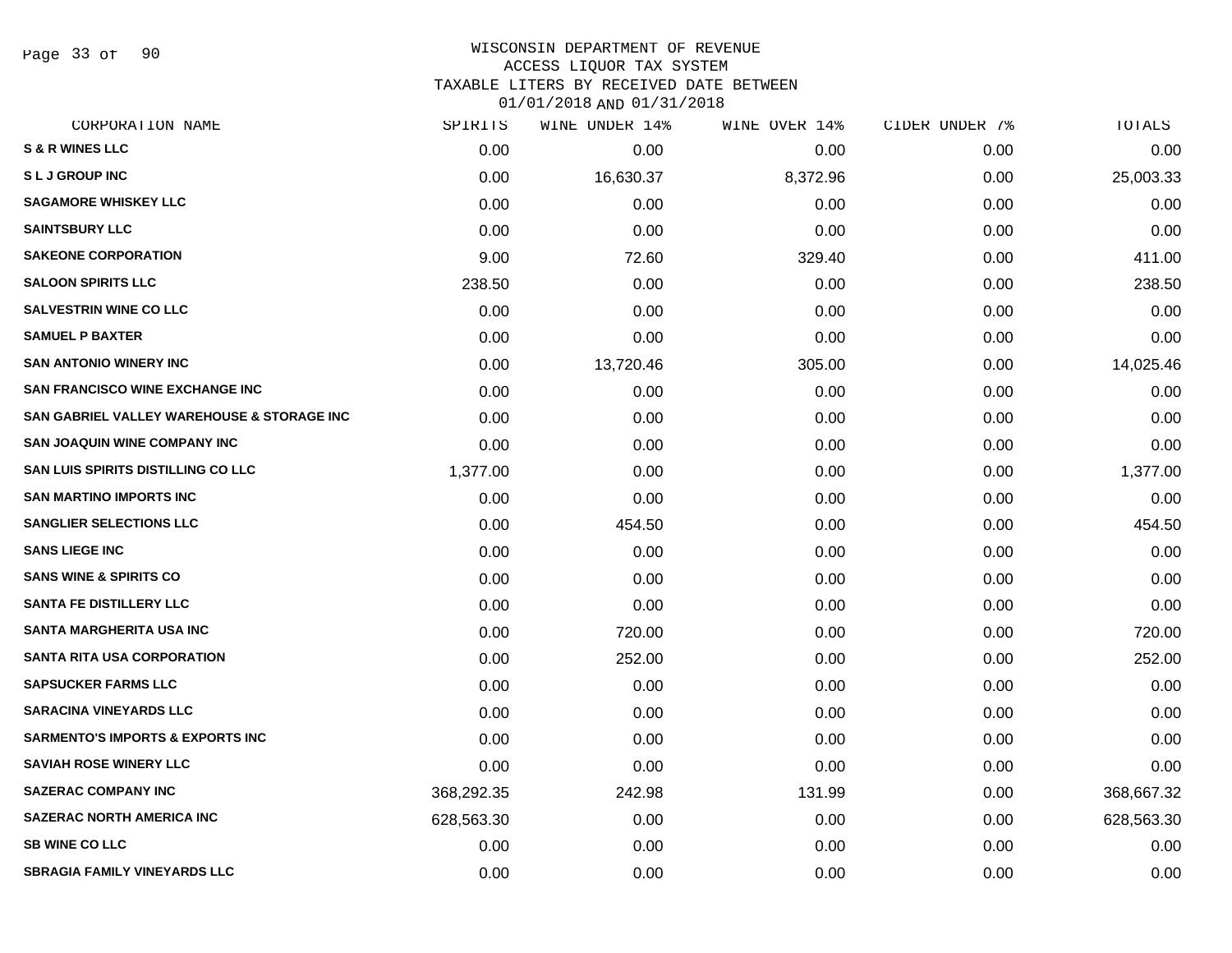#### WISCONSIN DEPARTMENT OF REVENUE ACCESS LIQUOR TAX SYSTEM TAXABLE LITERS BY RECEIVED DATE BETWEEN

| CORPORATION NAME                       | SPIRITS  | WINE UNDER 14% | WINE OVER 14% | CIDER UNDER 7% | TOTALS   |
|----------------------------------------|----------|----------------|---------------|----------------|----------|
| <b>SCENIC ROOT WINEGROWERS LLC</b>     | 0.00     | 504.00         | 0.00          | 0.00           | 504.00   |
| <b>SCHEID VINEYARDS CALIFORNIA INC</b> | 0.00     | 9,421.50       | 0.00          | 0.00           | 9,421.50 |
| <b>SCHMITT SOHNE INC</b>               | 0.00     | 0.00           | 0.00          | 0.00           | 0.00     |
| <b>SCHUG WINERY LLC</b>                | 0.00     | 0.00           | 0.00          | 0.00           | 0.00     |
| <b>SCHWEIGER VINEYARDS INC</b>         | 0.00     | 0.00           | 0.00          | 0.00           | 0.00     |
| <b>SCOPERTA IMPORTING CO INC</b>       | 0.00     | 1,008.00       | 0.00          | 0.00           | 1,008.00 |
| <b>SCOTT PAUL WINES OREGON LLC</b>     | 0.00     | 0.00           | 0.00          | 0.00           | 0.00     |
| <b>SEATTLE CIDER COMPANY LLC</b>       | 0.00     | 0.00           | 0.00          | 0.00           | 0.00     |
| <b>SEAVEY VINEYARD LP</b>              | 0.00     | 0.00           | 0.00          | 0.00           | 0.00     |
| <b>SELBY ENTERPRISES INC</b>           | 0.00     | 0.00           | 0.00          | 0.00           | 0.00     |
| <b>SELECTIVE WINE ESTATES INC</b>      | 0.00     | 1,008.00       | 0.00          | 0.00           | 1,008.00 |
| <b>SERGEY CHISTOV</b>                  | 0.00     | 0.00           | 0.00          | 0.00           | 0.00     |
| <b>SERRALLES USA LLC</b>               | 495.00   | 0.00           | 0.00          | 0.00           | 495.00   |
| <b>SHAFER VINEYARDS INC</b>            | 0.00     | 0.00           | 0.00          | 0.00           | 0.00     |
| <b>SHANNON RIDGE INC</b>               | 0.00     | 378.00         | 126.00        | 0.00           | 504.00   |
| <b>SHAW-ROSS HOLDING CO LLC</b>        | 1,381.50 | 1,654.49       | 5,052.40      | 0.00           | 8,088.39 |
| <b>SHEA WINE CELLARS LLC</b>           | 0.00     | 0.00           | 0.00          | 0.00           | 0.00     |
| <b>SHELTON-MACKENZIE WINE COMPANY</b>  | 0.00     | 0.00           | 0.00          | 0.00           | 0.00     |
| <b>SHORTS BREWING COMPANY</b>          | 0.00     | 0.00           | 0.00          | 458.79         | 458.79   |
| SILVER OAK WINE CELLARS LP             | 0.00     | 288.00         | 18.00         | 0.00           | 306.00   |
| SILVER TRIDENT WINERY LLC              | 0.00     | 0.00           | 0.00          | 0.00           | 0.00     |
| <b>SIMIONI IMPORTS LLC</b>             | 0.00     | 0.00           | 0.00          | 0.00           | 0.00     |
| <b>SINSKEY VINEYARDS INC</b>           | 0.00     | 63.00          | 0.00          | 0.00           | 63.00    |
| <b>SKINNER-DAVENA LLC</b>              | 0.00     | 0.00           | 0.00          | 0.00           | 0.00     |
| <b>SLO DOWN WINES LLC</b>              | 0.00     | 0.00           | 0.00          | 0.00           | 0.00     |
| <b>SMALL LOT IMPORTS INC</b>           | 0.00     | 0.00           | 0.00          | 0.00           | 0.00     |
| <b>SMALL VINES WINES INC</b>           | 0.00     | 0.00           | 0.00          | 0.00           | 0.00     |
| <b>SMART VENDING LLC</b>               | 498.00   | 0.00           | 0.00          | 0.00           | 498.00   |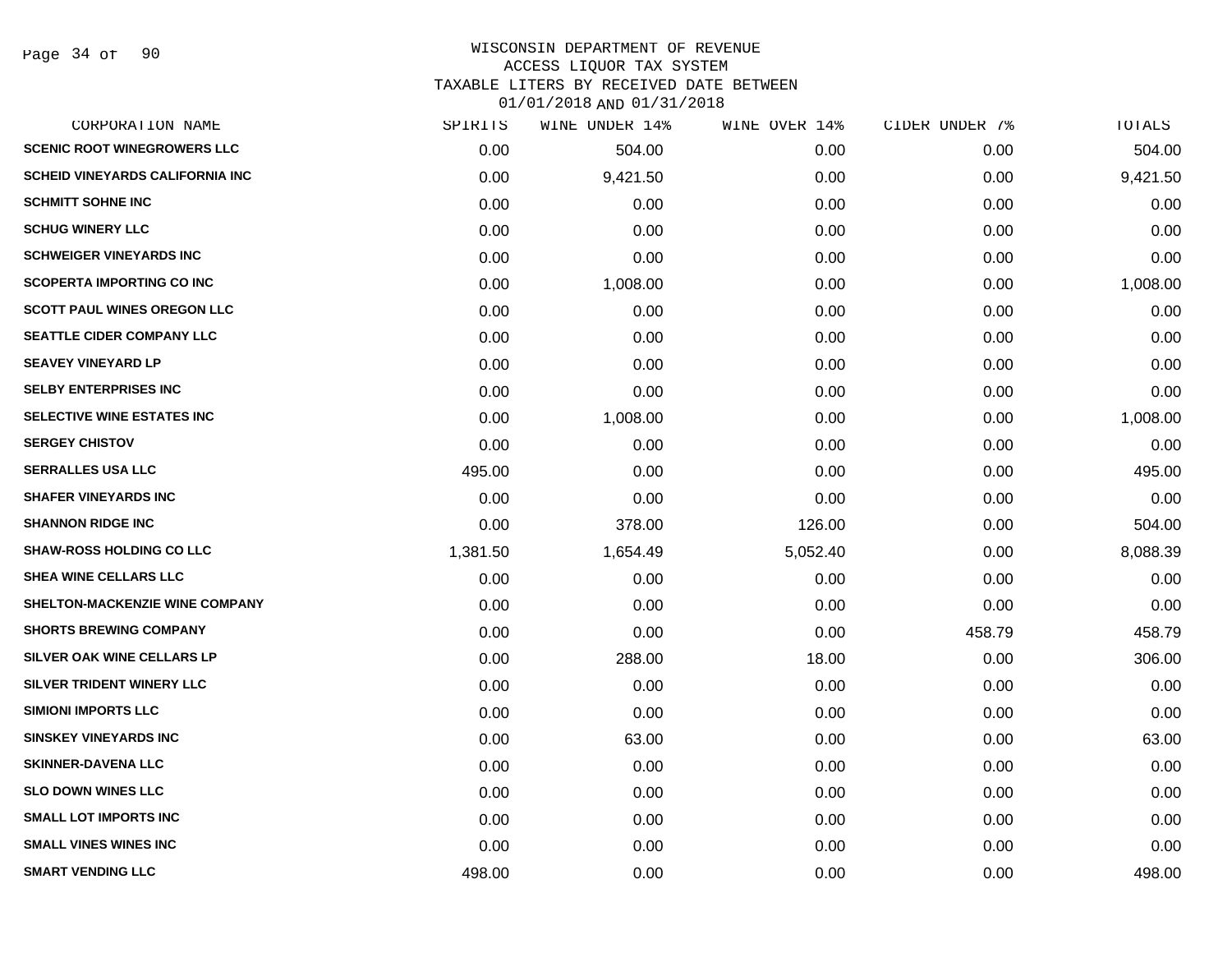Page 35 of 90

### WISCONSIN DEPARTMENT OF REVENUE ACCESS LIQUOR TAX SYSTEM TAXABLE LITERS BY RECEIVED DATE BETWEEN

| CORPORATION NAME                      | SPIRITS | WINE UNDER 14% | WINE OVER 14% | CIDER UNDER 7% | TOTALS   |
|---------------------------------------|---------|----------------|---------------|----------------|----------|
| <b>SMITH &amp; SMITH</b>              | 0.00    | 0.00           | 0.00          | 0.00           | 0.00     |
| <b>SMT ACQUISITIONS LLC</b>           | 0.00    | 657.00         | 112.50        | 0.00           | 769.50   |
| <b>SOCIAL ENJOYMENTS LLC</b>          | 0.00    | 0.00           | 0.00          | 0.00           | 0.00     |
| <b>SOKOL BLOSSER LTD</b>              | 0.00    | 378.00         | 0.00          | 0.00           | 378.00   |
| <b>SOLBERG DISTILLING LLC</b>         | 0.00    | 0.00           | 0.00          | 0.00           | 0.00     |
| <b>SOLENA CELLARS LLC</b>             | 0.00    | 126.00         | 0.00          | 0.00           | 126.00   |
| <b>SOMERSTON WINE COMPANY, LLC</b>    | 0.00    | 0.00           | 135.00        | 0.00           | 135.00   |
| SOURCE CODE BEVERAGE LLC              | 0.00    | 0.00           | 0.00          | 0.00           | 0.00     |
| <b>SOUTH BAY WINE GROUP LLC</b>       | 0.00    | 378.00         | 36.00         | 0.00           | 414.00   |
| <b>SOUTHERN STARZ INC</b>             | 0.00    | 252.00         | 0.00          | 0.00           | 252.00   |
| SOUTHERN WINE GROUP LLC               | 0.00    | 90.00          | 0.00          | 0.00           | 90.00    |
| SOUTHWEST SPIRITS & WINE LLC          | 0.00    | 0.00           | 0.00          | 0.00           | 0.00     |
| <b>SOVEREIGN BRANDS LLC</b>           | 72.00   | 2,576.25       | 0.00          | 0.00           | 2,648.25 |
| <b>SPANN VINEYARDS INC</b>            | 0.00    | 0.00           | 0.00          | 0.00           | 0.00     |
| <b>SPARKLING OREGON LLC</b>           | 0.00    | 0.00           | 0.00          | 0.00           | 0.00     |
| <b>SPEAKEASY SPIRITS LLC</b>          | 249.00  | 0.00           | 0.00          | 0.00           | 249.00   |
| <b>SPENCER HOOPES</b>                 | 0.00    | 0.00           | 0.00          | 0.00           | 0.00     |
| <b>SPIRIT IMPORTS INC</b>             | 0.00    | 0.00           | 0.00          | 0.00           | 0.00     |
| <b>SPLINTER GROUP NAPA LLC</b>        | 63.00   | 0.00           | 0.00          | 0.00           | 63.00    |
| <b>SPOTTSWOODE WINERY INC</b>         | 0.00    | 0.00           | 0.00          | 0.00           | 0.00     |
| <b>SPRING MOUNTAIN VINEYARD INC</b>   | 0.00    | 0.00           | 0.00          | 0.00           | 0.00     |
| <b>SQUARE ONE ORGANIC SPIRITS LLC</b> | 0.00    | 0.00           | 0.00          | 0.00           | 0.00     |
| <b>SQUARE ONE ORGANIC SPIRITS LLC</b> | 4.76    | 0.00           | 0.00          | 0.00           | 4.76     |
| <b>SQZ BEVS LLC</b>                   | 0.00    | 0.00           | 0.00          | 0.00           | 0.00     |
| <b>ST GEORGE SPIRITS INC</b>          | 337.50  | 0.00           | 0.00          | 0.00           | 337.50   |
| <b>ST HELENA ESTATE LLC</b>           | 0.00    | 0.00           | 0.00          | 0.00           | 0.00     |
| <b>ST INNOCENT LTD</b>                | 0.00    | 54.00          | 0.00          | 0.00           | 54.00    |
| ST JULIAN WINE COMPANY INC            | 0.00    | 81.00          | 0.00          | 0.00           | 81.00    |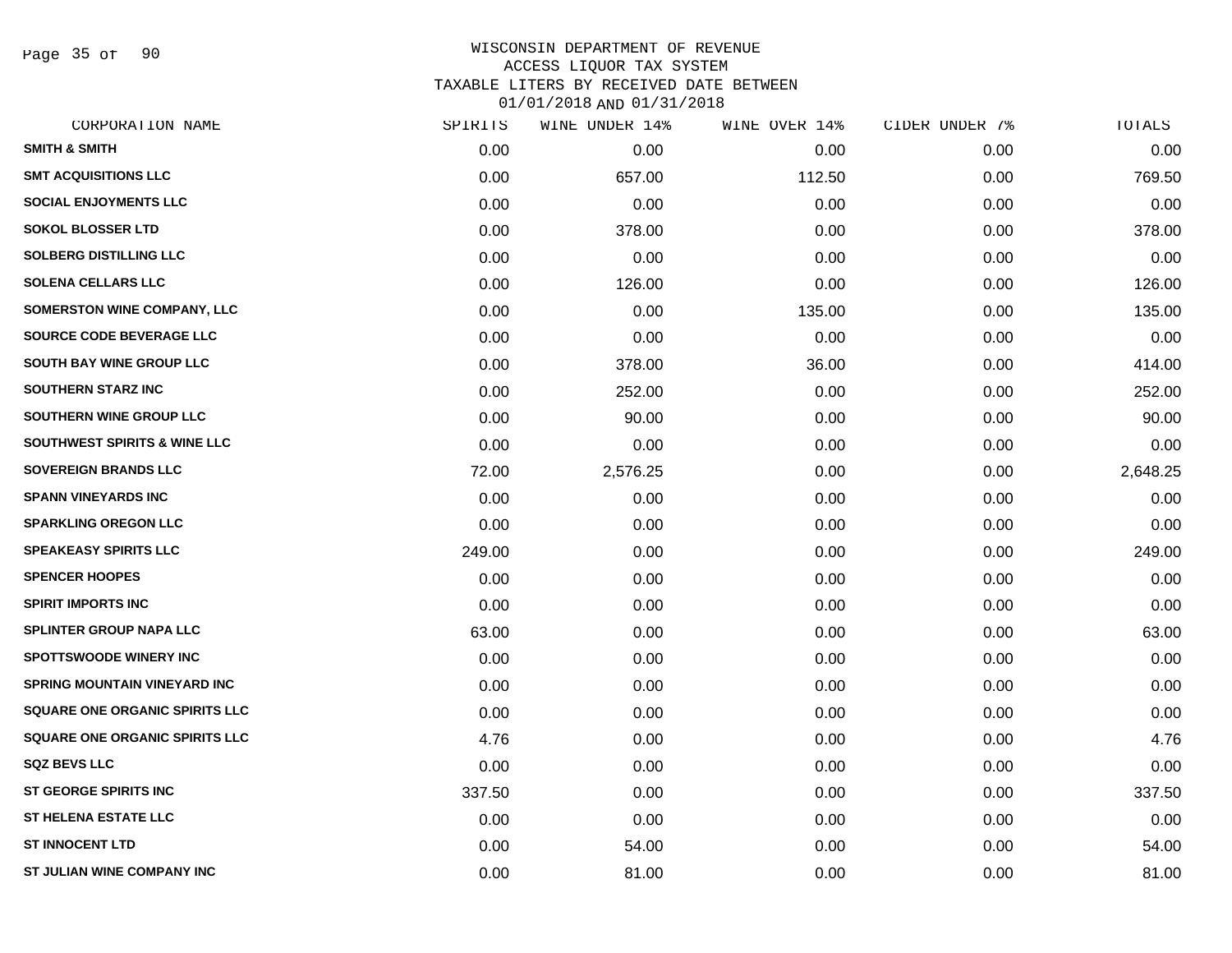## WISCONSIN DEPARTMENT OF REVENUE ACCESS LIQUOR TAX SYSTEM TAXABLE LITERS BY RECEIVED DATE BETWEEN

| CORPORATION NAME                       | SPIRITS  | WINE UNDER 14% | WINE OVER 14% | CIDER UNDER 7% | TOTALS     |
|----------------------------------------|----------|----------------|---------------|----------------|------------|
| ST KILLIAN IMPORTING CO INC            | 0.00     | 0.00           | 0.00          | 0.00           | 0.00       |
| <b>ST SUPERY INC</b>                   | 0.00     | 189.00         | 339.00        | 0.00           | 528.00     |
| <b>STACKED WINES LLC</b>               | 0.00     | 0.00           | 0.00          | 0.00           | 0.00       |
| <b>STAGLIN FAMILY VINEYARD LLC</b>     | 0.00     | 0.00           | 0.00          | 0.00           | 0.00       |
| <b>STANLEY STAWSKI DIST CO INC</b>     | 0.00     | 0.00           | 0.00          | 0.00           | 0.00       |
| <b>STAR INDUSTRIES INC</b>             | 0.00     | 0.00           | 0.00          | 0.00           | 0.00       |
| <b>STARRY NIGHT WINERY LLC</b>         | 0.00     | 0.00           | 0.00          | 0.00           | 0.00       |
| STE MICHELLE WINE ESTATES LTD          | 81.00    | 78,439.50      | 18,297.00     | 0.00           | 96,817.50  |
| <b>STEELE WINES INC</b>                | 0.00     | 252.00         | 630.00        | 0.00           | 882.00     |
| <b>STEFANO SALOCCHI</b>                | 0.00     | 0.00           | 0.00          | 0.00           | 0.00       |
| STELLAR IMPORTING COMPANY LLC          | 0.00     | 0.00           | 0.00          | 0.00           | 0.00       |
| <b>STEM CIDERS LLC</b>                 | 0.00     | 0.00           | 0.00          | 0.00           | 0.00       |
| <b>STEPHAN VINEYARD INC</b>            | 0.00     | 0.00           | 0.00          | 0.00           | 0.00       |
| STEPHEN DOOLEY WINE CO INC             | 0.00     | 0.00           | 0.00          | 0.00           | 0.00       |
| <b>STEVE MILES SELECTIONS INC</b>      | 0.00     | 0.00           | 0.00          | 0.00           | 0.00       |
| STEVEN EDMUNDS & CORNELIA ST JOHN      | 0.00     | 189.00         | 0.00          | 0.00           | 189.00     |
| <b>STEZ &amp; BOWER</b>                | 0.00     | 0.00           | 0.00          | 0.00           | 0.00       |
| STOLI GROUP (USA) LLC                  | 2,104.50 | 0.00           | 252.00        | 0.00           | 2,356.50   |
| <b>STOLLER IMPORTS INC</b>             | 1,980.00 | 0.00           | 0.00          | 0.00           | 1,980.00   |
| <b>STOLLER VINEYARDS INC</b>           | 0.00     | 0.00           | 0.00          | 0.00           | 0.00       |
| <b>STOLPMAN VINEYARDS LLC</b>          | 0.00     | 0.00           | 0.00          | 0.00           | 0.00       |
| STONEBRAKER-SOLES INC                  | 0.00     | 0.00           | 0.00          | 0.00           | 0.00       |
| <b>STONECUSHION INC</b>                | 0.00     | 0.00           | 0.00          | 0.00           | 0.00       |
| SUGARLANDS DISTILLING COMPANY LLC      | 778.50   | 0.00           | 0.00          | 0.00           | 778.50     |
| <b>SURVILLE ENTERPRISES CORP</b>       | 0.00     | 10,677.87      | 0.00          | 0.00           | 10,677.87  |
| <b>SUTTER HOME WINERY INC</b>          | 85.50    | 226,426.88     | 3,739.50      | 341.00         | 230,592.88 |
| <b>SVENSKA FOOD &amp; BEVERAGE LLC</b> | 0.00     | 0.00           | 0.00          | 0.00           | 0.00       |
| <b>SVP WINERY LLC</b>                  | 0.00     | 0.00           | 0.00          | 0.00           | 0.00       |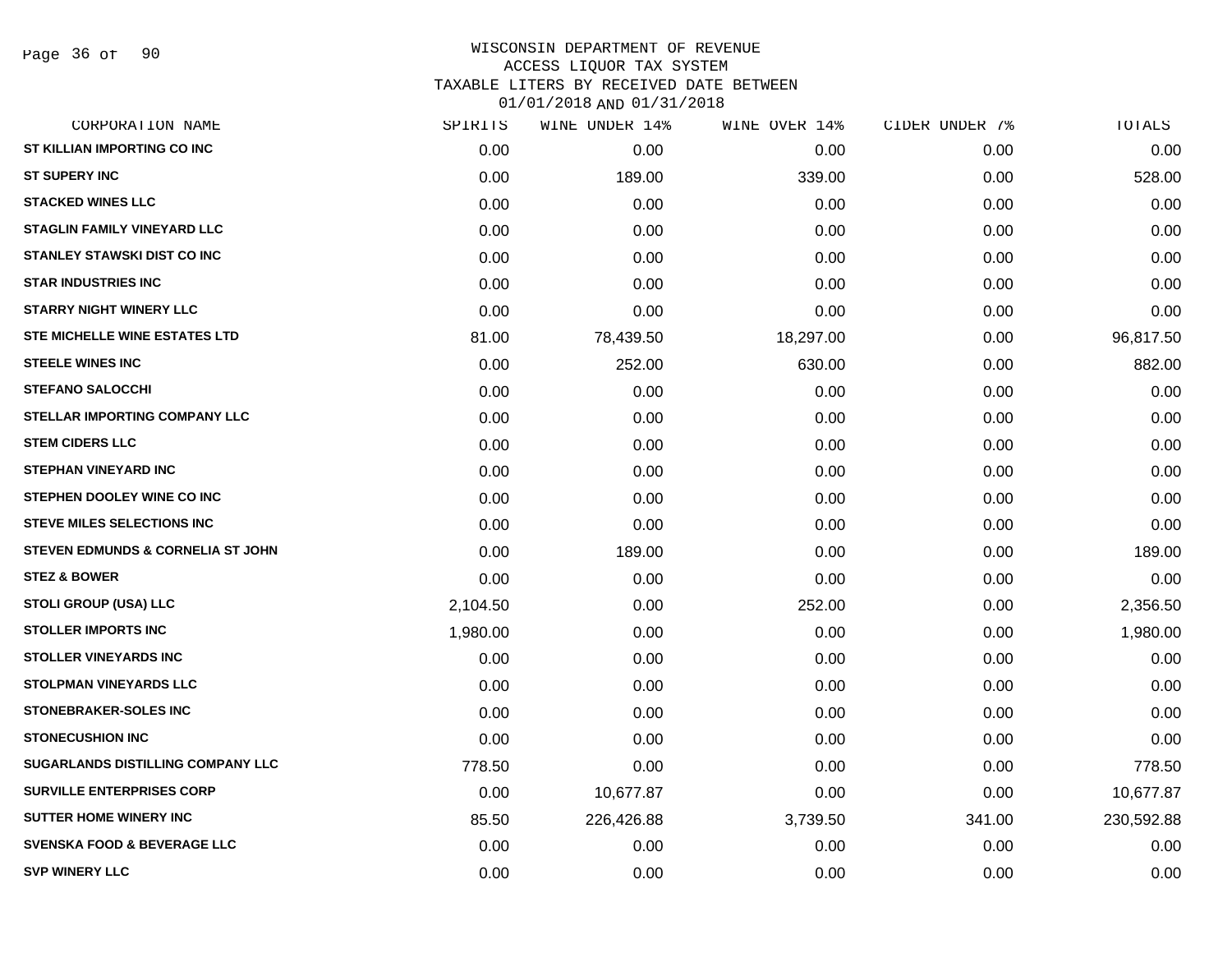Page 37 of 90

### WISCONSIN DEPARTMENT OF REVENUE ACCESS LIQUOR TAX SYSTEM TAXABLE LITERS BY RECEIVED DATE BETWEEN

| CORPORATION NAME                   | SPIRITS   | WINE UNDER 14% | WINE OVER 14% | CIDER UNDER 7% | TOTALS    |
|------------------------------------|-----------|----------------|---------------|----------------|-----------|
| <b>T ELENTENY HOLDINGS LLC</b>     | 0.00      | 189.00         | 315.00        | 0.00           | 504.00    |
| <b>TAFT STREET INC</b>             | 0.00      | 0.00           | 0.00          | 0.00           | 0.00      |
| <b>TAKARA SAKE USA INC</b>         | 9.00      | 1,525.50       | 707.40        | 25.20          | 2,267.10  |
| <b>TALLEY VINEYARDS INC</b>        | 0.00      | 63.00          | 0.00          | 0.00           | 63.00     |
| <b>TAMBER BEY VINEYARDS LLC</b>    | 0.00      | 0.00           | 0.00          | 0.00           | 0.00      |
| <b>TATOMER INC</b>                 | 0.00      | 7.13           | 9.51          | 0.00           | 16.64     |
| <b>TATTERSALL COMPANIES LLC</b>    | 139.49    | 0.00           | 0.00          | 0.00           | 139.49    |
| <b>TERRA VINUM LLC</b>             | 0.00      | 0.00           | 0.00          | 0.00           | 0.00      |
| <b>TERRANEO MERCHANTS INC</b>      | 102.00    | 59.25          | 0.00          | 0.00           | 161.25    |
| <b>TERRAVANT WINE COMPANY LLC</b>  | 0.00      | 0.00           | 0.00          | 0.00           | 0.00      |
| <b>TERRESSENTIA CORPORATION</b>    | 0.00      | 0.00           | 0.00          | 0.00           | 0.00      |
| <b>TERRIZZI VINO INC</b>           | 0.00      | 0.00           | 141.00        | 0.00           | 141.00    |
| <b>TGE LLC</b>                     | 0.00      | 673.20         | 0.00          | 0.00           | 673.20    |
| THE 11 WELLS SPIRITS COMPANY LLC   | 0.00      | 0.00           | 0.00          | 0.00           | 0.00      |
| THE AUSTRALIAN WINE CONNECTION INC | 0.00      | 0.00           | 252.00        | 0.00           | 252.00    |
| THE BIALE ESTATE                   | 0.00      | 0.00           | 0.00          | 0.00           | 0.00      |
| THE BRANDER VINEYARD               | 0.00      | 0.00           | 0.00          | 0.00           | 0.00      |
| THE BUSINESS CHAIN INC             | 0.00      | 0.00           | 0.00          | 0.00           | 0.00      |
| THE EDRINGTON GROUP USA LLC        | 11,598.00 | 0.00           | 0.00          | 0.00           | 11,598.00 |
| THE GIRLS IN THE VINEYARD          | 0.00      | 0.00           | 0.00          | 0.00           | 0.00      |
| THE HESS COLLECTION WINERY         | 0.00      | 2,898.00       | 1,606.50      | 0.00           | 4,504.50  |
| THE INFINITE MONKEY THEOREM INC    | 0.00      | 0.00           | 0.00          | 0.00           | 0.00      |
| THE MALT GUILD INC                 | 0.00      | 0.00           | 0.00          | 0.00           | 0.00      |
| THE MEEKER VINEYARD                | 0.00      | 81.00          | 441.00        | 0.00           | 522.00    |
| THE MORLET SELECTION INC           | 0.00      | 0.00           | 0.00          | 0.00           | 0.00      |
| THE MORNE WINE COMPANY             | 0.00      | 0.00           | 0.00          | 0.00           | 0.00      |
| THE R.S. LIPMAN COMPANY            | 0.00      | 0.00           | 0.00          | 0.00           | 0.00      |
| THE SILVERADO VINEYARDS            | 0.00      | 0.00           | 441.00        | 0.00           | 441.00    |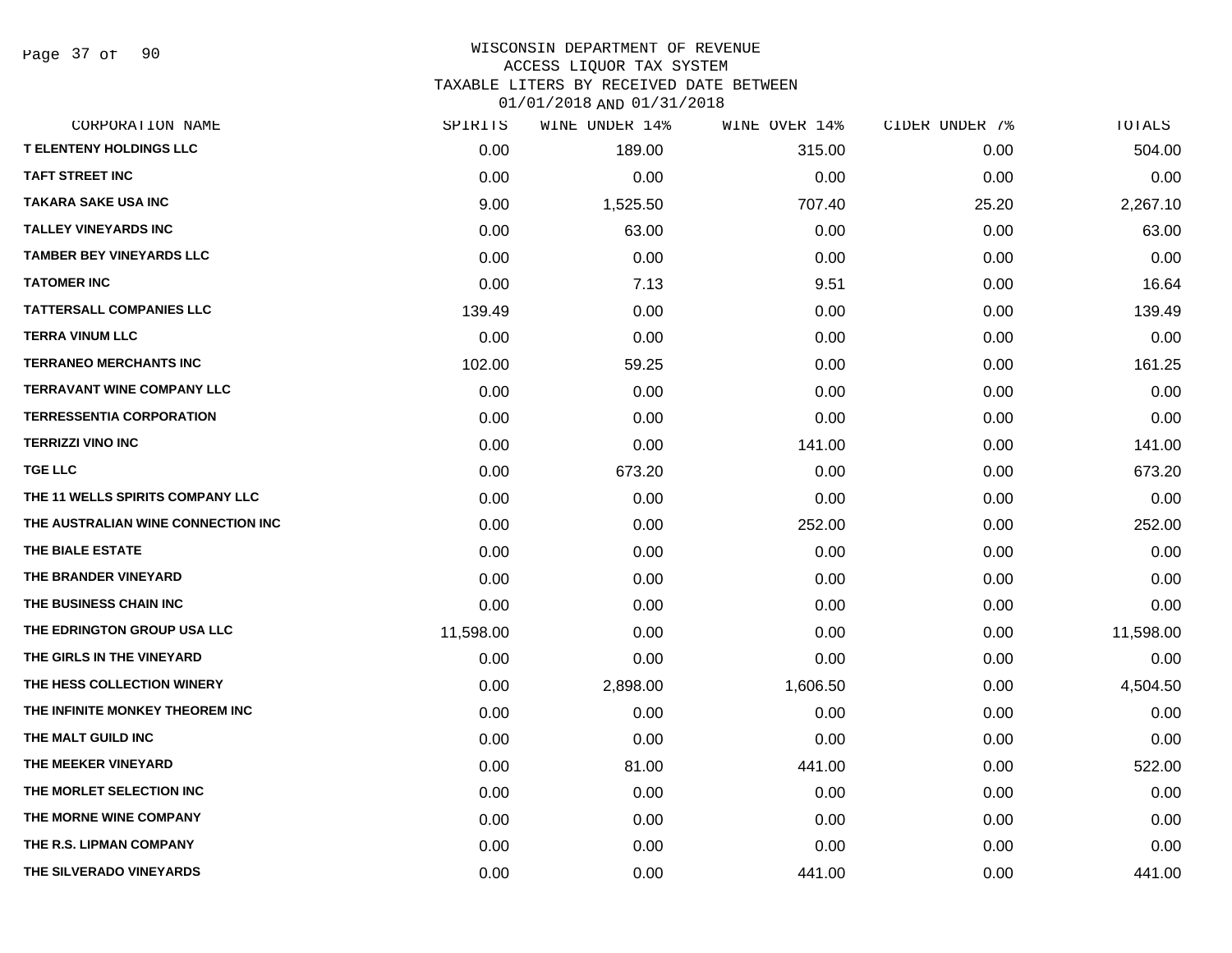Page 38 of 90

### WISCONSIN DEPARTMENT OF REVENUE ACCESS LIQUOR TAX SYSTEM

TAXABLE LITERS BY RECEIVED DATE BETWEEN

| CORPORATION NAME                       | SPIRITS | WINE UNDER 14% | WINE OVER 14% | CIDER UNDER 7% | TOTALS     |
|----------------------------------------|---------|----------------|---------------|----------------|------------|
| THE SORTING TABLE LLC                  | 0.00    | 171.00         | 0.00          | 0.00           | 171.00     |
| THE TRITON COLLECTION INC              | 0.00    | 294.00         | 0.00          | 0.00           | 294.00     |
| THE WINE GROUP INC                     | 0.00    | 773,382.84     | 16,218.00     | 0.00           | 789,600.84 |
| THE WINE SOURCE INC                    | 0.00    | 378.00         | 0.00          | 0.00           | 378.00     |
| THE WOODMAR GROUP LLC                  | 0.00    | 504.00         | 0.00          | 0.00           | 504.00     |
| THIENOT USA INC                        | 0.00    | 0.00           | 0.00          | 0.00           | 0.00       |
| <b>THOMAS D MORTIMER</b>               | 0.00    | 0.00           | 0.00          | 0.00           | 0.00       |
| THREE RING PRODUCTIONS LLC             | 0.00    | 720.00         | 0.00          | 0.00           | 720.00     |
| TI BEVERAGE GROUP LTD                  | 0.00    | 0.00           | 0.00          | 0.00           | 0.00       |
| TIERRA DIVINA VINEYARD LLC             | 0.00    | 0.00           | 0.00          | 0.00           | 0.00       |
| <b>TITUS &amp; TITUS</b>               | 0.00    | 0.00           | 0.00          | 0.00           | 0.00       |
| TMR WINE COMPANY LLC                   | 0.00    | 0.00           | 0.00          | 0.00           | 0.00       |
| <b>TOAD HOLLOW VINEYARDS INC</b>       | 0.00    | 3,339.00       | 567.00        | 0.00           | 3,906.00   |
| <b>TOBIN JAMES CELLARS</b>             | 0.00    | 0.00           | 0.00          | 0.00           | 0.00       |
| <b>TOBY BEALL</b>                      | 0.00    | 0.00           | 0.00          | 0.00           | 0.00       |
| <b>TOLLIVER RANCH BRANDS LLC</b>       | 0.00    | 54.00          | 225.00        | 0.00           | 279.00     |
| <b>TOM MEADOWCROFT</b>                 | 0.00    | 0.00           | 0.00          | 0.00           | 0.00       |
| <b>TREANA WINERY LLC</b>               | 0.00    | 252.00         | 1,008.00      | 0.00           | 1,260.00   |
| TREASURY WINE ESTATES AMERICAS COMPANY | 0.00    | 170,143.56     | 26,446.50     | 0.00           | 196,590.06 |
| TREFETHEN VINEYARDS WINERY INC         | 0.00    | 153.00         | 63.00         | 0.00           | 216.00     |
| <b>TREMAINE ATKINSON</b>               | 207.00  | 0.00           | 0.00          | 0.00           | 207.00     |
| <b>TRENTADUE WINERY LLC</b>            | 0.00    | 252.00         | 0.00          | 0.00           | 252.00     |
| TRI VIN IMPORTS INC                    | 0.00    | 6,849.00       | 0.00          | 0.00           | 6,849.00   |
| <b>TRIM WINES LLC</b>                  | 0.00    | 0.00           | 0.00          | 0.00           | 0.00       |
| TRINITAS CELLARS LLC                   | 0.00    | 0.00           | 0.00          | 0.00           | 0.00       |
| <b>TRIONE VINEYARDS LLC</b>            | 0.00    | 0.00           | 0.00          | 0.00           | 0.00       |
| <b>TRI-STAR MARKETING INC</b>          | 0.00    | 1,809.00       | 126.00        | 0.00           | 1,935.00   |
| <b>TRUVINO INC</b>                     | 0.00    | 0.00           | 0.00          | 0.00           | 0.00       |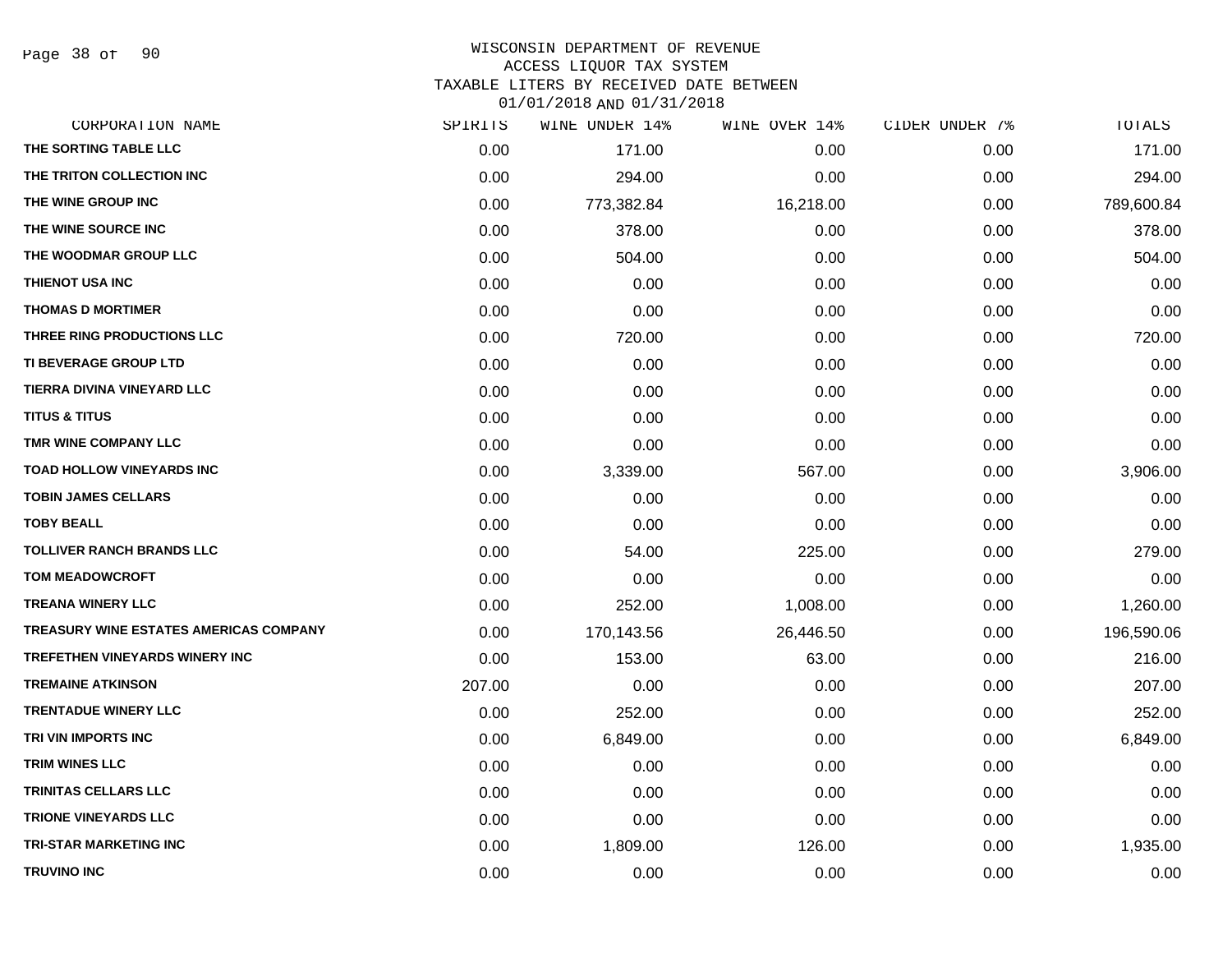Page 39 of 90

# WISCONSIN DEPARTMENT OF REVENUE ACCESS LIQUOR TAX SYSTEM

TAXABLE LITERS BY RECEIVED DATE BETWEEN

| 01/01/2018 AND 01/31/2018 |  |
|---------------------------|--|
|---------------------------|--|

| CORPORATION NAME                     | SPIRITS    | WINE UNDER 14% | WINE OVER 14% | CIDER UNDER 7% | TOTALS     |
|--------------------------------------|------------|----------------|---------------|----------------|------------|
| <b>TURLEY WINE CELLARS INC</b>       | 0.00       | 0.00           | 0.00          | 0.00           | 0.00       |
| <b>TURN KEY WINE BRANDS LLC</b>      | 0.00       | 0.00           | 0.00          | 0.00           | 0.00       |
| <b>TURNBULL WINE CELLARS</b>         | 0.00       | 0.00           | 0.00          | 0.00           | 0.00       |
| TWIN PEAKS WINERY INC                | 0.00       | 0.00           | 0.00          | 0.00           | 0.00       |
| <b>UMPQUA WINE WORKS LLC</b>         | 0.00       | 0.00           | 0.00          | 0.00           | 0.00       |
| UN SOGNO LLC                         | 0.00       | 0.00           | 0.00          | 0.00           | 0.00       |
| UNCLE JOHN'S FRUIT HOUSE WINERY LLC  | 0.00       | 0.00           | 0.00          | 0.00           | 0.00       |
| <b>UNION WINE COMPANY</b>            | 0.00       | 2,655.00       | 0.00          | 0.00           | 2,655.00   |
| UNITED SPIRITS INC                   | 0.00       | 0.00           | 0.00          | 0.00           | 0.00       |
| UNITED STATES DISTILLED PRODUCTS CO. | 246,682.75 | 63,290.84      | 1,921.50      | 0.00           | 311,895.09 |
| UNITED WINE AND SPIRITS LLC          | 0.00       | 0.00           | 0.00          | 0.00           | 0.00       |
| UNTI WINE CO LLC                     | 0.00       | 0.00           | 0.00          | 0.00           | 0.00       |
| <b>UPCHURCH VINEYARD LLC</b>         | 0.00       | 0.00           | 0.00          | 0.00           | 0.00       |
| USA WINE IMPORTS INC                 | 45.00      | 558.00         | 0.00          | 0.00           | 603.00     |
| <b>USA WINE WEST LLC</b>             | 0.00       | 3,703.50       | 8,046.00      | 0.00           | 11,749.50  |
| <b>UVE ENTERPRISES INC</b>           | 4.50       | 1,134.00       | 22.50         | 0.00           | 1,161.00   |
| V & C LLC                            | 0.00       | 0.00           | 0.00          | 0.00           | 0.00       |
| <b>V2 WINE GROUP LLC</b>             | 0.00       | 1,102.00       | 396.00        | 189.00         | 1,687.00   |
| <b>VALCKENBERG INTERNATIONAL INC</b> | 0.00       | 0.00           | 0.00          | 0.00           | 0.00       |
| <b>VALIANT VINEYARDS INC</b>         | 0.00       | 0.00           | 0.00          | 0.00           | 0.00       |
| <b>VALOR WINE CO LLC</b>             | 0.00       | 0.00           | 0.00          | 0.00           | 0.00       |
| VAN RUITEN FAMILY WINERY LLC         | 0.00       | 0.00           | 0.00          | 0.00           | 0.00       |
| <b>VANDER MILL LLC</b>               | 0.00       | 0.00           | 0.00          | 783.42         | 783.42     |
| <b>VEN CAL RANCHES LLC</b>           | 0.00       | 0.00           | 0.00          | 0.00           | 0.00       |
| <b>VENGE VINEYARDS INC</b>           | 0.00       | 0.00           | 0.00          | 0.00           | 0.00       |
| <b>VERITY WINES LLC</b>              | 0.00       | 0.00           | 0.00          | 0.00           | 0.00       |
| <b>VERMEIL WINE GROUP LLC</b>        | 0.00       | 0.00           | 0.00          | 0.00           | 0.00       |
| VI. SCO. INC                         | 0.00       | 0.00           | 0.00          | 0.00           | 0.00       |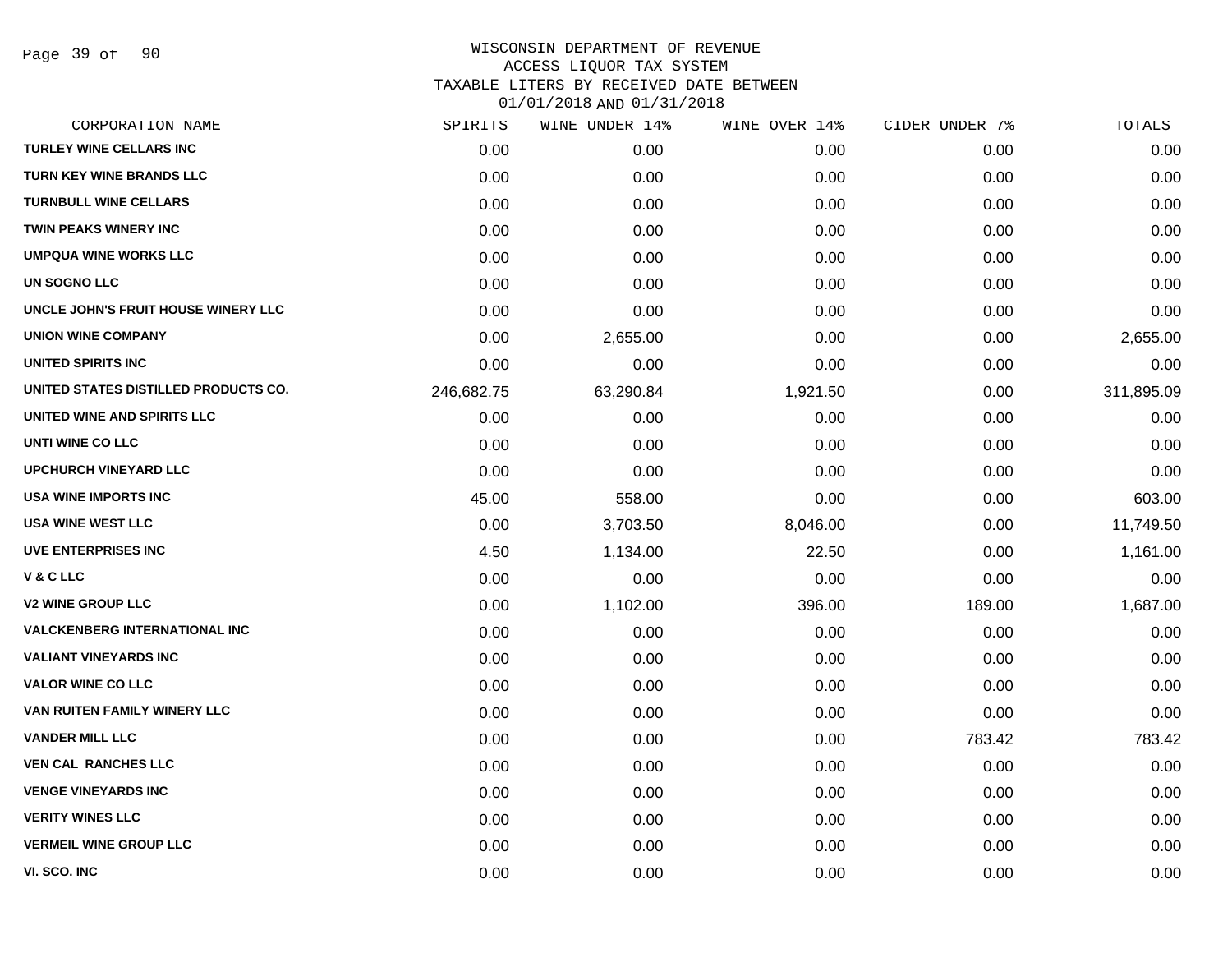Page 40 of 90

### WISCONSIN DEPARTMENT OF REVENUE ACCESS LIQUOR TAX SYSTEM TAXABLE LITERS BY RECEIVED DATE BETWEEN

| CORPORATION NAME                 | SPIRITS | WINE UNDER 14% | WINE OVER 14% | CIDER UNDER 7% | TOTALS   |
|----------------------------------|---------|----------------|---------------|----------------|----------|
| <b>VIAS IMPORTS LTD</b>          | 0.00    | 0.00           | 0.00          | 0.00           | 0.00     |
| <b>VICENTE GANDIA USA INC</b>    | 0.00    | 504.00         | 0.00          | 0.00           | 504.00   |
| <b>VIEUX VINS INC</b>            | 0.00    | 315.00         | 217.50        | 0.00           | 532.50   |
| <b>VIGNAIOLI LTD</b>             | 0.00    | 0.00           | 0.00          | 0.00           | 0.00     |
| <b>VIKRE DISTILLERY LLC</b>      | 180.00  | 0.00           | 0.00          | 0.00           | 180.00   |
| <b>VILLA CREEK INC</b>           | 0.00    | 0.00           | 0.00          | 0.00           | 0.00     |
| <b>VILLA ENCINAL PARTNERS LP</b> | 0.00    | 0.00           | 0.00          | 0.00           | 0.00     |
| <b>VILLA SAN JULIETTE INC</b>    | 0.00    | 0.00           | 0.00          | 0.00           | 0.00     |
| <b>VIN DE ZO LLC</b>             | 0.00    | 0.00           | 0.00          | 0.00           | 0.00     |
| <b>VIN DIVINO LTD</b>            | 0.00    | 0.00           | 0.00          | 0.00           | 0.00     |
| <b>VINA ROBLES INC</b>           | 0.00    | 0.00           | 0.00          | 0.00           | 0.00     |
| <b>VINAMERICAS INC</b>           | 0.00    | 0.00           | 0.00          | 0.00           | 0.00     |
| <b>VINCENZO PADULA</b>           | 0.00    | 0.00           | 0.00          | 0.00           | 0.00     |
| <b>VINE CLIFF WINERY INC</b>     | 0.00    | 0.00           | 0.00          | 0.00           | 0.00     |
| <b>VINE CONNECTIONS LLC</b>      | 0.00    | 108.00         | 123.12        | 0.00           | 231.12   |
| <b>VINEBURG LLC</b>              | 0.00    | 0.00           | 225.00        | 0.00           | 225.00   |
| <b>VINEDREA WINES LLC</b>        | 0.00    | 0.00           | 0.00          | 0.00           | 0.00     |
| <b>VINEYARD 29 LLC</b>           | 0.00    | 0.00           | 0.00          | 0.00           | 0.00     |
| <b>VINEYARD BRANDS LLC</b>       | 0.00    | 3,649.00       | 681.00        | 0.00           | 4,330.00 |
| <b>VINEYARD VARIETIES INC</b>    | 0.00    | 0.00           | 0.00          | 0.00           | 0.00     |
| <b>VINIFERA IMPORTS LTD</b>      | 0.00    | 0.00           | 0.00          | 0.00           | 0.00     |
| <b>VINIFERA WINE COMPANY LLC</b> | 0.00    | 0.00           | 0.00          | 0.00           | 0.00     |
| <b>VINO DEL SOL INC</b>          | 0.00    | 0.00           | 0.00          | 0.00           | 0.00     |
| <b>VINO LOGICS CORPORATION</b>   | 0.00    | 252.00         | 0.00          | 0.00           | 252.00   |
| <b>VINO.COM LLC</b>              | 72.00   | 0.00           | 0.00          | 930.00         | 1,002.00 |
| <b>VINOANDES LLC</b>             | 0.00    | 0.00           | 0.00          | 0.00           | 0.00     |
| <b>VINOVIA WINE GROUP INC</b>    | 0.00    | 126.00         | 0.00          | 0.00           | 126.00   |
| <b>VINTAGE '59 IMPORTS LLC</b>   | 0.00    | 54.00          | 0.00          | 0.00           | 54.00    |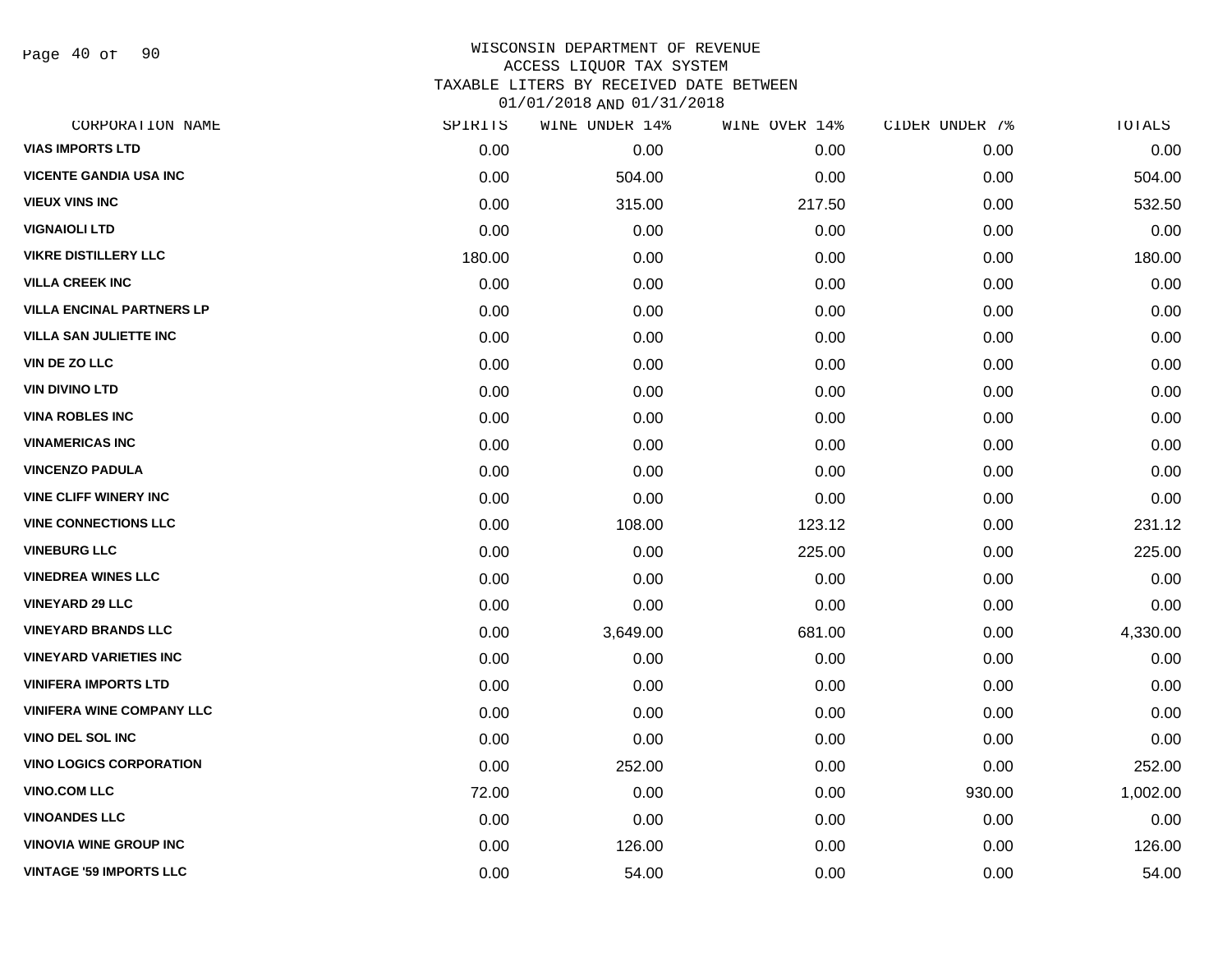Page 41 of 90

## WISCONSIN DEPARTMENT OF REVENUE ACCESS LIQUOR TAX SYSTEM TAXABLE LITERS BY RECEIVED DATE BETWEEN

| CORPORATION NAME                        | SPIRITS   | WINE UNDER 14% | WINE OVER 14% | CIDER UNDER 7% | TOTALS    |
|-----------------------------------------|-----------|----------------|---------------|----------------|-----------|
| <b>VINTAGE POINT LLC</b>                | 0.00      | 756.00         | 0.00          | 0.00           | 756.00    |
| <b>VINTURE WINE COMPANY LLC</b>         | 0.00      | 0.00           | 0.00          | 0.00           | 0.00      |
| <b>VINTUS LLC</b>                       | 0.00      | 0.00           | 0.00          | 0.00           | 0.00      |
| <b>VINTWOOD INTERNATIONAL LTD</b>       | 0.00      | 0.00           | 0.00          | 0.00           | 0.00      |
| <b>VISION WINE &amp; SPIRITS LLC</b>    | 942.60    | 126.00         | 0.00          | 0.00           | 1,068.60  |
| <b>VITANI SPIRITS LLC</b>               | 0.00      | 0.00           | 0.00          | 0.00           | 0.00      |
| <b>VOTTO VINES IMPORTING INC</b>        | 0.00      | 0.00           | 0.00          | 0.00           | 0.00      |
| <b>W J DEUTSCH &amp; SONS LTD</b>       | 0.00      | 0.00           | 0.00          | 0.00           | 0.00      |
| <b>WAGNER WINE COMPANY LLC</b>          | 0.00      | 1,512.00       | 3,078.00      | 0.00           | 4,590.00  |
| <b>WALLA WALLA VINTNERS LLC</b>         | 0.00      | 0.00           | 0.00          | 0.00           | 0.00      |
| <b>WARWICK VALLEY WINE CO INC</b>       | 0.00      | 0.00           | 0.00          | 0.00           | 0.00      |
| <b>WEBSTER BARNES LLC</b>               | 0.00      | 0.00           | 0.00          | 0.00           | 0.00      |
| <b>WEIBEL INCORPORATED</b>              | 0.00      | 0.00           | 0.00          | 0.00           | 0.00      |
| <b>WEIN BAUER INC</b>                   | 0.00      | 8,766.41       | 0.00          | 0.00           | 8,766.41  |
| <b>WELL OILED WINE COMPANY LLC</b>      | 0.00      | 0.00           | 0.00          | 0.00           | 0.00      |
| <b>WEST COAST WINE PARTNERS LLC</b>     | 0.00      | 0.00           | 0.00          | 0.00           | 0.00      |
| <b>WESTERN SPIRITS BEVERAGE CO LLC</b>  | 787.25    | 0.00           | 0.00          | 0.00           | 787.25    |
| <b>WEYGANDT-METZLER IMPORTING LTD</b>   | 0.00      | 0.00           | 0.00          | 0.00           | 0.00      |
| WHITE OAK VINEYARDS & WINERY LLC        | 0.00      | 0.00           | 0.00          | 0.00           | 0.00      |
| WHYTE AND MACKAY (AMERICAS) LIMITED LLC | 0.00      | 0.00           | 0.00          | 0.00           | 0.00      |
| <b>WI INC</b>                           | 0.00      | 0.00           | 0.00          | 0.00           | 0.00      |
| <b>WILLAMETTE VALLEY VINEYARDS INC</b>  | 0.00      | 63.00          | 0.00          | 0.00           | 63.00     |
| <b>WILLIAM GRANT &amp; SONS INC</b>     | 24,051.00 | 0.00           | 0.00          | 0.00           | 24,051.00 |
| <b>WILLIAM J WOLF</b>                   | 0.00      | 0.00           | 0.00          | 0.00           | 0.00      |
| <b>WILLIAM P KNUTTEL</b>                | 0.00      | 0.00           | 0.00          | 0.00           | 0.00      |
| <b>WILLIAM PRICE III</b>                | 0.00      | 0.00           | 63.00         | 0.00           | 63.00     |
| <b>WILLIAM T HOLLORAN</b>               | 0.00      | 504.00         | 0.00          | 0.00           | 504.00    |
| <b>WILLIAM WOLF BRAND LLC</b>           | 0.00      | 0.00           | 0.00          | 0.00           | 0.00      |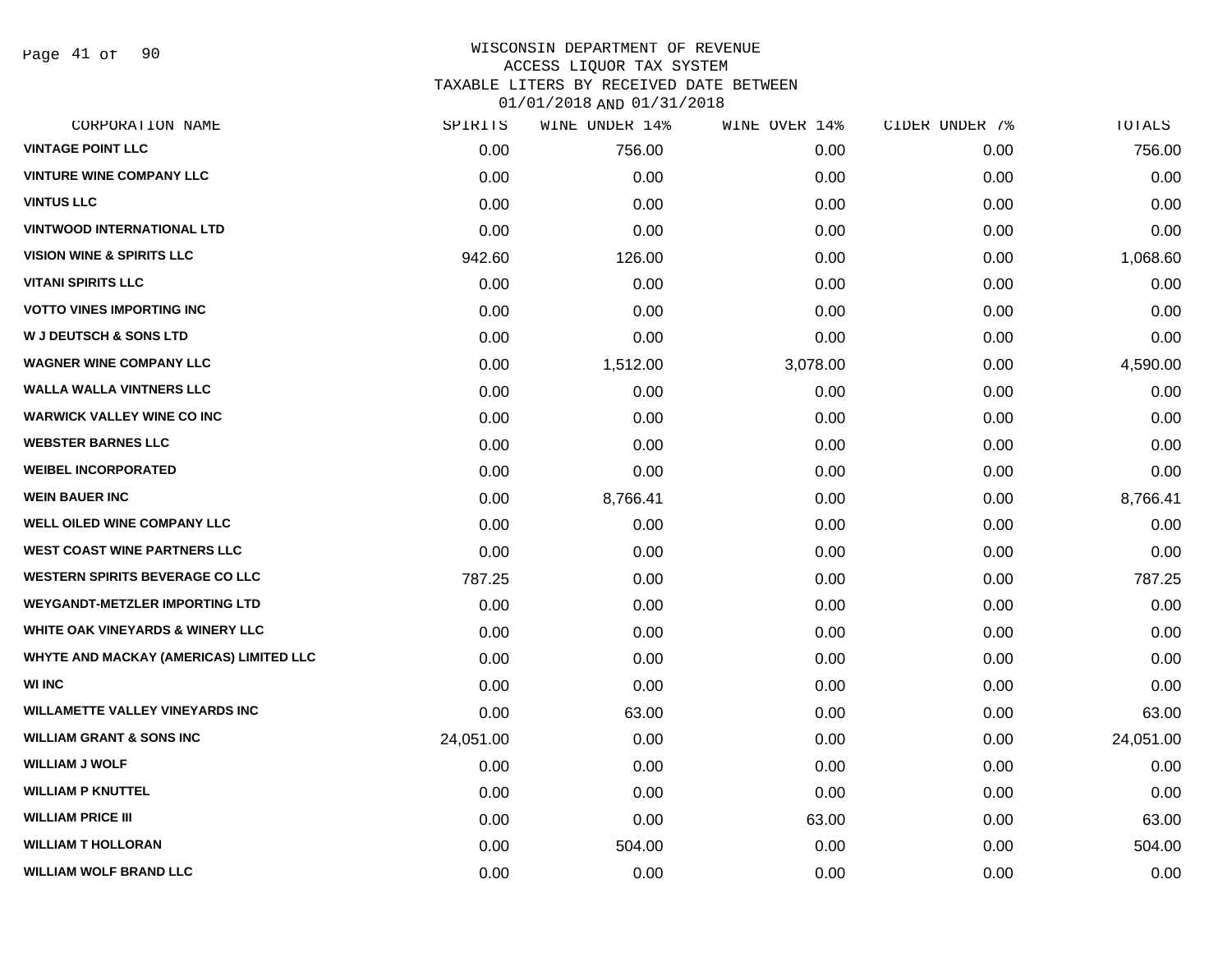Page 42 of 90

### WISCONSIN DEPARTMENT OF REVENUE ACCESS LIQUOR TAX SYSTEM TAXABLE LITERS BY RECEIVED DATE BETWEEN

| CORPORATION NAME                               | SPIRITS | WINE UNDER 14% | WINE OVER 14% | CIDER UNDER 7% | TOTALS    |
|------------------------------------------------|---------|----------------|---------------|----------------|-----------|
| <b>WILLIAM WOODRUFF</b>                        | 0.00    | 0.00           | 0.00          | 0.00           | 0.00      |
| <b>WILLIAMS &amp; SELYEM LLC</b>               | 0.00    | 0.00           | 0.00          | 0.00           | 0.00      |
| <b>WILSON CREEK WINERY &amp; VINEYARDS INC</b> | 0.00    | 0.00           | 0.00          | 0.00           | 0.00      |
| <b>WILSON DANIELS LLC</b>                      | 0.00    | 1,143.00       | 126.00        | 0.00           | 1,269.00  |
| <b>WINDY CITY DISTILLING INC</b>               | 0.00    | 0.00           | 0.00          | 0.00           | 0.00      |
| <b>WINE BRIDGE IMPORTS INC</b>                 | 0.00    | 913.50         | 0.00          | 0.00           | 913.50    |
| WINE COUNTRY INTERNATIONAL INC                 | 0.00    | 0.00           | 0.00          | 0.00           | 0.00      |
| <b>WINE CREEK LLC</b>                          | 0.00    | 0.00           | 0.00          | 0.00           | 0.00      |
| <b>WINE HOOLIGANS LLC</b>                      | 0.00    | 0.00           | 0.00          | 0.00           | 0.00      |
| <b>WINE WINE SITUATION LLC</b>                 | 0.00    | 0.00           | 0.00          | 0.00           | 0.00      |
| <b>WINEPLAYGROUND.COM INC</b>                  | 0.00    | 0.00           | 0.00          | 0.00           | 0.00      |
| <b>WINERIES &amp; SELECT PRODUCTS LLC</b>      | 0.00    | 396.00         | 207.00        | 0.00           | 603.00    |
| <b>WINERY EXCHANGE, INC.</b>                   | 0.00    | 28,017.00      | 585.00        | 0.00           | 28,602.00 |
| <b>WINES OF FRANCE INC</b>                     | 0.00    | 0.00           | 0.00          | 0.00           | 0.00      |
| <b>WINES UNLIMITED INC</b>                     | 0.00    | 243.00         | 0.00          | 0.00           | 243.00    |
| <b>WINESELLERS LTD</b>                         | 0.00    | 4,939.00       | 48.00         | 0.00           | 4,987.00  |
| WINNESHIEK WILDBERRY WINERY LLC                | 0.00    | 0.00           | 0.00          | 0.00           | 0.00      |
| <b>WISD LLC</b>                                | 0.00    | 0.00           | 0.00          | 0.00           | 0.00      |
| <b>WOODSON WINES LLC</b>                       | 0.00    | 0.00           | 0.00          | 0.00           | 0.00      |
| <b>WORLD TRAVELER IMPORTS LLC</b>              | 0.00    | 315.00         | 0.00          | 0.00           | 315.00    |
| <b>WORLD'S END LLC</b>                         | 0.00    | 0.00           | 0.00          | 0.00           | 0.00      |
| <b>WORLDWIDE CELLARS INC</b>                   | 0.00    | 891.00         | 0.00          | 0.00           | 891.00    |
| <b>WYOMING WHISKEY INC</b>                     | 0.00    | 0.00           | 0.00          | 0.00           | 0.00      |
| YAEGAKI CORPORATION OF USA                     | 0.00    | 0.00           | 0.00          | 0.00           | 0.00      |
| YELLOW ROSE DISTILLING LLC                     | 0.00    | 0.00           | 0.00          | 0.00           | 0.00      |
| YORKVILLE CELLARS INC                          | 0.00    | 0.00           | 0.00          | 0.00           | 0.00      |
| YOUNTVILLE WINE IMPORTS LLC                    | 0.00    | 0.00           | 0.00          | 0.00           | 0.00      |
| <b>ZD WINES LLC</b>                            | 0.00    | 10.53          | 2.25          | 0.00           | 12.78     |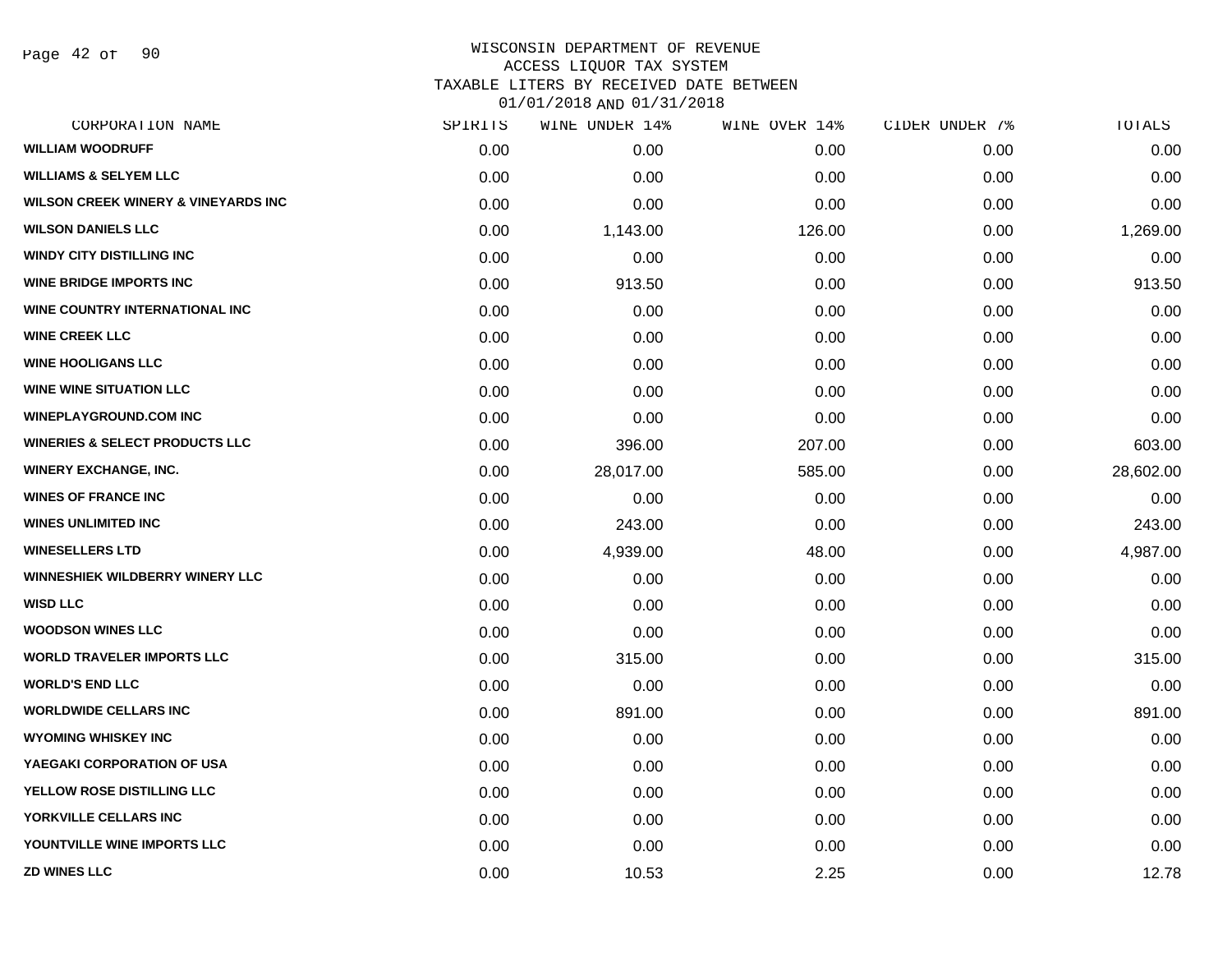| Page 43 of<br>- 90         | WISCONSIN DEPARTMENT OF REVENUE<br>ACCESS LIQUOR TAX SYSTEM<br>TAXABLE LITERS BY RECEIVED DATE BETWEEN<br>01/01/2018 AND 01/31/2018 |                |               |                |              |  |  |
|----------------------------|-------------------------------------------------------------------------------------------------------------------------------------|----------------|---------------|----------------|--------------|--|--|
| CORPORATION NAME           | SPIRITS                                                                                                                             | WINE UNDER 14% | WINE OVER 14% | CIDER UNDER 7% | TOTALS       |  |  |
| <b>ZEILER SPIRITS LLC</b>  | 0.00                                                                                                                                | 0.00           | 0.00          | 0.00           | 0.00         |  |  |
| <b>ZONIN USA INC</b>       | 0.00                                                                                                                                | 21.027.41      | 45.00         | 0.00           | 21,072.41    |  |  |
| TOTAL LITERS FOR 1/31/2018 | 4,753,438.99                                                                                                                        | 3,570,008.24   | 262,958.86    | 183.445.08     | 8,769,851.17 |  |  |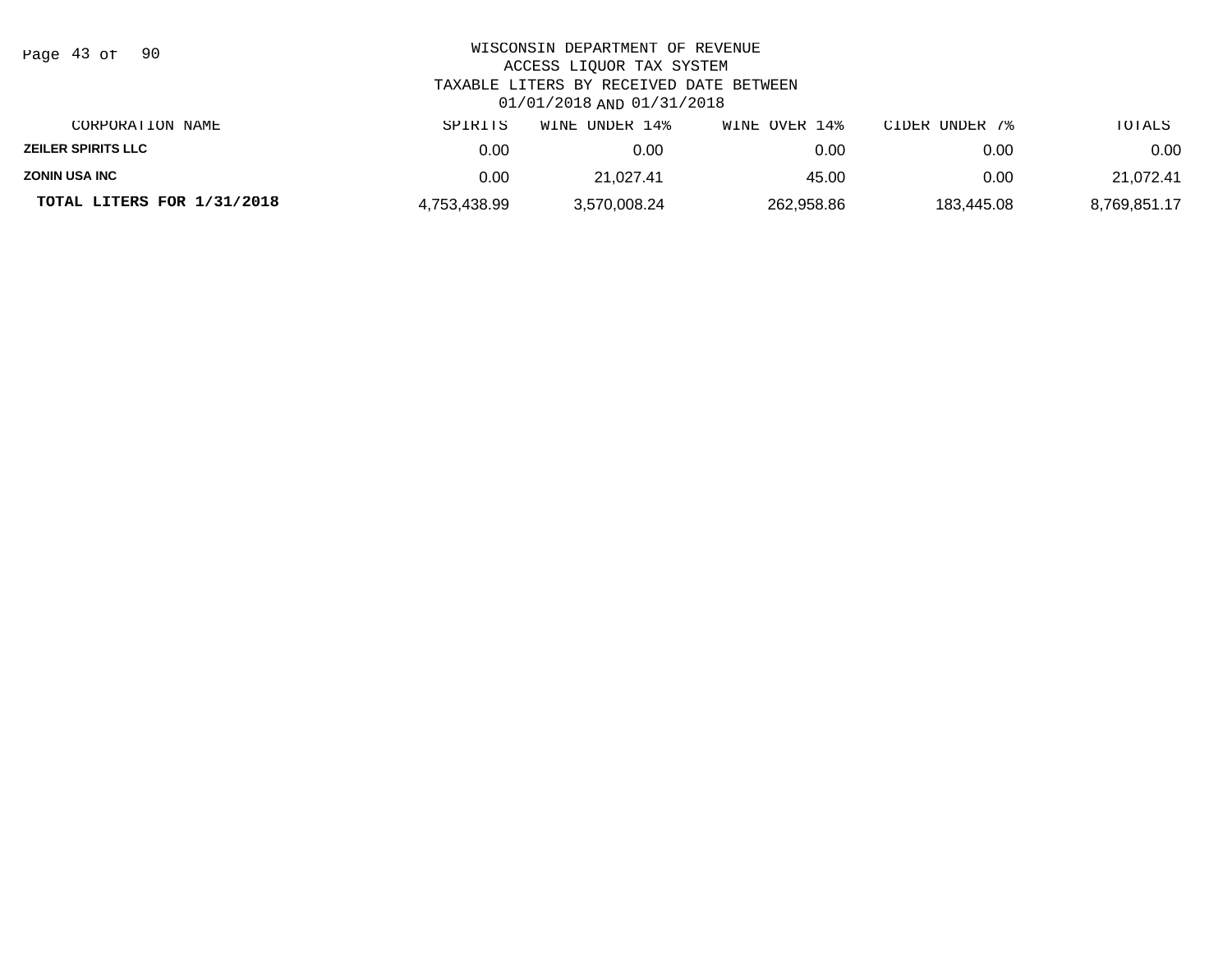Page 44 of 90

# WISCONSIN DEPARTMENT OF REVENUE ACCESS LIQUOR TAX SYSTEM TAXABLE LITERS BY RECEIVED DATE BETWEEN 01/01/2018 AND 01/31/2018

**IN STATE WHOLESALER (W) ALLSTATE LIQUOR & WINE COMPANY, INC.**  $0.00$   $0.00$   $0.00$   $0.00$   $0.00$   $0.00$   $0.00$   $0.00$   $0.00$   $0.00$   $0.00$   $0.00$ **AMPHORAE, LLC** 0.00 0.00 0.00 0.00 0.00 **AVA WINE & SPIRITS LLC** 0.00 6,747.00 0.00 0.00 6,747.00 **BADGER DISTRIBUTING OF MILWAUKEE LLC** 0.00 0.00 0.00 0.00 0.00 **BADGER LIQUOR CO INC** 253,188.78 **164,453.10** 88,735.68 0.00 0.00 0.00 0.00 253,188.78 **BADGER STATE WINERY COOPERATIVE** 0.00 0.00 0.00 0.00 0.00 **BADGER WINE & SPIRITS LLC** 0.00 0.00 0.00 0.00 0.00 **BEECHWOOD DISTRIBUTORS, INC.** 0.00 0.00 0.00 0.00 0.00 **BEER CAPITOL DISTRIBUTING LLC** 0.00 0.00 0.00 0.00 0.00 **BILL'S DISTRIBUTING, LTD.** 0.00 0.00 0.00 0.00 0.00 **BRANT T NEHMER** 0.00 0.00 0.00 0.00 0.00 **BREAKTHRU BEVERAGE GROUP LLC** 0.00 0.00 0.00 0.00 0.00 **BREAKTHRU BEVERAGE GROUP LLC** 52,214.07 29,101.68 1,359.01 0.00 82,674.76 **BREAKTHRU BEVERAGE WISCONSIN NORTH LLC** 0.00 0.00 0.00 0.00 0.00 **C.J.W., INC.** 6.00 **0.00 0.00 0.00 0.00 0.00 0.00 0.00 0.00 0.00 0.00 0.00 0.00 0.00 0.00** CAPITOL-HUSTING COMPANY, INC.  $21,985.50$  69,817.38  $4,158.00$  0.00 0.00 95,960.88 **CATHRINE BENNETT** 0.00 0.00 0.00 0.00 0.00 **CENTRAL BEER DISTRIBUTORS, INC.** 0.00 0.00 0.00 0.00 0.00 **DE PERE LIQUOR CO LLC** 0.00 0.00 0.00 0.00 0.00 **DEAN DISTRIBUTING, INC.** 0.00 0.00 0.00 0.00 0.00 **DEAN DISTRIBUTING, INC.** 0.00 0.00 0.00 0.00 0.00 CORPORATION NAME SPIRITS WINE UNDER 14% WINE OVER 14% CIDER UNDER 7% TOTALS

**DEWITT CHURCH GOODS, INC.** 0.00 0.00 0.00 0.00 0.00 **FABIANO BROTHERS - WISCONSIN LLC** 0.00 0.00 0.00 0.00 0.00 **FAUSTO FIORAVANTI** 0.00 0.00 0.00 0.00 0.00 **FLANIGAN DISTRIBUTING OF DOOR COUNTY, INC.**  $0.00$   $0.00$   $0.00$   $0.00$   $0.00$   $0.00$   $0.00$   $0.00$   $0.00$   $0.00$   $0.00$ **FOUR SEASONS BEER DISTRIBUTORS INC** 0.00 0.00 0.00 0.00 0.00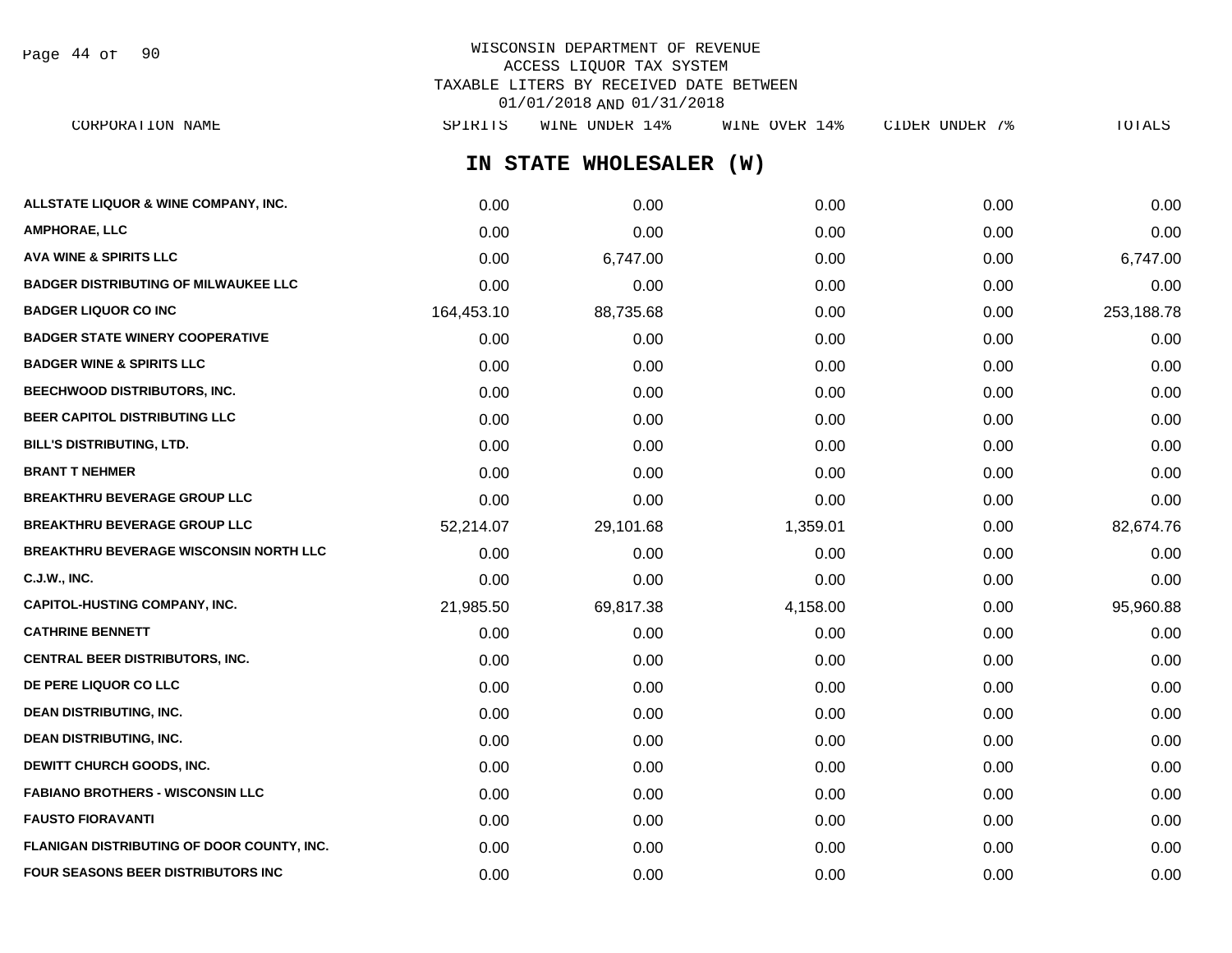Page 45 of 90

### WISCONSIN DEPARTMENT OF REVENUE ACCESS LIQUOR TAX SYSTEM TAXABLE LITERS BY RECEIVED DATE BETWEEN 01/01/2018 AND 01/31/2018

| CORPORATION NAME                             | SPIRITS   | WINE UNDER 14% | WINE OVER 14% | CIDER UNDER 7% | TOTALS    |
|----------------------------------------------|-----------|----------------|---------------|----------------|-----------|
| FRANK BEER DISTRIBUTORS, INC.                | 0.00      | 0.00           | 0.00          | 0.00           | 0.00      |
| <b>FRANK J MIRENDA SR</b>                    | 0.00      | 0.00           | 0.00          | 0.00           | 0.00      |
| FRANK LIQUOR COMPANY, INC.                   | 65,457.04 | 8,007.69       | 0.00          | 0.00           | 73,464.73 |
| FRANK LIQUORS OF LA CROSSE, INC.             | 0.00      | 0.00           | 0.00          | 0.00           | 0.00      |
| <b>GASPARD INC</b>                           | 0.00      | 0.00           | 0.00          | 0.00           | 0.00      |
| <b>GB SALES MILWAUKEE, INC.</b>              | 0.00      | 0.00           | 0.00          | 0.00           | 0.00      |
| <b>GENERAL BEER DISTRIBUTORS CO.</b>         | 0.00      | 0.00           | 0.00          | 0.00           | 0.00      |
| <b>GENERAL BEER-NORTHEAST INC</b>            | 0.00      | 0.00           | 0.00          | 0.00           | 0.00      |
| <b>GENERAL BEER-NORTHEAST INC</b>            | 0.00      | 0.00           | 0.00          | 0.00           | 0.00      |
| <b>GENERAL BEER-NORTHWEST, INC.</b>          | 0.00      | 0.00           | 0.00          | 0.00           | 0.00      |
| <b>GENERAL BEER-NORTHWEST, INC.</b>          | 0.00      | 0.00           | 0.00          | 0.00           | 0.00      |
| <b>GENERAL BEVERAGE SALES CO.</b>            | 8,076.60  | 51,259.32      | 117.00        | 0.00           | 59,452.92 |
| <b>GENERAL BEVERAGE SALES CO. -- OSHKOSH</b> | 0.00      | 42,202.85      | 0.00          | 0.00           | 42,202.85 |
| <b>GENERAL BEVERAGE SALES CO.-MILWAUKEE</b>  | 0.00      | 27,747.00      | 0.00          | 0.00           | 27,747.00 |
| <b>GIUSEPPE GAGLIANELLO</b>                  | 0.00      | 0.00           | 0.00          | 0.00           | 0.00      |
| <b>GLORIA R RAGSDALE</b>                     | 0.00      | 0.00           | 0.00          | 0.00           | 0.00      |
| <b>HENDRICKS BEVERAGE, INC.</b>              | 0.00      | 0.00           | 0.00          | 0.00           | 0.00      |
| <b>IRL, INCORPORATED</b>                     | 0.00      | 0.00           | 0.00          | 0.00           | 0.00      |
| <b>JACQUES VIEAU, INC.</b>                   | 0.00      | 0.00           | 0.00          | 0.00           | 0.00      |
| <b>JANDRAIN RELIGIOUS SUPPLY, INC.</b>       | 0.00      | 0.00           | 0.00          | 0.00           | 0.00      |
| <b>JANSEN INTERNATIONAL LLC</b>              | 0.00      | 8,842.50       | 2,196.00      | 0.00           | 11,038.50 |
| <b>JAW PROPERTIES LLC</b>                    | 0.00      | 0.00           | 0.00          | 0.00           | 0.00      |
| <b>JOHN J COLLETTI</b>                       | 0.00      | 8,775.00       | $-18.00$      | 0.00           | 8,757.00  |
| JOHNSON BROTHERS OF WISCONSIN INC            | 7,288.80  | 9,322.72       | $-318.00$     | 0.00           | 16,293.52 |
| <b>JONATHAN H STOLP</b>                      | 0.00      | 0.00           | 0.00          | 0.00           | 0.00      |
| <b>JONATHON LODUCA</b>                       | 0.00      | 0.00           | 0.00          | 0.00           | 0.00      |
| <b>JOSEPH A TRYGAR</b>                       | 0.00      | 0.00           | 0.00          | 0.00           | 0.00      |
| <b>JOYVINE LLC</b>                           | 0.00      | 0.00           | 0.00          | 0.00           | 0.00      |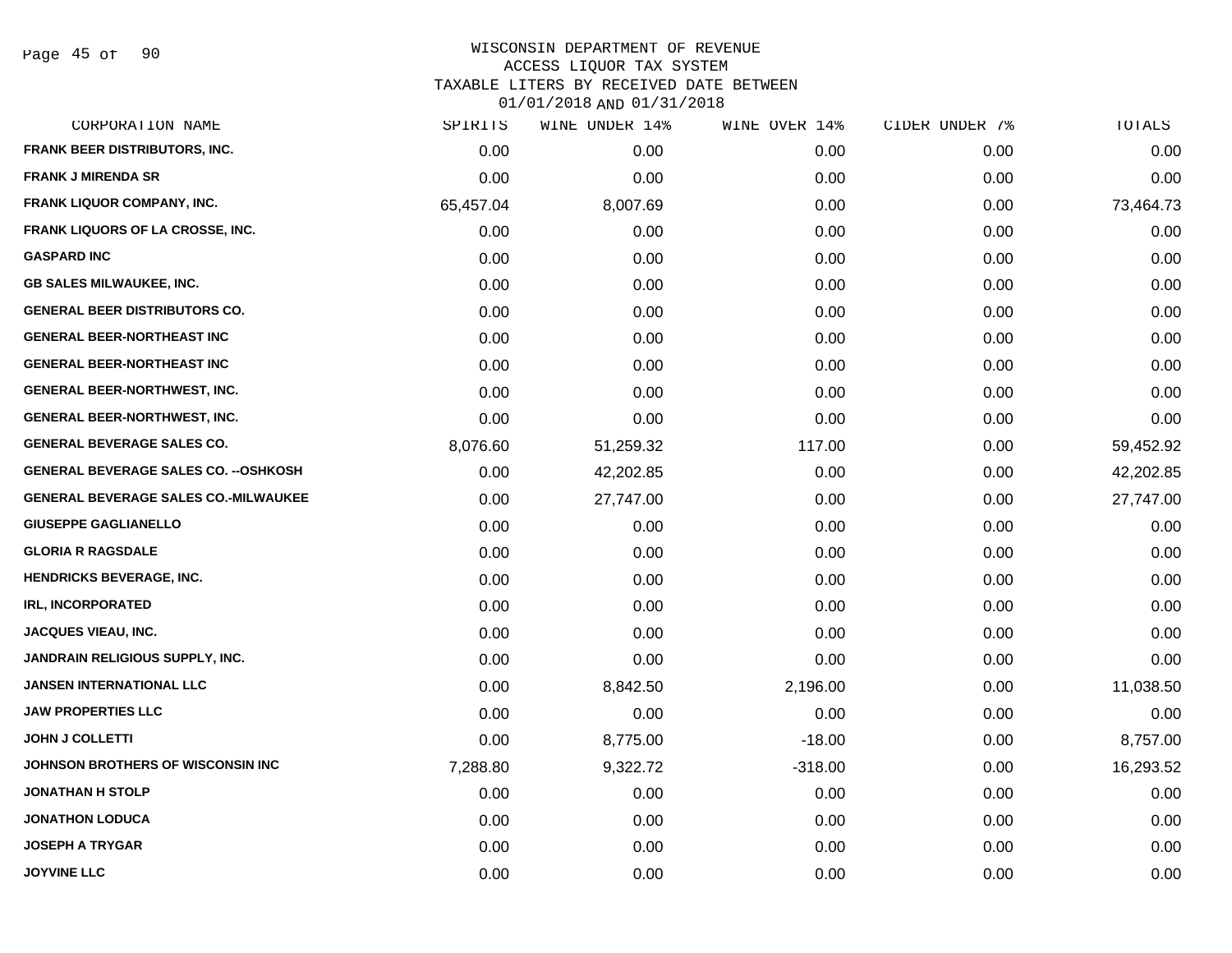Page 46 of 90

### WISCONSIN DEPARTMENT OF REVENUE ACCESS LIQUOR TAX SYSTEM TAXABLE LITERS BY RECEIVED DATE BETWEEN

| CORPORATION NAME                         | SPIRITS   | WINE UNDER 14% | WINE OVER 14% | CIDER UNDER 7% | TOTALS    |
|------------------------------------------|-----------|----------------|---------------|----------------|-----------|
| KAY BEER DISTRIBUTING, INC.              | 0.00      | 0.00           | 0.00          | 0.00           | 0.00      |
| LA CROSSE BEVERAGE LLC                   | 0.00      | 0.00           | 0.00          | 0.00           | 0.00      |
| <b>LARRY'S DISTRIBUTING CO., INC.</b>    | 0.00      | 0.00           | 0.00          | 0.00           | 0.00      |
| LEE BEVERAGE OF WISCONSIN LLC            | 0.00      | 0.00           | 0.00          | 0.00           | 0.00      |
| LEE BEVERAGE OF WISCONSIN LLC            | 0.00      | 0.00           | 0.00          | 0.00           | 0.00      |
| <b>L'EFT BANK WINE COMPANY LIMITED</b>   | 5,193.75  | 18,837.00      | 1,577.25      | 0.00           | 25,608.00 |
| LETRAH INTERNATIONAL CORPORATION         | 0.00      | 0.00           | 0.00          | 0.00           | 0.00      |
| LO DUCA BROS., INC.                      | 0.00      | 0.00           | 0.00          | 0.00           | 0.00      |
| <b>LORI SCOTT</b>                        | 0.00      | 0.00           | 0.00          | 0.00           | 0.00      |
| LOS ALTOS AGAVE DISTRIBUTOR INC          | 23,688.00 | 0.00           | 0.00          | 0.00           | 23,688.00 |
| <b>LOVINO LLC</b>                        | 0.00      | 0.00           | 0.00          | 0.00           | 0.00      |
| <b>LYNDA MALMBERG</b>                    | 0.00      | 0.00           | 0.00          | 0.00           | 0.00      |
| <b>M SHIRAZ LLC</b>                      | 0.00      | 0.00           | 0.00          | 0.00           | 0.00      |
| <b>MARCO BRUZZI</b>                      | 0.00      | 0.00           | 0.00          | 0.00           | 0.00      |
| <b>MICCA HUTCHINS</b>                    | 0.00      | 0.00           | 0.00          | 0.00           | 0.00      |
| <b>MICHAEL G ANSAY</b>                   | 0.00      | 18.00          | 0.00          | 79.20          | 97.20     |
| <b>MIDWEST SALES &amp; SERVICE, INC.</b> | 0.00      | 0.00           | 0.00          | 0.00           | 0.00      |
| NOELKE DISTRIBUTORS, INC.                | 0.00      | 0.00           | 0.00          | 0.00           | 0.00      |
| <b>NORTHWEST BEVERAGES, INC.</b>         | 0.00      | 0.00           | 0.00          | 0.00           | 0.00      |
| <b>NOUVEAU VENTURES LLC</b>              | 1,057.00  | 4,869.75       | 542.25        | 0.00           | 6,469.00  |
| OTT SCHWEITZER DISTRIBUTORSHIP, INC.     | 0.00      | 0.00           | 0.00          | 0.00           | 0.00      |
| PARK RIDGE DISTRIBUTING, INC.            | 0.00      | 0.00           | 0.00          | 0.00           | 0.00      |
| PEHLER DISTRIBUTING, INC.                | 0.00      | 0.00           | 0.00          | 0.00           | 0.00      |
| PHILLIPS DISTRIBUTING CORPORATION        | 0.00      | 0.00           | 0.00          | 0.00           | 0.00      |
| PHILLIPS WINE COMPANY                    | 0.00      | 0.00           | 0.00          | 0.00           | 0.00      |
| PHILLY'S PREMIUM BEVERAGES LLC           | 0.00      | 0.00           | 0.00          | 0.00           | 0.00      |
| <b>PURE WINE WISCONSIN INC</b>           | 0.00      | 0.00           | 0.00          | 0.00           | 0.00      |
| PURPLE FEET WINES, LLC                   | 0.00      | 0.00           | 0.00          | 0.00           | 0.00      |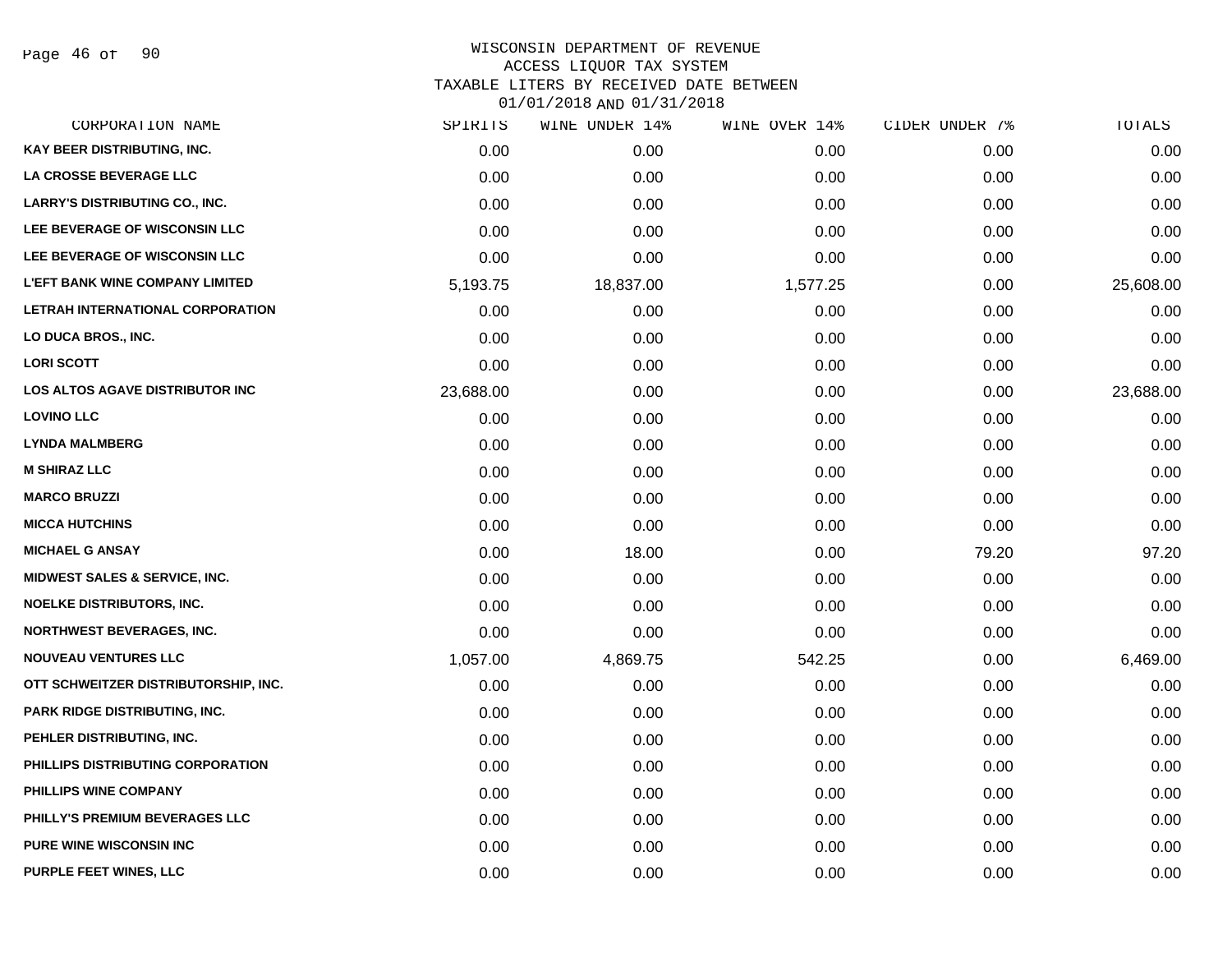Page 47 of 90

### WISCONSIN DEPARTMENT OF REVENUE ACCESS LIQUOR TAX SYSTEM TAXABLE LITERS BY RECEIVED DATE BETWEEN 01/01/2018 AND 01/31/2018

| CORPORATION NAME                        | SPIRITS    | WINE UNDER 14% | WINE OVER 14% | CIDER UNDER 7% | TOTALS     |
|-----------------------------------------|------------|----------------|---------------|----------------|------------|
| <b>PVD ENTERPRISES LLC</b>              | 0.00       | 0.00           | 0.00          | 0.00           | 0.00       |
| RATAS WHOLESALE LIQUOR COMPANY          | 0.00       | 0.00           | 0.00          | 0.00           | 0.00       |
| S. & S. DISTRIBUTING, INC.              | 0.00       | 0.00           | 0.00          | 0.00           | 0.00       |
| S. & S. DISTRIBUTING, INC.              | 0.00       | 0.00           | 0.00          | 0.00           | 0.00       |
| <b>SALIM M SHAMMO</b>                   | 0.00       | 0.00           | 0.00          | 0.00           | 0.00       |
| <b>SARATOGA LIQUOR CO., INC.</b>        | 0.00       | 0.00           | 0.00          | 0.00           | 0.00       |
| <b>SMALL LOT WINE WI, INC.</b>          | 0.00       | 0.00           | 0.00          | 0.00           | 0.00       |
| <b>SP3 LLC</b>                          | 0.00       | 0.00           | 0.00          | 0.00           | 0.00       |
| <b>SQUARE ROOT LLC</b>                  | 0.00       | 0.00           | 0.00          | 0.00           | 0.00       |
| <b>SUPERIOR BEVERAGES LLC</b>           | 0.00       | 0.00           | 0.00          | 0.00           | 0.00       |
| <b>TIMOTHY REILLY SR</b>                | 0.00       | 0.00           | 0.00          | 0.00           | 0.00       |
| TJ INTERNATIONAL LTD                    | 0.00       | 0.00           | 0.00          | 0.00           | 0.00       |
| TRANSNATIONAL ENTERPRISES, INCORPORATED | 0.00       | 0.00           | 0.00          | 0.00           | 0.00       |
| TRIANGLE DISTRIBUTING COMPANY, INC.     | 0.00       | 0.00           | 0.00          | 0.00           | 0.00       |
| TRI-MART COMPANY LLC                    | 0.00       | 0.00           | 0.00          | 0.00           | 0.00       |
| VINO VERITAS, LTD.                      | 0.00       | 1,648.50       | 152.28        | 0.00           | 1,800.78   |
| <b>WDI LLC</b>                          | 0.00       | 0.00           | 0.00          | 0.00           | 0.00       |
| <b>WDI LLC</b>                          | 0.00       | 0.00           | 0.00          | 0.00           | 0.00       |
| <b>WISCONSIN DISTRIBUTORS EAST LLC</b>  | 0.00       | 0.00           | 0.00          | 0.00           | 0.00       |
| <b>WISCONSIN DISTRIBUTORS NORTH LLC</b> | 0.00       | 0.00           | 0.00          | 0.00           | 0.00       |
| <b>WISCONSIN DISTRIBUTORS SOUTH LLC</b> | 0.00       | 0.00           | 0.00          | 0.00           | 0.00       |
| <b>WISCONSIN WINERY CO-OP</b>           | 0.00       | 0.00           | 0.00          | 0.00           | 0.00       |
| <b>WOODFIELD DISTRIBUTION LLC</b>       | 0.00       | 0.00           | 0.00          | 0.00           | 0.00       |
| ZASTROW THE BEER MAN, INC.              | 0.00       | 0.00           | 0.00          | 0.00           | 0.00       |
| TOTAL LITERS FOR 1/31/2018              | 349,413.86 | 375,932.07     | 9,765.79      | 79.20          | 735,190.92 |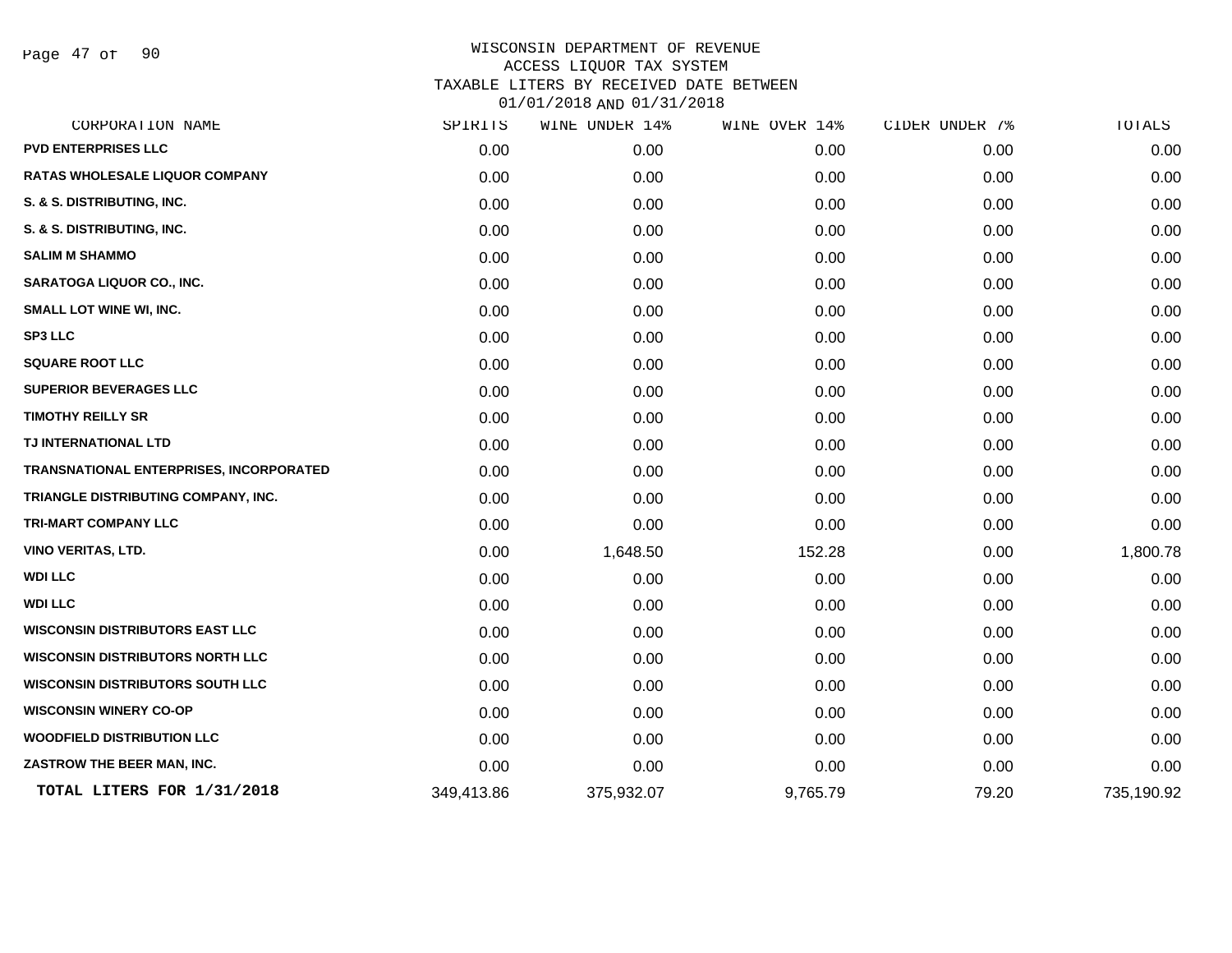WISCONSIN DEPARTMENT OF REVENUE ACCESS LIQUOR TAX SYSTEM TAXABLE LITERS BY RECEIVED DATE BETWEEN 01/01/2018 AND 01/31/2018 CORPORATION NAME SPIRITS WINE UNDER 14% WINE OVER 14% CIDER UNDER 7% TOTALS Page 48 of 90

**IN STATE MANUFACTURER (WM)**

| 45TH PARALLEL SPIRITS, LLC                   | 0.00     | 0.00     | 0.00   | 0.00 | 0.00     |
|----------------------------------------------|----------|----------|--------|------|----------|
| <b>ACE ETHANOL, LLC</b>                      | 0.00     | 0.00     | 0.00   | 0.00 | 0.00     |
| <b>AEPPELTREOW INC</b>                       | 49.59    | 0.00     | 0.00   | 0.00 | 49.59    |
| ANGRY SPIRITS DISTILLING LLC                 | 0.00     | 0.00     | 0.00   | 0.00 | 0.00     |
| <b>B &amp; E DISTILLERY INC.</b>             | 18.74    | 0.00     | 0.00   | 0.00 | 18.74    |
| <b>BRIAN SAMMONS</b>                         | 524.25   | 0.00     | 0.00   | 0.00 | 524.25   |
| <b>C &amp; N CORPORATION</b>                 | 1,259.98 | 0.00     | 0.00   | 0.00 | 1,259.98 |
| <b>CENTRAL STANDARD LLC</b>                  | 1,698.87 | 0.00     | 0.00   | 0.00 | 1,698.87 |
| CHIPPEWA RIVER DISTILLERY AND BREWERY LLC    | 429.79   | 0.00     | 0.00   | 0.00 | 429.79   |
| <b>CLOVER MEADOW LLC</b>                     | 0.00     | 0.00     | 0.00   | 0.00 | 0.00     |
| <b>COPPER CROW DISTILLERY LLC</b>            | 0.00     | 0.00     | 0.00   | 0.00 | 0.00     |
| <b>DANCING GOAT DISTILLERY, LLC</b>          | 0.00     | 0.00     | 0.00   | 0.00 | 0.00     |
| <b>DEATH'S DOOR DISTILLERY LLC</b>           | 0.00     | 0.00     | 0.00   | 0.00 | 0.00     |
| <b>DENNIS E ERB</b>                          | 0.00     | 0.00     | 0.00   | 0.00 | 0.00     |
| <b>DISTILLERY PARTNERS, LLC</b>              | 1,775.28 | 0.00     | 0.00   | 0.00 | 1,775.28 |
| DRIFTLESS GLEN DISTILLERY LLC                | 978.16   | 0.00     | 0.00   | 0.00 | 978.16   |
| <b>EMCO CHEMICAL DISTRIBUTORS, INC.</b>      | 0.00     | 0.00     | 0.00   | 0.00 | 0.00     |
| <b>GLOBAL UNIVERSAL SRL</b>                  | 0.00     | 0.00     | 0.00   | 0.00 | 0.00     |
| <b>GRANT J VAN DRIEST</b>                    | 0.00     | 0.00     | 0.00   | 0.00 | 0.00     |
| <b>GREAT LAKES DISTILLERY LLC</b>            | 1,620.38 | 0.00     | 0.00   | 0.00 | 1,620.38 |
| <b>HENDRICKS FAMILY DISTILLERY LLC</b>       | 624.74   | 0.00     | 0.00   | 0.00 | 624.74   |
| <b>ISAAC SHOWAKI</b>                         | 0.00     | 0.00     | 0.00   | 0.00 | 0.00     |
| <b>JKLM DISTILLING PARTNERS LLC</b>          | 0.00     | 0.00     | 0.00   | 0.00 | 0.00     |
| <b>KELLY M YOCOM</b>                         | 50.76    | 45.01    | 0.00   | 0.00 | 95.77    |
| <b>MATTHEW RICK</b>                          | 582.00   | 6,608.25 | 743.26 | 0.00 | 7,933.51 |
| <b>MEISENBURG BREWING AND DISTILLING LLC</b> | 81.01    | 0.00     | 0.00   | 0.00 | 81.01    |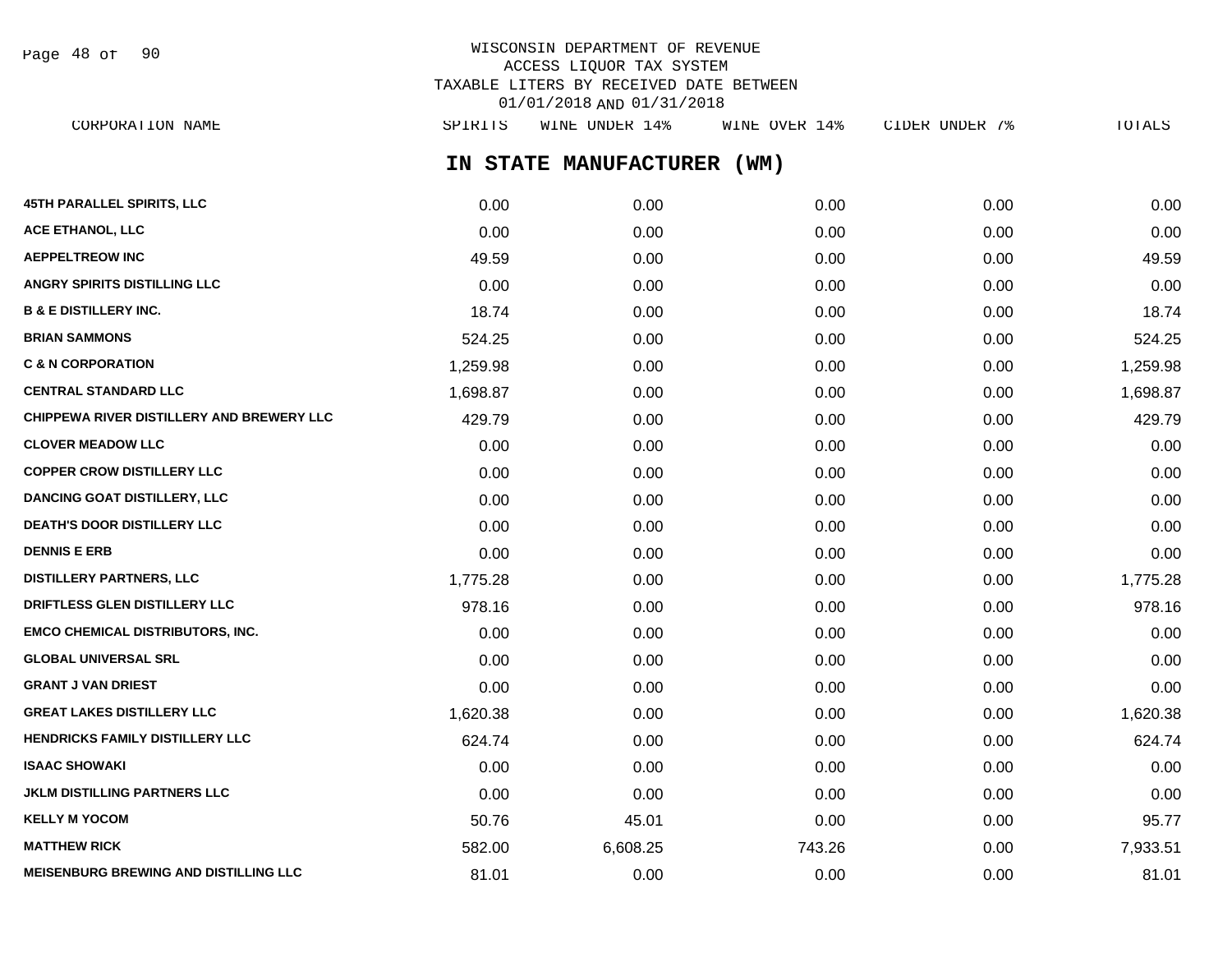Page 49 of 90

## WISCONSIN DEPARTMENT OF REVENUE ACCESS LIQUOR TAX SYSTEM TAXABLE LITERS BY RECEIVED DATE BETWEEN 01/01/2018 AND 01/31/2018

| CORPORATION NAME                            | SPIRITS   | WINE UNDER 14% | WINE OVER 14% | CIDER UNDER 7% | TOTALS    |
|---------------------------------------------|-----------|----------------|---------------|----------------|-----------|
| <b>MILLERCOORS LLC</b>                      | 0.00      | 0.00           | 0.00          | 39,150.80      | 39,150.80 |
| <b>NATHAN G GREENAWALT</b>                  | 138.00    | 0.00           | 0.00          | 0.00           | 138.00    |
| <b>NORTHERN WATERS DISTILLERY LLC</b>       | 429.38    | 0.00           | 0.00          | 0.00           | 429.38    |
| PERLICK DISTILLERY, LLC                     | 425.90    | 0.00           | 0.00          | 0.00           | 425.90    |
| <b>RIVER BEND VINEYARD &amp; WINERY LLC</b> | 0.00      | 0.00           | 0.00          | 0.00           | 0.00      |
| <b>SENSIENT FLAVORS LLC</b>                 | 0.00      | 0.00           | 0.00          | 0.00           | 0.00      |
| <b>ST CROIX SPIRITS LLC</b>                 | 0.00      | 0.00           | 0.00          | 0.00           | 0.00      |
| <b>STATE LINE DISTILLERY, LLC</b>           | 1,994.30  | 0.00           | 0.00          | 0.00           | 1,994.30  |
| <b>SUGAR RIVER DISTILLERY INC</b>           | 0.00      | 0.00           | 0.00          | 0.00           | 0.00      |
| THE NORTH WOODS DISTILLERY LLC              | 755.98    | 0.00           | 0.00          | 0.00           | 755.98    |
| <b>TWO TALL GUYS LLC</b>                    | 136.69    | 0.00           | 0.00          | 0.00           | 136.69    |
| WHITE WINTER WINERY INC                     | 0.00      | 0.00           | 0.00          | 0.00           | 0.00      |
| <b>WOLLERSHEIM WINERY, INC.</b>             | 706.51    | 0.00           | 0.00          | 0.00           | 706.51    |
| YAHARA BAY DISTILLERS, INC.                 | 0.00      | 0.00           | 0.00          | 0.00           | 0.00      |
| TOTAL LITERS FOR 1/31/2018                  | 14,280.31 | 6,653.26       | 743.26        | 39,150.80      | 60,827.63 |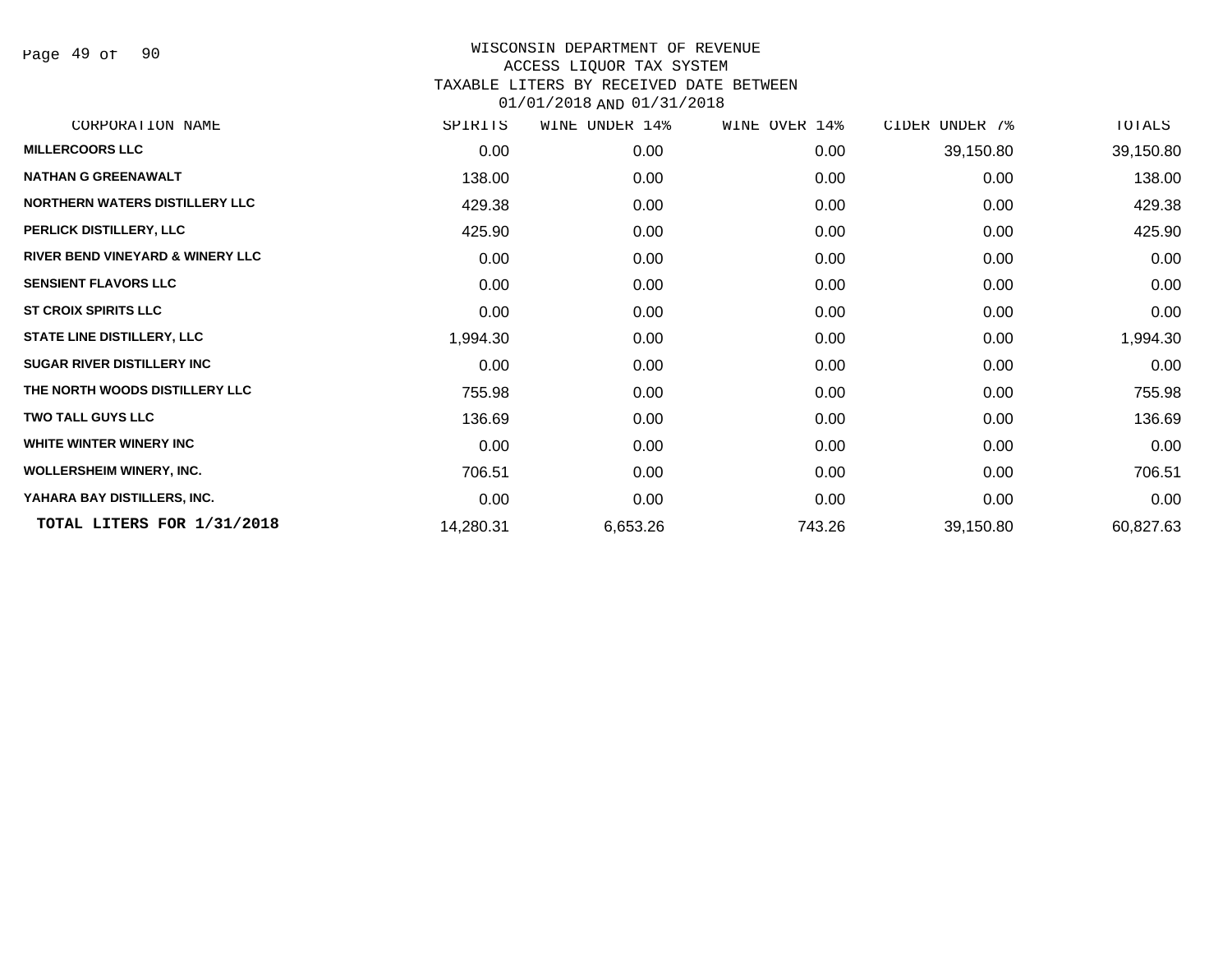Page 50 of 90

# WISCONSIN DEPARTMENT OF REVENUE ACCESS LIQUOR TAX SYSTEM TAXABLE LITERS BY RECEIVED DATE BETWEEN 01/01/2018 AND 01/31/2018

**IN STATE RECTIFIER (WR) 45TH PARALLEL SPIRITS, LLC** 0.00 0.00 0.00 0.00 0.00 **ARTYS** 0.00 0.00 0.00 0.00 0.00 **CITY BREWING COMPANY, LLC**  $0.00$   $0.00$   $0.00$   $0.00$   $0.00$   $0.00$   $0.00$   $0.00$   $0.00$   $0.00$   $0.00$   $0.00$ **DANCING GOAT DISTILLERY, LLC** 0.00 0.00 0.00 0.00 0.00 **DISTILLERY PARTNERS, LLC** 0.00 0.00 0.00 0.00 0.00 **GALLOWAY COMPANY** 0.00 0.00 0.00 0.00 0.00 **GLOBAL UNIVERSAL SRL** 0.00 0.00 0.00 0.00 0.00 **GREAT LAKES DISTILLERY LLC** 3,787.48 0.00 0.00 0.00 3,787.48 **HENRY FARMS PRAIRIE SPIRITS LLC**  $-315.00$  0.00 0.00 0.00 0.00 0.00 0.00 0.00 -315.00 **KELLY M YOCOM** 0.00 0.00 0.00 0.00 0.00 **MEISENBURG BREWING AND DISTILLING LLC** 0.00 0.00 0.00 0.00 0.00 **MIDWEST CUSTOM BOTTLING LLC** 29,788.10 -5,301.44 0.00 0.00 24,486.66 **NATHAN G GREENAWALT** 0.00 0.00 0.00 0.00 0.00 **YAHARA BAY DISTILLERS, INC.** 0.00 0.00 0.00 0.00 0.00 **YAHARA BAY DISTILLERS, INC.** 0.00 0.00 0.00 0.00 0.00 **TOTAL LITERS FOR 1/31/2018** 33,260.58 -5,301.44 0.00 0.00 0.00 27,959.14 CORPORATION NAME SPIRITS WINE UNDER 14% WINE OVER 14% CIDER UNDER 7% TOTALS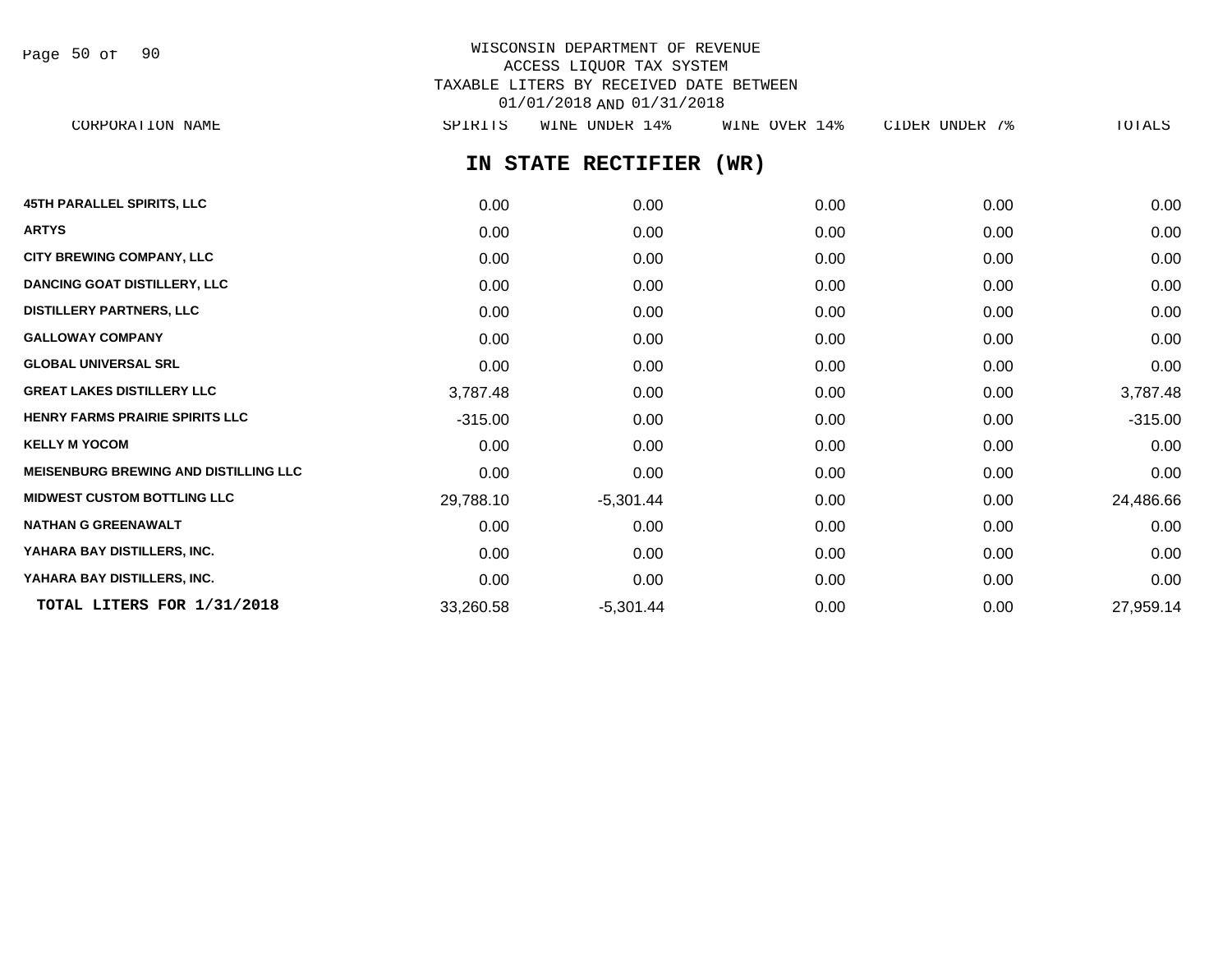Page 51 of 90

# WISCONSIN DEPARTMENT OF REVENUE ACCESS LIQUOR TAX SYSTEM TAXABLE LITERS BY RECEIVED DATE BETWEEN 01/01/2018 AND 01/31/2018

| CORPORATION NAME                 | SPIRITS | WINE UNDER 14%      | WINE OVER 14% | CIDER UNDER 7% | TOTALS   |
|----------------------------------|---------|---------------------|---------------|----------------|----------|
|                                  | IN.     | <b>STATE WINERY</b> | (WWI)         |                |          |
| <b>AEPPELTREOW INC</b>           | 0.00    | 121.89              | 4.54          | 231.59         | 358.02   |
| AMANDA STEFL                     | 0.00    | 4,819.00            | 330.47        | 0.00           | 5,149.47 |
| <b>BARABOO BLUFF WINERY, LLC</b> | 0.00    | 988.94              | 0.00          | 0.00           | 988.94   |
| BAYFIELD WINERY, LTD.            | 0.00    | 0.00                | 0.00          | 0.00           | 0.00     |
| <b>BELLEVINEZ LLC</b>            | 0.00    | 344.47              | 0.00          | 0.00           | 344.47   |
|                                  |         |                     |               |                |          |

| <b>BLIND HORSE WINERY LLC</b>                     | 0.00 | 0.00      | 0.00   | 0.00 | 0.00      |
|---------------------------------------------------|------|-----------|--------|------|-----------|
| <b>BOTHAM VINEYARDS, INC.</b>                     | 0.00 | 2,006.26  | 0.00   | 0.00 | 2,006.26  |
| <b>BRANCHES WINERY LLC</b>                        | 0.00 | 0.00      | 0.00   | 0.00 | 0.00      |
| <b>BRIAN C LOKRANTZ</b>                           | 0.00 | 0.00      | 0.00   | 0.00 | 0.00      |
| <b>BRIGADOON FARM &amp; WINERY LLC</b>            | 0.00 | 482.41    | 0.00   | 0.00 | 482.41    |
| <b>C &amp; N CORPORATION</b>                      | 0.00 | 29,448.79 | 45.01  | 0.00 | 29,493.80 |
| <b>CHATEAU ST CROIX WINERY &amp; VINEYARD LLC</b> | 0.00 | 752.99    | 408.75 | 0.00 | 1,161.74  |
| <b>CHERYL JOHNSON</b>                             | 0.00 | 0.00      | 0.00   | 0.00 | 0.00      |
| <b>CHERYL JOHNSON</b>                             | 0.00 | 0.00      | 0.00   | 0.00 | 0.00      |
| <b>CIDER HOUSE OF WISCONSIN LLC</b>               | 0.00 | 0.00      | 0.00   | 0.00 | 0.00      |
| <b>CLAY JAR HOLDINGS LLC</b>                      | 0.00 | 259.26    | 208.01 | 0.00 | 467.27    |
| <b>CLOVER MEADOW LLC</b>                          | 0.00 | 151.42    | 0.00   | 0.00 | 151.42    |
| <b>COLDSPRING OF WISCONSIN LLC</b>                | 0.00 | 0.00      | 0.00   | 0.00 | 0.00      |
| <b>COLLEEN M BOS</b>                              | 0.00 | 650.03    | 0.00   | 0.00 | 650.03    |
| <b>CRAIG FLETCHER</b>                             | 0.00 | 0.00      | 0.00   | 0.00 | 0.00      |
| <b>DANIEL J KOEPKE</b>                            | 0.00 | 0.00      | 0.00   | 0.00 | 0.00      |
| <b>DANZINGER VINEYARDS LLC</b>                    | 0.00 | 0.00      | 0.00   | 0.00 | 0.00      |
| <b>DAVID F MAHER</b>                              | 0.00 | 0.00      | 0.00   | 0.00 | 0.00      |
| <b>DEAN L BAUMGARTEN</b>                          | 0.00 | 0.00      | 0.00   | 0.00 | 0.00      |
| <b>DIANA HOBSON</b>                               | 0.00 | 4,256.31  | 0.00   | 0.00 | 4,256.31  |

**DRUMLIN RIDGE WINERY LLC** 0.00 0.00 0.00 0.00 0.00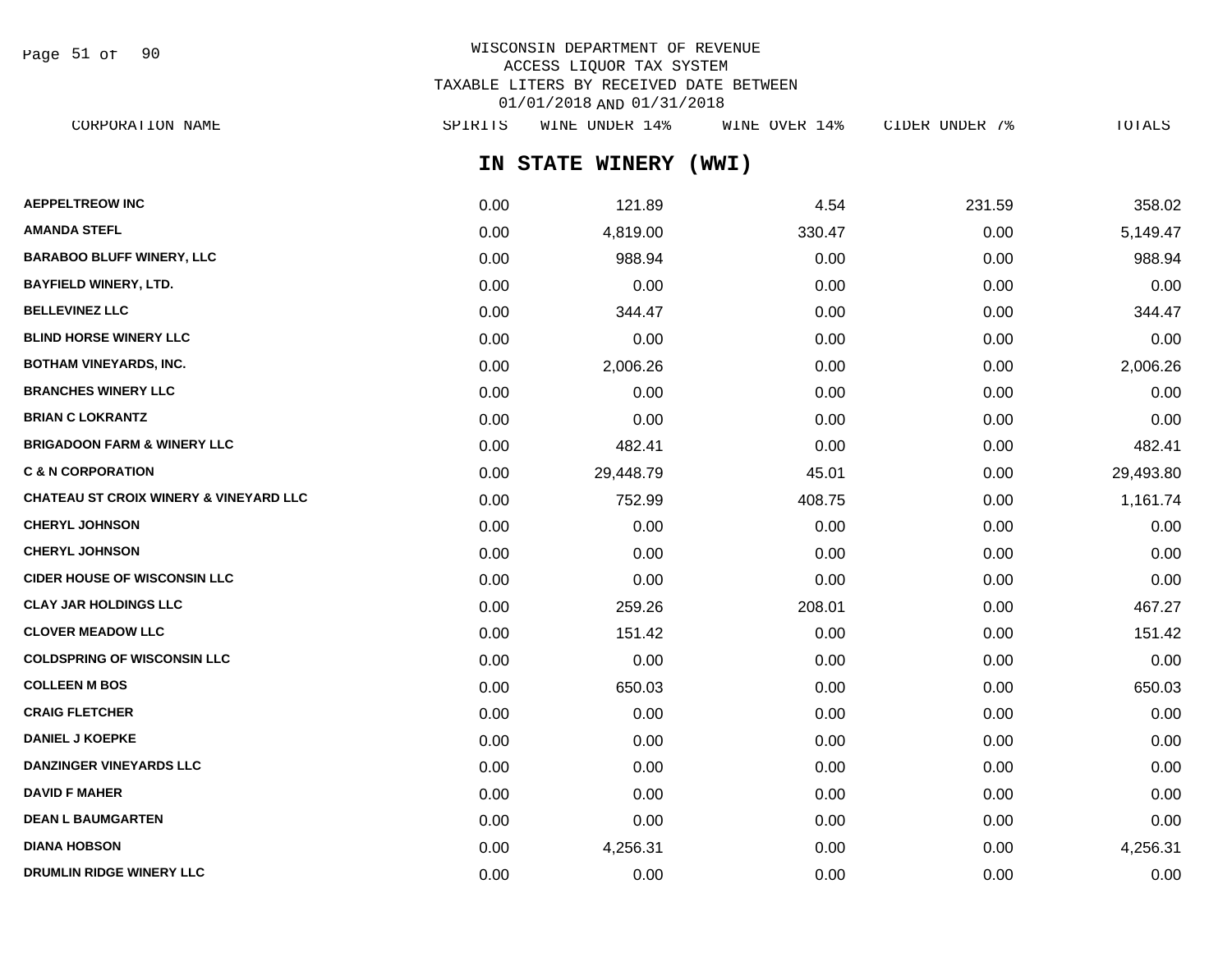Page 52 of 90

### WISCONSIN DEPARTMENT OF REVENUE ACCESS LIQUOR TAX SYSTEM TAXABLE LITERS BY RECEIVED DATE BETWEEN

| CORPORATION NAME                     | SPIRITS | WINE UNDER 14% | WINE OVER 14% | CIDER UNDER 7% | TOTALS    |
|--------------------------------------|---------|----------------|---------------|----------------|-----------|
| <b>EDWARD J RINK</b>                 | 0.00    | 110.27         | 39.75         | 0.00           | 150.02    |
| <b>ELISABETH W KLEIN</b>             | 0.00    | 0.00           | 0.00          | 0.00           | 0.00      |
| <b>FAWN CREEK WINERY LLC</b>         | 0.00    | 7,896.71       | 0.00          | 0.00           | 7,896.71  |
| <b>FERMENTING CELLARS LLC</b>        | 0.00    | 339.97         | 13.88         | 0.00           | 353.85    |
| FISHER KING WINERY, LLC              | 0.00    | 0.00           | 0.00          | 0.00           | 0.00      |
| <b>FRESAR INC</b>                    | 0.00    | 87.06          | 0.00          | 0.00           | 87.06     |
| FRUIT OF THE WOODS WINE CELLAR, INC. | 0.00    | 18,653.95      | 36.04         | 0.00           | 18,689.99 |
| <b>HALF KRAKT LLC</b>                | 0.00    | 0.00           | 0.00          | 0.00           | 0.00      |
| <b>HALF MOON HILL LLC</b>            | 0.00    | 86.99          | 0.00          | 35.09          | 122.08    |
| <b>HARALD TOMESCH</b>                | 0.00    | 0.00           | 0.00          | 0.00           | 0.00      |
| HARBOR RIDGE WINERY INC.             | 0.00    | 0.00           | 0.00          | 0.00           | 0.00      |
| <b>HERDIE BAISDEN</b>                | 0.00    | 37.85          | 0.00          | 1,620.41       | 1,658.26  |
| <b>ISLAND ORCHARD CIDER LLC</b>      | 0.00    | $-1.12$        | 0.00          | 13,120.24      | 13,119.12 |
| <b>JACKSON WINE LLC</b>              | 0.00    | 638.98         | 52.50         | 0.00           | 691.48    |
| <b>JAMES PLOETZ</b>                  | 0.00    | 675.76         | 0.00          | 0.00           | 675.76    |
| <b>JEFFERY BEMIS</b>                 | 0.00    | 2,263.67       | 0.00          | 0.00           | 2,263.67  |
| <b>JEFFREY L STOEGER</b>             | 0.00    | 0.00           | 0.00          | 0.00           | 0.00      |
| <b>JONATHAN DALE</b>                 | 0.00    | 0.00           | 0.00          | 0.00           | 0.00      |
| <b>JORNY'S END LLC</b>               | 0.00    | 0.00           | 0.00          | 0.00           | 0.00      |
| <b>JORNY'S END LLC</b>               | 0.00    | 0.00           | 0.00          | 0.00           | 0.00      |
| <b>JOSEPH CALLOW</b>                 | 0.00    | 0.00           | 0.00          | 0.00           | 0.00      |
| <b>JOSEPH CALLOW</b>                 | 0.00    | 1,838.27       | 673.50        | 499.67         | 3,011.44  |
| <b>JOSEPH STALLER</b>                | 0.00    | 0.00           | 0.00          | 0.00           | 0.00      |
| <b>JOSEPH WYNIMKO</b>                | 0.00    | 29.03          | 0.00          | 0.00           | 29.03     |
| <b>JULIE A ANDRZEJCZAK</b>           | 0.00    | 981.18         | 9.85          | 0.76           | 991.79    |
| <b>KEVIN BEHNKE</b>                  | 0.00    | 571.10         | 19.12         | 0.00           | 590.22    |
| <b>LAKE NOKOMIS CRANBERRIES INC</b>  | 0.00    | 0.00           | 0.00          | 0.00           | 0.00      |
| <b>LANDTA WINES LLC</b>              | 0.00    | 340.69         | 0.00          | 0.00           | 340.69    |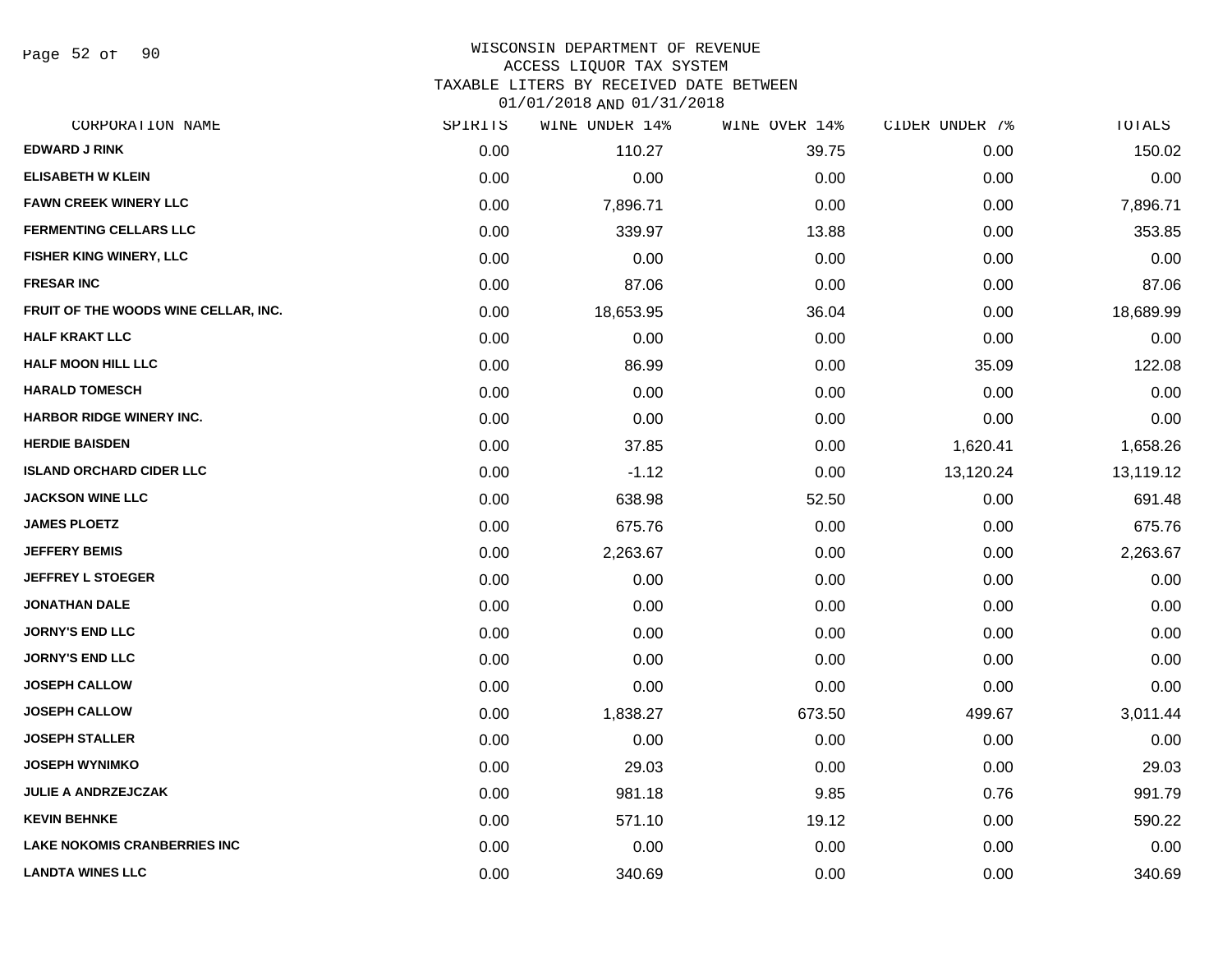Page 53 of 90

#### WISCONSIN DEPARTMENT OF REVENUE

#### ACCESS LIQUOR TAX SYSTEM

TAXABLE LITERS BY RECEIVED DATE BETWEEN

| CORPORATION NAME                               | SPIRITS | WINE UNDER 14% | WINE OVER 14% | CIDER UNDER 7% | TOTALS   |
|------------------------------------------------|---------|----------------|---------------|----------------|----------|
| <b>LARSON &amp; LARSON</b>                     | 0.00    | 840.36         | 0.00          | 0.00           | 840.36   |
| <b>LAUTENBACH'S ORCHARD COUNTRY INC</b>        | 0.00    | 1,797.72       | 0.00          | 0.00           | 1,797.72 |
| <b>LOST ISLAND WINE LLC</b>                    | 0.00    | 1,215.00       | 0.00          | 0.00           | 1,215.00 |
| <b>LUNCH CREEK VINEYARDS LLC</b>               | 0.00    | 0.00           | 0.00          | 0.00           | 0.00     |
| <b>MARION J WEGLARZ AND MARLYS A BOCK PTRS</b> | 0.00    | 0.00           | 0.00          | 0.00           | 0.00     |
| <b>MARTIN E SELL</b>                           | 0.00    | 13.63          | 0.00          | 0.00           | 13.63    |
| <b>MARY BELLAZZINI</b>                         | 0.00    | 0.00           | 0.00          | 0.00           | 0.00     |
| <b>MATENAER CORPORATION</b>                    | 0.00    | 0.00           | 0.00          | 0.00           | 0.00     |
| <b>MATTHEW RICK</b>                            | 0.00    | 0.00           | 0.00          | 0.00           | 0.00     |
| <b>MCILQUHAM LLC</b>                           | 0.00    | 8,253.00       | 0.00          | 0.00           | 8,253.00 |
| <b>MERSHONIAN CIDERY LLC</b>                   | 0.00    | 0.00           | 0.00          | 832.79         | 832.79   |
| <b>MUNSON BRIDGE WINERY INC</b>                | 0.00    | 6,219.41       | 0.00          | 0.00           | 6,219.41 |
| <b>MUSETTA WINERY, LLC</b>                     | 0.00    | 2,884.25       | $-18.00$      | 0.00           | 2,866.25 |
| <b>NORTHLEAF WINERY, LLC</b>                   | 0.00    | 2,202.76       | 45.01         | 0.00           | 2,247.77 |
| <b>ODILON FORD WINERY INC</b>                  | 0.00    | 0.00           | 0.00          | 0.00           | 0.00     |
| PARALLEL 44 VINEYARD & WINERY, INC.            | 0.00    | 6,090.74       | $-1.13$       | 0.00           | 6,089.61 |
| <b>PARALLEL 44 VINEYARD &amp; WINERY, INC.</b> | 0.00    | 567.02         | 0.00          | 0.00           | 567.02   |
| <b>PATRICK ARNDT</b>                           | 0.00    | 189.27         | 0.00          | 0.00           | 189.27   |
| <b>PAUL D ASPER</b>                            | 0.00    | 0.00           | 0.00          | 0.00           | 0.00     |
| <b>PAUL G BLOMMEL</b>                          | 0.00    | 96.00          | 396.03        | 212.70         | 704.73   |
| <b>PAUL J FRANZEN</b>                          | 0.00    | 0.00           | 0.00          | 0.00           | 0.00     |
| <b>PIEPERTK LLC</b>                            | 0.00    | 1,994.98       | 28.88         | 0.00           | 2,023.86 |
| <b>PRAIRIE HAWK WINERY INC</b>                 | 0.00    | 0.00           | 0.00          | 0.00           | 0.00     |
| <b>RED OAK VINEYARD INC</b>                    | 0.00    | 0.00           | 0.00          | 0.00           | 0.00     |
| <b>RIVER BEND VINEYARD &amp; WINERY LLC</b>    | 0.00    | 0.00           | 0.00          | 0.00           | 0.00     |
| <b>ROBERT BORUCKI</b>                          | 0.00    | 0.00           | 0.00          | 0.00           | 0.00     |
| <b>ROCK N WOOL WINERY LLC</b>                  | 0.00    | 0.00           | 0.00          | 0.00           | 0.00     |
| RUSHFORD MEADERY AND WINERY LLC                | 0.00    | $-7.88$        | 0.00          | 782.33         | 774.45   |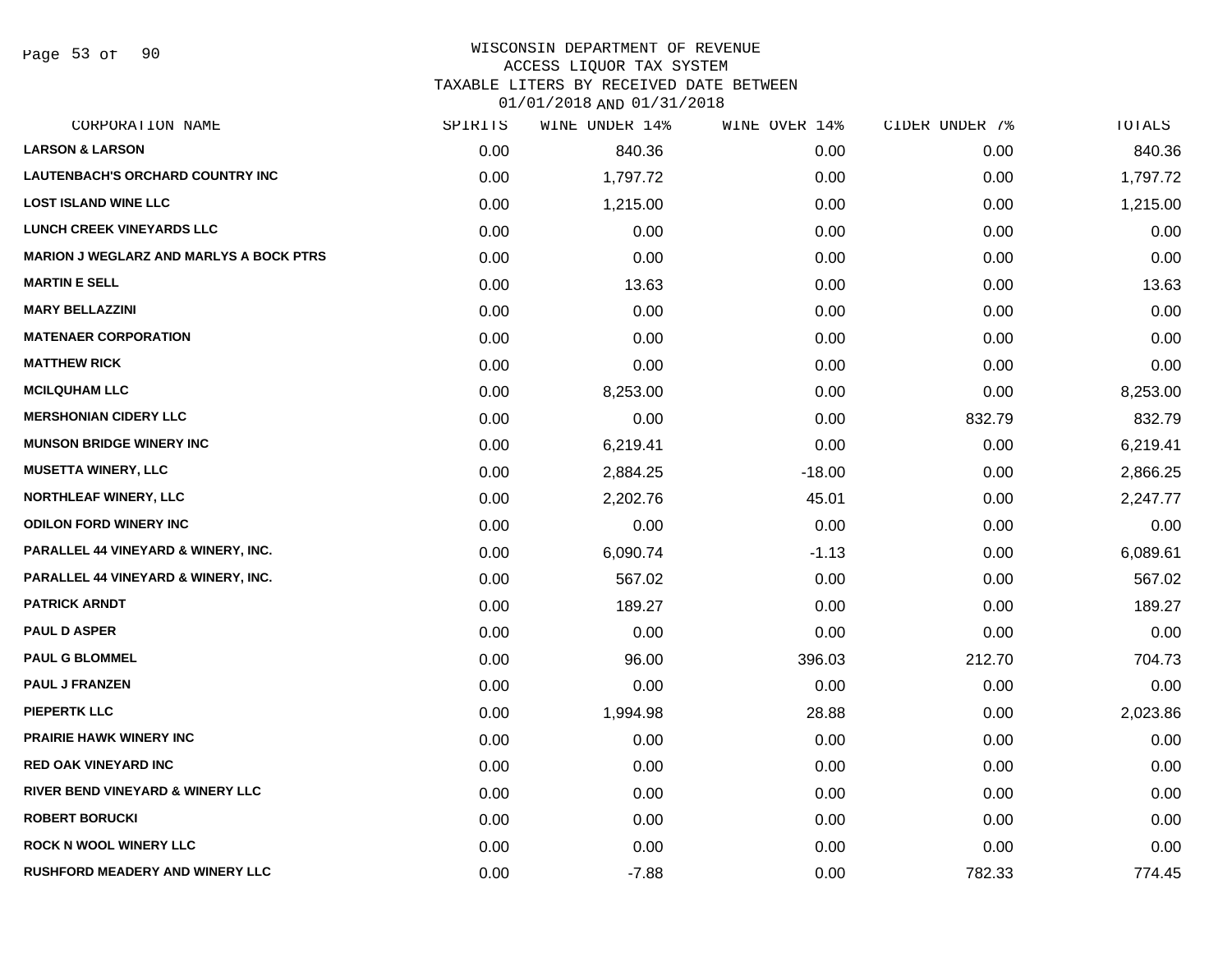Page 54 of 90

## WISCONSIN DEPARTMENT OF REVENUE

### ACCESS LIQUOR TAX SYSTEM

TAXABLE LITERS BY RECEIVED DATE BETWEEN

| CORPORATION NAME                                 | SPIRITS | WINE UNDER 14% | WINE OVER 14% | CIDER UNDER 7% | TOTALS    |
|--------------------------------------------------|---------|----------------|---------------|----------------|-----------|
| <b>RYAN PRELLWITZ</b>                            | 0.00    | 3,539.35       | 0.00          | 0.00           | 3,539.35  |
| <b>SANDSTONE RIDGE VINEYARD &amp; WINERY LLC</b> | 0.00    | 0.00           | 0.00          | 0.00           | 0.00      |
| <b>SEVEN HAWKS VINEYARDS LLC</b>                 | 0.00    | 0.00           | 0.00          | 0.00           | 0.00      |
| <b>SEVEN HAWKS VINEYARDS LLC</b>                 | 0.00    | 961.50         | 109.77        | 0.00           | 1,071.27  |
| <b>SHARON L PINGEL</b>                           | 0.00    | 0.00           | 0.00          | 0.00           | 0.00      |
| <b>SHERRY HARDIE</b>                             | 0.00    | 192.00         | 0.00          | 0.00           | 192.00    |
| <b>SIMON CREEK VINEYARD LLC</b>                  | 0.00    | 2,279.34       | 227.28        | 0.00           | 2,506.62  |
| SINNIPEE VALLEY VINEYARD LLC                     | 0.00    | 513.00         | 0.00          | 0.00           | 513.00    |
| <b>SPB LLC</b>                                   | 0.00    | 0.00           | 0.00          | 26,586.89      | 26,586.89 |
| SPIRITS OF NORWAY VINEYARD LLC                   | 0.00    | 0.00           | 0.00          | 0.00           | 0.00      |
| <b>SPRECHER BREWING COMPANY, INC.</b>            | 0.00    | 0.00           | 0.00          | 0.00           | 0.00      |
| <b>SPURGEON VINEYARDS &amp; WINERY LLC</b>       | 0.00    | 1,407.80       | 45.05         | 0.00           | 1,452.85  |
| <b>STEPHEN M KENNEDY</b>                         | 0.00    | 765.79         | 0.00          | 0.00           | 765.79    |
| <b>STEVEN DEBAKER</b>                            | 0.00    | 0.00           | 0.00          | 0.00           | 0.00      |
| <b>STEVEN M &amp; JUDITH A JACOBSON LLC</b>      | 0.00    | 338.60         | 0.00          | 0.00           | 338.60    |
| <b>STILLMANK BREWING COMPANY</b>                 | 0.00    | 0.00           | 0.00          | 0.00           | 0.00      |
| <b>STONES THROW WINERY INC</b>                   | 0.00    | 0.00           | 0.00          | 0.00           | 0.00      |
| <b>SUNSET POINT WINERY LLC</b>                   | 0.00    | 982.44         | 30.96         | 0.00           | 1,013.40  |
| <b>TENBA RIDGE WINERY LLC</b>                    | 0.00    | 1,092.01       | 0.00          | 0.00           | 1,092.01  |
| THE RUM TREE, INC.                               | 0.00    | 49.89          | 23.24         | 0.00           | 73.13     |
| THE WINE VINEYARD LLC                            | 0.00    | 477.00         | 0.00          | 0.00           | 477.00    |
| THE WOODLAND TRAIL BEVERAGE COMPANY, INC.        | 0.00    | 378.54         | 0.00          | 0.00           | 378.54    |
| <b>TOMMYS TOO HIGH WINES LLC</b>                 | 0.00    | 264.98         | 0.00          | 0.00           | 264.98    |
| <b>TROY LANDWEHR</b>                             | 0.00    | 1,521.00       | 87.00         | 0.00           | 1,608.00  |
| <b>TWO BROTHERS WINES LLC</b>                    | 0.00    | 0.00           | 0.00          | 0.00           | 0.00      |
| VAN WYCHEN WINES INC.                            | 0.00    | 0.00           | 0.00          | 0.00           | 0.00      |
| <b>VERNON VINEYARDS LTD</b>                      | 0.00    | 849.44         | 0.00          | 0.00           | 849.44    |
| <b>VETRO WINERY LLC</b>                          | 0.00    | 254.98         | 0.00          | 0.00           | 254.98    |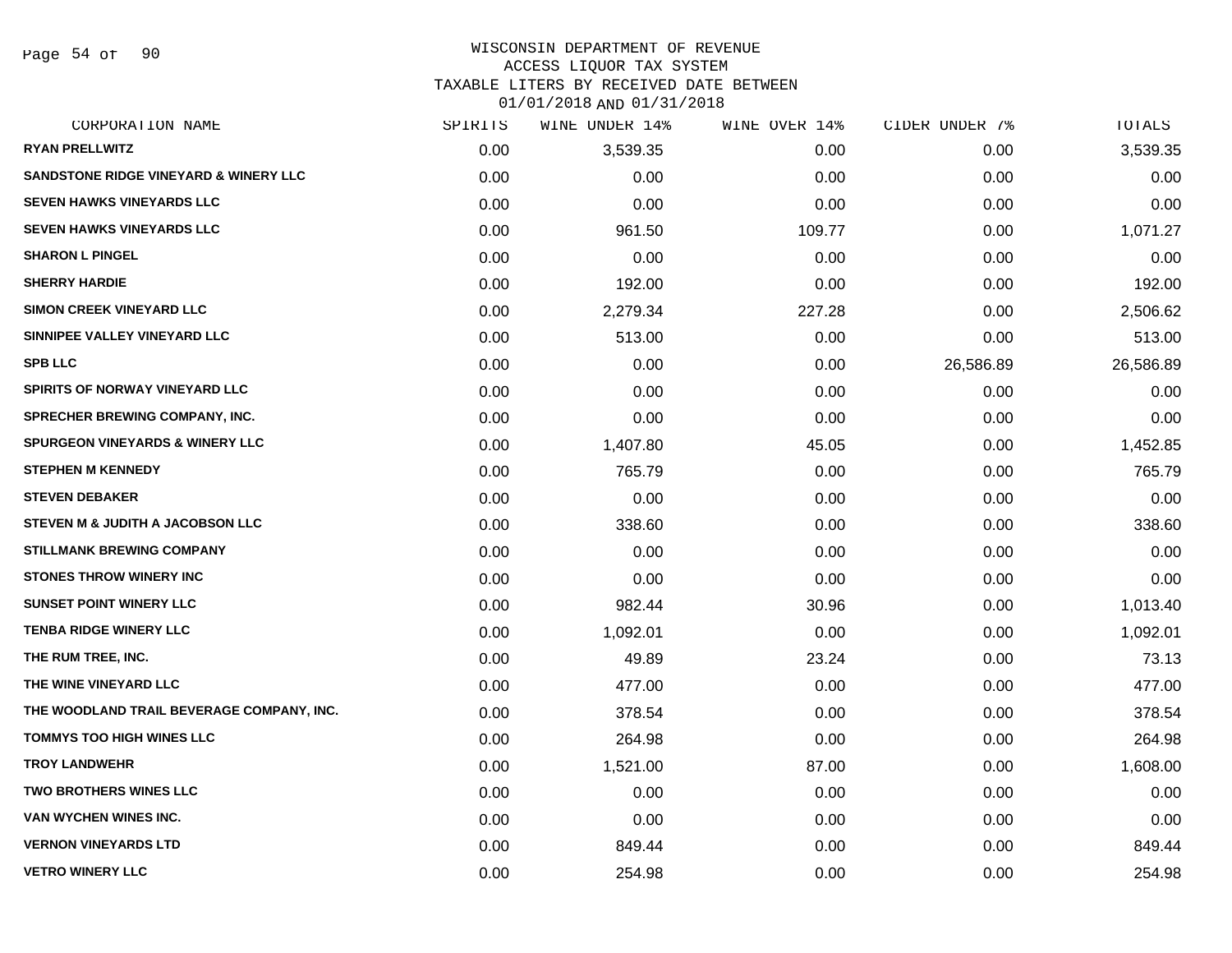Page 55 of 90

#### WISCONSIN DEPARTMENT OF REVENUE

#### ACCESS LIQUOR TAX SYSTEM

TAXABLE LITERS BY RECEIVED DATE BETWEEN

| CORPORATION NAME                                   | SPIRITS | WINE<br>UNDER 14% | WINE OVER 14% | CIDER UNDER 7% | TOTALS     |
|----------------------------------------------------|---------|-------------------|---------------|----------------|------------|
| <b>VINES TO CELLAR, INC.</b>                       | 0.00    | 1,006.50          | 0.00          | 0.00           | 1,006.50   |
| <b>VON KLAUS WINERY LLC</b>                        | 0.00    | 620.35            | 0.00          | 0.00           | 620.35     |
| <b>VON STIEHL WINERY LTD.</b>                      | 0.00    | 0.00              | 0.00          | 0.00           | 0.00       |
| <b>VON STIEHL WINERY LTD.</b>                      | 0.00    | 15,567.39         | 4,122.30      | 0.00           | 19,689.69  |
| <b>VON STIEHL WINERY LTD.</b>                      | 0.00    | 0.00              | 0.00          | 0.00           | 0.00       |
| <b>WEST PRAIRIE WINERY LLC</b>                     | 0.00    | 0.00              | 0.00          | 0.00           | 0.00       |
| <b>WHISPERING BLUFFS VINEYARD &amp; WINERY LTD</b> | 0.00    | 375.02            | 12.00         | 0.00           | 387.02     |
| <b>WHISPERING WINDS WINERY LLC</b>                 | 0.00    | 151.42            | 0.00          | 0.00           | 151.42     |
| <b>WHITE BEAR SPIRITS LLC</b>                      | 0.00    | 199.49            | 1.50          | 0.00           | 200.99     |
| <b>WHITE WINTER WINERY INC</b>                     | 0.00    | 1,162.50          | 0.00          | 0.00           | 1,162.50   |
| <b>WILLIAM F BLUHM</b>                             | 0.00    | 3,101.68          | 53.98         | 0.00           | 3,155.66   |
| <b>WINEMAKER'S DAUGHTER LLC</b>                    | 0.00    | 1,444.51          | 0.00          | 0.00           | 1,444.51   |
| <b>WINESITTER BREWHOUSE LLC</b>                    | 0.00    | 0.00              | 0.00          | 0.00           | 0.00       |
| <b>WOLLERSHEIM WINERY, INC.</b>                    | 0.00    | 8,525.13          | 714.02        | 0.00           | 9,239.15   |
| <b>WOLLERSHEIM WINERY, INC.</b>                    | 0.00    | 62,386.58         | 1,297.50      | 0.00           | 63,684.08  |
| TOTAL LITERS FOR 1/31/2018                         | 0.00    | 221,596.62        | 9,016.81      | 43,922.47      | 274,535.90 |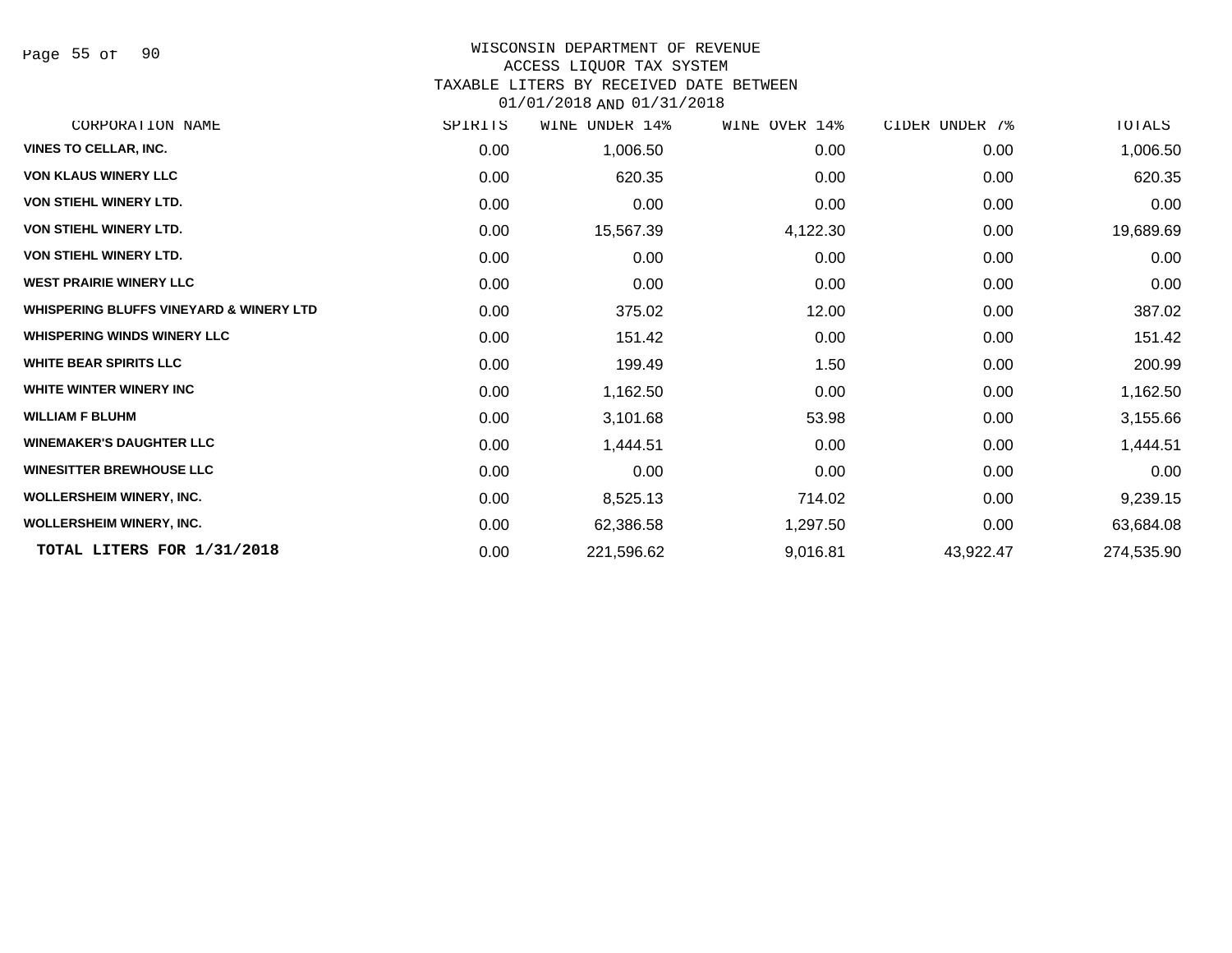Page 56 of 90

# WISCONSIN DEPARTMENT OF REVENUE ACCESS LIQUOR TAX SYSTEM TAXABLE LITERS BY RECEIVED DATE BETWEEN 01/01/2018 AND 01/31/2018

**WINE DIRECT SHIPPER (WDS)** CORPORATION NAME SPIRITS WINE UNDER 14% WINE OVER 14% CIDER UNDER 7% TOTALS

| 1-800 WINESHOP.COM INC                      | 0.00 | 1,704.75 | 374.75   | 0.00 | 2,079.50 |
|---------------------------------------------|------|----------|----------|------|----------|
| 2HAWK, LLC                                  | 0.00 | 0.00     | 0.00     | 0.00 | 0.00     |
| <b>7 &amp; 8 LLC</b>                        | 0.00 | 0.00     | 0.00     | 0.00 | 0.00     |
| A TO Z WINEWORKS LLC                        | 0.00 | 37.50    | 9.00     | 0.00 | 46.50    |
| A W DIRECT LLC                              | 0.00 | 48.75    | 0.75     | 0.00 | 49.50    |
| ABACELA VINEYARDS & WINERY INC              | 0.00 | 6.75     | 21.75    | 0.00 | 28.50    |
| <b>ABEJA LLC</b>                            | 0.00 | 12.75    | 41.25    | 0.00 | 54.00    |
| <b>ABERNATHY HOFFMAN, LLC</b>               | 0.00 | 0.00     | 0.00     | 0.00 | 0.00     |
| <b>ABREU VINEYARDS INC</b>                  | 0.00 | 0.00     | 35.25    | 0.00 | 35.25    |
| AC VIN CO LLC                               | 0.00 | 26.25    | 118.50   | 0.00 | 144.75   |
| <b>ACCOLADE WINES NORTH AMERICA INC</b>     | 0.00 | 19.13    | 25.13    | 0.00 | 44.26    |
| <b>ACORN ALEGRIA WINERY</b>                 | 0.00 | 19.50    | 27.00    | 0.00 | 46.50    |
| <b>ADAMS WINERY LLC</b>                     | 0.00 | 83.25    | 357.75   | 0.00 | 441.00   |
| <b>ADELAIDA CELLARS INC</b>                 | 0.00 | 3.75     | 249.25   | 0.00 | 253.00   |
| <b>ADELSHEIM VINEYARD LLC</b>               | 0.00 | 24.00    | 0.00     | 0.00 | 24.00    |
| <b>AGATE RIDGE VINEYARD LLC</b>             | 0.00 | 0.00     | 0.00     | 0.00 | 0.00     |
| <b>AH WINES INC</b>                         | 0.00 | 6.00     | 0.00     | 0.00 | 6.00     |
| ALEJANDRO BULGHERONI ESTATE LLC             | 0.00 | 0.00     | 0.00     | 0.00 | 0.00     |
| <b>ALEXANDER P OXMAN</b>                    | 0.00 | 4,424.25 | 2,252.25 | 0.00 | 6,676.50 |
| ALEXANDRIA NICOLE CELLARS LLC               | 0.00 | 0.00     | 0.00     | 0.00 | 0.00     |
| <b>ALOFT WINES LLC</b>                      | 0.00 | 0.00     | 0.00     | 0.00 | 0.00     |
| <b>ALPHA &amp; OMEGA WINERY LLC</b>         | 0.00 | 18.75    | 147.00   | 0.00 | 165.75   |
| <b>ALTAMURA WINERY INC</b>                  | 0.00 | 0.00     | 13.50    | 0.00 | 13.50    |
| ALVAREZ VINEYARDS LLC                       | 0.00 | 0.00     | 0.00     | 0.00 | 0.00     |
| <b>AMANDA STEFL</b>                         | 0.00 | 0.00     | 0.00     | 0.00 | 0.00     |
| <b>AMAPOLA CREEK VINEYARDS &amp; WINERY</b> | 0.00 | 0.20     | 0.40     | 0.00 | 0.60     |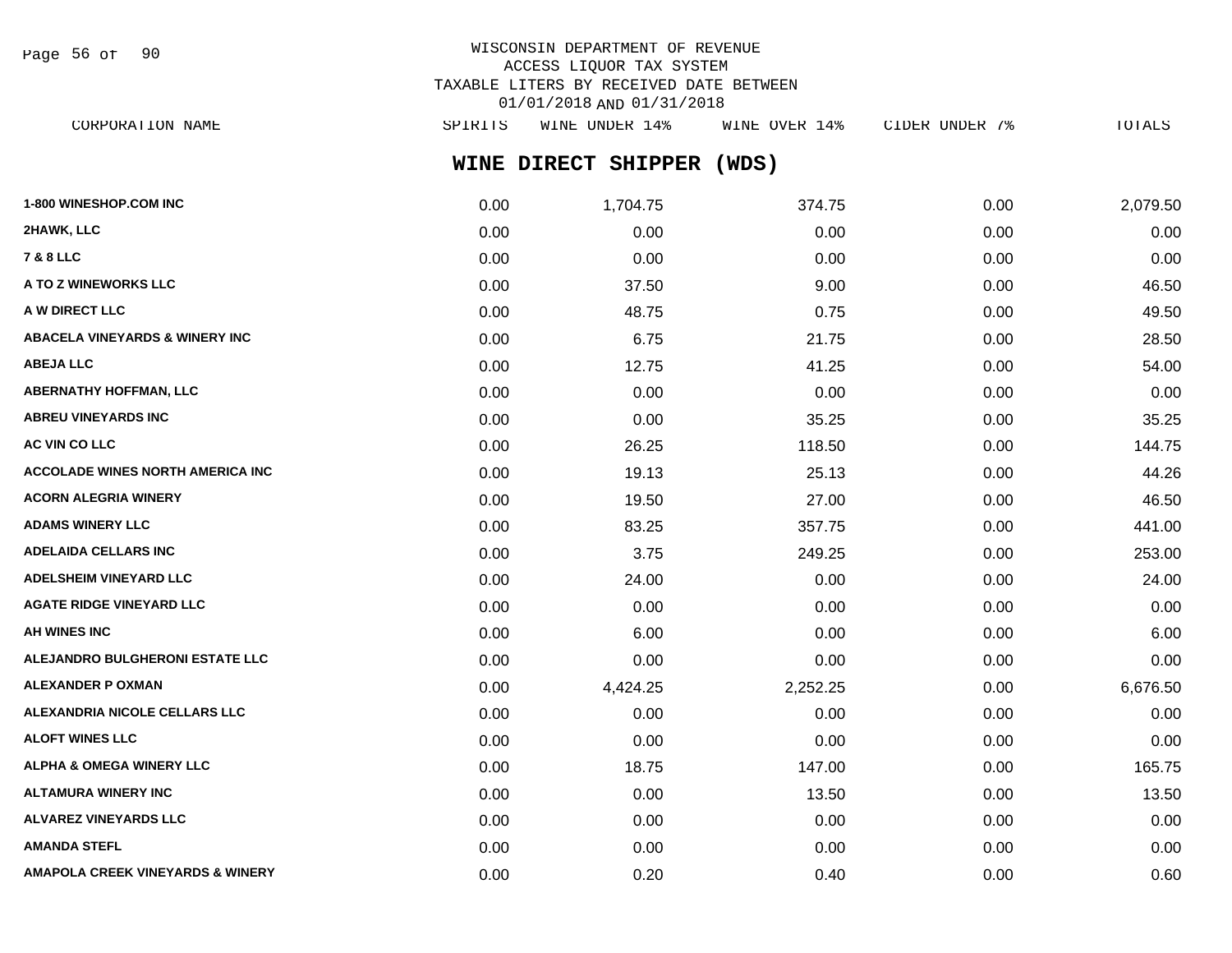Page 57 of 90

### WISCONSIN DEPARTMENT OF REVENUE ACCESS LIQUOR TAX SYSTEM TAXABLE LITERS BY RECEIVED DATE BETWEEN 01/01/2018 AND 01/31/2018

| CORPORATION NAME                       | SPIRITS | WINE UNDER 14% | WINE OVER 14% | CIDER UNDER 7% | TOTALS   |
|----------------------------------------|---------|----------------|---------------|----------------|----------|
| <b>AMAVI CELLARS LLC</b>               | 0.00    | 0.00           | 9.00          | 0.00           | 9.00     |
| <b>AMERICAN VINTNERS LLC</b>           | 0.00    | 0.00           | 0.00          | 0.00           | 0.00     |
| <b>AMERICAN WINE TRADE INC</b>         | 0.00    | 9.00           | 0.00          | 0.00           | 9.00     |
| <b>AMICI CELLARS INC</b>               | 0.00    | 0.00           | 0.00          | 0.00           | 0.00     |
| AMIZETTA VINEYARDS WINERY LLC          | 0.00    | 0.00           | 93.75         | 0.00           | 93.75    |
| <b>AMPELOS CELLARS INC</b>             | 0.00    | 15.00          | 27.00         | 0.00           | 42.00    |
| <b>AMUSE BOUCHE LLC</b>                | 0.00    | 0.00           | 3,095.00      | 0.00           | 3,095.00 |
| <b>ANCIENT PEAK INC</b>                | 0.00    | 15.00          | 24.00         | 0.00           | 39.00    |
| ANDERSONS CONN VALLEY WINERY INC       | 0.00    | 18.00          | 113.25        | 0.00           | 131.25   |
| <b>ANIMO LP</b>                        | 0.00    | 0.75           | 3.00          | 0.00           | 3.75     |
| <b>ANOMALY VINEYARDS LLC</b>           | 0.00    | 0.00           | 11.25         | 0.00           | 11.25    |
| <b>ANTHILL FARMS LLC</b>               | 0.00    | 75.00          | 0.00          | 0.00           | 75.00    |
| <b>ANTHONY M TRUCHARD</b>              | 0.00    | 0.00           | 138.00        | 0.00           | 138.00   |
| <b>APPELLATION TRADING COMPANY LLC</b> | 0.00    | 0.00           | 0.00          | 0.00           | 0.00     |
| AQUA PUMPKIN INC                       | 0.00    | 11.25          | 6.75          | 0.00           | 18.00    |
| <b>ARCHANGEL INVESTMENTS LLC</b>       | 0.00    | 0.00           | 48.75         | 0.00           | 48.75    |
| <b>ARETE WINES LLC</b>                 | 0.00    | 0.00           | 0.00          | 0.00           | 0.00     |
| <b>ARIETTA INC</b>                     | 0.00    | 0.00           | 9.75          | 0.00           | 9.75     |
| <b>ARISTA WINES LLC</b>                | 0.00    | 0.00           | 112.50        | 0.00           | 112.50   |
| ARIZONA STRONGHOLD VINEYARDS LLC       | 0.00    | 9.75           | 9.75          | 0.00           | 19.50    |
| <b>ARKENSTONE VINEYARDS LLC</b>        | 0.00    | 0.00           | 29.25         | 0.00           | 29.25    |
| <b>ARMIDA WINERY INC</b>               | 0.00    | 1.50           | 87.75         | 0.00           | 89.25    |
| <b>ARMSTRONG VINEYARDS INC</b>         | 0.00    | 0.00           | 78.75         | 0.00           | 78.75    |
| <b>ARRINGTON VINEYARDS LLC</b>         | 0.00    | 58.52          | 79.75         | 0.00           | 138.27   |
| <b>ARTISTE MANAGEMENT CO LLC</b>       | 0.00    | 0.00           | 0.00          | 0.00           | 0.00     |
| AU BON CLIMAT LLC                      | 0.00    | 35.25          | 0.00          | 0.00           | 35.25    |
| <b>AUBERT WINEGROWING INC</b>          | 0.00    | 0.00           | 163.50        | 0.00           | 163.50   |
| <b>AUGUST BRIGGS JR INC</b>            | 0.00    | 7.50           | 21.75         | 0.00           | 29.25    |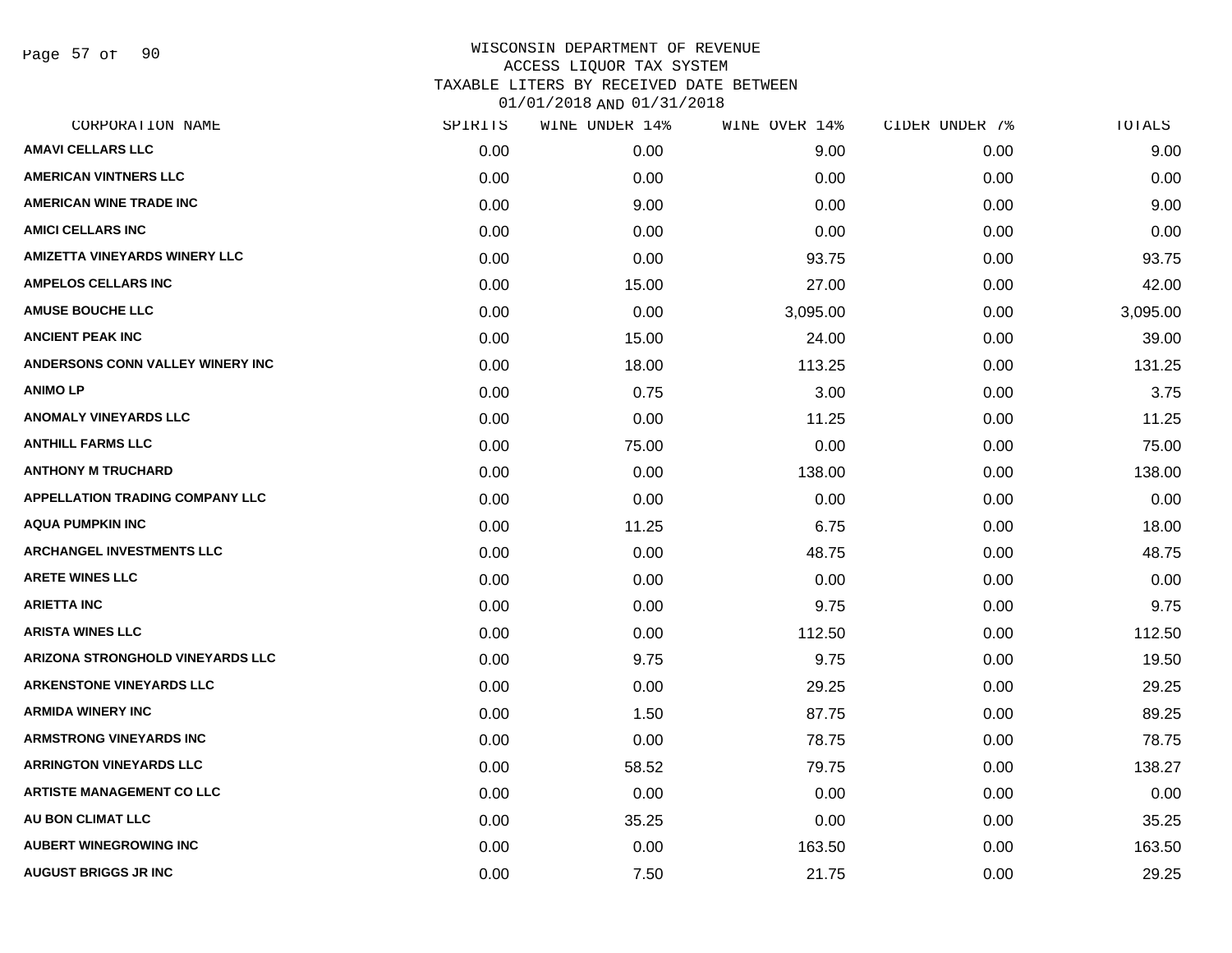Page 58 of 90

### WISCONSIN DEPARTMENT OF REVENUE ACCESS LIQUOR TAX SYSTEM TAXABLE LITERS BY RECEIVED DATE BETWEEN

| CORPORATION NAME                       | SPIRITS | WINE UNDER 14% | WINE OVER 14% | CIDER UNDER 7% | TOTALS |
|----------------------------------------|---------|----------------|---------------|----------------|--------|
| <b>AUSTIN NICHOLS &amp; CO INC</b>     | 0.00    | 461.44         | 6.00          | 0.00           | 467.44 |
| <b>AVV WINERY CO LLC</b>               | 0.00    | 16.50          | 103.88        | 0.00           | 120.38 |
| <b>B &amp; B ORGANICS, LLC</b>         | 0.00    | 0.00           | 0.00          | 0.00           | 0.00   |
| <b>BADGER MOUNTAIN INC</b>             | 0.00    | 0.00           | 0.00          | 0.00           | 0.00   |
| <b>BALLENTINE VINEYARDS INC</b>        | 0.00    | 0.00           | 42.00         | 0.00           | 42.00  |
| <b>BALTIMORE BEND VINEYARD LLC</b>     | 0.00    | 0.00           | 0.00          | 0.00           | 0.00   |
| <b>BANSHEE WINES LLC</b>               | 0.00    | 18.00          | 24.00         | 0.00           | 42.00  |
| <b>BARABOO BLUFF WINERY, LLC</b>       | 0.00    | 0.00           | 0.00          | 0.00           | 0.00   |
| <b>BARGETTOS SANTA CRUZ WINERY INC</b> | 0.00    | 30.37          | 118.75        | 0.00           | 149.12 |
| <b>BARNARD GRIFFIN INC</b>             | 0.00    | 6.00           | 20.00         | 0.00           | 26.00  |
| <b>BARNETT VINEYARDS LP</b>            | 0.00    | 17.25          | 147.00        | 0.00           | 164.25 |
| <b>BATTLE FAMILY VINEYARDS LLC</b>     | 0.00    | 0.00           | 0.00          | 0.00           | 0.00   |
| <b>BAW INC</b>                         | 0.00    | 495.00         | 310.50        | 0.00           | 805.50 |
| <b>BAYFIELD WINERY, LTD.</b>           | 0.00    | 0.00           | 0.00          | 0.00           | 0.00   |
| <b>BEAUX FRERES LLC</b>                | 0.00    | 43.50          | 73.50         | 0.00           | 117.00 |
| <b>BECKER FARMS INC</b>                | 0.00    | 0.00           | 0.00          | 0.00           | 0.00   |
| <b>BEDELL NORTH FORK LLC</b>           | 0.00    | 9.75           | 0.00          | 0.00           | 9.75   |
| <b>BEHRENS AND DRINKWARD</b>           | 0.00    | 0.00           | 106.50        | 0.00           | 106.50 |
| <b>BEL VINO LLC</b>                    | 0.00    | 8.25           | 6.25          | 0.00           | 14.50  |
| <b>BELLEVINEZ LLC</b>                  | 0.00    | 0.00           | 0.00          | 0.00           | 0.00   |
| <b>BENESSERE VINEYARDS LTD</b>         | 0.00    | 2.65           | 22.50         | 0.00           | 25.15  |
| <b>BENNETT LANE WINERY LLC</b>         | 0.00    | 0.00           | 138.75        | 0.00           | 138.75 |
| <b>BENOVIA WINERY LLC</b>              | 0.00    | 5.25           | 107.25        | 0.00           | 112.50 |
| <b>BENT CREEK WINERY LLC</b>           | 0.00    | 0.00           | 13.50         | 0.00           | 13.50  |
| <b>BENTON-LANE LLC</b>                 | 0.00    | 10.50          | 5.25          | 0.00           | 15.75  |
| <b>BERGSTROM WINES LLC</b>             | 0.00    | 120.75         | 33.50         | 0.00           | 154.25 |
| <b>BERNARDUS LLC</b>                   | 0.00    | 21.75          | 159.75        | 0.00           | 181.50 |
| BETHEL HEIGHTS VINEYARD INC            | 0.00    | 45.75          | 0.00          | 0.00           | 45.75  |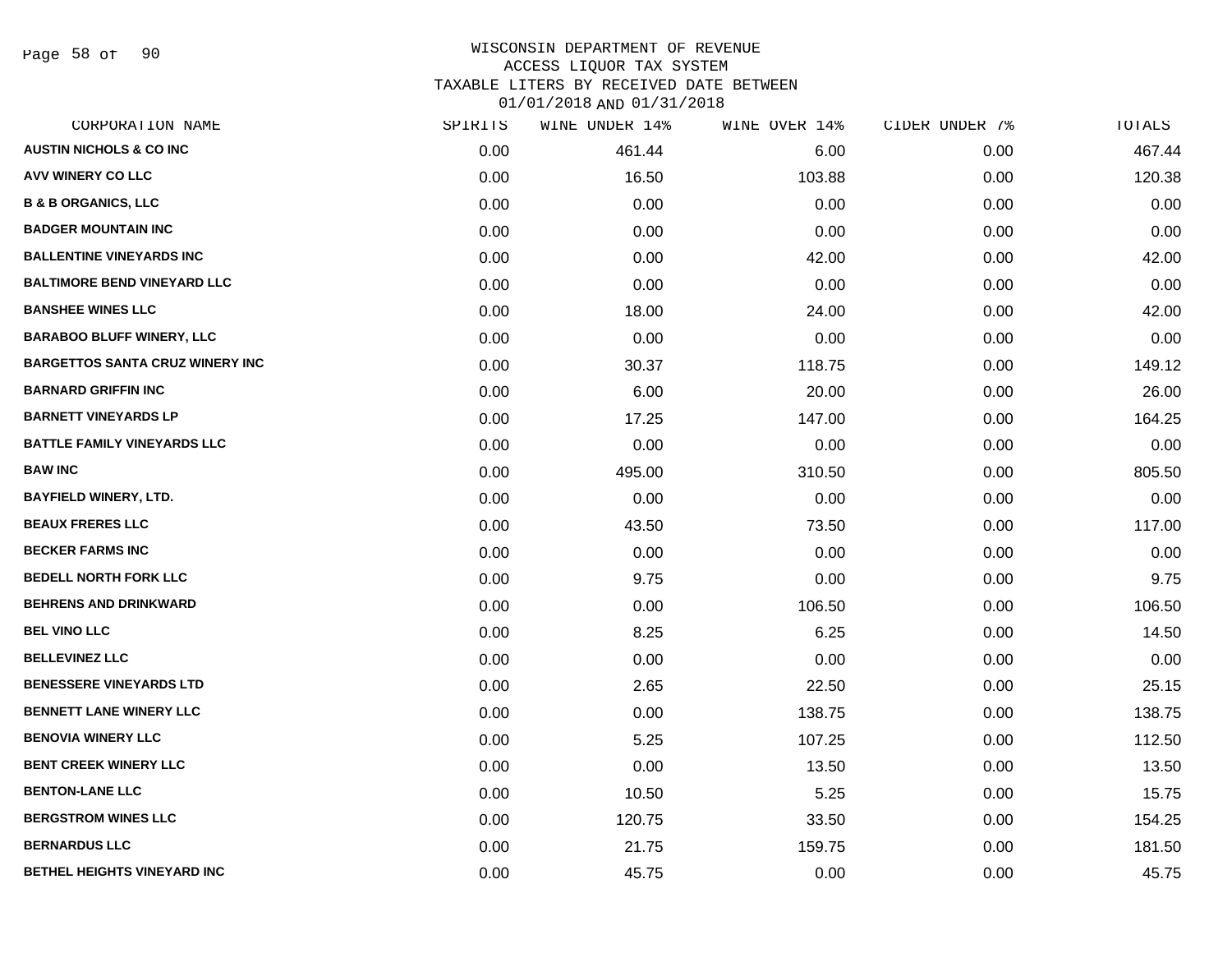# WISCONSIN DEPARTMENT OF REVENUE ACCESS LIQUOR TAX SYSTEM TAXABLE LITERS BY RECEIVED DATE BETWEEN

| CORPORATION NAME                              | SPIRITS | WINE UNDER 14% | WINE OVER 14% | CIDER UNDER 7% | TOTALS |
|-----------------------------------------------|---------|----------------|---------------|----------------|--------|
| BETTER BRANDS INTERNATIONAL                   | 0.00    | 0.00           | 0.00          | 0.00           | 0.00   |
| <b>BETZ CELLARS LLC</b>                       | 0.00    | 30.75          | 56.25         | 0.00           | 87.00  |
| <b>BIG BASIN VINEYARDS LLC</b>                | 0.00    | 3.75           | 5.25          | 0.00           | 9.00   |
| <b>BIG TABLE FARM, INC</b>                    | 0.00    | 18.00          | 6.00          | 0.00           | 24.00  |
| <b>BILTMORE ESTATE WINE COMPANY</b>           | 0.00    | 510.39         | 157.50        | 0.00           | 667.89 |
| <b>BLACK MESA WINERY LLC</b>                  | 0.00    | 0.00           | 0.00          | 0.00           | 0.00   |
| <b>BLACKBIRD VINEYARDS LLC</b>                | 0.00    | 0.00           | 12.75         | 0.00           | 12.75  |
| <b>BLANKIET ESTATE LLC</b>                    | 0.00    | 7.50           | 21.00         | 0.00           | 28.50  |
| <b>BLIND HORSE WINERY LLC</b>                 | 0.00    | 0.00           | 0.00          | 0.00           | 0.00   |
| BLUE MOUNTAIN CIDER COMPANY LLC               | 0.00    | 0.00           | 0.00          | 0.00           | 0.00   |
| <b>BLUE SKY VINTNERS LLC</b>                  | 0.00    | 2.25           | 7.50          | 0.00           | 9.75   |
| <b>BNA WINE GROUP LLC</b>                     | 0.00    | 9.00           | 0.00          | 0.00           | 9.00   |
| <b>BOEGER WINERY INC</b>                      | 0.00    | 0.00           | 9.00          | 0.00           | 9.00   |
| <b>BOGLE VINEYARDS INC</b>                    | 0.00    | 2.25           | 6.00          | 0.00           | 8.25   |
| <b>BONNY DOON WINERY INC</b>                  | 0.00    | 46.63          | 36.75         | 0.00           | 83.38  |
| <b>BOOKWALTER WINERY LLC</b>                  | 0.00    | 0.00           | 30.00         | 0.00           | 30.00  |
| <b>BOTHAM VINEYARDS, INC.</b>                 | 0.00    | 0.00           | 0.00          | 0.00           | 0.00   |
| <b>BOUCHAINE VINEYARDS INC</b>                | 0.00    | 36.00          | 25.50         | 0.00           | 61.50  |
| <b>BOWERS HARBOR VINEYARDS AND WINERY INC</b> | 0.00    | 48.75          | 0.00          | 0.00           | 48.75  |
| <b>BRANCHES WINERY LLC</b>                    | 0.00    | 0.00           | 0.00          | 0.00           | 0.00   |
| <b>BRASSFIELD ESTATE WINERY LLC</b>           | 0.00    | 0.00           | 18.00         | 0.00           | 18.00  |
| <b>BRESSLER VINEYARDS LLC</b>                 | 0.00    | 0.00           | 9.00          | 0.00           | 9.00   |
| <b>BRET LOPEZ</b>                             | 0.00    | 0.00           | 7.50          | 0.00           | 7.50   |
| <b>BRIAN CARTER CELLARS LLC</b>               | 0.00    | 0.75           | 15.00         | 0.00           | 15.75  |
| <b>BRIAN M HEATH</b>                          | 0.00    | 183.75         | 14.00         | 0.00           | 197.75 |
| <b>BRIGADOON FARM &amp; WINERY LLC</b>        | 0.00    | 0.00           | 0.00          | 0.00           | 0.00   |
| <b>BRIGHT CELLARS INC</b>                     | 0.00    | 0.00           | 0.00          | 0.00           | 0.00   |
| <b>BRONCO WINE COMPANY</b>                    | 0.00    | 14.25          | 6.00          | 0.00           | 20.25  |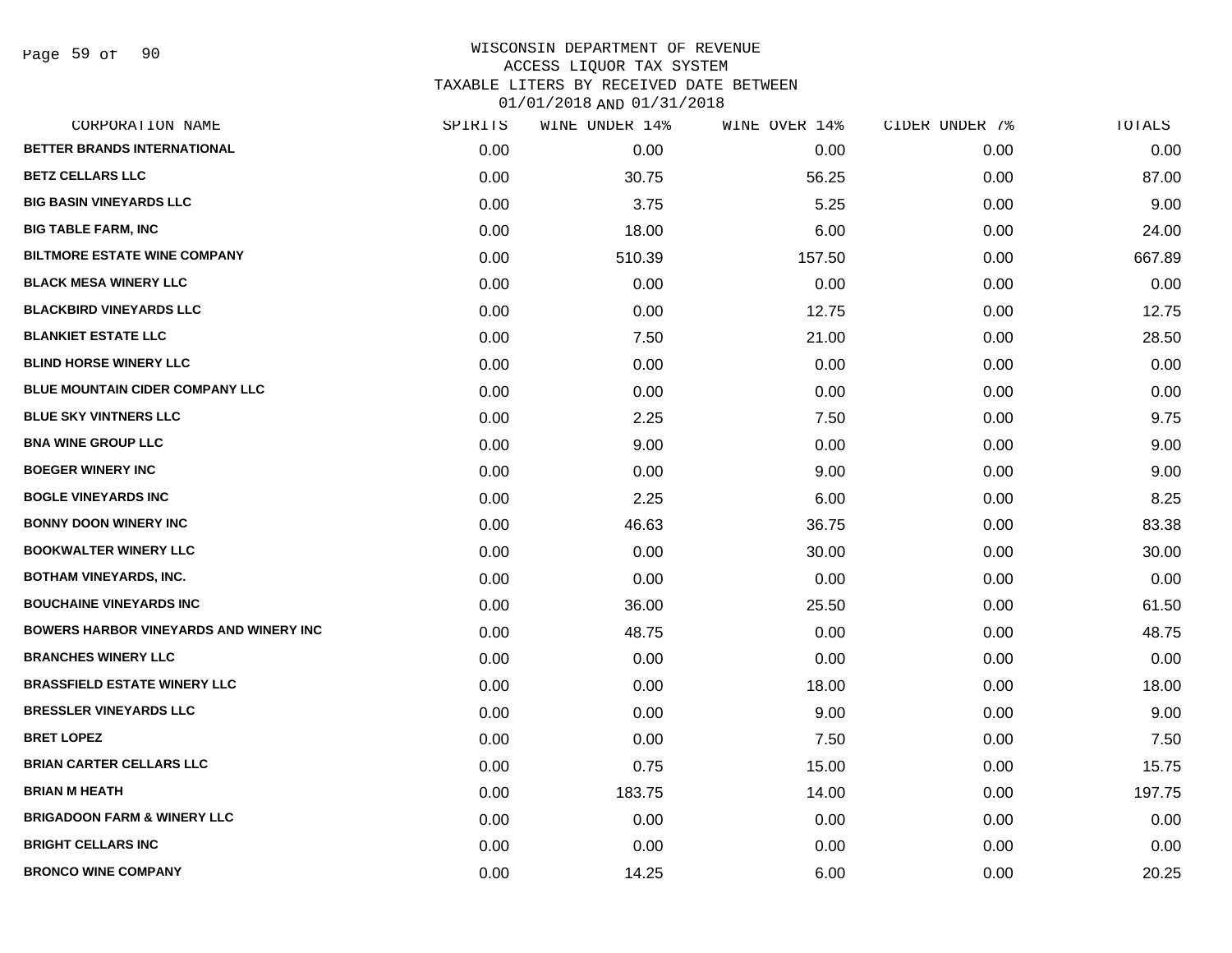Page 60 of 90

# WISCONSIN DEPARTMENT OF REVENUE ACCESS LIQUOR TAX SYSTEM

TAXABLE LITERS BY RECEIVED DATE BETWEEN

| CORPORATION NAME                             | SPIRITS | WINE UNDER 14% | WINE OVER 14% | CIDER UNDER 7% | TOTALS   |
|----------------------------------------------|---------|----------------|---------------|----------------|----------|
| BROWN COUNTY WINE COMPANY, INC.              | 0.00    | 6.75           | 2.25          | 0.00           | 9.00     |
| <b>BROWN ESTATE VINEYARDS LLC</b>            | 0.00    | 8.25           | 163.88        | 0.00           | 172.13   |
| <b>BRUTOCAO CELLARS LP</b>                   | 0.00    | 132.00         | 53.25         | 0.00           | 185.25   |
| <b>BRYANT VINEYARDS INC</b>                  | 0.00    | 0.00           | 22.50         | 0.00           | 22.50    |
| <b>BUCKLER FAMILY VINEYARDS LLC</b>          | 0.00    | 2.25           | 44.25         | 0.00           | 46.50    |
| <b>BULLY HILL VINEYARDS INC</b>              | 0.00    | 240.75         | 0.00          | 0.00           | 240.75   |
| <b>BURGESS CELLARS INC</b>                   | 0.00    | 0.00           | 58.50         | 0.00           | 58.50    |
| <b>BURRELL SCHOOL VINEYARDS INC</b>          | 0.00    | 0.00           | 61.50         | 0.00           | 61.50    |
| <b>BUTTONWOOD FARM WINERY INC</b>            | 0.00    | 28.50          | 0.00          | 0.00           | 28.50    |
| <b>C &amp; C WINE SERVICES INC</b>           | 0.00    | 14.25          | 127.50        | 0.00           | 141.75   |
| <b>C &amp; N CORPORATION</b>                 | 0.00    | 0.00           | 0.00          | 0.00           | 0.00     |
| <b>C G DI ARIE VINEYARD &amp; WINERY LLC</b> | 0.00    | 56.25          | 43.50         | 0.00           | 99.75    |
| <b>C MONDAVI &amp; SONS</b>                  | 0.00    | 5.25           | 174.75        | 0.00           | 180.00   |
| <b>CAIN CELLARS INC</b>                      | 0.00    | 0.00           | 110.25        | 0.00           | 110.25   |
| <b>CAKEBREAD CELLARS</b>                     | 0.00    | 24.75          | 1,033.50      | 0.00           | 1,058.25 |
| <b>CALCAREOUS VINEYARD LLC</b>               | 0.00    | 3.00           | 70.50         | 0.00           | 73.50    |
| <b>CALDWELL WINERY LLC</b>                   | 0.00    | 0.00           | 117.75        | 0.00           | 117.75   |
| <b>CALERA WINE COMPANY LP</b>                | 0.00    | 6.00           | 28.88         | 0.00           | 34.88    |
| <b>CALLAWAY TEMECULA LP</b>                  | 0.00    | 22.47          | 39.75         | 0.00           | 62.22    |
| <b>CANA'S FEAST WINERY LLC</b>               | 0.00    | 3.00           | 8.25          | 0.00           | 11.25    |
| <b>CARACCIOLI CELLARS INC</b>                | 0.00    | 16.50          | 0.00          | 0.00           | 16.50    |
| <b>CARL THOMA</b>                            | 0.00    | 15.75          | 4.50          | 0.00           | 20.25    |
| <b>CARLISLE WINERY &amp; VINEYARDS LLC</b>   | 0.00    | 42.00          | 402.75        | 0.00           | 444.75   |
| <b>CARLOS CREEK WINERY INC</b>               | 0.00    | 0.00           | 0.00          | 0.00           | 0.00     |
| <b>CARLSON VINEYARDS INC</b>                 | 0.00    | 884.55         | 23.24         | 0.00           | 907.79   |
| <b>CARNEROS WINE COMPANY INC</b>             | 0.00    | 21.00          | 0.00          | 0.00           | 21.00    |
| <b>CASTORO CELLARS</b>                       | 0.00    | 268.50         | 117.37        | 0.00           | 385.87   |
| <b>CAYMUS VINEYARDS INC</b>                  | 0.00    | 0.00           | 216.75        | 0.00           | 216.75   |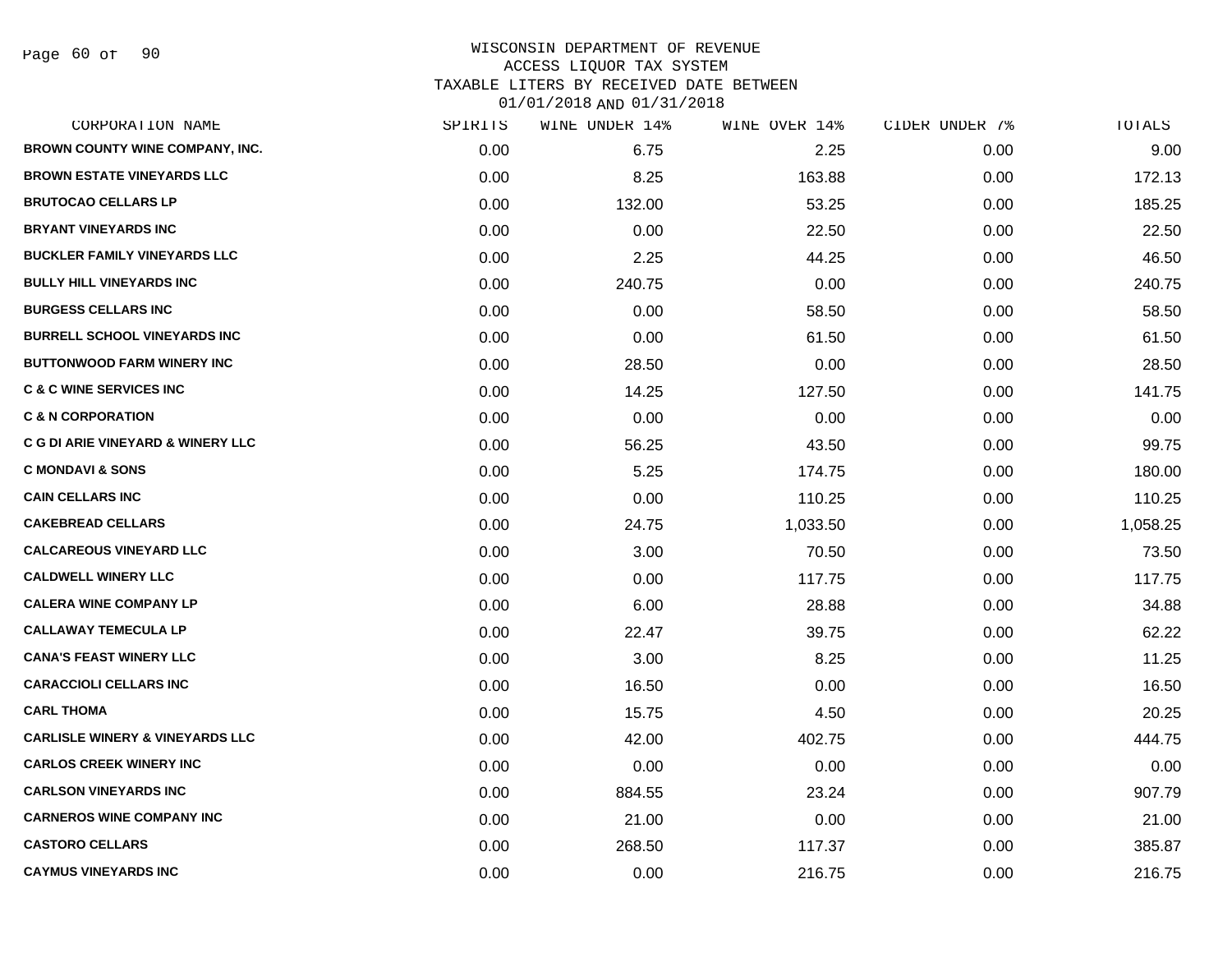Page 61 of 90

### WISCONSIN DEPARTMENT OF REVENUE ACCESS LIQUOR TAX SYSTEM TAXABLE LITERS BY RECEIVED DATE BETWEEN 01/01/2018 AND 01/31/2018

| CORPORATION NAME                                  | SPIRITS | WINE UNDER 14% | WINE OVER 14% | CIDER UNDER 7% | TOTALS |
|---------------------------------------------------|---------|----------------|---------------|----------------|--------|
| <b>CECIL A ZERBA</b>                              | 0.00    | 0.00           | 9.00          | 0.00           | 9.00   |
| <b>CEDAR KNOLL VINEYARDS INC</b>                  | 0.00    | 0.00           | 63.75         | 0.00           | 63.75  |
| <b>CEJA VINEYARDS INC</b>                         | 0.00    | 4.13           | 2.25          | 0.00           | 6.38   |
| <b>CELLAR RAT CELLARS LLC</b>                     | 0.00    | 30.50          | 5.25          | 0.00           | 35.75  |
| <b>CHACEWATER LLC</b>                             | 0.00    | 0.00           | 0.00          | 0.00           | 0.00   |
| <b>CHAPPELLET WINERY INC</b>                      | 0.00    | 0.00           | 588.00        | 0.00           | 588.00 |
| <b>CHARLES &amp; MARTHA BARRA</b>                 | 0.00    | 8.25           | 6.75          | 0.00           | 15.00  |
| <b>CHARLES REININGER LLC</b>                      | 0.00    | 0.40           | 0.00          | 0.00           | 0.40   |
| <b>CHATEAU BIANCA INC</b>                         | 0.00    | 6.75           | 0.00          | 0.00           | 6.75   |
| <b>CHATEAU DIANA LLC</b>                          | 0.00    | 236.25         | 77.25         | 0.00           | 313.50 |
| <b>CHATEAU GRAND TRAVERSE LTD</b>                 | 0.00    | 158.38         | 3.00          | 0.00           | 161.38 |
| <b>CHATEAU MARGENE INC</b>                        | 0.00    | 0.00           | 21.00         | 0.00           | 21.00  |
| <b>CHATEAU MORRISETTE INC</b>                     | 0.00    | 60.00          | 0.00          | 0.00           | 60.00  |
| <b>CHATEAU OPERATIONS, LTD.</b>                   | 0.00    | 69.38          | 11.75         | 0.00           | 81.13  |
| <b>CHATEAU POTELLE HOLDINGS LLC</b>               | 0.00    | 0.00           | 3.75          | 0.00           | 3.75   |
| <b>CHATEAU ST CROIX WINERY &amp; VINEYARD LLC</b> | 0.00    | 0.00           | 0.00          | 0.00           | 0.00   |
| <b>CHERRY HILL LLC</b>                            | 0.00    | 20.25          | 0.00          | 0.00           | 20.25  |
| <b>CHIARELLO FAMILY VINEYARDS LLC</b>             | 0.00    | 0.75           | 4.50          | 0.00           | 5.25   |
| <b>CHIMNEY ROCK WINERY LLC</b>                    | 0.00    | 0.00           | 319.50        | 0.00           | 319.50 |
| <b>CHRISTOPHE BARON</b>                           | 0.00    | 6.02           | 0.00          | 0.00           | 6.02   |
| <b>CHRISTOPHER DRAKE WHITCRAFT</b>                | 0.00    | 4.50           | 0.00          | 0.00           | 4.50   |
| <b>CHRISTOPHER FIGGINS</b>                        | 0.00    | 0.00           | 9.00          | 0.00           | 9.00   |
| <b>CIDER HOUSE OF WISCONSIN LLC</b>               | 0.00    | 0.00           | 0.00          | 0.00           | 0.00   |
| <b>CINNABAR WINERY LLC</b>                        | 0.00    | 6.75           | 12.75         | 0.00           | 19.50  |
| <b>CITY VINTNERS SAN FRANCISCO WINERY LLC</b>     | 0.00    | 0.00           | 0.00          | 0.00           | 0.00   |
| <b>CLAY JAR HOLDINGS LLC</b>                      | 0.00    | 0.00           | 0.00          | 0.00           | 0.00   |
| <b>CLIF BAR FAMILY WINERY &amp; FARM LLC</b>      | 0.00    | 12.00          | 79.91         | 0.00           | 91.91  |
| <b>CLINE CELLARS INC</b>                          | 0.00    | 30.00          | 99.75         | 0.00           | 129.75 |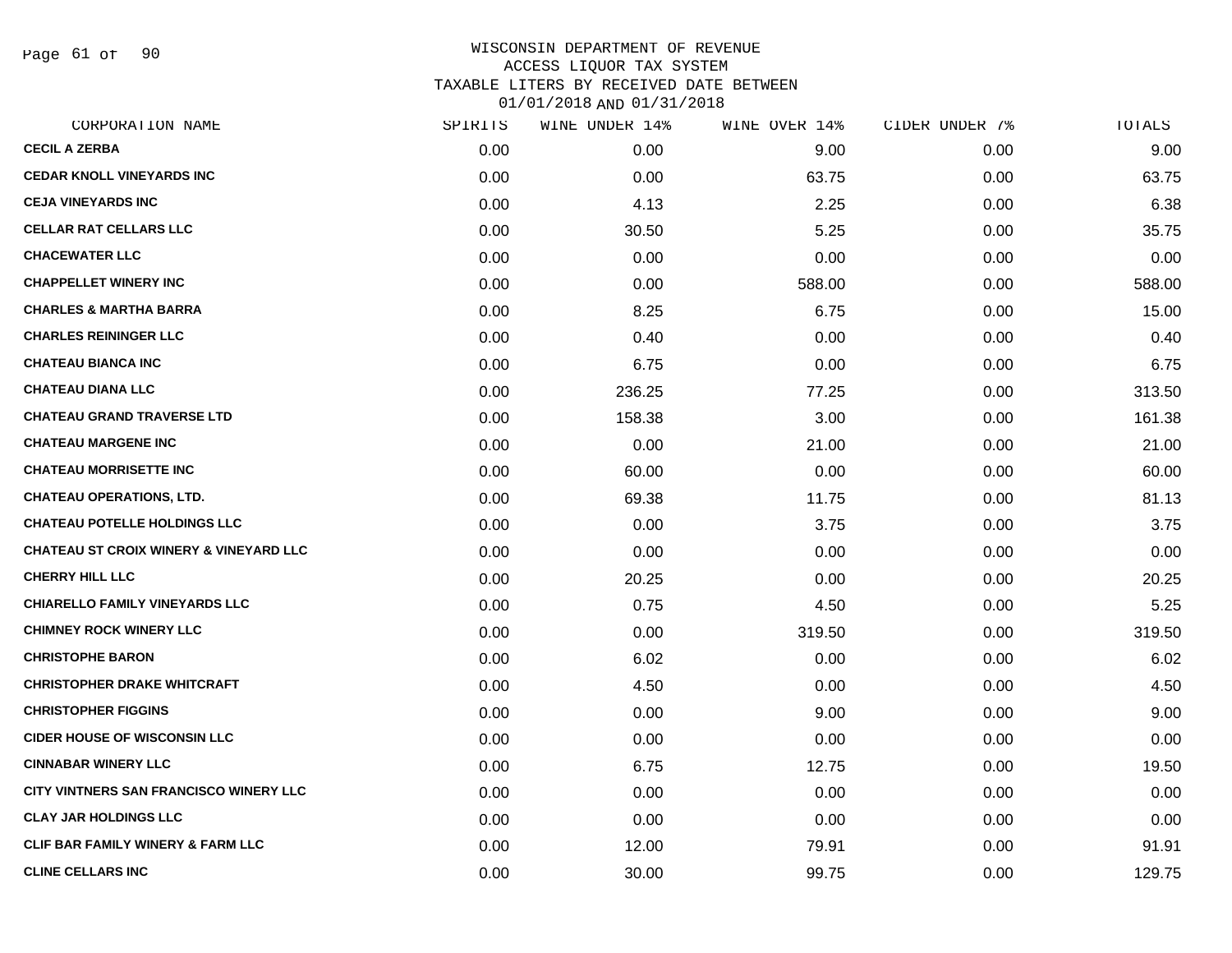#### WISCONSIN DEPARTMENT OF REVENUE ACCESS LIQUOR TAX SYSTEM

TAXABLE LITERS BY RECEIVED DATE BETWEEN

| CORPORATION NAME                                | SPIRITS | WINE UNDER 14% | WINE OVER 14% | CIDER UNDER 7% | TOTALS |
|-------------------------------------------------|---------|----------------|---------------|----------------|--------|
| <b>CLOS DU VAL WINE CO LTD</b>                  | 0.00    | 28.50          | 49.50         | 0.00           | 78.00  |
| <b>CLOS LACHANCE WINES LLC</b>                  | 0.00    | 13.50          | 18.00         | 0.00           | 31.50  |
| <b>COCKERELL WINE CONSULTING LLC</b>            | 0.00    | 0.00           | 0.00          | 0.00           | 0.00   |
| <b>CODORNIU NAPA INC</b>                        | 0.00    | 41.25          | 395.25        | 0.00           | 436.50 |
| <b>COL SOLARE, LLP</b>                          | 0.00    | 0.00           | 33.00         | 0.00           | 33.00  |
| <b>COLGIN PARTNERS LLC</b>                      | 0.00    | 0.00           | 51.00         | 0.00           | 51.00  |
| <b>COLLEEN M BOS</b>                            | 0.00    | 0.00           | 0.00          | 0.00           | 0.00   |
| <b>COLUMBIA RIVER WINERY INC</b>                | 0.00    | 20.25          | 15.00         | 0.00           | 35.25  |
| <b>CONSTELLATION BRANDS U.S. OPERATIONS INC</b> | 0.00    | 207.47         | 675.75        | 0.00           | 883.22 |
| <b>CONUNDRUM WINERY LLC</b>                     | 0.00    | 24.00          | 0.00          | 0.00           | 24.00  |
| <b>CONWAY VINEYARDS INC</b>                     | 0.00    | 3.00           | 4.50          | 0.00           | 7.50   |
| <b>COOL HAND VINEYARDS LLC</b>                  | 0.00    | 9.25           | 170.25        | 0.00           | 179.50 |
| <b>COPPER CANE LLC</b>                          | 0.00    | 2.25           | 87.00         | 0.00           | 89.25  |
| <b>CORISON WINERY INC</b>                       | 0.00    | 22.50          | 0.00          | 0.00           | 22.50  |
| <b>CORNERSTONE CELLARS LLC</b>                  | 0.00    | 1.50           | 4.50          | 0.00           | 6.00   |
| <b>CORY J MICHAL</b>                            | 0.00    | 0.00           | 0.00          | 0.00           | 0.00   |
| <b>COURAGEOUS INC</b>                           | 0.00    | 0.00           | 0.00          | 0.00           | 0.00   |
| <b>CRAIG FLETCHER</b>                           | 0.00    | 0.00           | 0.00          | 0.00           | 0.00   |
| <b>CRAIG S HANDLY</b>                           | 0.00    | 0.00           | 0.00          | 0.00           | 0.00   |
| <b>CREATIVE WINE CONCEPTS INC</b>               | 0.00    | 0.00           | 0.00          | 0.00           | 0.00   |
| <b>CREW WINE COMPANY LLC</b>                    | 0.00    | 21.75          | 3.00          | 0.00           | 24.75  |
| <b>CRIMSON WINE GROUP LTD</b>                   | 0.00    | 27.75          | 13.50         | 0.00           | 41.25  |
| <b>CRISTOM VINEYARDS INC</b>                    | 0.00    | 110.25         | 5.25          | 0.00           | 115.50 |
| <b>CROCKER &amp; STARR WINE CO LLC</b>          | 0.00    | 0.00           | 44.25         | 0.00           | 44.25  |
| <b>CROWN POINT WINERY LLC</b>                   | 0.00    | 0.00           | 0.00          | 0.00           | 0.00   |
| <b>CULTIVATE WINES LLC</b>                      | 0.00    | 0.00           | 0.00          | 0.00           | 0.00   |
| <b>CUNAT PREMIUM VINEYARDS LLC</b>              | 0.00    | 0.00           | 90.00         | 0.00           | 90.00  |
| <b>CUSHMAN WINERY CORPORATION</b>               | 0.00    | 27.75          | 116.25        | 0.00           | 144.00 |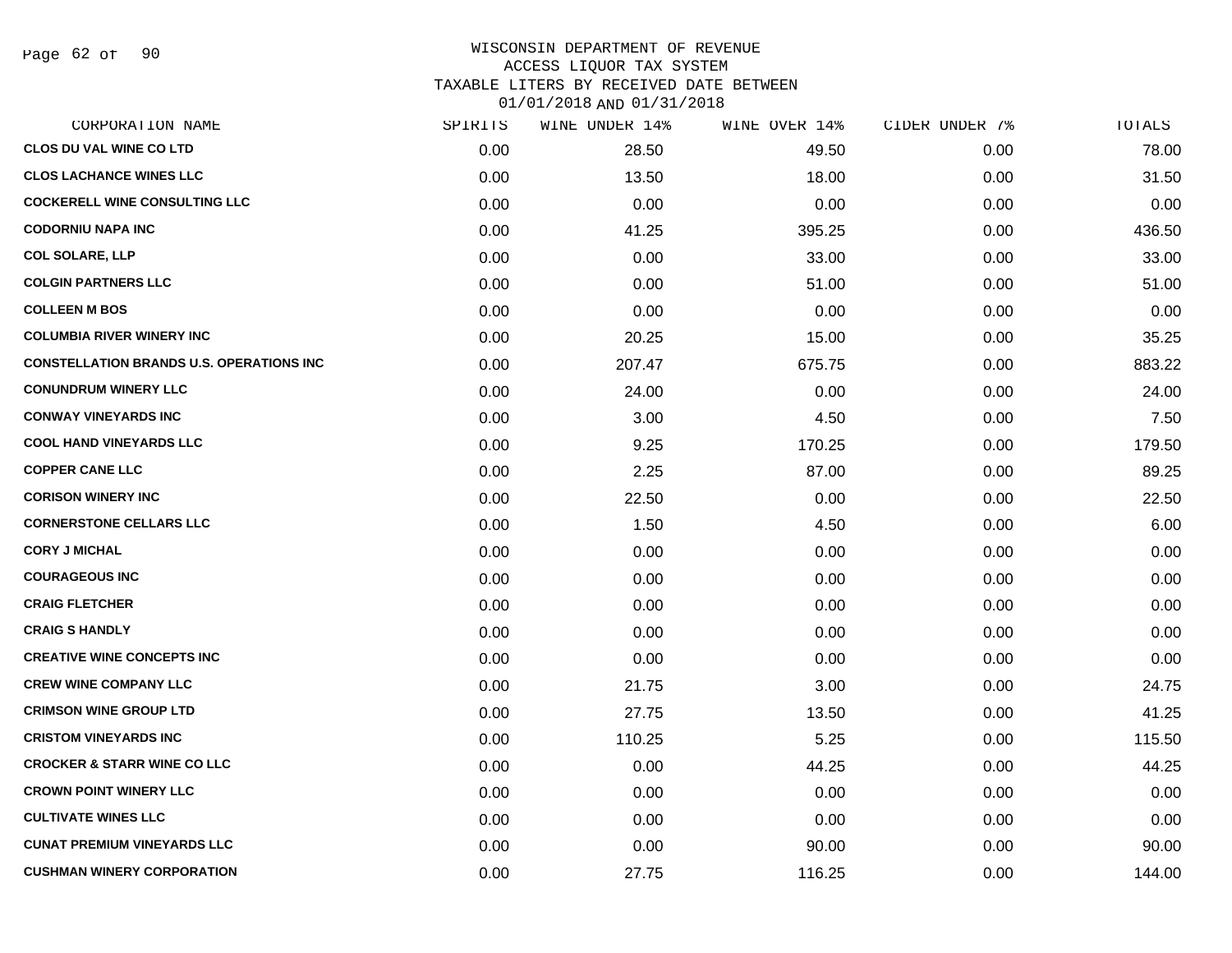Page 63 of 90

### WISCONSIN DEPARTMENT OF REVENUE ACCESS LIQUOR TAX SYSTEM TAXABLE LITERS BY RECEIVED DATE BETWEEN

| CORPORATION NAME                   | SPIRITS | WINE UNDER 14% | WINE OVER 14% | CIDER UNDER 7% | TOTALS |
|------------------------------------|---------|----------------|---------------|----------------|--------|
| <b>CUVAISON INC</b>                | 0.00    | 44.25          | 126.50        | 0.00           | 170.75 |
| <b>CWC WINERY LLC</b>              | 0.00    | 0.00           | 0.00          | 0.00           | 0.00   |
| <b>D &amp; J F CELLARS INC</b>     | 0.00    | 42.00          | 26.25         | 0.00           | 68.25  |
| <b>D MYERS LLC</b>                 | 0.00    | 10.50          | 0.00          | 0.00           | 10.50  |
| <b>DANA ESTATES INC</b>            | 0.00    | 0.00           | 33.75         | 0.00           | 33.75  |
| <b>DANIEL J KOEPKE</b>             | 0.00    | 0.00           | 0.00          | 0.00           | 0.00   |
| DANZA DEL SOL WINERY INC           | 0.00    | 21.01          | 42.75         | 0.00           | 63.76  |
| <b>DANZINGER VINEYARDS LLC</b>     | 0.00    | 0.00           | 0.00          | 0.00           | 0.00   |
| <b>DAOU VINEYARDS LLC</b>          | 0.00    | 0.00           | 60.00         | 0.00           | 60.00  |
| <b>DARIOUSH KHALEDI WINERY LLC</b> | 0.00    | 0.00           | 179.25        | 0.00           | 179.25 |
| <b>DAVID BRUCE WINERY INC</b>      | 0.00    | 0.00           | 37.50         | 0.00           | 37.50  |
| <b>DAVID COFFARO</b>               | 0.00    | 29.25          | 32.25         | 0.00           | 61.50  |
| <b>DAVID J MATTHEWS</b>            | 0.00    | 85.50          | 0.00          | 0.00           | 85.50  |
| <b>DAVID JAMES LLC</b>             | 0.00    | 3.75           | 48.75         | 0.00           | 52.50  |
| DAVIDS PINOT VINEYARDS INC         | 0.00    | 27.25          | 732.50        | 0.00           | 759.75 |
| <b>DAVIS ESTATES LLC</b>           | 0.00    | 0.00           | 72.75         | 0.00           | 72.75  |
| DE LA MONTANYA WINERY INC          | 0.00    | 0.00           | 0.00          | 0.00           | 0.00   |
| DEERFIELD RANCH WINERY LLC         | 0.00    | 111.75         | 39.00         | 0.00           | 150.75 |
| DEL DOTTO VINEYARDS INC            | 0.00    | 37.25          | 552.90        | 0.00           | 590.15 |
| <b>DELICATO VINEYARDS INC</b>      | 0.00    | 16.50          | 119.50        | 0.00           | 136.00 |
| <b>DELILLE CELLARS LLC</b>         | 0.00    | 6.00           | 112.50        | 0.00           | 118.50 |
| <b>DENNER WINERY INC</b>           | 0.00    | 3.00           | 48.75         | 0.00           | 51.75  |
| <b>DENNIS R ONEIL</b>              | 0.00    | 0.00           | 0.00          | 0.00           | 0.00   |
| DH GUSTAFSON FAMILY VINEYARDS LLC  | 0.00    | 13.50          | 70.75         | 0.00           | 84.25  |
| <b>DIAMOND MOUNTAIN VINEYARD</b>   | 0.00    | 0.00           | 0.00          | 0.00           | 0.00   |
| <b>DIANA HOBSON</b>                | 0.00    | 0.00           | 0.00          | 0.00           | 0.00   |
| <b>DOMAINE CARNEROS LTD</b>        | 0.00    | 446.25         | 225.00        | 0.00           | 671.25 |
| <b>DOMAINE CHANDON INC</b>         | 0.00    | 750.93         | 0.00          | 0.00           | 750.93 |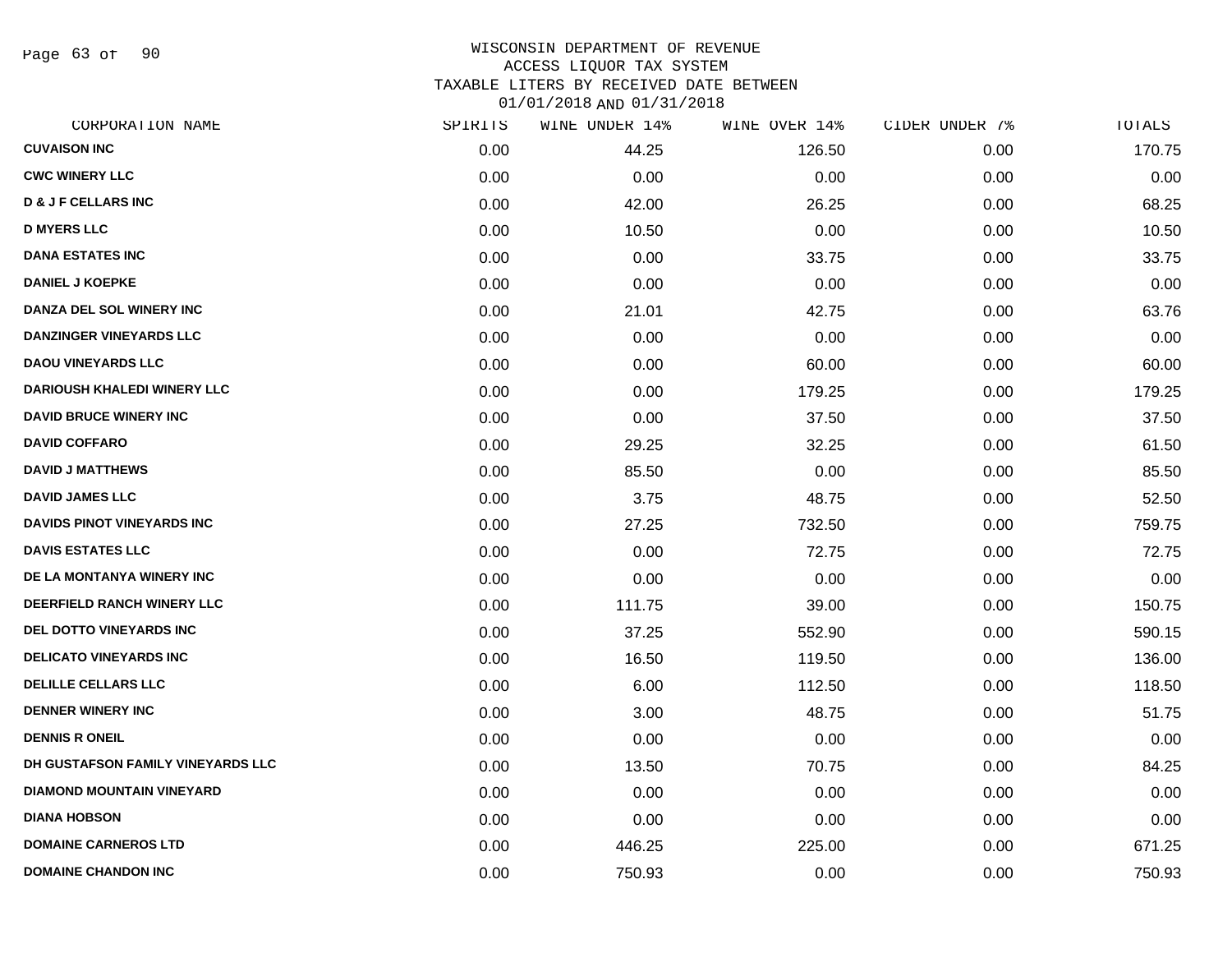# WISCONSIN DEPARTMENT OF REVENUE

ACCESS LIQUOR TAX SYSTEM

TAXABLE LITERS BY RECEIVED DATE BETWEEN

| CORPORATION NAME                                                         | SPIRITS | WINE UNDER 14% | WINE OVER 14% | CIDER UNDER 7% | TOTALS   |
|--------------------------------------------------------------------------|---------|----------------|---------------|----------------|----------|
| <b>DOMAINE DE MARIA SOTER LLC</b>                                        | 0.00    | 141.75         | 38.25         | 0.00           | 180.00   |
| <b>DOMAINE DROUHIN OREGON LLC</b>                                        | 0.00    | 18.00          | 57.75         | 0.00           | 75.75    |
| <b>DOMAINE MB LLC</b>                                                    | 0.00    | 0.00           | 0.00          | 0.00           | 0.00     |
| <b>DOMAINE SERENE VINEYARDS &amp; WINERY INC</b>                         | 0.00    | 132.00         | 127.50        | 0.00           | 259.50   |
| <b>DOMINICK CHIRICHILLO</b>                                              | 0.00    | 0.00           | 3.00          | 0.00           | 3.00     |
| <b>DON SEBASTIANI &amp; SONS INTERNATIONAL WINE</b><br><b>NEGOCIANTS</b> | 0.00    | 9.00           | 0.75          | 0.00           | 9.75     |
| <b>DONALD PHILLIPS HILL JR</b>                                           | 0.00    | 0.00           | 0.00          | 0.00           | 0.00     |
| <b>DONATI FAMILY VINEYARD INC</b>                                        | 0.00    | 45.75          | 0.00          | 0.00           | 45.75    |
| DONELAN FAMILY WINE CELLARS LLC                                          | 0.00    | 31.50          | 15.75         | 0.00           | 47.25    |
| DOUBLE CANYON VINEYARDS LLC                                              | 0.00    | 0.38           | 33.75         | 0.00           | 34.13    |
| DRUMLIN RIDGE WINERY LLC                                                 | 0.00    | 0.00           | 0.00          | 0.00           | 0.00     |
| DRY CREEK VINEYARD INC                                                   | 0.00    | 96.75          | 716.25        | 0.00           | 813.00   |
| <b>DSC INVESTORS INC</b>                                                 | 0.00    | 0.00           | 0.00          | 0.00           | 0.00     |
| <b>DUCKHORN WINE COMPANY</b>                                             | 0.00    | 115.13         | 624.02        | 0.00           | 739.15   |
| <b>DUMOL WINERY LLC</b>                                                  | 0.00    | 18.00          | 147.75        | 0.00           | 165.75   |
| <b>DUNHAM CELLARS LLC</b>                                                | 0.00    | 64.50          | 18.00         | 0.00           | 82.50    |
| <b>DUNN VINEYARDS LLC</b>                                                | 0.00    | 0.00           | 0.00          | 0.00           | 0.00     |
| <b>DUPLIN WINE CELLARS INC</b>                                           | 0.00    | 540.75         | 0.00          | 0.00           | 540.75   |
| DUTTON GOLDFIELD WINERY LLC                                              | 0.00    | 232.50         | 0.00          | 0.00           | 232.50   |
| <b>E &amp; J GALLO WINERY</b>                                            | 0.00    | 730.45         | 769.00        | 0.00           | 1,499.45 |
| <b>E STRING CELLARS LLC</b>                                              | 0.00    | 9.75           | 6.75          | 0.00           | 16.50    |
| <b>EAGLES LANDING WINERY LLC</b>                                         | 0.00    | 56.38          | 0.00          | 0.00           | 56.38    |
| <b>EARL E BROWN &amp; SONS INC</b>                                       | 0.00    | 0.00           | 0.00          | 0.00           | 0.00     |
| <b>EBERLE WINERY LP</b>                                                  | 0.00    | 4.50           | 51.00         | 0.00           | 55.50    |
| EDEN ICE CIDER COMPANY INC.                                              | 0.00    | 8.63           | 0.75          | 0.00           | 9.38     |
| <b>EDWARD J RINK</b>                                                     | 0.00    | 0.00           | 0.00          | 0.00           | 0.00     |
| <b>EHREN JORDAN WINE CELLARS LLC</b>                                     | 0.00    | 111.75         | 90.00         | 0.00           | 201.75   |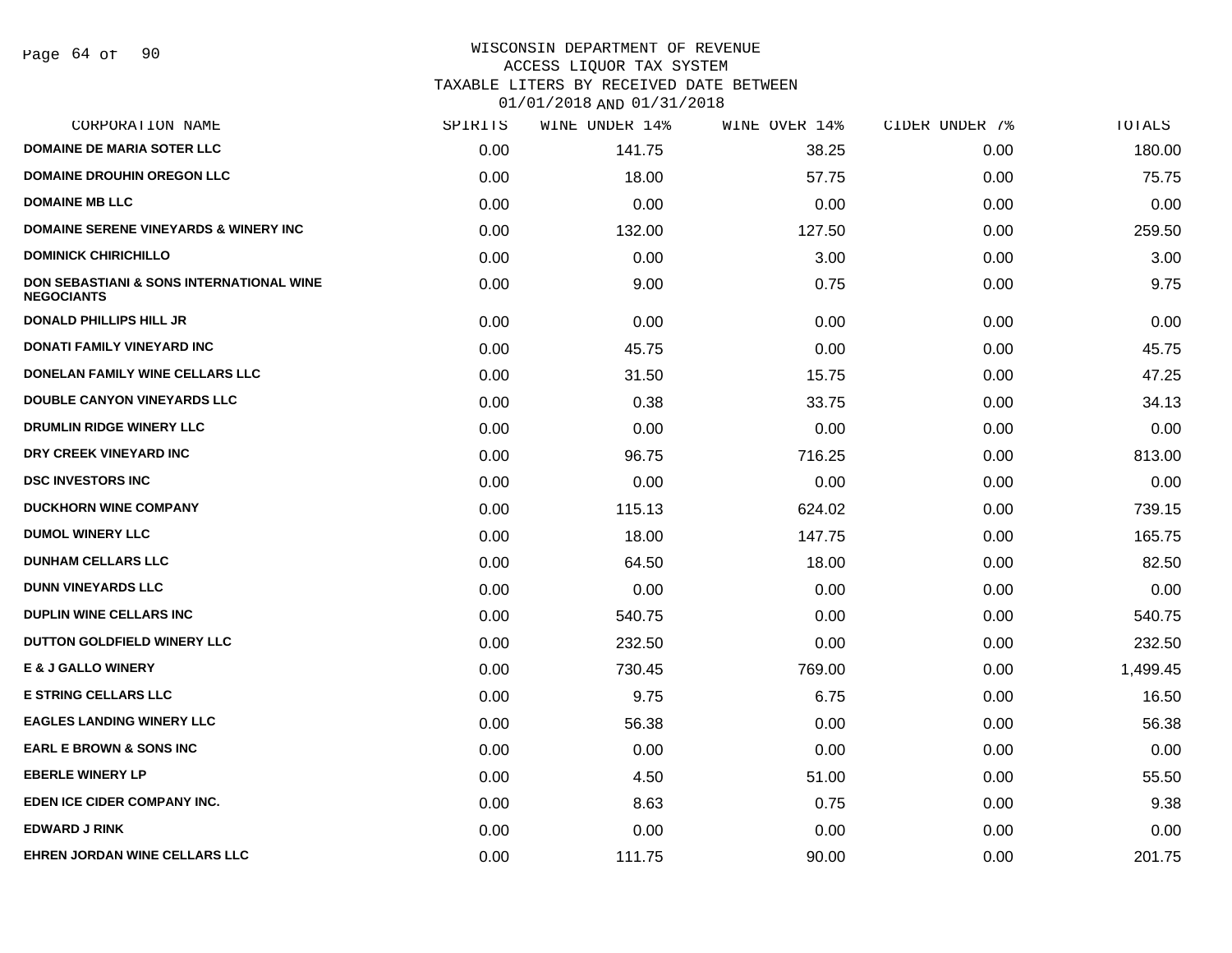Page 65 of 90

#### WISCONSIN DEPARTMENT OF REVENUE ACCESS LIQUOR TAX SYSTEM

TAXABLE LITERS BY RECEIVED DATE BETWEEN

| CORPORATION NAME                                 | SPIRITS | WINE UNDER 14% | WINE OVER 14% | CIDER UNDER 7% | TOTALS |
|--------------------------------------------------|---------|----------------|---------------|----------------|--------|
| <b>EILEEN BRYS</b>                               | 0.00    | 47.25          | 1.50          | 0.00           | 48.75  |
| <b>ELEGANCE PROPERTIES LLC</b>                   | 0.00    | 2.25           | 37.50         | 0.00           | 39.75  |
| <b>ELISABETH W KLEIN</b>                         | 0.00    | 0.00           | 0.00          | 0.00           | 0.00   |
| ELK COVE VINEYARDS INC                           | 0.00    | 102.00         | 0.00          | 0.00           | 102.00 |
| <b>ELV-OREGON LLC</b>                            | 0.00    | 0.00           | 0.00          | 0.00           | 0.00   |
| <b>ELYSE WINERY LLC</b>                          | 0.00    | 2.25           | 73.50         | 0.00           | 75.75  |
| <b>EMILIO GUGLIELMO WINERY INC</b>               | 0.00    | 0.00           | 0.00          | 0.00           | 0.00   |
| <b>ERIC TRUMP WINE MANUFACTURING LLC</b>         | 0.00    | 143.25         | 3.00          | 0.00           | 146.25 |
| <b>ERNEST VINEYARDS LLC</b>                      | 0.00    | 0.00           | 0.00          | 0.00           | 0.00   |
| <b>ESCALERA-BOULET LLC</b>                       | 0.00    | 0.00           | 5.63          | 0.00           | 5.63   |
| <b>F KORBEL &amp; BROS INC</b>                   | 0.00    | 341.54         | 33.25         | 0.00           | 374.79 |
| <b>FANTESCA LLC</b>                              | 0.00    | 0.00           | 168.75        | 0.00           | 168.75 |
| <b>FAT BOYS INC</b>                              | 0.00    | 5.25           | 6.01          | 0.00           | 11.26  |
| <b>FAWN CREEK WINERY LLC</b>                     | 0.00    | 0.00           | 0.00          | 0.00           | 0.00   |
| <b>FAZELI VINEYARDS, LLC</b>                     | 0.00    | 0.00           | 7.50          | 0.00           | 7.50   |
| <b>FENESTRA WINERY INC</b>                       | 0.00    | 3.75           | 5.25          | 0.00           | 9.00   |
| FENN VALLEY VINEYARDS, INC.                      | 0.00    | 37.50          | 0.00          | 0.00           | 37.50  |
| <b>FERMENTING CELLARS LLC</b>                    | 0.00    | 0.00           | 0.00          | 0.00           | 0.00   |
| <b>FERRARI CARANO VINEYARDS &amp; WINERY LLC</b> | 0.00    | 6.75           | 369.75        | 0.00           | 376.50 |
| <b>FETZER VINEYARDS</b>                          | 0.00    | 123.00         | 49.50         | 0.00           | 172.50 |
| <b>FIDDLEHEAD CELLARS LP</b>                     | 0.00    | 18.00          | 0.00          | 0.00           | 18.00  |
| <b>FIDELITAS WINES LLC</b>                       | 0.00    | 0.00           | 124.50        | 0.00           | 124.50 |
| FIESTA VINEYARD & WINERY LLC                     | 0.00    | 18.00          | 0.00          | 0.00           | 18.00  |
| <b>FINKELSTEIN VINEYARDS INC</b>                 | 0.00    | 3.00           | 19.50         | 0.00           | 22.50  |
| <b>FIRESTEED CORPORATION</b>                     | 0.00    | 0.00           | 0.00          | 0.00           | 0.00   |
| <b>FISHER KING WINERY, LLC</b>                   | 0.00    | 0.00           | 0.00          | 0.00           | 0.00   |
| <b>FISHER VINEYARDS</b>                          | 0.00    | 0.00           | 51.00         | 0.00           | 51.00  |
| <b>FIVE VINES LLC</b>                            | 0.00    | 0.00           | 9.00          | 0.00           | 9.00   |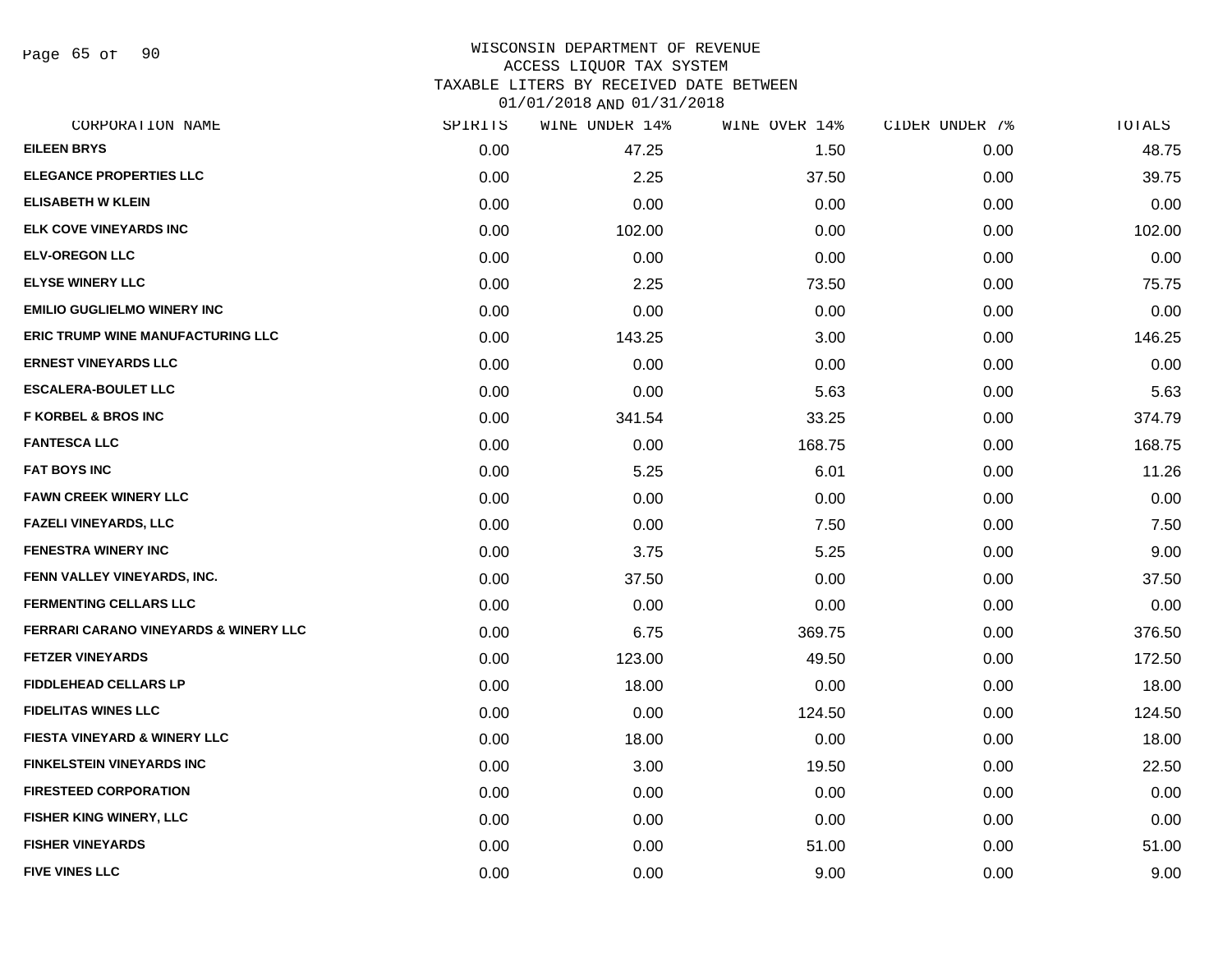### WISCONSIN DEPARTMENT OF REVENUE ACCESS LIQUOR TAX SYSTEM TAXABLE LITERS BY RECEIVED DATE BETWEEN

| CORPORATION NAME                               | SPIRITS | WINE UNDER 14% | WINE OVER 14% | CIDER UNDER 7% | TOTALS |
|------------------------------------------------|---------|----------------|---------------|----------------|--------|
| <b>FLORA SPRINGS WINE COMPANY</b>              | 0.00    | 6.75           | 96.00         | 0.00           | 102.75 |
| <b>FLOWERS VINEYARD AND WINERY, LLC</b>        | 0.00    | 30.75          | 1.50          | 0.00           | 32.25  |
| <b>FLYING B VINEYARD LP</b>                    | 0.00    | 2.25           | 18.75         | 0.00           | 21.00  |
| <b>FN CELLARS LLC</b>                          | 0.00    | 0.00           | 0.00          | 0.00           | 0.00   |
| <b>FOLEY ESTATES VINEYARD &amp; WINERY LLC</b> | 0.00    | 0.75           | 3.00          | 0.00           | 3.75   |
| <b>FOLEY FAMILY WINES INC</b>                  | 0.00    | 0.00           | 0.00          | 0.00           | 0.00   |
| <b>FOLEY FAMILY WINES INC</b>                  | 0.00    | 88.50          | 237.00        | 0.00           | 325.50 |
| <b>FOLIO WINE COMPANY LLC</b>                  | 0.00    | 18.00          | 9.00          | 0.00           | 27.00  |
| <b>FORT ROSS VINEYARD &amp; WINERY LLC</b>     | 0.00    | 0.00           | 0.00          | 0.00           | 0.00   |
| <b>FOXEN VINEYARD INC</b>                      | 0.00    | 36.75          | 41.25         | 0.00           | 78.00  |
| <b>FRANCIS COPPOLA WINERY LLC</b>              | 0.00    | 730.61         | 166.75        | 0.00           | 897.36 |
| <b>FRANCISCAN VINEYARDS INC</b>                | 0.00    | 273.01         | 653.25        | 0.00           | 926.26 |
| <b>FRANK FAMILY VINEYARDS LLC</b>              | 0.00    | 98.26          | 423.76        | 0.00           | 522.02 |
| <b>FRED C SCHERRER</b>                         | 0.00    | 0.00           | 4.50          | 0.00           | 4.50   |
| <b>FREIXENET SONOMA CAVES INC</b>              | 0.00    | 205.50         | 64.50         | 0.00           | 270.00 |
| <b>FREY VINEYARDS LTD</b>                      | 0.00    | 45.00          | 0.00          | 0.00           | 45.00  |
| <b>FROGS LEAP WINERY</b>                       | 0.00    | 329.25         | 0.00          | 0.00           | 329.25 |
| <b>FROGTOWN CELLARS LLP</b>                    | 0.00    | 6.75           | 6.75          | 0.00           | 13.50  |
| FRUIT OF THE WOODS WINE CELLAR, INC.           | 0.00    | 0.00           | 0.00          | 0.00           | 0.00   |
| <b>FULCRUM WINES LLC</b>                       | 0.00    | 685.50         | 0.00          | 0.00           | 685.50 |
| <b>FULKERSON WINE CELLARS LLC</b>              | 0.00    | 0.00           | 0.00          | 0.00           | 0.00   |
| <b>FULLERTON WINES, INC</b>                    | 0.00    | 0.00           | 0.00          | 0.00           | 0.00   |
| <b>FURTHERMORE LLC</b>                         | 0.00    | 0.00           | 27.00         | 0.00           | 27.00  |
| <b>G GRAHAM WINES INC</b>                      | 0.00    | 0.00           | 2.25          | 0.00           | 2.25   |
| <b>GALENA CELLARS INC</b>                      | 0.00    | 82.50          | 1.52          | 0.00           | 84.02  |
| <b>GALLICA WINES LLC</b>                       | 0.00    | 0.00           | 0.00          | 0.00           | 0.00   |
| <b>GAMBLE FAMILY VINEYARDS LLC</b>             | 0.00    | 22.50          | 23.25         | 0.00           | 45.75  |
| <b>GARGIULO VINEYARD LLC</b>                   | 0.00    | 0.75           | 2.25          | 0.00           | 3.00   |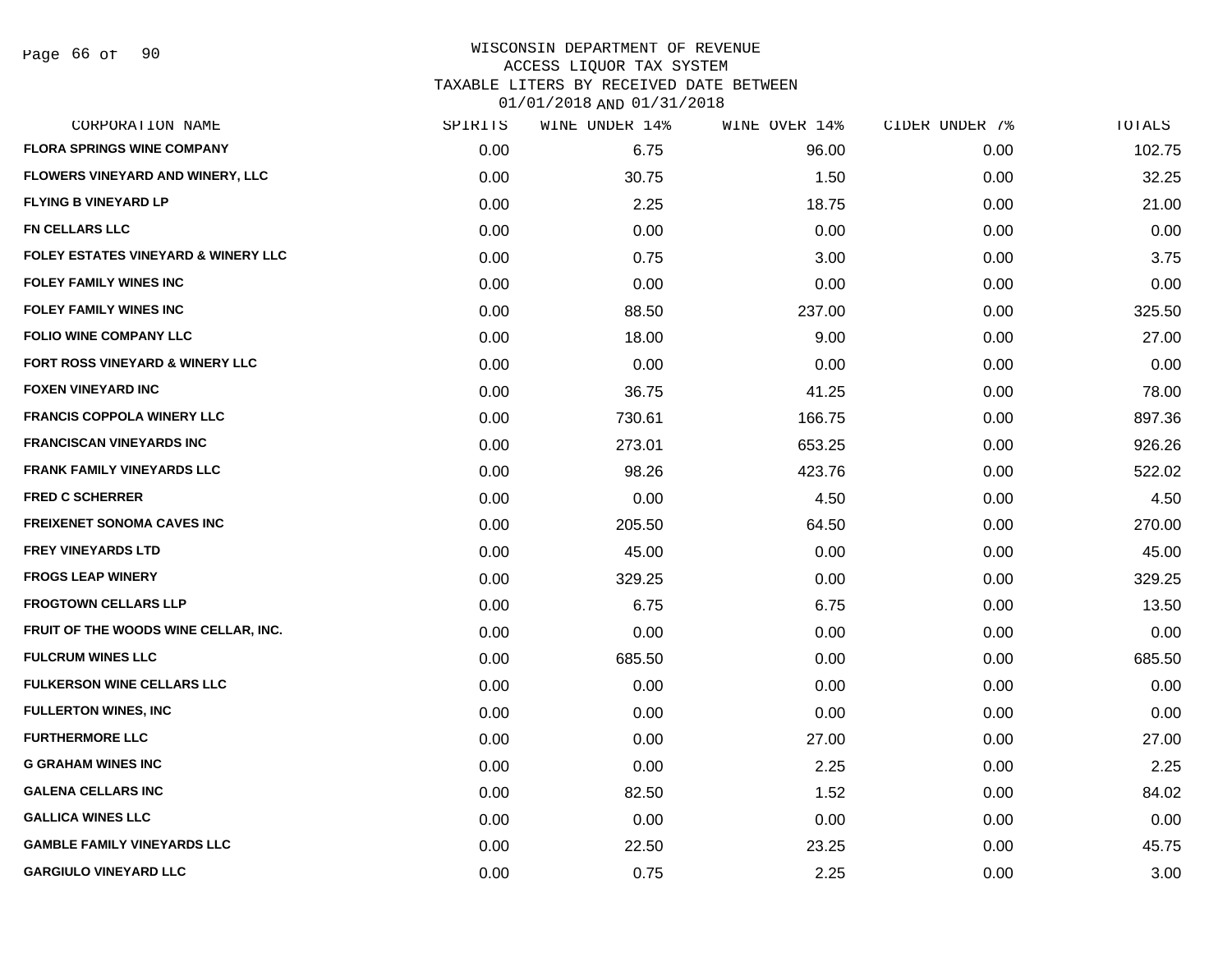Page 67 of 90

### WISCONSIN DEPARTMENT OF REVENUE ACCESS LIQUOR TAX SYSTEM

TAXABLE LITERS BY RECEIVED DATE BETWEEN

| CORPORATION NAME                                    | SPIRITS | WINE UNDER 14% | WINE OVER 14% | CIDER UNDER 7% | TOTALS   |
|-----------------------------------------------------|---------|----------------|---------------|----------------|----------|
| <b>GARROD TRUST</b>                                 | 0.00    | 24.00          | 2.25          | 0.00           | 26.25    |
| <b>GARVIN HEIGHTS VINEYARDS, LLC</b>                | 0.00    | 6.00           | 0.00          | 0.00           | 6.00     |
| <b>GEARY MARKET INVESTMENT COMPANY LTD</b>          | 0.00    | 8.25           | 42.00         | 0.00           | 50.25    |
| <b>GEMSTONE VINEYARDS LLC</b>                       | 0.00    | 0.00           | 0.00          | 0.00           | 0.00     |
| <b>GENERATIONS OF SONOMA LLC</b>                    | 0.00    | 3.75           | 98.25         | 0.00           | 102.00   |
| <b>GENESEO PARTNERS LP</b>                          | 0.00    | 0.00           | 79.25         | 0.00           | 79.25    |
| <b>GEORGE O HENDRY</b>                              | 0.00    | 20.25          | 117.00        | 0.00           | 137.25   |
| <b>GERBER, GERBER &amp; GERBER DISCLAIMER TRUST</b> | 0.00    | 27.00          | 0.75          | 0.00           | 27.75    |
| <b>GF WINES LLC</b>                                 | 0.00    | 127.50         | 33.75         | 0.00           | 161.25   |
| <b>GIFT SERVICES INC</b>                            | 0.00    | 0.00           | 0.00          | 0.00           | 0.00     |
| <b>GLOBAL UNIVERSAL SRL</b>                         | 0.00    | 0.00           | 0.00          | 0.00           | 0.00     |
| <b>GOLDIN INVESTMENT II INC</b>                     | 0.00    | 0.00           | 0.00          | 0.00           | 0.00     |
| <b>GOLDRIDGEPINOT.COM LLC</b>                       | 0.00    | 111.75         | 5.25          | 0.00           | 117.00   |
| <b>GOOD FOUNDATIONS INC</b>                         | 0.00    | 66.75          | 0.00          | 0.00           | 66.75    |
| <b>GOOSE RIDGE LLC</b>                              | 0.00    | 0.00           | 21.75         | 0.00           | 21.75    |
| <b>GRAPE VISIONS LLC</b>                            | 0.00    | 0.00           | 101.25        | 0.00           | 101.25   |
| <b>GRAPESEED WINE FUND LLC</b>                      | 0.00    | 1.50           | 2.25          | 0.00           | 3.75     |
| <b>GRASSINI FAMILY VINEYARDS LLC</b>                | 0.00    | 0.00           | 0.00          | 0.00           | 0.00     |
| <b>GREEN FAMILY WINERY LLC</b>                      | 0.00    | 0.00           | 0.00          | 0.00           | 0.00     |
| <b>GREG SANDERS</b>                                 | 0.00    | 22.50          | 3.00          | 0.00           | 25.50    |
| <b>GRGICH HILLS CELLAR</b>                          | 0.00    | 80.63          | 321.38        | 0.00           | 402.01   |
| <b>GRIEB OPTIMAL WINECRAFTING LLC</b>               | 0.00    | 13.50          | 0.00          | 0.00           | 13.50    |
| <b>GROTH VINEYARDS &amp; WINERY LLC</b>             | 0.00    | 0.00           | 69.75         | 0.00           | 69.75    |
| <b>GULLETT &amp; GULLETT</b>                        | 0.00    | 93.00          | 9.00          | 0.00           | 102.00   |
| H DE V LLC                                          | 0.00    | 9.00           | 3.00          | 0.00           | 12.00    |
| <b>HAFNER VINEYARD LLC</b>                          | 0.00    | 114.75         | 0.00          | 0.00           | 114.75   |
| <b>HAGAFEN CELLARS INC</b>                          | 0.00    | 2,356.35       | 0.00          | 0.00           | 2,356.35 |
| <b>HAHN ESTATE</b>                                  | 0.00    | 0.75           | 90.75         | 0.00           | 91.50    |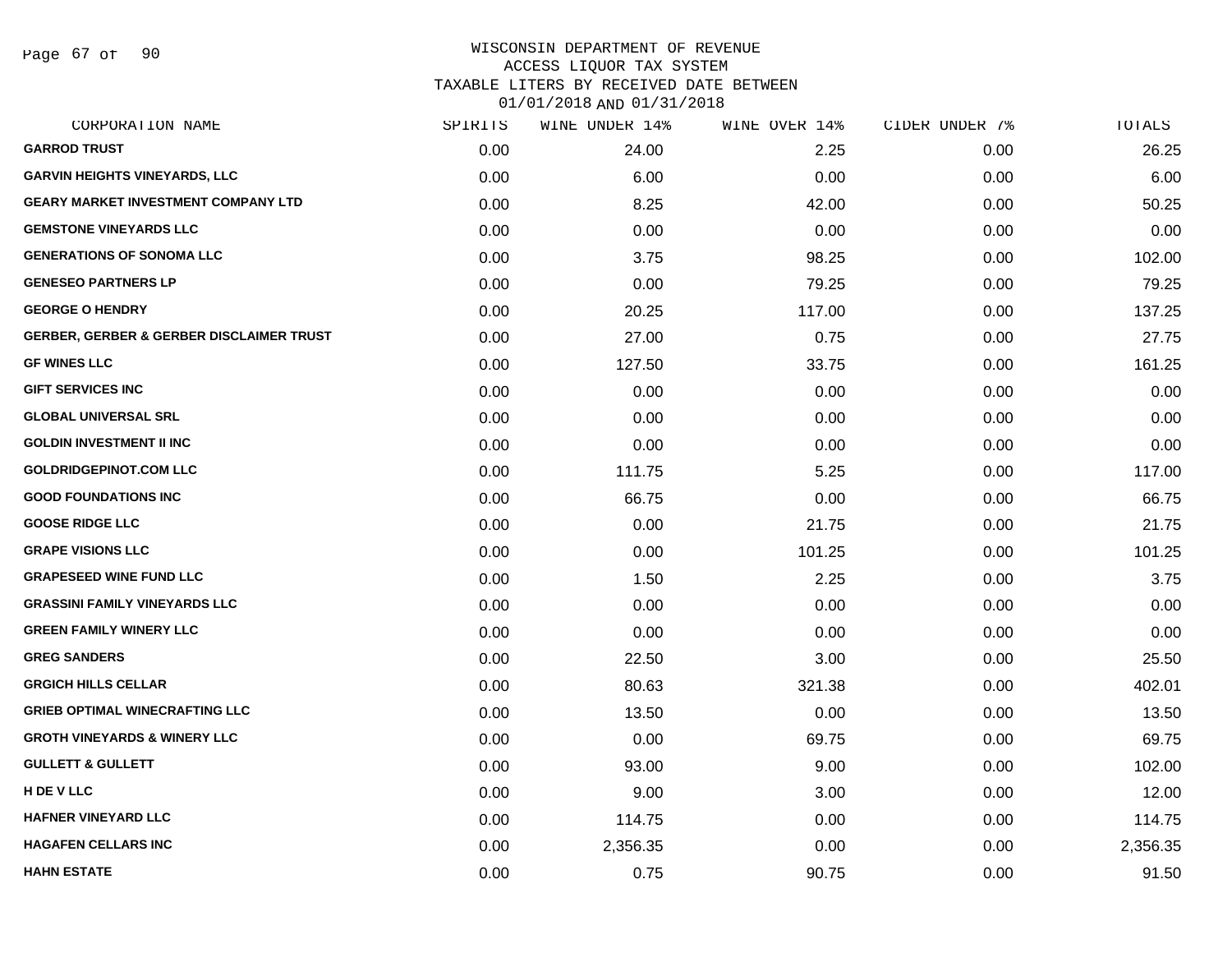Page 68 of 90

#### WISCONSIN DEPARTMENT OF REVENUE ACCESS LIQUOR TAX SYSTEM

TAXABLE LITERS BY RECEIVED DATE BETWEEN

| CORPORATION NAME                      | SPIRITS | WINE UNDER 14% | WINE OVER 14% | CIDER UNDER 7% | TOTALS    |
|---------------------------------------|---------|----------------|---------------|----------------|-----------|
| <b>HALF KRAKT LLC</b>                 | 0.00    | 0.00           | 0.00          | 0.00           | 0.00      |
| <b>HALF MOON HILL LLC</b>             | 0.00    | 0.00           | 0.00          | 0.00           | 0.00      |
| <b>HALL WINES LLC</b>                 | 0.00    | 0.76           | 777.00        | 0.00           | 777.76    |
| <b>HALTER WINERY LLC</b>              | 0.00    | 0.00           | 0.00          | 0.00           | 0.00      |
| <b>HAMEL FAMILY WINES LLC</b>         | 0.00    | 126.00         | 511.50        | 0.00           | 637.50    |
| <b>HAMMLER WINE CORP</b>              | 0.00    | 0.00           | 0.00          | 0.00           | 0.00      |
| HANDLEY CELLARS LIMITED PARTNERSHIP   | 0.00    | 105.75         | 70.50         | 0.00           | 176.25    |
| <b>HANNA WINERY INC</b>               | 0.00    | 45.00          | 26.25         | 0.00           | 71.25     |
| <b>HARALD TOMESCH</b>                 | 0.00    | 0.00           | 0.00          | 0.00           | 0.00      |
| HARBOR RIDGE WINERY INC.              | 0.00    | 0.00           | 0.00          | 0.00           | 0.00      |
| <b>HARLAN ESTATE WINERY INC</b>       | 0.00    | 0.00           | 48.75         | 0.00           | 48.75     |
| <b>HARMELL CELLARS LLC</b>            | 0.00    | 0.00           | 79.50         | 0.00           | 79.50     |
| <b>HARRIS &amp; HARRIS</b>            | 0.00    | 0.00           | 9.00          | 0.00           | 9.00      |
| <b>HARRY &amp; DAVID HOLDINGS INC</b> | 0.00    | 708.00         | 227.25        | 0.00           | 935.25    |
| HARTWELL VINEYARDS LLC                | 0.00    | 0.00           | 0.00          | 0.00           | 0.00      |
| <b>HAWK AND HORSE VINEYARDS LLC</b>   | 0.00    | 0.00           | 0.00          | 0.00           | 0.00      |
| <b>HAWKES LLC</b>                     | 0.00    | 9.00           | 120.75        | 0.00           | 129.75    |
| <b>HDD LLC</b>                        | 0.00    | 167.25         | 450.75        | 0.00           | 618.00    |
| <b>HEITZ WINE CELLARS</b>             | 0.00    | 14.25          | 50.25         | 0.00           | 64.50     |
| <b>HEMISPHERE WINE COMPANY INC</b>    | 0.00    | 15.75          | 147.75        | 0.00           | 163.50    |
| <b>HEMISPHERES LLC</b>                | 0.00    | 44,096.25      | 1,378.50      | 0.00           | 45,474.75 |
| HERB LAMB VINEYARDS, LLC              | 0.00    | 0.00           | 3.00          | 0.00           | 3.00      |
| <b>HERDIE BAISDEN</b>                 | 0.00    | 0.00           | 0.00          | 0.00           | 0.00      |
| <b>HERON HILL VINEYARDS INC</b>       | 0.00    | 10.50          | 0.00          | 0.00           | 10.50     |
| <b>HERRERA &amp; HERRERA</b>          | 0.00    | 0.00           | 80.25         | 0.00           | 80.25     |
| <b>HESTAN VINEYARDS LLC</b>           | 0.00    | 0.00           | 68.25         | 0.00           | 68.25     |
| <b>HIDDEN RIDGE VINEYARD LLC</b>      | 0.00    | 0.00           | 0.00          | 0.00           | 0.00      |
| <b>HILL ESTATES INC</b>               | 0.00    | 38.25          | 63.00         | 0.00           | 101.25    |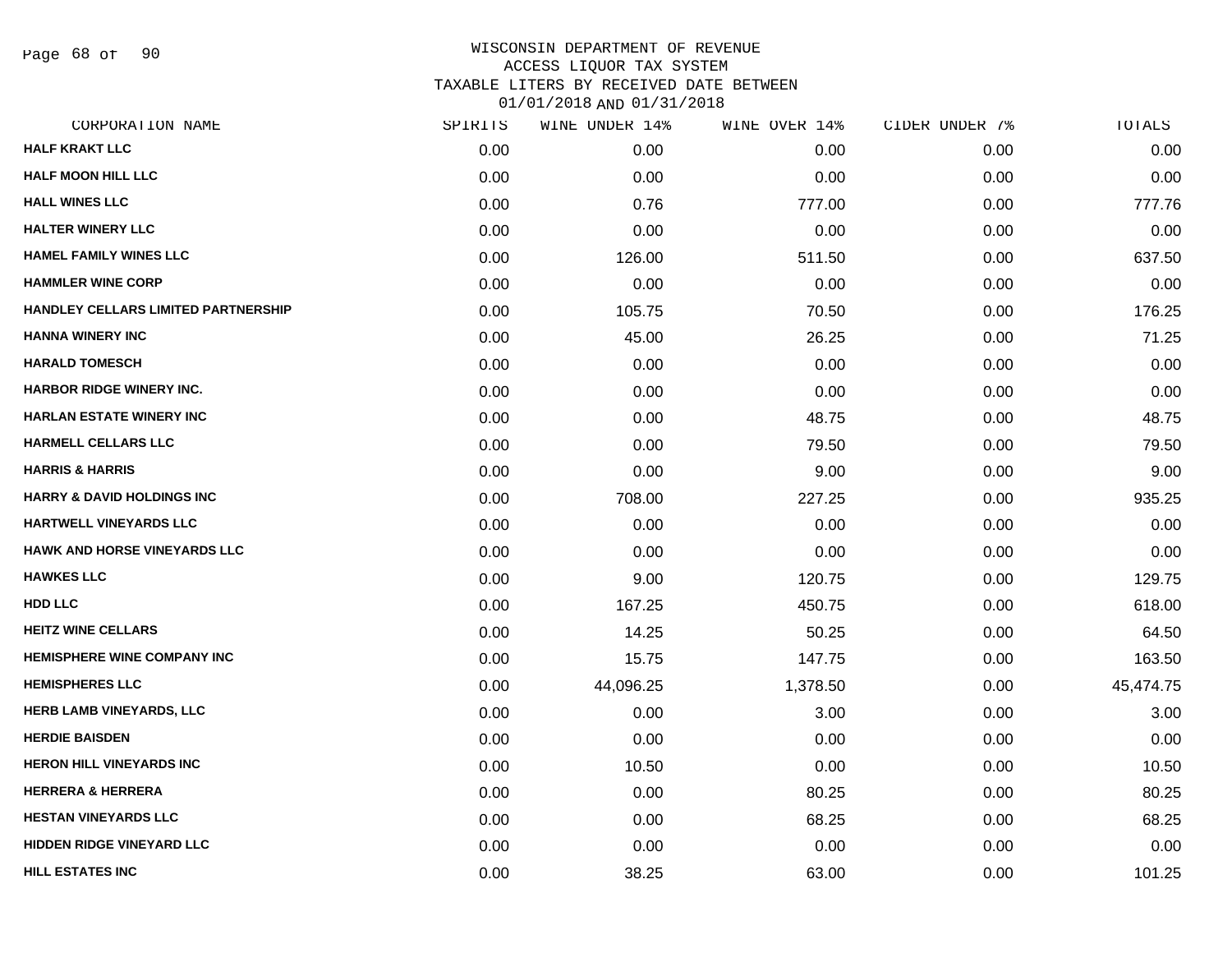Page 69 of 90

### WISCONSIN DEPARTMENT OF REVENUE ACCESS LIQUOR TAX SYSTEM TAXABLE LITERS BY RECEIVED DATE BETWEEN

| CORPORATION NAME                      | SPIRITS | WINE UNDER 14% | WINE OVER 14% | CIDER UNDER 7% | TOTALS   |
|---------------------------------------|---------|----------------|---------------|----------------|----------|
| <b>HIRSCH WINERY LLC</b>              | 0.00    | 22.50          | 0.00          | 0.00           | 22.50    |
| <b>HOFFMAN AND HOFFMAN</b>            | 0.00    | 9.75           | 0.00          | 0.00           | 9.75     |
| <b>HOLLYS HILL VINEYARDS LLC</b>      | 0.00    | 0.00           | 11.25         | 0.00           | 11.25    |
| HONIG VINEYARD AND WINERY LLC         | 0.00    | 36.00          | 68.25         | 0.00           | 104.25   |
| <b>HOPE WINE LLC</b>                  | 0.00    | 1,225.13       | 32.00         | 0.00           | 1,257.13 |
| <b>HOUDINI INC</b>                    | 0.00    | 8,062.50       | 793.50        | 0.00           | 8,856.00 |
| <b>HOURGLASS WINE COMPANY INC</b>     | 0.00    | 0.00           | 82.50         | 0.00           | 82.50    |
| <b>HUNEEUS VINTNERS LLC</b>           | 0.00    | 7.50           | 94.50         | 0.00           | 102.00   |
| HUNT COUNTRY VINEYARDS LLC            | 0.00    | 53.63          | 1.00          | 0.00           | 54.63    |
| <b>HUSCH VINEYARDS INC</b>            | 0.00    | 192.75         | 36.00         | 0.00           | 228.75   |
| <b>INCEPTION WINES LLC</b>            | 0.00    | 0.00           | 0.00          | 0.00           | 0.00     |
| <b>INMAN FAMILY WINES LLC</b>         | 0.00    | 29.25          | 3.00          | 0.00           | 32.25    |
| <b>INVESTOR'S OF AMERICA LP</b>       | 0.00    | 6.75           | 30.75         | 0.00           | 37.50    |
| <b>IRON HORSE VINEYARDS LP</b>        | 0.00    | 290.25         | 16.50         | 0.00           | 306.75   |
| <b>ISENHOWER CELLARS LLC</b>          | 0.00    | 15.00          | 9.00          | 0.00           | 24.00    |
| <b>ISLAND ORCHARD CIDER LLC</b>       | 0.00    | 0.00           | 0.00          | 0.00           | 0.00     |
| <b>ISR VINEYARDS ASSOCIATION</b>      | 0.00    | 0.00           | 0.00          | 0.00           | 0.00     |
| <b>J CELLARS INVESTMENTS LLC</b>      | 0.00    | 0.00           | 0.00          | 0.00           | 0.00     |
| <b>J LOHR WINERY CORP</b>             | 0.00    | 54.75          | 104.25        | 0.00           | 159.00   |
| <b>J PEDRONCELLI WINERY</b>           | 0.00    | 15.00          | 258.00        | 0.00           | 273.00   |
| <b>J RICKARDS WINERY LLC</b>          | 0.00    | 0.00           | 110.25        | 0.00           | 110.25   |
| <b>J.W. THOMAS LLC</b>                | 0.00    | 0.00           | 4.50          | 0.00           | 4.50     |
| <b>J3 WINE PARTNERS LLC</b>           | 0.00    | 0.75           | 61.50         | 0.00           | 62.25    |
| <b>JACK JOHN INVESTMENTS INC</b>      | 0.00    | 1.50           | 25.50         | 0.00           | 27.00    |
| <b>JACKSON FAMILY WINES INC</b>       | 0.00    | 387.41         | 2,015.68      | 0.00           | 2,403.09 |
| <b>JACKSON WINE LLC</b>               | 0.00    | 0.00           | 0.00          | 0.00           | 0.00     |
| <b>JACKSON WINERY &amp; VINEYARDS</b> | 0.00    | 0.00           | 0.00          | 0.00           | 0.00     |
| <b>JACUZZI FAMILY VINEYARDS LLC</b>   | 0.00    | 31.50          | 78.75         | 0.00           | 110.25   |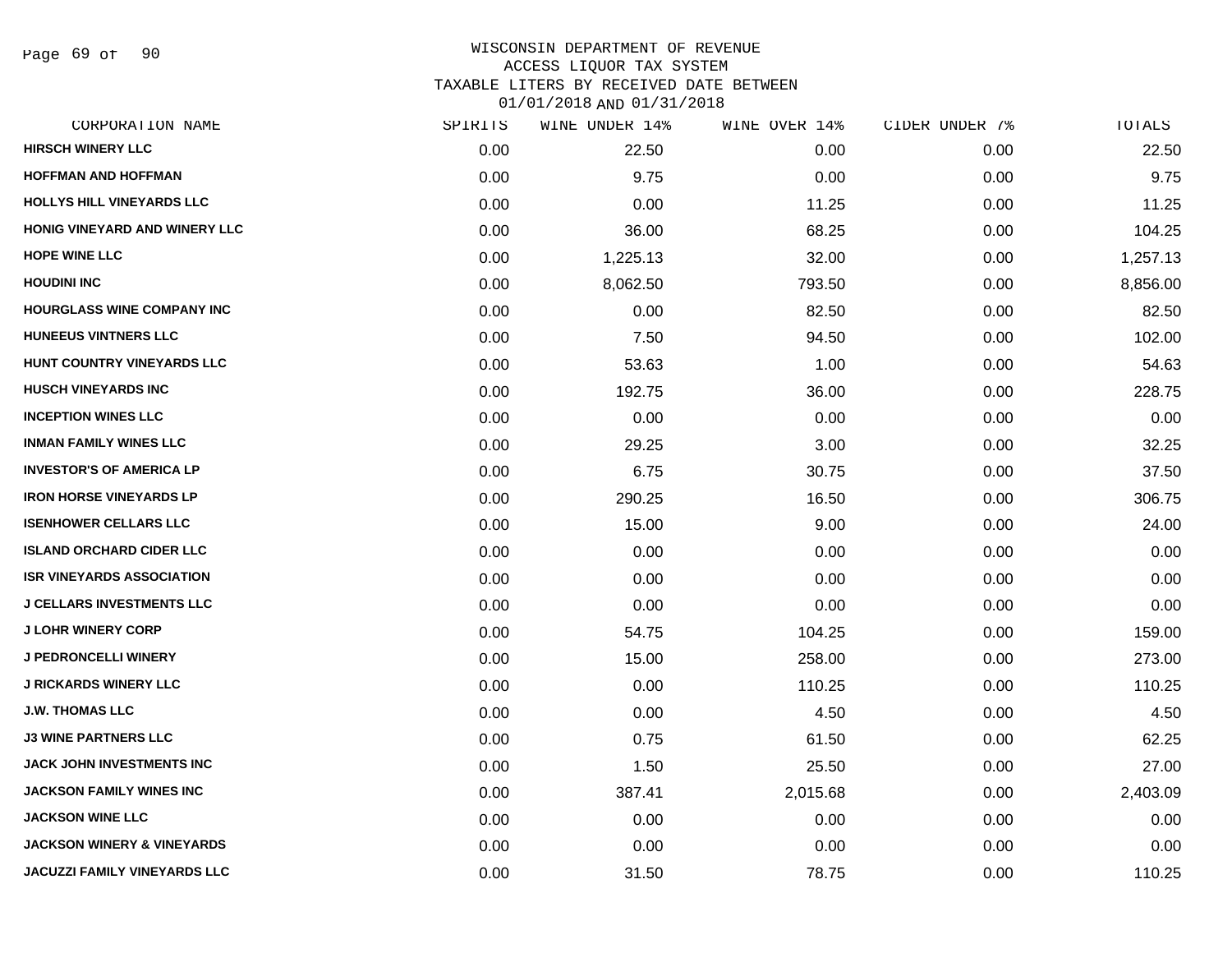Page 70 of 90

### WISCONSIN DEPARTMENT OF REVENUE ACCESS LIQUOR TAX SYSTEM TAXABLE LITERS BY RECEIVED DATE BETWEEN

| CORPORATION NAME                     | SPIRITS | WINE UNDER 14% | WINE OVER 14% | CIDER UNDER 7% | TOTALS |
|--------------------------------------|---------|----------------|---------------|----------------|--------|
| <b>JAM CELLARS INC</b>               | 0.00    | 0.00           | 9.00          | 0.00           | 9.00   |
| <b>JAMES L LAMBERT</b>               | 0.00    | 30.75          | 23.25         | 0.00           | 54.00  |
| <b>JAMES P PROSSER</b>               | 0.00    | 39.00          | 0.00          | 0.00           | 39.00  |
| <b>JASON STEVE RAY</b>               | 0.00    | 0.00           | 0.00          | 0.00           | 0.00   |
| <b>JB GEORGE LLC</b>                 | 0.00    | 0.00           | 9.00          | 0.00           | 9.00   |
| <b>JC CELLARS INC</b>                | 0.00    | 0.00           | 73.50         | 0.00           | 73.50  |
| <b>JEFFERY M GORDON</b>              | 0.00    | 5.25           | 11.25         | 0.00           | 16.50  |
| <b>JEFFREY L STOEGER</b>             | 0.00    | 0.00           | 0.00          | 0.00           | 0.00   |
| <b>JENNIFER L JACKSON-HARTFORD</b>   | 0.00    | 3.75           | 219.00        | 0.00           | 222.75 |
| <b>JESSUP CELLARS HOLDING CO LLC</b> | 0.00    | 0.00           | 318.01        | 0.00           | 318.01 |
| <b>JM CELLARS COMPANY</b>            | 0.00    | 0.00           | 0.00          | 0.00           | 0.00   |
| <b>J-NH WINE GROUP LLC</b>           | 0.00    | 0.00           | 14.25         | 0.00           | 14.25  |
| JOHN ANTHONY VINEYARDS LLC           | 0.00    | 7.50           | 51.75         | 0.00           | 59.25  |
| <b>JOHN E NICOLOZAKES</b>            | 0.00    | 14.25          | 0.00          | 0.00           | 14.25  |
| <b>JOHN M STEWART</b>                | 0.00    | 0.00           | 4.50          | 0.00           | 4.50   |
| <b>JONATHAN DALE</b>                 | 0.00    | 0.00           | 0.00          | 0.00           | 0.00   |
| <b>JONES FAMILY WINERY LLC</b>       | 0.00    | 0.00           | 11.25         | 0.00           | 11.25  |
| <b>JORNY'S END LLC</b>               | 0.00    | 0.00           | 0.00          | 0.00           | 0.00   |
| <b>JOSEPH ALEXANDER VILLICANA II</b> | 0.00    | 0.00           | 606.80        | 0.00           | 606.80 |
| <b>JOSEPH CALLOW</b>                 | 0.00    | 0.00           | 0.00          | 0.00           | 0.00   |
| <b>JOSEPH CALLOW</b>                 | 0.00    | 0.00           | 0.00          | 0.00           | 0.00   |
| <b>JOSEPH PHELPS VINEYARDS LLC</b>   | 0.00    | 194.74         | 528.75        | 0.00           | 723.49 |
| <b>JOSEPH STALLER</b>                | 0.00    | 0.00           | 0.00          | 0.00           | 0.00   |
| <b>JOSEPH WYNIMKO</b>                | 0.00    | 0.00           | 0.00          | 0.00           | 0.00   |
| <b>JOYCE VINEYARDS LLC</b>           | 0.00    | 20.25          | 0.00          | 0.00           | 20.25  |
| <b>JRV LLC</b>                       | 0.00    | 0.00           | 6.75          | 0.00           | 6.75   |
| JUDD FAMILY VINEYARDS LP             | 0.00    | 0.00           | 0.00          | 0.00           | 0.00   |
| <b>JULIE A ANDRZEJCZAK</b>           | 0.00    | 0.00           | 0.00          | 0.00           | 0.00   |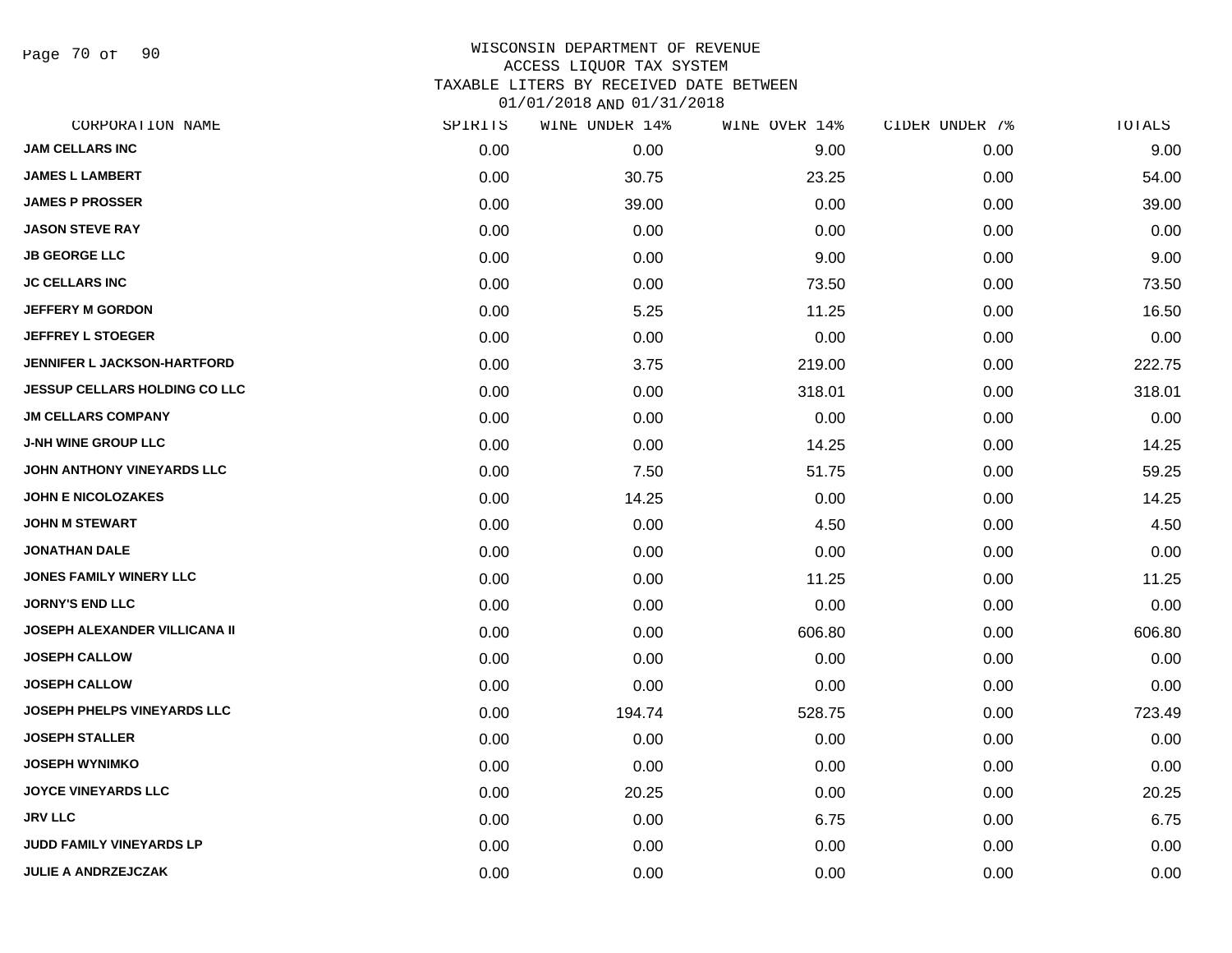Page 71 of 90

#### WISCONSIN DEPARTMENT OF REVENUE ACCESS LIQUOR TAX SYSTEM

TAXABLE LITERS BY RECEIVED DATE BETWEEN

| CORPORATION NAME                         | SPIRITS | WINE UNDER 14% | WINE OVER 14% | CIDER UNDER 7% | TOTALS   |
|------------------------------------------|---------|----------------|---------------|----------------|----------|
| <b>JUSTIN VINEYARDS &amp; WINERY LLC</b> | 0.00    | 0.00           | 0.00          | 0.00           | 0.00     |
| <b>JVW CORPORATION</b>                   | 0.00    | 142.50         | 0.00          | 0.00           | 142.50   |
| <b>K VINTNERS LLC</b>                    | 0.00    | 3.75           | 9.75          | 0.00           | 13.50    |
| <b>KACHINA CELLARS LLC</b>               | 0.00    | 1,591.25       | 1,726.50      | 0.00           | 3,317.75 |
| <b>KAMEN WINES LLC</b>                   | 0.00    | 9.75           | 34.50         | 0.00           | 44.25    |
| <b>KANGARU ENTERPRISES LLC</b>           | 0.00    | 26.25          | 30.75         | 0.00           | 57.00    |
| <b>KB WINES LLC</b>                      | 0.00    | 213.00         | 437.25        | 0.00           | 650.25   |
| <b>KEEVER VINEYARDS LLC</b>              | 0.00    | 0.00           | 20.25         | 0.00           | 20.25    |
| <b>KEN BROWN WINES LLC</b>               | 0.00    | 0.00           | 9.00          | 0.00           | 9.00     |
| <b>KENEFICK RANCHES WINERY LLC</b>       | 0.00    | 0.00           | 2.25          | 0.00           | 2.25     |
| <b>KENT HUMPHREY</b>                     | 0.00    | 24.00          | 151.50        | 0.00           | 175.50   |
| KENWARD FAMILY VINEYARDS, LLC            | 0.00    | 0.00           | 24.75         | 0.00           | 24.75    |
| <b>KENZO ESTATE INC</b>                  | 0.00    | 0.00           | 0.00          | 0.00           | 0.00     |
| <b>KERWIN ESTATE LLC</b>                 | 0.00    | 0.00           | 34.13         | 0.00           | 34.13    |
| <b>KESTREL PROPERTIES LLC</b>            | 0.00    | 13.29          | 4.37          | 0.00           | 17.66    |
| <b>KING ESTATE WINERY LP</b>             | 0.00    | 152.63         | 6.75          | 0.00           | 159.38   |
| <b>KISTLER VINEYARDS, LLC</b>            | 0.00    | 0.00           | 536.25        | 0.00           | 536.25   |
| <b>KLEIN FOODS INC</b>                   | 0.00    | 48.50          | 368.25        | 0.00           | 416.75   |
| <b>KNIGHTS BRIDGE WINERY LLC</b>         | 0.00    | 4.50           | 22.50         | 0.00           | 27.00    |
| <b>KOEHLER WINERY LLC</b>                | 0.00    | 17.25          | 35.25         | 0.00           | 52.50    |
| <b>KONSTANTIN D FRANK &amp; SONS</b>     | 0.00    | 271.88         | 0.00          | 0.00           | 271.88   |
| <b>KOPRI INC</b>                         | 0.00    | 4.50           | 0.00          | 0.00           | 4.50     |
| <b>KRUPP BROTHERS LLC</b>                | 0.00    | 0.00           | 61.50         | 0.00           | 61.50    |
| <b>KSSM LLC</b>                          | 0.00    | 106.50         | 256.50        | 0.00           | 363.00   |
| <b>KT WINECO LLC</b>                     | 0.00    | 0.00           | 22.50         | 0.00           | 22.50    |
| <b>KULETO VILLA LLC</b>                  | 0.00    | 0.00           | 9.75          | 0.00           | 9.75     |
| <b>KUNDE ENTERPRISES INC</b>             | 0.00    | 68.25          | 969.39        | 0.00           | 1,037.64 |
| KUVEE, INC.                              | 0.00    | 0.00           | 0.00          | 0.00           | 0.00     |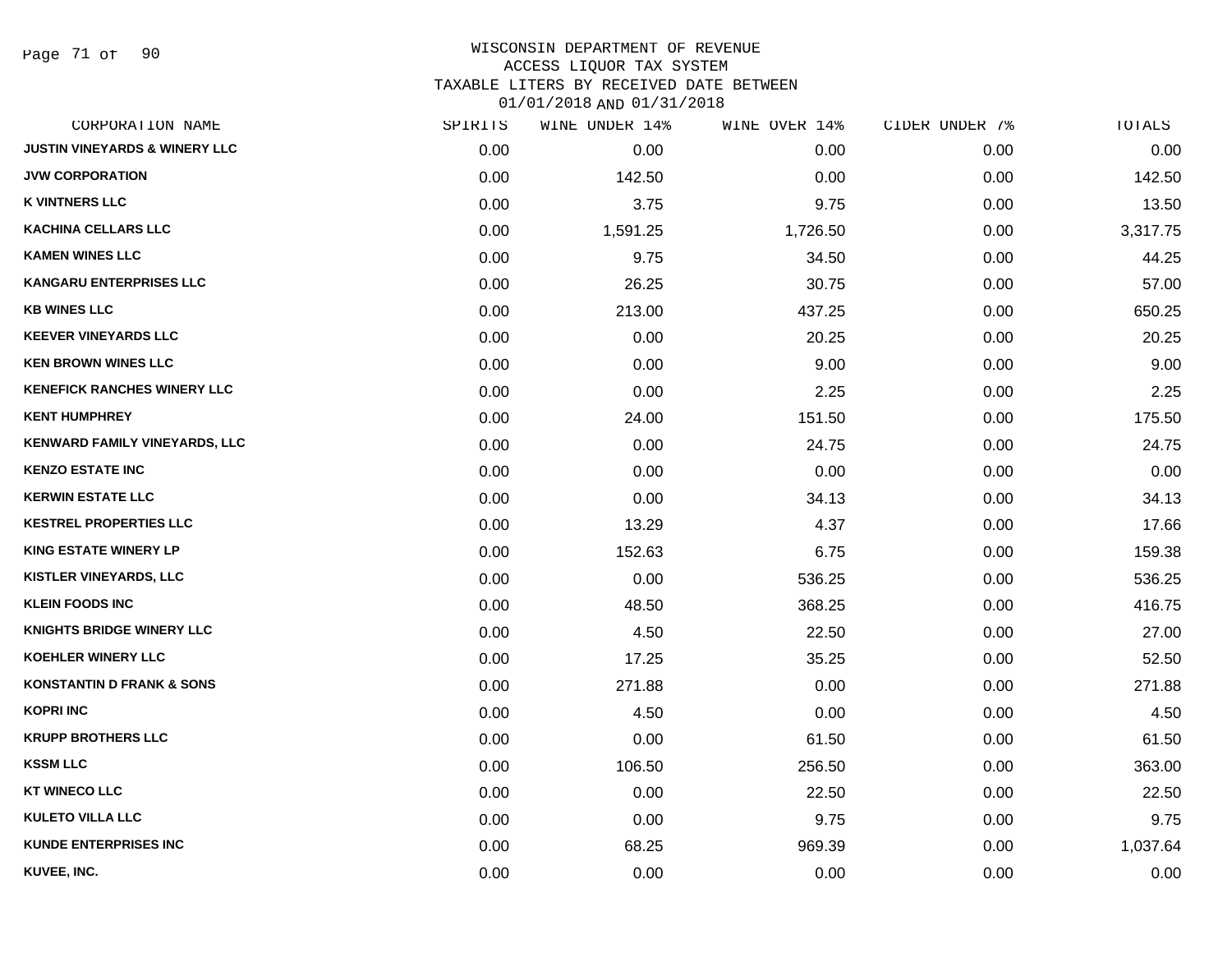Page 72 of 90

### WISCONSIN DEPARTMENT OF REVENUE ACCESS LIQUOR TAX SYSTEM TAXABLE LITERS BY RECEIVED DATE BETWEEN

| CORPORATION NAME                                  | SPIRITS | WINE UNDER 14% | WINE OVER 14% | CIDER UNDER 7% | TOTALS   |
|---------------------------------------------------|---------|----------------|---------------|----------------|----------|
| <b>LCWINE</b>                                     | 0.00    | 0.00           | 27.00         | 0.00           | 27.00    |
| L FOPPIANO WINE CO INC                            | 0.00    | 0.00           | 40.50         | 0.00           | 40.50    |
| <b>L18 WINES LLC</b>                              | 0.00    | 4,422.00       | 567.60        | 0.00           | 4,989.60 |
| <b>LADERA WINERY LLC</b>                          | 0.00    | 15.00          | 67.50         | 0.00           | 82.50    |
| <b>LAETITIA VINEYARD &amp; WINERY INC</b>         | 0.00    | 65.25          | 129.75        | 0.00           | 195.00   |
| <b>LAGUNA OAKS VINEYARD &amp; WINERY INC</b>      | 0.00    | 113.25         | 44.25         | 0.00           | 157.50   |
| <b>LAIL VINEYARDS LLC</b>                         | 0.00    | 0.00           | 22.50         | 0.00           | 22.50    |
| <b>LAIRD FAMILY ESTATE LLC</b>                    | 0.00    | 0.00           | 12.00         | 0.00           | 12.00    |
| <b>LAKE NOKOMIS CRANBERRIES INC</b>               | 0.00    | 0.00           | 0.00          | 0.00           | 0.00     |
| <b>LAMBERT BRIDGE WINERY INC</b>                  | 0.00    | 0.00           | 295.50        | 0.00           | 295.50   |
| <b>LANCASTER ESTATE VINEYARD &amp; WINERY LLC</b> | 0.00    | 0.00           | 91.50         | 0.00           | 91.50    |
| <b>LANGE WINERY LLC</b>                           | 0.00    | 66.00          | 0.00          | 0.00           | 66.00    |
| <b>LANGETWINS WINE CO INC</b>                     | 0.00    | 29.25          | 32.25         | 0.00           | 61.50    |
| <b>LARKMEAD VINEYARDS INC</b>                     | 0.00    | 3.75           | 109.50        | 0.00           | 113.25   |
| <b>LARSON &amp; LARSON</b>                        | 0.00    | 0.00           | 0.00          | 0.00           | 0.00     |
| <b>LARSON FAMILY WINERY INC</b>                   | 0.00    | 34.00          | 96.50         | 0.00           | 130.50   |
| <b>LASSETER FAMILY WINERY LLC</b>                 | 0.00    | 0.00           | 0.00          | 0.00           | 0.00     |
| <b>LATITUDE BEVERAGE COMPANY</b>                  | 0.00    | 45.00          | 24.75         | 0.00           | 69.75    |
| LAUTENBACH'S ORCHARD COUNTRY INC                  | 0.00    | 0.00           | 0.00          | 0.00           | 0.00     |
| <b>LAVA SPRINGS INC</b>                           | 0.00    | 0.00           | 44.25         | 0.00           | 44.25    |
| <b>LAW ESTATE WINES</b>                           | 0.00    | 0.00           | 0.00          | 0.00           | 0.00     |
| <b>LAWER FAMILY WINERY INC</b>                    | 0.00    | 0.00           | 0.00          | 0.00           | 0.00     |
| LE CEP II INC                                     | 0.00    | 33.00          | 3.00          | 0.00           | 36.00    |
| <b>LEAL VINEYARDS INC</b>                         | 0.00    | 0.00           | 10.50         | 0.00           | 10.50    |
| LEFT COAST CELLARS LLC                            | 0.00    | 9.00           | 9.00          | 0.00           | 18.00    |
| <b>LEMELSON WINERY LLC</b>                        | 0.00    | 27.75          | 16.50         | 0.00           | 44.25    |
| <b>LEONARDINI FAMILY WINERY LLC</b>               | 0.00    | 6.00           | 152.25        | 0.00           | 158.25   |
| <b>LEONESSE CELLARS LLC</b>                       | 0.00    | 33.75          | 43.75         | 0.00           | 77.50    |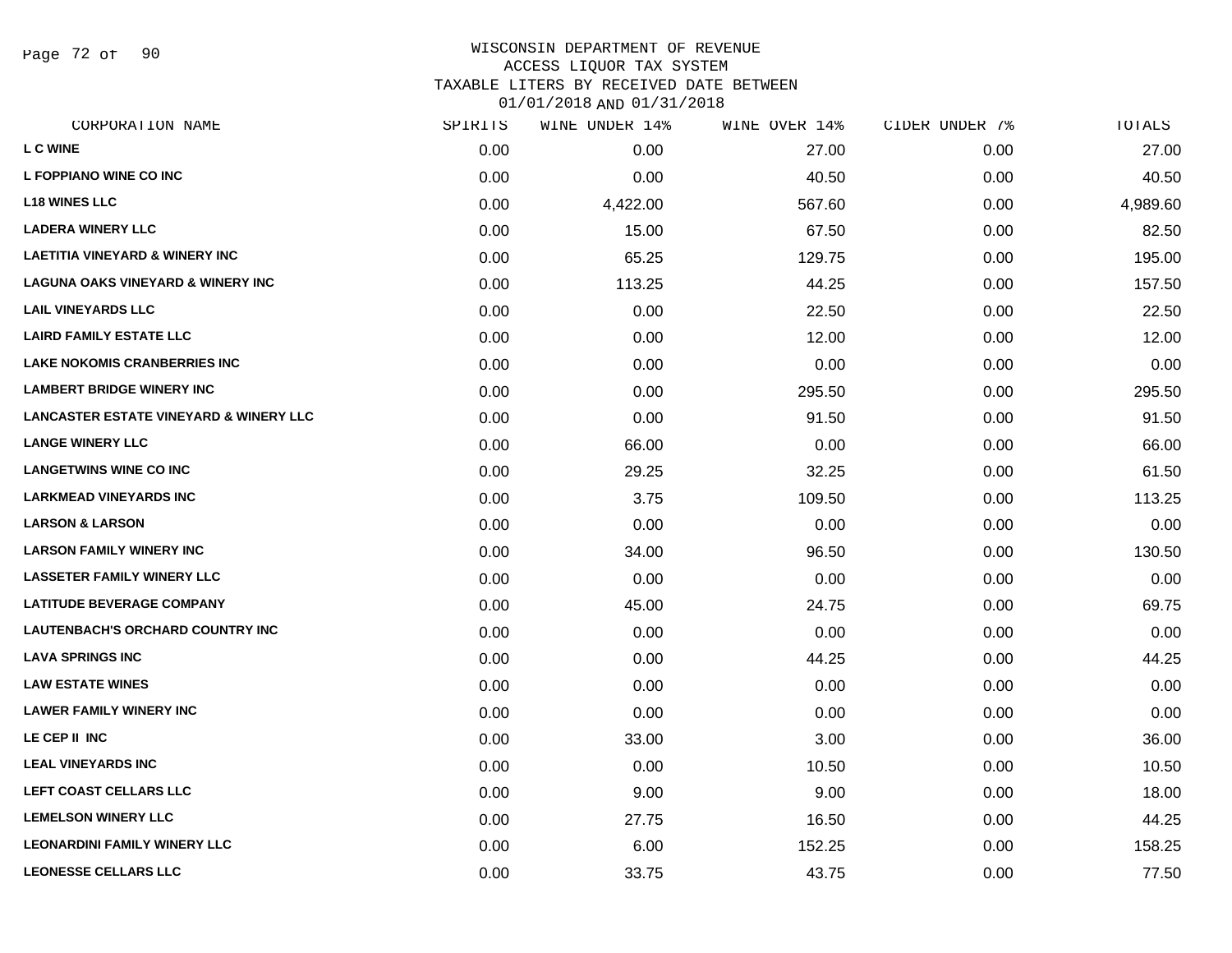Page 73 of 90

## WISCONSIN DEPARTMENT OF REVENUE ACCESS LIQUOR TAX SYSTEM TAXABLE LITERS BY RECEIVED DATE BETWEEN

| CORPORATION NAME                          | SPIRITS | WINE UNDER 14% | WINE OVER 14% | CIDER UNDER 7% | TOTALS |
|-------------------------------------------|---------|----------------|---------------|----------------|--------|
| <b>LEONETTI CELLAR LLC</b>                | 0.00    | 0.00           | 0.00          | 0.00           | 0.00   |
| <b>LEVIATHAN WINE COMPANY LLC</b>         | 0.00    | 0.00           | 0.00          | 0.00           | 0.00   |
| LIFE IS SHORT! LLC                        | 0.00    | 0.00           | 0.00          | 0.00           | 0.00   |
| <b>LIMERICK LANE CELLARS INC</b>          | 0.00    | 0.00           | 0.00          | 0.00           | 0.00   |
| <b>LION NATHAN USA INC</b>                | 0.00    | 157.31         | 243.75        | 0.00           | 401.06 |
| <b>LIONS PEAK</b>                         | 0.00    | 0.00           | 8.00          | 0.00           | 8.00   |
| <b>LLOYD W DAVIS</b>                      | 0.00    | 0.00           | 18.00         | 0.00           | 18.00  |
| <b>LOBO WINES LLC</b>                     | 0.00    | 2.25           | 0.00          | 0.00           | 2.25   |
| LONG MEADOW RANCH WINERY INC              | 0.00    | 21.00          | 1.50          | 0.00           | 22.50  |
| <b>LONG SHADOWS VINTNERS LLC</b>          | 0.00    | 0.75           | 36.00         | 0.00           | 36.75  |
| <b>LONGBOARD VINEYARDS LLC</b>            | 0.00    | 0.00           | 0.00          | 0.00           | 0.00   |
| <b>LONGORIA &amp; LONGORIA</b>            | 0.00    | 9.75           | 18.75         | 0.00           | 28.50  |
| <b>LORIMAR WINERY INC</b>                 | 0.00    | 2.25           | 14.50         | 0.00           | 16.75  |
| <b>LOST ISLAND WINE LLC</b>               | 0.00    | 0.00           | 0.00          | 0.00           | 0.00   |
| <b>LOUIDAR LLC</b>                        | 0.00    | 3.75           | 7.75          | 0.00           | 11.50  |
| <b>LOWDEN SCHOOLHOUSE CORPORATION</b>     | 0.00    | 3.75           | 145.50        | 0.00           | 149.25 |
| <b>LUCAS &amp; LEWELLEN VINEYARDS INC</b> | 0.00    | 30.75          | 62.00         | 0.00           | 92.75  |
| <b>LUNA VINEYARDS INC</b>                 | 0.00    | 9.75           | 47.25         | 0.00           | 57.00  |
| <b>LYNFRED WINERY INC</b>                 | 0.00    | 55.50          | 0.00          | 0.00           | 55.50  |
| <b>LYNMAR WINERY LLC</b>                  | 0.00    | 0.00           | 116.25        | 0.00           | 116.25 |
| <b>M &amp; J MONDAVI FAMILY LLC</b>       | 0.00    | 0.00           | 31.50         | 0.00           | 31.50  |
| M.A.C. WINES, LLC                         | 0.00    | 6.75           | 15.75         | 0.00           | 22.50  |
| <b>MADRIGAL FAMILY WINERY LLC</b>         | 0.00    | 146.75         | 6.75          | 0.00           | 153.50 |
| <b>MADRONA VINEYARDS LP</b>               | 0.00    | 5.25           | 49.00         | 0.00           | 54.25  |
| <b>MAKK WINE LLC</b>                      | 0.00    | 36.75          | 0.00          | 0.00           | 36.75  |
| <b>MANO'S INC</b>                         | 0.00    | 0.00           | 0.00          | 0.00           | 0.00   |
| <b>MARGERUM WINE COMPANY INC</b>          | 0.00    | 17.25          | 15.00         | 0.00           | 32.25  |
| <b>MARIETTA CELLARS INC</b>               | 0.00    | 0.00           | 0.00          | 0.00           | 0.00   |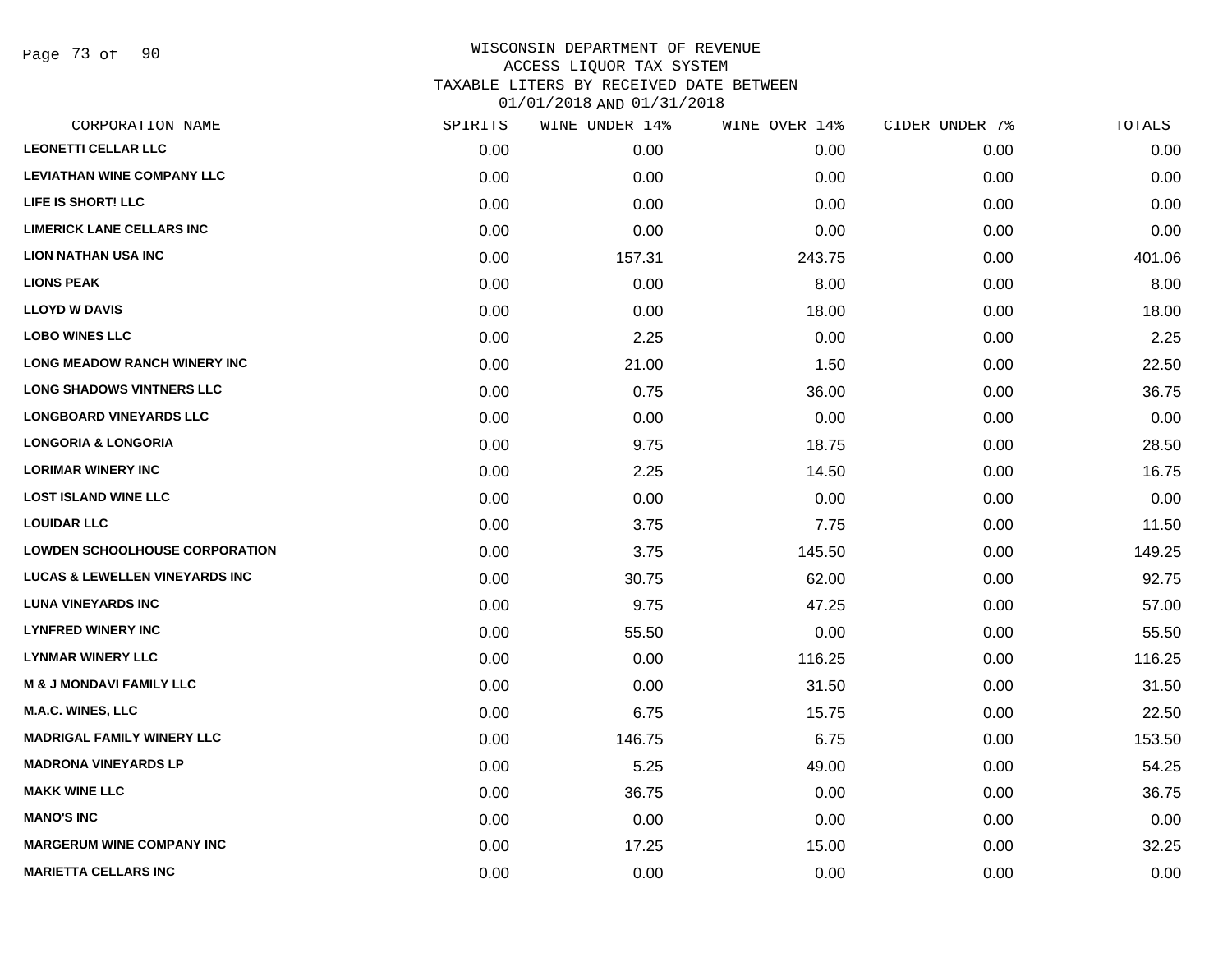Page 74 of 90

| CORPORATION NAME                               | SPIRITS | WINE UNDER 14% | WINE OVER 14% | CIDER UNDER 7% | TOTALS   |
|------------------------------------------------|---------|----------------|---------------|----------------|----------|
| <b>MARION J WEGLARZ AND MARLYS A BOCK PTRS</b> | 0.00    | 0.00           | 0.00          | 0.00           | 0.00     |
| <b>MARK HEROLD</b>                             | 0.00    | 0.00           | 0.00          | 0.00           | 0.00     |
| <b>MARKHAM VINEYARDS</b>                       | 0.00    | 39.75          | 51.00         | 0.00           | 90.75    |
| <b>MARTIN E SELL</b>                           | 0.00    | 0.00           | 0.00          | 0.00           | 0.00     |
| <b>MARTIN RAY WINERY INC</b>                   | 0.00    | 102.75         | 11.25         | 0.00           | 114.00   |
| <b>MARTINELLI WINERY INC</b>                   | 0.00    | 0.00           | 226.88        | 0.00           | 226.88   |
| <b>MATHY WINERY LLC</b>                        | 0.00    | 1,016.25       | 260.26        | 0.00           | 1,276.51 |
| <b>MATT PREIS</b>                              | 0.00    | 0.00           | 0.00          | 0.00           | 0.00     |
| <b>MATTHEW RICK</b>                            | 0.00    | 0.00           | 0.00          | 0.00           | 0.00     |
| <b>MATTHIAS A PIPPIG &amp; JAMIE M KINSER</b>  | 0.00    | 0.00           | 13.50         | 0.00           | 13.50    |
| <b>MAUI WINE LTD</b>                           | 0.00    | 180.75         | 10.54         | 0.00           | 191.29   |
| <b>MAURITSON FAMILY WINERY</b>                 | 0.00    | 0.00           | 153.00        | 0.00           | 153.00   |
| <b>MAYACAMAS VINEYARDS INC</b>                 | 0.00    | 0.00           | 0.00          | 0.00           | 0.00     |
| <b>MAYNARD J KEENAN</b>                        | 0.00    | 78.75          | 0.00          | 0.00           | 78.75    |
| <b>MCILQUHAM LLC</b>                           | 0.00    | 0.00           | 0.00          | 0.00           | 0.00     |
| <b>MCKAHN FAMILY CELLARS, LLC</b>              | 0.00    | 0.00           | 7.50          | 0.00           | 7.50     |
| <b>MCMENAMINS INC</b>                          | 0.00    | 9.75           | 10.75         | 0.00           | 20.50    |
| <b>MCNAB RIDGE WINERY LLC</b>                  | 0.00    | 0.00           | 0.00          | 0.00           | 0.00     |
| <b>MELROSE CELLARS LLC</b>                     | 0.00    | 3.00           | 0.75          | 0.00           | 3.75     |
| <b>MELVILLE VINEYARDS SOUTH LLC</b>            | 0.00    | 41.25          | 10.50         | 0.00           | 51.75    |
| <b>MENDOCINO WINE GROUP LLC</b>                | 0.00    | 168.75         | 106.50        | 0.00           | 275.25   |
| <b>MER ET SOLEIL LLC</b>                       | 0.00    | 0.00           | 13.50         | 0.00           | 13.50    |
| <b>MERCER WINE ESTATES LLC</b>                 | 0.00    | 0.00           | 0.00          | 0.00           | 0.00     |
| <b>MEREDITH VINEYARD ESTATE INC</b>            | 0.00    | 0.00           | 349.87        | 0.00           | 349.87   |
| <b>MERRYVALE VINEYARDS LLC</b>                 | 0.00    | 7.50           | 223.50        | 0.00           | 231.00   |
| <b>MERSHONIAN CIDERY LLC</b>                   | 0.00    | 0.00           | 0.00          | 0.00           | 0.00     |
| <b>MESSINA HOF WINE CELLARS INC</b>            | 0.00    | 0.00           | 0.00          | 0.00           | 0.00     |
| <b>METAMORPHOSIS WINES LLC</b>                 | 0.00    | 0.00           | 0.00          | 0.00           | 0.00     |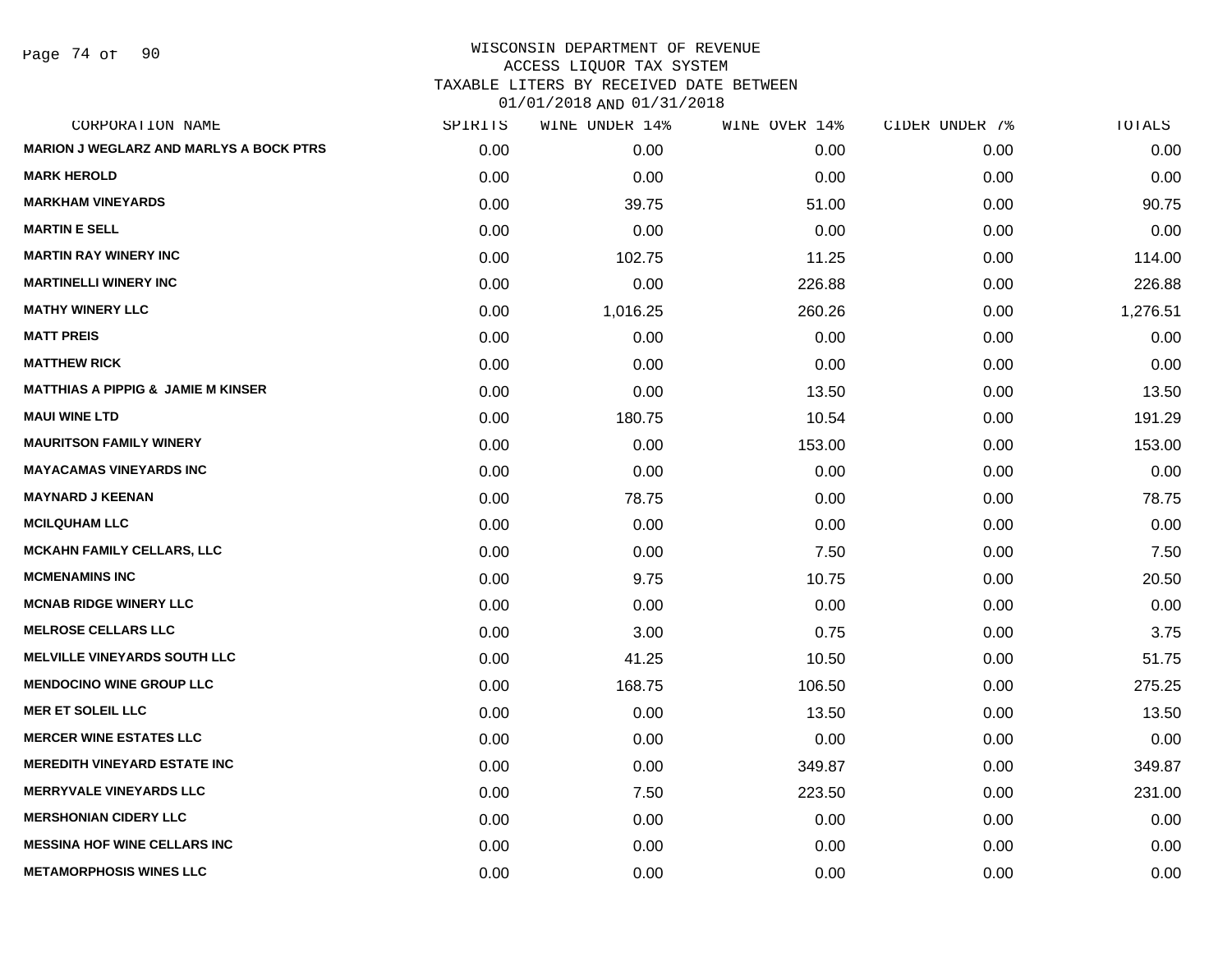#### WISCONSIN DEPARTMENT OF REVENUE ACCESS LIQUOR TAX SYSTEM

TAXABLE LITERS BY RECEIVED DATE BETWEEN

| CORPORATION NAME                                  | SPIRITS | WINE UNDER 14% | WINE OVER 14% | CIDER UNDER 7% | TOTALS    |
|---------------------------------------------------|---------|----------------|---------------|----------------|-----------|
| <b>METROPOLITAN WINES LLC</b>                     | 0.00    | 38.25          | 0.00          | 0.00           | 38.25     |
| <b>METTLER WINES LLC</b>                          | 0.00    | 0.00           | 0.00          | 0.00           | 0.00      |
| <b>MEV CORPORATION</b>                            | 0.00    | 12.00          | 0.00          | 0.00           | 12.00     |
| <b>MEYER CELLARS LLC</b>                          | 0.00    | 0.75           | 0.00          | 0.00           | 0.75      |
| <b>MICHEAL DASHE</b>                              | 0.00    | 4.50           | 6.00          | 0.00           | 10.50     |
| <b>MIDDLETON FAMILY WINES LLC</b>                 | 0.00    | 70.50          | 6.00          | 0.00           | 76.50     |
| <b>MIDNIGHT CELLARS INC</b>                       | 0.00    | 28.50          | 9.75          | 0.00           | 38.25     |
| <b>MILDARA BLASS INC</b>                          | 0.00    | 6,154.50       | 828.00        | 0.00           | 6,982.50  |
| <b>MILLBROOK WINERY INC</b>                       | 0.00    | 0.00           | 0.00          | 0.00           | 0.00      |
| <b>MINER FAMILY WINERY LLC</b>                    | 0.00    | 21.00          | 170.25        | 0.00           | 191.25    |
| <b>MINNESOTAS FINEST FERMENTED PRODUCTS</b>       | 0.00    | 0.00           | 0.00          | 0.00           | 0.00      |
| <b>MIRA WINERY LLC</b>                            | 0.00    | 1.50           | 43.50         | 0.00           | 45.00     |
| <b>MIRAMONT ESTATE VINEYARDS &amp; WINERY INC</b> | 0.00    | 1,403.97       | 269.99        | 0.00           | 1,673.96  |
| <b>MIRASOL WINE LLC</b>                           | 0.00    | 21.00          | 16.50         | 0.00           | 37.50     |
| <b>MODERN DEVELOPMENT COMPANY</b>                 | 0.00    | 4.50           | 40.50         | 0.00           | 45.00     |
| <b>MOLLYDOOKER INTERNATIONAL LLC</b>              | 0.00    | 1.50           | 60.00         | 0.00           | 61.50     |
| <b>MONTICELLO CELLARS INC</b>                     | 0.00    | 9.00           | 61.50         | 0.00           | 70.50     |
| <b>MONTINORE VINEYARDS LIMITED</b>                | 0.00    | 33.00          | 0.00          | 0.00           | 33.00     |
| <b>MORCHELLA WINE CELLARS LLC</b>                 | 0.00    | 1.50           | 36.00         | 0.00           | 37.50     |
| <b>MOSHIN VINEYARDS INC</b>                       | 0.00    | 10.50          | 72.75         | 0.00           | 83.25     |
| <b>MULLIGAN &amp; MULLIGAN</b>                    | 0.00    | 41.25          | 0.00          | 0.00           | 41.25     |
| <b>MUNCH &amp; FOX</b>                            | 0.00    | 0.00           | 9.00          | 0.00           | 9.00      |
| <b>MUNSON BRIDGE WINERY INC</b>                   | 0.00    | 0.00           | 0.00          | 0.00           | 0.00      |
| <b>MUSETTA WINERY, LLC</b>                        | 0.00    | 0.00           | 0.00          | 0.00           | 0.00      |
| <b>NCWGING</b>                                    | 0.00    | 0.00           | 0.00          | 0.00           | 0.00      |
| <b>NABOR WINES LLC</b>                            | 0.00    | 0.00           | 4.50          | 0.00           | 4.50      |
| <b>NAKED WINES LLC</b>                            | 0.00    | 1,050.48       | 60.75         | 0.00           | 1,111.23  |
| <b>NAKEDWINES.COM INC</b>                         | 0.00    | 25,527.75      | 21,149.25     | 0.00           | 46,677.00 |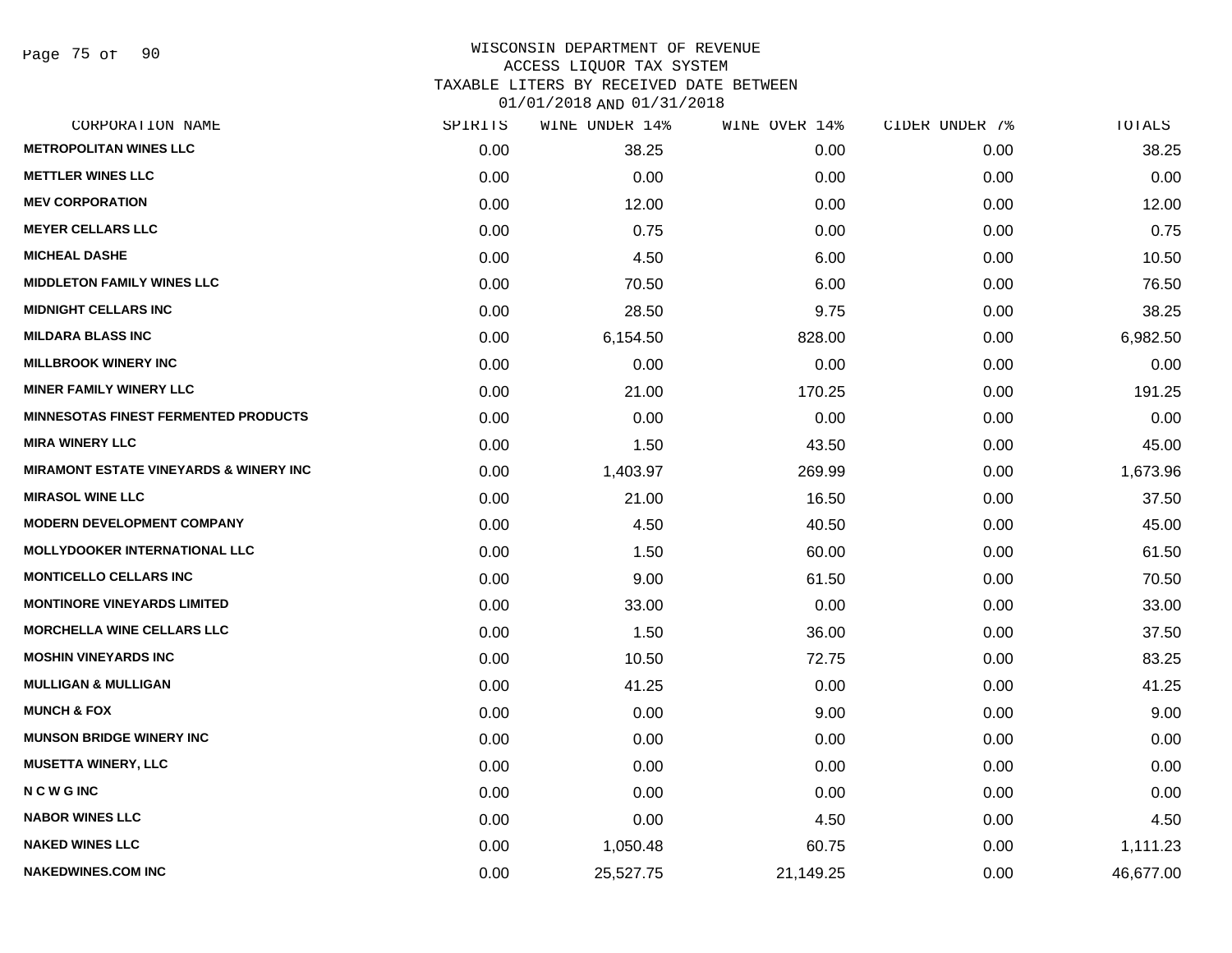Page 76 of 90

#### WISCONSIN DEPARTMENT OF REVENUE ACCESS LIQUOR TAX SYSTEM TAXABLE LITERS BY RECEIVED DATE BETWEEN

| CORPORATION NAME                  | SPIRITS | WINE UNDER 14% | WINE OVER 14% | CIDER UNDER 7% | TOTALS |
|-----------------------------------|---------|----------------|---------------|----------------|--------|
| NAPA WINE CELLAR, INC.            | 0.00    | 0.00           | 0.00          | 0.00           | 0.00   |
| NAPA WINERY GROUP, LLC            | 0.00    | 17.25          | 5.25          | 0.00           | 22.50  |
| <b>NAVARRE CELLARS LTD</b>        | 0.00    | 0.00           | 9.00          | 0.00           | 9.00   |
| <b>NAVARRO VINEYARDS, LLC</b>     | 0.00    | 722.14         | 144.75        | 4.50           | 871.39 |
| <b>NEFF CELLARS LLC</b>           | 0.00    | 0.00           | 0.00          | 0.00           | 0.00   |
| <b>NEVADA WINE CELLARS INC</b>    | 0.00    | 56.25          | 5.76          | 0.00           | 62.01  |
| <b>NEW VAVIN INC</b>              | 0.00    | 0.00           | 0.00          | 0.00           | 0.00   |
| <b>NEWTON VINEYARD LLC</b>        | 0.00    | 53.25          | 0.00          | 0.00           | 53.25  |
| <b>NICALI, LLC</b>                | 0.00    | 22.50          | 0.00          | 0.00           | 22.50  |
| <b>NICHOLSON RANCH LLC</b>        | 0.00    | 0.00           | 0.00          | 0.00           | 0.00   |
| NIEBAUM-COPPOLA ESTATE WINERY LP  | 0.00    | 30.75          | 329.25        | 0.00           | 360.00 |
| NO. 12 CIDER HOUSE LLC            | 0.00    | 0.00           | 0.00          | 0.00           | 0.00   |
| <b>NORTHLEAF WINERY, LLC</b>      | 0.00    | 0.00           | 0.00          | 0.00           | 0.00   |
| <b>NOVA WINES, INC.</b>           | 0.00    | 15.75          | 12.75         | 0.00           | 28.50  |
| <b>NV AWG LTD</b>                 | 0.00    | 0.00           | 0.00          | 0.00           | 0.00   |
| <b>NW WINE COMPANY LLC</b>        | 0.00    | 68.25          | 16.50         | 0.00           | 84.75  |
| OAK RIDGE WINERY LLC              | 0.00    | 74.25          | 7.50          | 0.00           | 81.75  |
| OAKVILLE HILLS CELLARS INC        | 0.00    | 0.00           | 34.50         | 0.00           | 34.50  |
| <b>OAKVILLE RANCH WINERY INC</b>  | 0.00    | 0.00           | 4.50          | 0.00           | 4.50   |
| OAT HILL CORPORATION              | 0.00    | 0.00           | 31.50         | 0.00           | 31.50  |
| <b>OBRIEN FAMILY VINEYARD LLC</b> | 0.00    | 5.25           | 240.00        | 3.75           | 249.00 |
| <b>OGB PARTNERS LLC</b>           | 0.00    | 12.75          | 38.25         | 0.00           | 51.00  |
| OLD VINE WINE PARTNERS LLC        | 0.00    | 1.50           | 40.50         | 0.00           | 42.00  |
| OLIVER WINE COMPANY INC           | 0.00    | 291.51         | 25.88         | 0.00           | 317.39 |
| ON Q WINES, LLC                   | 0.00    | 0.00           | 9.75          | 0.00           | 9.75   |
| O'NEILL BEVERAGES CO LLC          | 0.00    | 4.50           | 15.75         | 0.00           | 20.25  |
| OPAL WEST WINES, LLC              | 0.00    | 0.00           | 0.00          | 0.00           | 0.00   |
| <b>OPOLO WINES LP</b>             | 0.00    | 87.00          | 195.25        | 0.00           | 282.25 |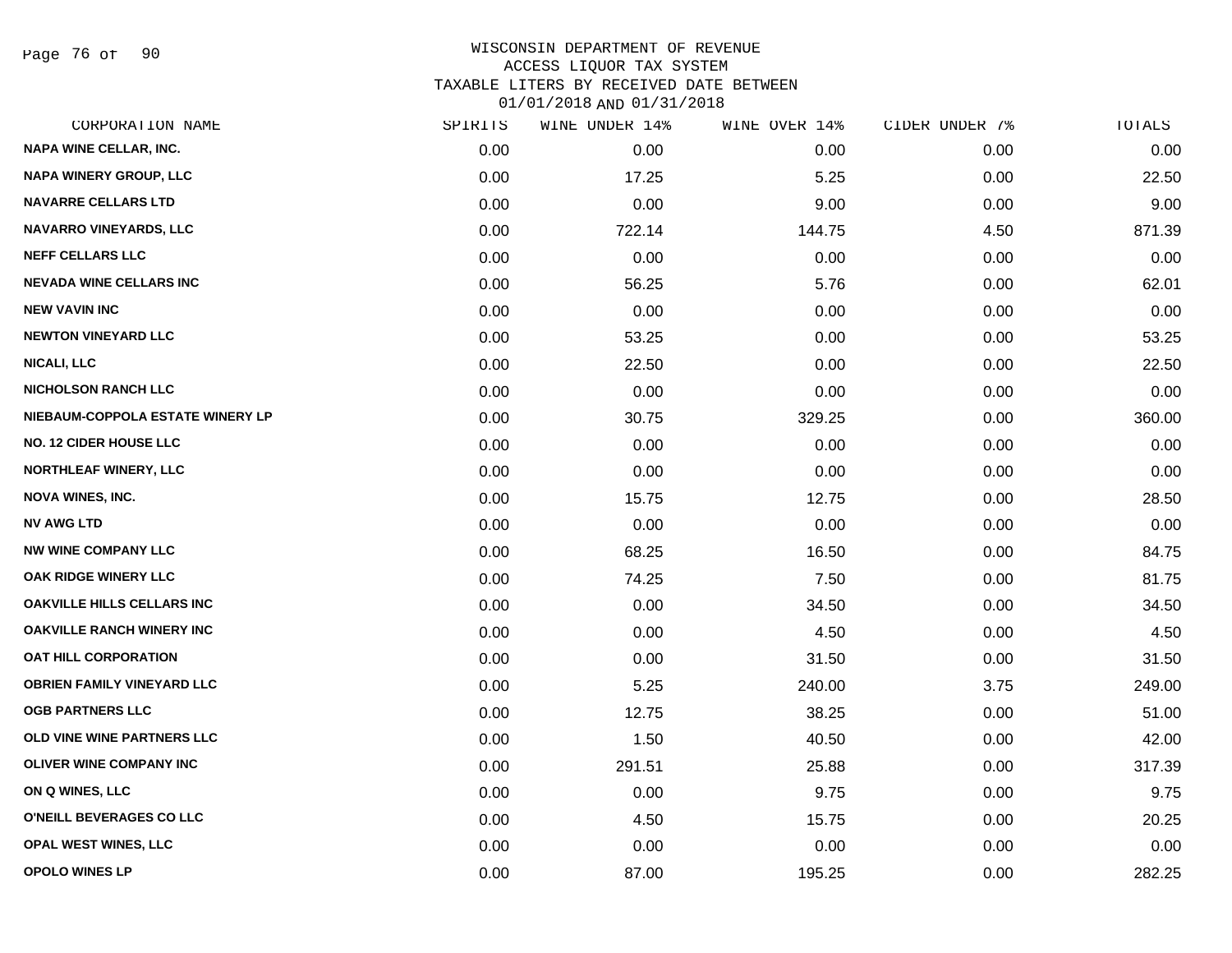Page 77 of 90

#### WISCONSIN DEPARTMENT OF REVENUE ACCESS LIQUOR TAX SYSTEM TAXABLE LITERS BY RECEIVED DATE BETWEEN

| CORPORATION NAME                     | SPIRITS | WINE UNDER 14% | WINE OVER 14% | CIDER UNDER 7% | TOTALS |
|--------------------------------------|---------|----------------|---------------|----------------|--------|
| OPUS ONE WINERY LLC                  | 0.00    | 0.00           | 42.75         | 0.00           | 42.75  |
| ORCA PROPERTIES LLC                  | 0.00    | 17.25          | 3.00          | 0.00           | 20.25  |
| ORFILA VINEYARDS INC                 | 0.00    | 9.00           | 29.25         | 0.00           | 38.25  |
| <b>ORIN SWIFT CELLARS LLC</b>        | 0.00    | 0.00           | 9.00          | 0.00           | 9.00   |
| <b>O'SHAUGHNESSY DEL OSO LLC</b>     | 0.00    | 0.00           | 177.75        | 0.00           | 177.75 |
| <b>OWEN ROE LLC</b>                  | 0.00    | 21.76          | 36.75         | 0.00           | 58.51  |
| <b>PAHLMEYER LLC</b>                 | 0.00    | 0.00           | 141.00        | 0.00           | 141.00 |
| PALI WINE COMPANY LP                 | 0.00    | 0.75           | 16.50         | 0.00           | 17.25  |
| PALOMA VINEYARD LLC                  | 0.00    | 0.00           | 47.25         | 0.00           | 47.25  |
| PARAGON VINEYARD CO INC              | 0.00    | 0.00           | 0.00          | 0.00           | 0.00   |
| PARALLEL 44 VINEYARD & WINERY, INC.  | 0.00    | 0.00           | 0.00          | 0.00           | 0.00   |
| <b>PARKER STATION INC</b>            | 0.00    | 9.00           | 216.00        | 0.00           | 225.00 |
| PARSONAGE CELLARS INC                | 0.00    | 0.00           | 6.00          | 0.00           | 6.00   |
| <b>PASSAGGIO WINES LLC</b>           | 0.00    | 0.00           | 0.00          | 0.00           | 0.00   |
| PATEL WINERY LLC                     | 0.00    | 0.00           | 0.00          | 0.00           | 0.00   |
| <b>PATRICIA A HOOVER</b>             | 0.00    | 6.85           | 12.00         | 0.00           | 18.85  |
| <b>PATRICK ARNDT</b>                 | 0.00    | 0.00           | 0.00          | 0.00           | 0.00   |
| <b>PAUL D ASPER</b>                  | 0.00    | 0.00           | 0.00          | 0.00           | 0.00   |
| <b>PAUL G BLOMMEL</b>                | 0.00    | 0.00           | 0.00          | 0.00           | 0.00   |
| <b>PAUL HOBBS WINERY LP</b>          | 0.00    | 0.00           | 48.00         | 0.00           | 48.00  |
| <b>PAUL J FRANZEN</b>                | 0.00    | 0.00           | 0.00          | 0.00           | 0.00   |
| <b>PAVI WINES LLC</b>                | 0.00    | 0.00           | 0.00          | 0.00           | 0.00   |
| PCJ, INC.                            | 0.00    | 0.00           | 0.00          | 0.00           | 0.00   |
| PEACHY CANYON WINERY                 | 0.00    | 13.50          | 52.50         | 0.00           | 66.00  |
| PEAR VALLEY VINEYARD, INC.           | 0.00    | 27.00          | 27.75         | 0.00           | 54.75  |
| <b>PEAY VINEYARDS LLC</b>            | 0.00    | 51.00          | 0.00          | 0.00           | 51.00  |
| PEJU FAMILY OPERATING PARTNERSHIP LP | 0.00    | 0.00           | 0.00          | 0.00           | 0.00   |
| PELLEGRINI RANCHES INC               | 0.00    | 0.00           | 9.00          | 0.00           | 9.00   |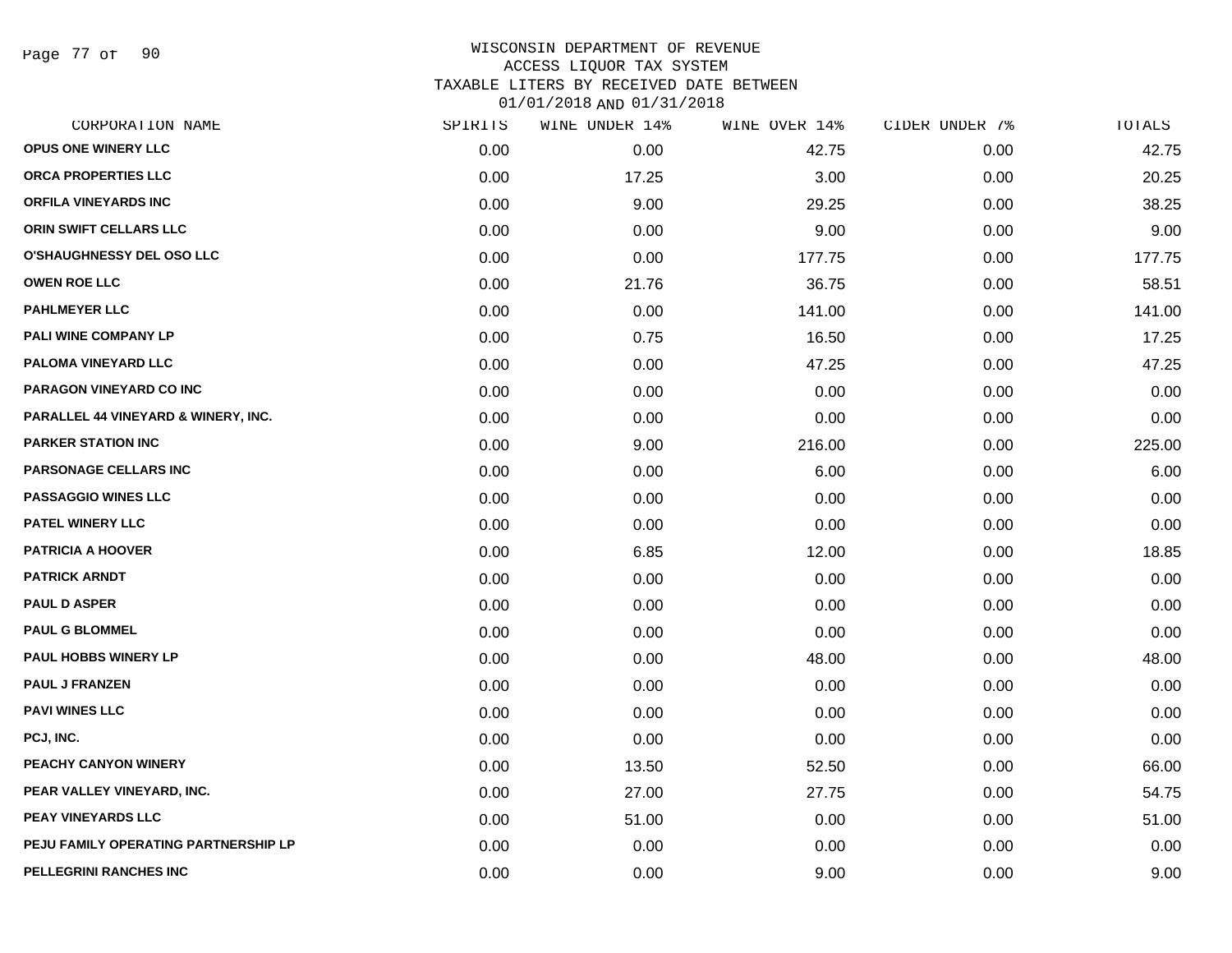Page 78 of 90

# WISCONSIN DEPARTMENT OF REVENUE

#### ACCESS LIQUOR TAX SYSTEM

TAXABLE LITERS BY RECEIVED DATE BETWEEN

| CORPORATION NAME                            | SPIRITS | WINE UNDER 14% | WINE OVER 14% | CIDER UNDER 7% | TOTALS   |
|---------------------------------------------|---------|----------------|---------------|----------------|----------|
| PENROSE LANE LIMITED                        | 0.00    | 3,019.50       | 986.25        | 0.00           | 4,005.75 |
| PEPPER BRIDGE WINERY LLC                    | 0.00    | 0.00           | 24.75         | 0.00           | 24.75    |
| PERNOD RICARD KENWOOD HOLDING LLC           | 0.00    | 56.25          | 43.50         | 0.00           | 99.75    |
| PERNOD RICARD USA LLC                       | 0.00    | 0.00           | 0.00          | 0.00           | 0.00     |
| <b>PERVINO INC</b>                          | 0.00    | 259.51         | 6.00          | 0.00           | 265.51   |
| PETER FRANUS WINE COMPANY INC               | 0.00    | 0.00           | 9.00          | 0.00           | 9.00     |
| PETER HOEHN                                 | 0.00    | 3.00           | 0.00          | 0.00           | 3.00     |
| PETER MICHAEL WINERY                        | 0.00    | 0.00           | 387.75        | 0.00           | 387.75   |
| PETRONI VINEYARDS LLC                       | 0.00    | 0.00           | 63.75         | 0.00           | 63.75    |
| PHILIP TOGNI VINEYARD LP                    | 0.00    | 0.00           | 0.00          | 0.00           | 0.00     |
| <b>PHILLIPS FARMS LLC</b>                   | 0.00    | 11.25          | 125.25        | 0.00           | 136.50   |
| <b>PIEPERTK LLC</b>                         | 0.00    | 0.00           | 0.00          | 0.00           | 0.00     |
| <b>PINA CELLARS LP</b>                      | 0.00    | 0.00           | 0.00          | 0.00           | 0.00     |
| <b>PINE RIDGE WINERY LLC</b>                | 0.00    | 45.00          | 1,187.25      | 0.00           | 1,232.25 |
| PJK WINERY LLC                              | 0.00    | 15.75          | 99.75         | 0.00           | 115.50   |
| PONZI VINEYARDS, LLC                        | 0.00    | 0.00           | 0.00          | 0.00           | 0.00     |
| POPE VALLEY WINERY LLC                      | 0.00    | 0.75           | 2.25          | 0.00           | 3.00     |
| PORTER FAMILY VINEYARDS LLC                 | 0.00    | 2.25           | 210.00        | 0.00           | 212.25   |
| <b>POTT WINE</b>                            | 0.00    | 0.00           | 45.75         | 0.00           | 45.75    |
| <b>PRAGER WINERY &amp; PORT WORKS, INC.</b> | 0.00    | 5.25           | 45.00         | 0.00           | 50.25    |
| <b>PRAIRIE BERRY LLC</b>                    | 0.00    | 1,161.75       | 49.50         | 0.00           | 1,211.25 |
| <b>PRAIRIE HAWK WINERY INC</b>              | 0.00    | 0.00           | 0.00          | 0.00           | 0.00     |
| PRECEPT BRANDS LLC                          | 0.00    | 294.75         | 40.50         | 0.00           | 335.25   |
| <b>PREMIUM VINTNERS LLC</b>                 | 0.00    | 2.25           | 0.00          | 0.00           | 2.25     |
| <b>PRESQU'ILE WINERY</b>                    | 0.00    | 17.63          | 0.00          | 0.00           | 17.63    |
| PRIDE MOUNTAIN VINEYARDS LLC                | 0.00    | 0.00           | 344.25        | 0.00           | 344.25   |
| PRINCE MICHEL LLC                           | 0.00    | 6.75           | 0.00          | 0.00           | 6.75     |
| <b>PROMONTORY LLC</b>                       | 0.00    | 0.00           | 51.00         | 0.00           | 51.00    |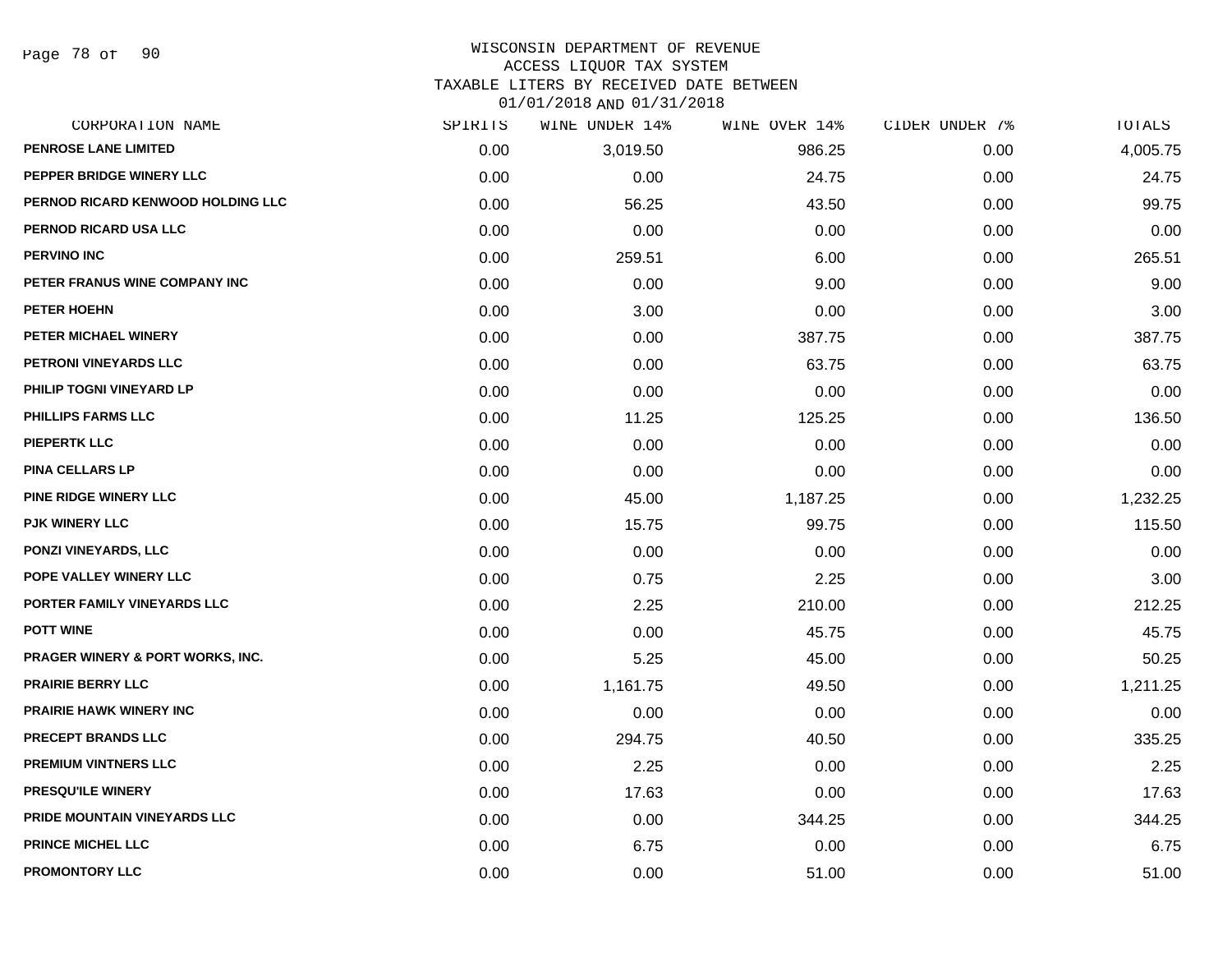Page 79 of 90

## WISCONSIN DEPARTMENT OF REVENUE ACCESS LIQUOR TAX SYSTEM TAXABLE LITERS BY RECEIVED DATE BETWEEN

| CORPORATION NAME                         | SPIRITS | WINE UNDER 14% | WINE OVER 14% | CIDER UNDER 7% | TOTALS   |
|------------------------------------------|---------|----------------|---------------|----------------|----------|
| <b>PWG LLC</b>                           | 0.00    | 0.00           | 6.73          | 0.00           | 6.73     |
| <b>QUADY SOUTH WINERY LLC</b>            | 0.00    | 0.00           | 0.00          | 0.00           | 0.00     |
| <b>QUILCEDA CREEK VINTNERS INC</b>       | 0.00    | 0.00           | 267.00        | 0.00           | 267.00   |
| <b>QUPE WINE CELLARS LLC</b>             | 0.00    | 13.50          | 0.00          | 0.00           | 13.50    |
| <b>R LAWSON ENTERPRISES LLC</b>          | 0.00    | 0.00           | 0.00          | 0.00           | 0.00     |
| RADIO-COTEAU WINE CELLARS LLC            | 0.00    | 31.50          | 2.25          | 0.00           | 33.75    |
| <b>RAMAZZOTTI WINES LLC</b>              | 0.00    | 0.00           | 37.50         | 0.00           | 37.50    |
| <b>RAMEY WINE CELLARS INC</b>            | 0.00    | 0.00           | 36.00         | 0.00           | 36.00    |
| <b>RAPTOR RIDGE WINERY LLC</b>           | 0.00    | 0.00           | 0.00          | 0.00           | 0.00     |
| <b>RASA VINEYARDS, LLC</b>               | 0.00    | 0.00           | 9.00          | 0.00           | 9.00     |
| <b>RAYMOND SIGNORELLO</b>                | 0.00    | 0.00           | 39.75         | 0.00           | 39.75    |
| <b>RAYMOND VINEYARD &amp; CELLAR INC</b> | 0.00    | 13.50          | 217.50        | 0.00           | 231.00   |
| <b>RB WINE ASSOCIATES LLC</b>            | 0.00    | 16.50          | 0.00          | 0.00           | 16.50    |
| <b>RBZ VINEYARDS LLC</b>                 | 0.00    | 8.25           | 62.25         | 0.00           | 70.50    |
| <b>RED CAR WINE COMPANY LLC</b>          | 0.00    | 13.50          | 0.00          | 0.00           | 13.50    |
| <b>RED MARE WINES LLC</b>                | 0.00    | 0.00           | 4.50          | 0.00           | 4.50     |
| <b>RED OAK VINEYARD INC</b>              | 0.00    | 0.00           | 0.00          | 0.00           | 0.00     |
| <b>REGUSCI WINERY INC</b>                | 0.00    | 0.00           | 150.00        | 0.00           | 150.00   |
| <b>REN ACQUISITION INC</b>               | 0.00    | 0.00           | 0.00          | 0.00           | 0.00     |
| <b>REVANA FAMILY PARTNERS LP</b>         | 0.00    | 0.00           | 44.25         | 0.00           | 44.25    |
| <b>REVANA FAMILY PARTNERS LP</b>         | 0.00    | 10.50          | 62.25         | 0.00           | 72.75    |
| <b>REVELRY VINTNERS LLC</b>              | 0.00    | 0.00           | 0.00          | 0.00           | 0.00     |
| <b>REYNOLDS CREATIVE PRODUCTS INC</b>    | 0.00    | 0.75           | 109.16        | 0.00           | 109.91   |
| <b>RHYS VINEYARDS LLC</b>                | 0.00    | 0.00           | 0.00          | 0.00           | 0.00     |
| <b>RICHARD E LIBBY</b>                   | 0.00    | 6,002.25       | 876.75        | 0.00           | 6,879.00 |
| <b>RICHARD FORTUNE</b>                   | 0.00    | 0.00           | 0.00          | 0.00           | 0.00     |
| <b>RIDGE VINEYARDS INC</b>               | 0.00    | 117.76         | 327.75        | 0.00           | 445.51   |
| <b>RIGHT BEE LLC</b>                     | 0.00    | 0.00           | 0.00          | 0.00           | 0.00     |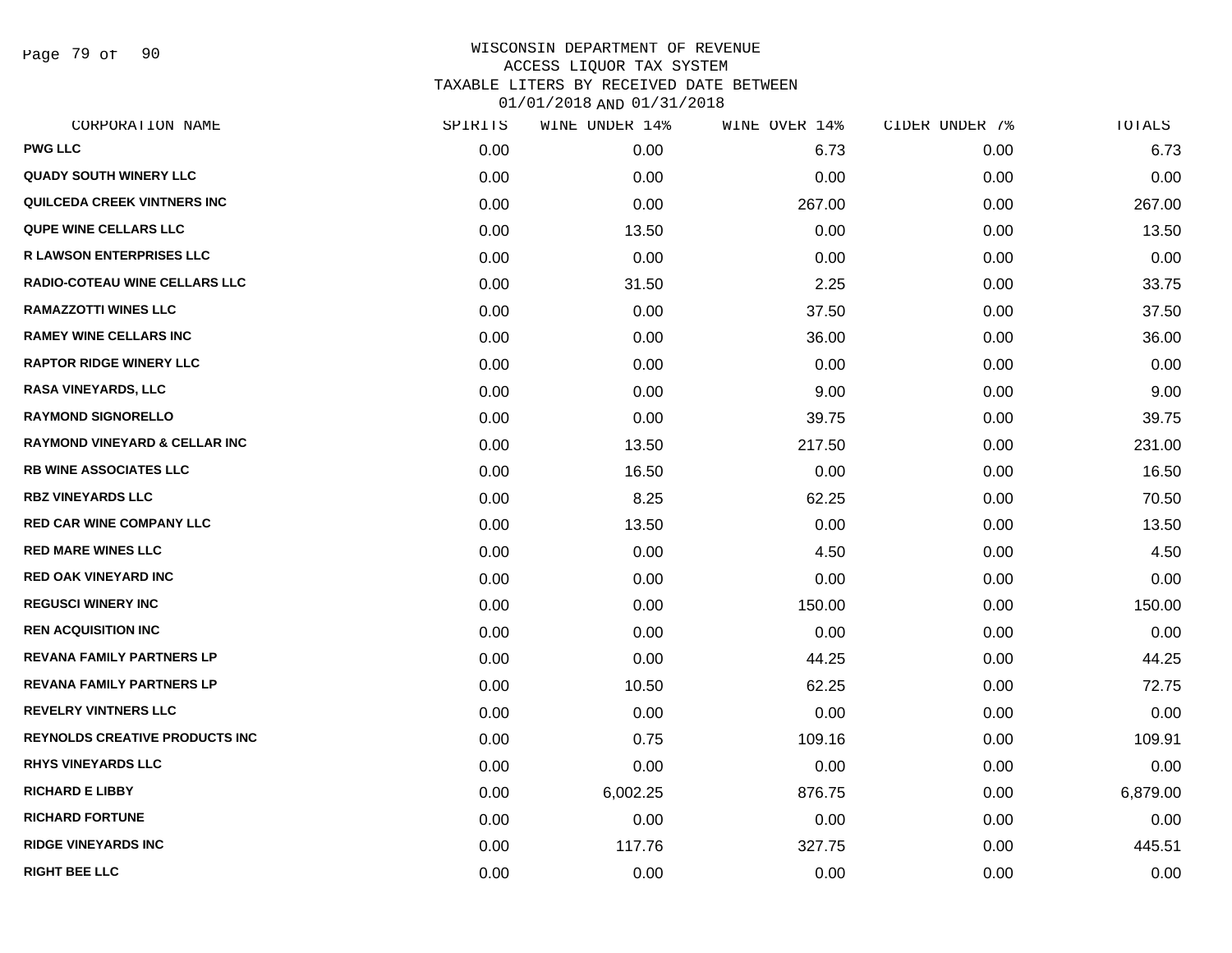Page 80 of 90

| CORPORATION NAME                       | SPIRITS | WINE UNDER 14% | WINE OVER 14% | CIDER UNDER 7% | TOTALS   |
|----------------------------------------|---------|----------------|---------------|----------------|----------|
| <b>RIGHT SIDE LLC</b>                  | 0.00    | 61.50          | 132.00        | 0.00           | 193.50   |
| RIVER BEND VINEYARD & WINERY LLC       | 0.00    | 0.00           | 0.00          | 0.00           | 0.00     |
| RIVER VALLEY VINEYARD INC              | 0.00    | 68.75          | 0.00          | 0.00           | 68.75    |
| <b>RIVER VIEW WINERY LLC</b>           | 0.00    | 0.00           | 0.00          | 0.00           | 0.00     |
| <b>RIVERBENCH LLC</b>                  | 0.00    | 0.00           | 0.00          | 0.00           | 0.00     |
| <b>ROBERT CRAIG WINERY LP</b>          | 0.00    | 0.00           | 90.75         | 0.00           | 90.75    |
| <b>ROBERT FOLEY LLC</b>                | 0.00    | 4.50           | 46.50         | 0.00           | 51.00    |
| <b>ROBERT HALL WINERY LLC</b>          | 0.00    | 4.50           | 15.75         | 0.00           | 20.25    |
| <b>ROBERT J BRAKESMAN</b>              | 0.00    | 0.00           | 0.00          | 0.00           | 0.00     |
| <b>ROBERT MUELLER CELLARS</b>          | 0.00    | 0.00           | 0.00          | 0.00           | 0.00     |
| ROBERT YOUNG ESTATE WINERY LLC         | 0.00    | 0.00           | 137.25        | 0.00           | 137.25   |
| <b>ROCCA FAMILY VINEYARDS INC</b>      | 0.00    | 0.00           | 4.50          | 0.00           | 4.50     |
| <b>ROCHE WINERY LLC</b>                | 0.00    | 51.75          | 0.00          | 0.00           | 51.75    |
| <b>ROCK N WOOL WINERY LLC</b>          | 0.00    | 0.00           | 0.00          | 0.00           | 0.00     |
| <b>ROCK WALL WINE COMPANY INC</b>      | 0.00    | 8.25           | 23.25         | 0.00           | 31.50    |
| <b>ROEDERER ESTATE INC</b>             | 0.00    | 0.00           | 0.00          | 0.00           | 0.00     |
| <b>ROMBAUER VINEYARDS INC</b>          | 0.00    | 0.00           | 874.14        | 0.00           | 874.14   |
| <b>RONALD L FENOLIO</b>                | 0.00    | 0.00           | 0.00          | 0.00           | 0.00     |
| <b>RONALD T RUBIN</b>                  | 0.00    | 0.00           | 0.00          | 0.00           | 0.00     |
| <b>ROUND POND ESTATE LLC</b>           | 0.00    | 0.00           | 230.64        | 0.00           | 230.64   |
| <b>ROWLEY ESTATES LLC</b>              | 0.00    | 18.02          | 0.00          | 0.00           | 18.02    |
| <b>RRJ REAL PROPERTIES LLC</b>         | 0.00    | 4.50           | 13.50         | 0.00           | 18.00    |
| <b>RSB VINEYARDS LLC</b>               | 0.00    | 0.00           | 0.00          | 0.00           | 0.00     |
| <b>RUDD WINES INC</b>                  | 0.00    | 0.00           | 52.50         | 0.00           | 52.50    |
| <b>RUDIUS WINES, LLC</b>               | 0.00    | 1,485.00       | 0.00          | 0.00           | 1,485.00 |
| <b>RUSHFORD MEADERY AND WINERY LLC</b> | 0.00    | 0.00           | 0.00          | 0.00           | 0.00     |
| <b>RUTHERFORD HILL WINERY LLC</b>      | 0.00    | 464.63         | 677.26        | 0.00           | 1,141.89 |
| <b>RYAN PRELLWITZ</b>                  | 0.00    | 0.00           | 0.00          | 0.00           | 0.00     |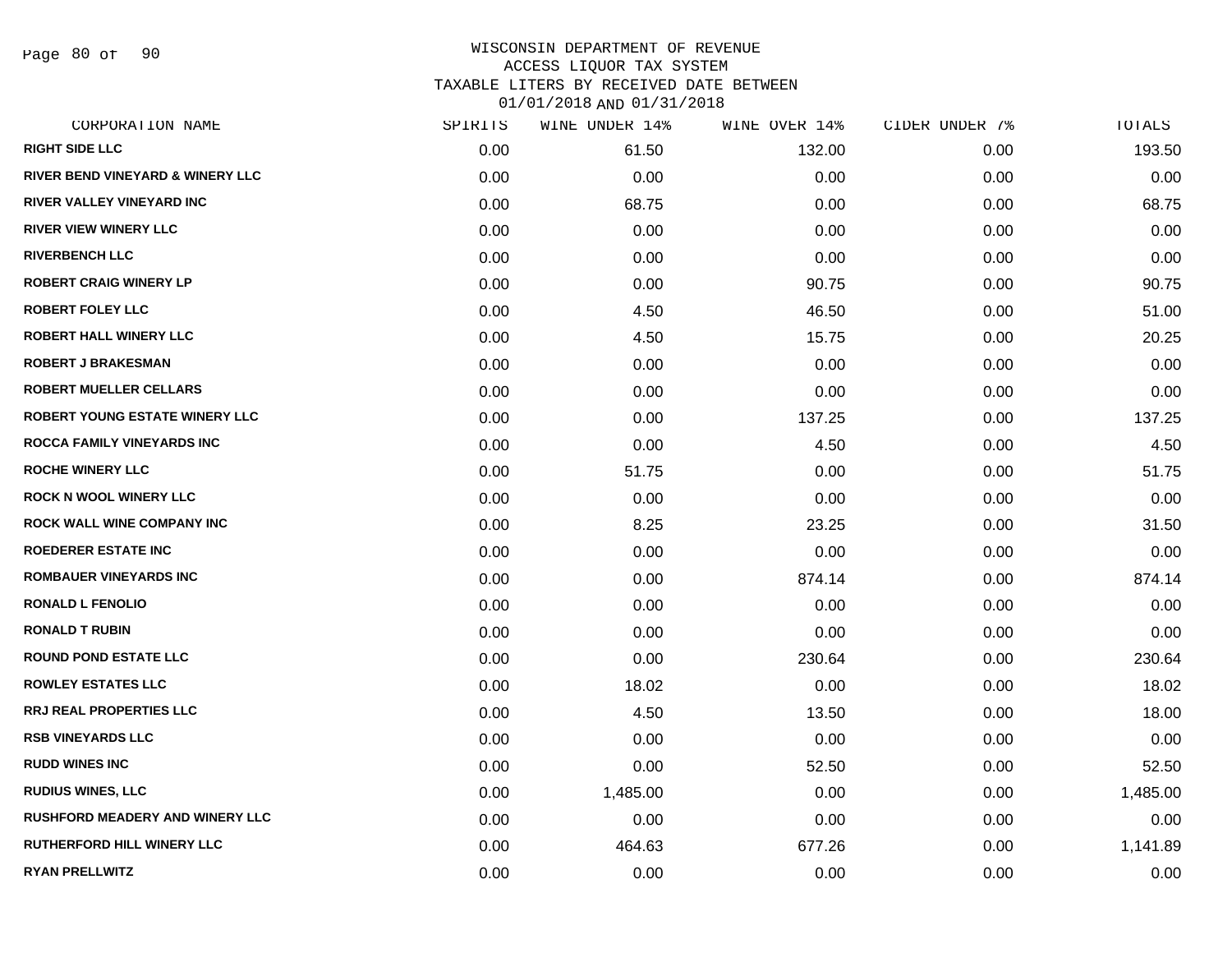Page 81 of 90

## WISCONSIN DEPARTMENT OF REVENUE ACCESS LIQUOR TAX SYSTEM TAXABLE LITERS BY RECEIVED DATE BETWEEN

| CORPORATION NAME                              | SPIRITS | WINE UNDER 14% | WINE OVER 14% | CIDER UNDER 7% | TOTALS   |
|-----------------------------------------------|---------|----------------|---------------|----------------|----------|
| <b>SAINTSBURY LLC</b>                         | 0.00    | 15.75          | 27.00         | 0.00           | 42.75    |
| <b>SAMUEL P BAXTER</b>                        | 0.00    | 0.00           | 0.00          | 0.00           | 0.00     |
| <b>SANDHI VINTNERS LLC</b>                    | 0.00    | 0.00           | 0.00          | 0.00           | 0.00     |
| <b>SANFORD WINERY COMPANY LP</b>              | 0.00    | 55.13          | 177.75        | 0.00           | 232.88   |
| <b>SARACINA VINEYARDS LLC</b>                 | 0.00    | 2.25           | 27.01         | 0.00           | 29.26    |
| SAVANNAH CHANELLE VINEYARDS INC               | 0.00    | 0.00           | 0.00          | 0.00           | 0.00     |
| <b>SAVIAH ROSE WINERY LLC</b>                 | 0.00    | 9.00           | 18.00         | 0.00           | 27.00    |
| <b>SAXUM VINEYARDS INC</b>                    | 0.00    | 0.00           | 117.00        | 0.00           | 117.00   |
| <b>SBRAGIA FAMILY VINEYARDS LLC</b>           | 0.00    | 0.00           | 22.50         | 0.00           | 22.50    |
| <b>SCHEID VINEYARDS CALIFORNIA INC</b>        | 0.00    | 66.75          | 17.25         | 0.00           | 84.00    |
| <b>SCHRADER CELLARS LLC</b>                   | 0.00    | 0.00           | 0.00          | 0.00           | 0.00     |
| <b>SCHRAMSBERG VINEYARDS CO INC</b>           | 0.00    | 876.00         | 288.75        | 0.00           | 1,164.75 |
| <b>SCHUG WINERY LLC</b>                       | 0.00    | 90.00          | 77.25         | 0.00           | 167.25   |
| <b>SCHWEIGER VINEYARDS INC</b>                | 0.00    | 61.50          | 62.25         | 0.00           | 123.75   |
| <b>SCREAMING EAGLE LLC</b>                    | 0.00    | 22.50          | 38.25         | 0.00           | 60.75    |
| <b>SEAVER VINEYARDS LLC</b>                   | 0.00    | 0.00           | 0.00          | 0.00           | 0.00     |
| <b>SEAVEY VINEYARD LP</b>                     | 0.00    | 3.00           | 37.50         | 0.00           | 40.50    |
| <b>SEBASTOPOL VINEYARDS &amp; WINERY CORP</b> | 0.00    | 4.50           | 0.00          | 0.00           | 4.50     |
| <b>SELBY ENTERPRISES INC</b>                  | 0.00    | 0.00           | 0.00          | 0.00           | 0.00     |
| <b>SEQUOIA GROVE VINEYARDS LP</b>             | 0.00    | 6.00           | 313.50        | 0.00           | 319.50   |
| <b>SEVEN STONES WINERY LLC</b>                | 0.00    | 0.00           | 27.00         | 0.00           | 27.00    |
| <b>SHADY LADIES LLC</b>                       | 0.00    | 0.00           | 0.00          | 0.00           | 0.00     |
| <b>SHAFER VINEYARDS INC</b>                   | 0.00    | 0.00           | 219.00        | 0.00           | 219.00   |
| <b>SHANNON RIDGE INC</b>                      | 0.00    | 3.00           | 12.00         | 0.00           | 15.00    |
| <b>SHARON L PINGEL</b>                        | 0.00    | 0.00           | 0.00          | 0.00           | 0.00     |
| SHELTON-MACKENZIE WINE COMPANY                | 0.00    | 14.25          | 44.25         | 0.00           | 58.50    |
| <b>SHERRY HARDIE</b>                          | 0.00    | 0.00           | 0.00          | 0.00           | 0.00     |
| SHERWIN FAMILY VINEYARDS LLC                  | 0.00    | 0.00           | 81.00         | 0.00           | 81.00    |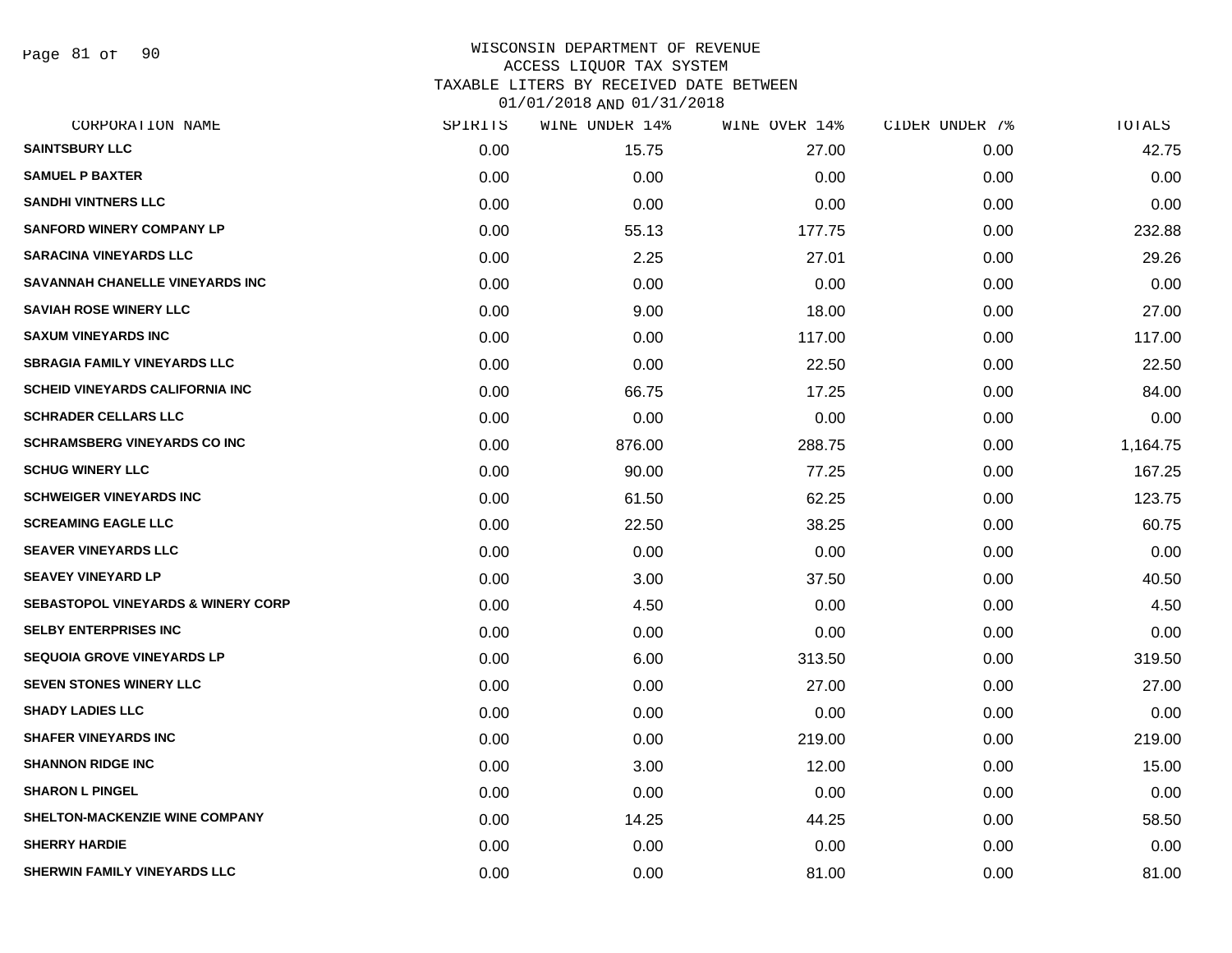#### WISCONSIN DEPARTMENT OF REVENUE ACCESS LIQUOR TAX SYSTEM TAXABLE LITERS BY RECEIVED DATE BETWEEN

| CORPORATION NAME                           | SPIRITS | WINE UNDER 14% | WINE OVER 14% | CIDER UNDER 7% | TOTALS |
|--------------------------------------------|---------|----------------|---------------|----------------|--------|
| <b>SIERRA SUNRISE VINEYARDS</b>            | 0.00    | 3.00           | 12.75         | 0.00           | 15.75  |
| <b>SILVER OAK WINE CELLARS LP</b>          | 0.00    | 288.75         | 92.25         | 0.00           | 381.00 |
| SILVER TRIDENT WINERY LLC                  | 0.00    | 0.00           | 25.50         | 0.00           | 25.50  |
| <b>SINE QUA NON INC</b>                    | 0.00    | 0.00           | 168.75        | 0.00           | 168.75 |
| SINNIPEE VALLEY VINEYARD LLC               | 0.00    | 0.00           | 0.00          | 0.00           | 0.00   |
| <b>SINSKEY VINEYARDS INC</b>               | 0.00    | 201.75         | 30.75         | 0.00           | 232.50 |
| <b>SISYPHUS LLC</b>                        | 0.00    | 0.00           | 3.00          | 0.00           | 3.00   |
| <b>SIX SIGMA WINERY LLC</b>                | 0.00    | 2.63           | 0.75          | 0.00           | 3.38   |
| SKYWALKER VINEYARDS, LLC                   | 0.00    | 0.00           | 6.00          | 0.00           | 6.00   |
| <b>SMALL VINES WINES INC</b>               | 0.00    | 0.00           | 0.00          | 0.00           | 0.00   |
| <b>SMITH &amp; SMITH</b>                   | 0.00    | 0.75           | 3.75          | 0.00           | 4.50   |
| SMITH ANDERSON ENTERPRISES INC             | 0.00    | 0.00           | 0.00          | 0.00           | 0.00   |
| <b>SOKOL BLOSSER LTD</b>                   | 0.00    | 162.39         | 19.50         | 0.00           | 181.89 |
| SOMERSTON WINE COMPANY, LLC                | 0.00    | 0.00           | 98.75         | 0.00           | 98.75  |
| SONOMA-CUTRER VINEYARDS INC                | 0.00    | 32.63          | 174.00        | 0.00           | 206.63 |
| SOUTH COAST WINERY INC                     | 0.00    | 39.00          | 44.25         | 0.00           | 83.25  |
| <b>SP GROSSNICKLE LLC</b>                  | 0.00    | 15.00          | 0.00          | 0.00           | 15.00  |
| <b>SPANOS BERBERIAN WINERY LLC</b>         | 0.00    | 12.75          | 129.75        | 0.00           | 142.50 |
| <b>SPARKLING OREGON LLC</b>                | 0.00    | 0.00           | 0.00          | 0.00           | 0.00   |
| SPIRITS OF NORWAY VINEYARD LLC             | 0.00    | 0.00           | 0.00          | 0.00           | 0.00   |
| <b>SPOTTSWOODE WINERY INC</b>              | 0.00    | 0.00           | 47.25         | 0.00           | 47.25  |
| <b>SPRECHER BREWING COMPANY, INC.</b>      | 0.00    | 0.00           | 0.00          | 0.00           | 0.00   |
| <b>SPRING MOUNTAIN VINEYARD INC</b>        | 0.00    | 34.50          | 41.25         | 0.00           | 75.75  |
| <b>SPURGEON VINEYARDS &amp; WINERY LLC</b> | 0.00    | 0.00           | 0.00          | 0.00           | 0.00   |
| <b>SQUIX LLC</b>                           | 0.00    | 33.75          | 2.25          | 0.00           | 36.00  |
| <b>ST HELENA ESTATE LLC</b>                | 0.00    | 0.00           | 6.00          | 0.00           | 6.00   |
| <b>ST JAMES WINERY INC</b>                 | 0.00    | 245.25         | 0.00          | 0.00           | 245.25 |
| ST JULIAN WINE COMPANY INC                 | 0.00    | 356.59         | 14.25         | 0.00           | 370.84 |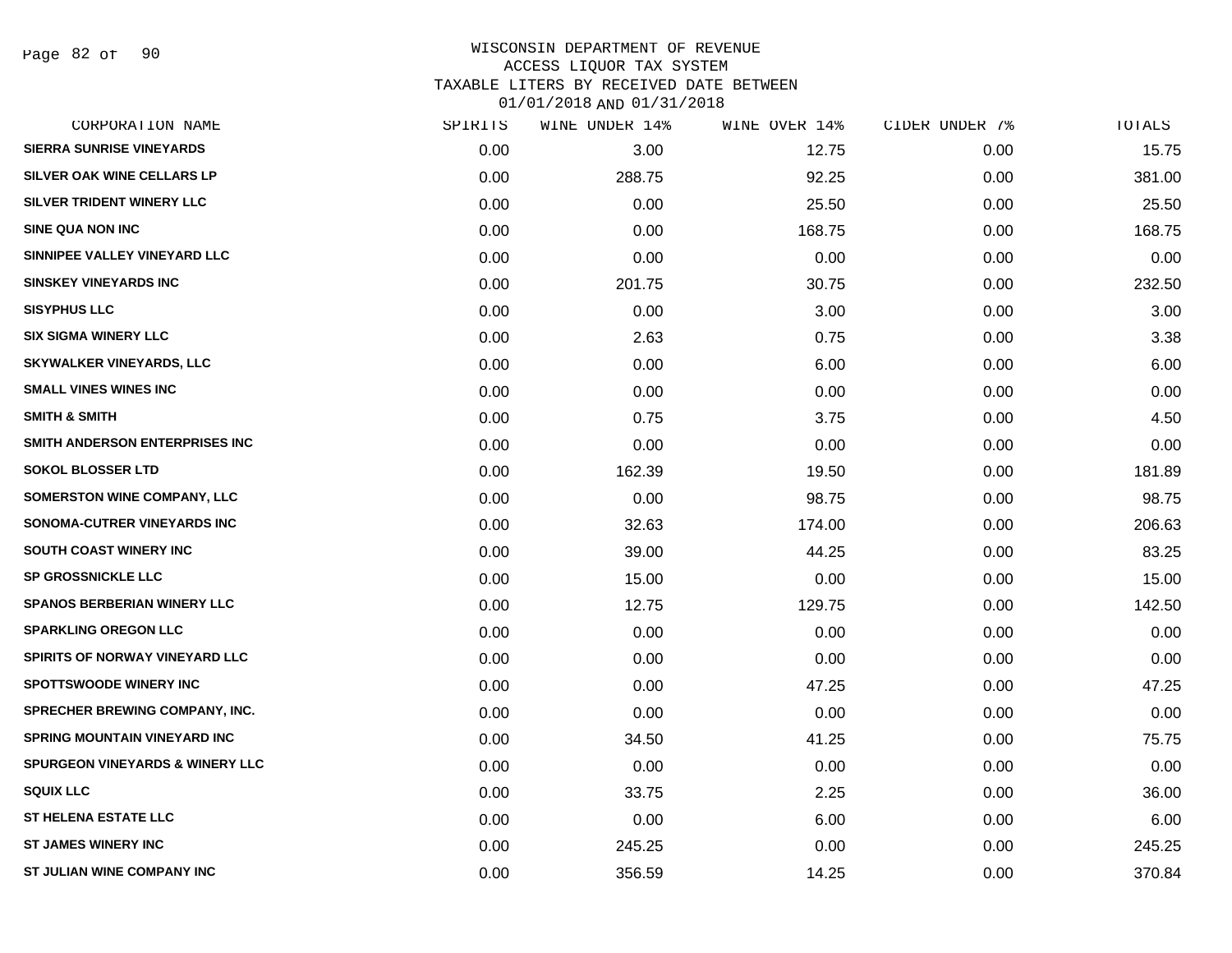Page 83 of 90

| CORPORATION NAME                       | SPIRITS | WINE UNDER 14% | WINE OVER 14% | CIDER UNDER 7% | TOTALS   |
|----------------------------------------|---------|----------------|---------------|----------------|----------|
| <b>ST SUPERY INC</b>                   | 0.00    | 81.00          | 174.00        | 0.00           | 255.00   |
| ST. FRANCIS WINERY & VINEYARD L.P.     | 0.00    | 0.00           | 551.75        | 0.00           | 551.75   |
| <b>STAGLIN FAMILY VINEYARD LLC</b>     | 0.00    | 0.00           | 45.75         | 0.00           | 45.75    |
| <b>STAG'S LEAP WINE CELLARS LLC</b>    | 0.00    | 3.00           | 438.00        | 0.00           | 441.00   |
| <b>STANDING JOURNEY LLC</b>            | 0.00    | 227.25         | 228.00        | 0.00           | 455.25   |
| <b>STE MICHELLE WINE ESTATES LTD</b>   | 0.00    | 558.14         | 713.25        | 0.00           | 1,271.39 |
| <b>STEPHAN VINEYARD INC</b>            | 0.00    | 0.00           | 29.25         | 0.00           | 29.25    |
| <b>STEPHEN M KENNEDY</b>               | 0.00    | 0.00           | 0.00          | 0.00           | 0.00     |
| <b>STEPHEN M REUSTLE</b>               | 0.00    | 39.00          | 2.25          | 0.00           | 41.25    |
| STEPHEN W. PARRY AND SUSAN F. PARRY    | 0.00    | 0.00           | 0.00          | 0.00           | 0.00     |
| <b>STEVEN DEBAKER</b>                  | 0.00    | 0.00           | 0.00          | 0.00           | 0.00     |
| <b>STEVEN KENT LLC</b>                 | 0.00    | 0.00           | 0.00          | 0.00           | 0.00     |
| STEVEN M & JUDITH A JACOBSON LLC       | 0.00    | 0.00           | 0.00          | 0.00           | 0.00     |
| <b>STEVEN N LEDSON</b>                 | 0.00    | 102.00         | 405.37        | 0.00           | 507.37   |
| <b>STOLLER VINEYARDS INC</b>           | 0.00    | 110.63         | 9.75          | 0.00           | 120.38   |
| <b>STOLPMAN VINEYARDS LLC</b>          | 0.00    | 30.00          | 77.25         | 0.00           | 107.25   |
| <b>STONE EDGE WINERY LLC</b>           | 0.00    | 4.50           | 21.75         | 0.00           | 26.25    |
| STONE HILL WINE CO INC                 | 0.00    | 429.00         | 5.50          | 0.00           | 434.50   |
| <b>STONECUSHION INC</b>                | 0.00    | 0.00           | 588.75        | 0.00           | 588.75   |
| STONEHAUS WINERY, INC.                 | 0.00    | 21.75          | 0.00          | 0.00           | 21.75    |
| <b>STONES THROW WINERY INC</b>         | 0.00    | 0.00           | 0.00          | 0.00           | 0.00     |
| <b>STONY HILL VINEYARD INC</b>         | 0.00    | 0.00           | 0.00          | 0.00           | 0.00     |
| <b>STORYBOOK MOUNTAIN WINERY INC</b>   | 0.00    | 3.00           | 75.75         | 0.00           | 78.75    |
| <b>SULLIVAN VINEYARDS CORPORATION</b>  | 0.00    | 4.50           | 43.50         | 0.00           | 48.00    |
| <b>SULPHUR SPRINGS WINERY LLC</b>      | 0.00    | 0.00           | 18.25         | 0.00           | 18.25    |
| <b>SUMMERS WINERY LLC</b>              | 0.00    | 30.75          | 32.25         | 0.00           | 63.00    |
| <b>SUMMERWOOD WINERY &amp; INN INC</b> | 0.00    | 0.00           | 22.50         | 0.00           | 22.50    |
| <b>SUNSET POINT WINERY LLC</b>         | 0.00    | 0.00           | 0.00          | 0.00           | 0.00     |
|                                        |         |                |               |                |          |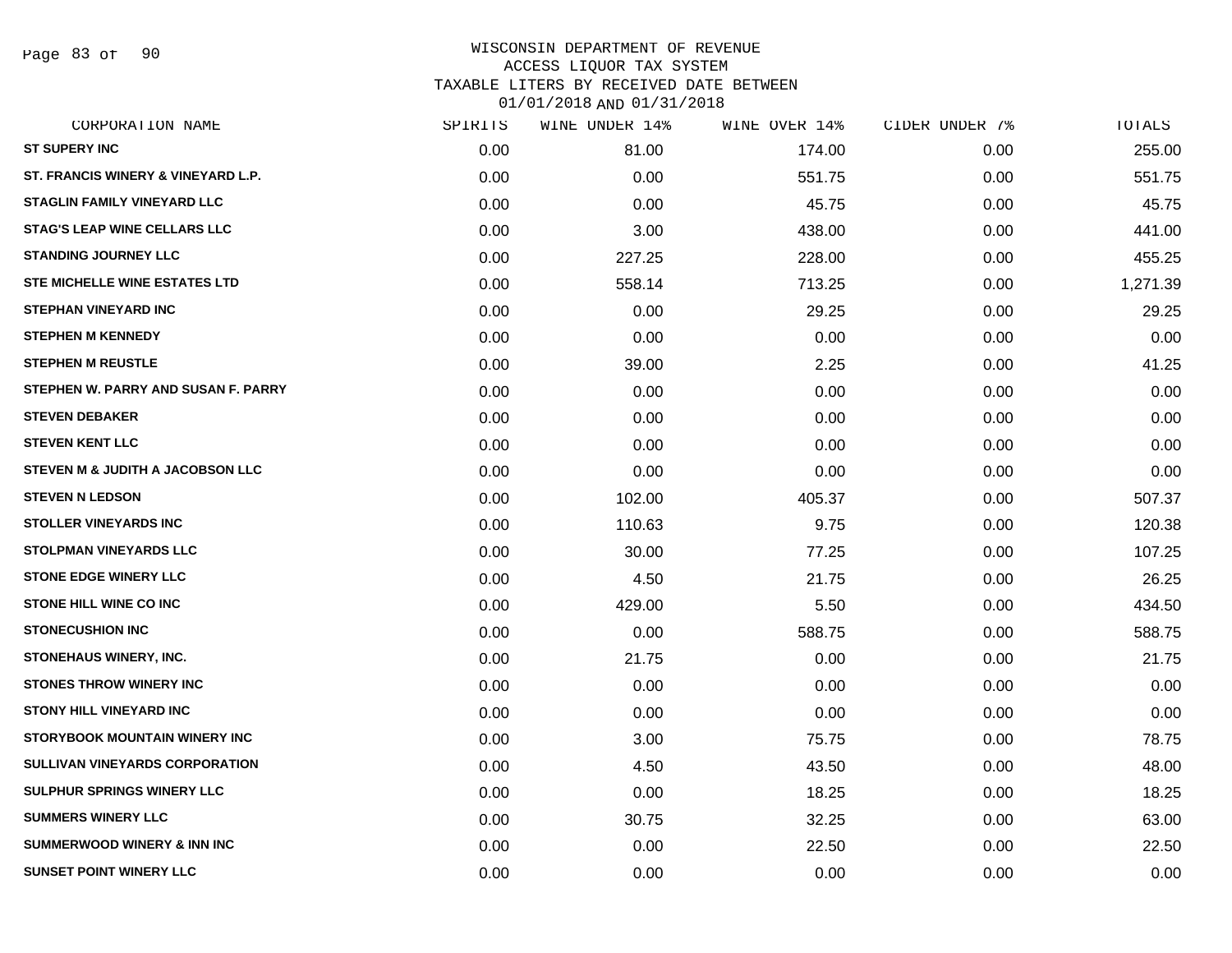| CORPORATION NAME                           | SPIRITS | WINE UNDER 14% | WINE OVER 14% | CIDER UNDER 7% | TOTALS |
|--------------------------------------------|---------|----------------|---------------|----------------|--------|
| <b>SUNSTONE VINEYARDS &amp; WINERY INC</b> | 0.00    | 7.50           | 14.25         | 0.00           | 21.75  |
| <b>SUSAN M BOSWELL</b>                     | 0.00    | 0.00           | 16.50         | 0.00           | 16.50  |
| <b>SUTTER HOME WINERY INC</b>              | 0.00    | 152.59         | 228.01        | 0.00           | 380.60 |
| <b>SWEAZEY WINERY INVESTMENT LLC</b>       | 0.00    | 15.00          | 34.50         | 0.00           | 49.50  |
| <b>SWEET CHEEKS VINEYARDS INC</b>          | 0.00    | 22.50          | 0.00          | 0.00           | 22.50  |
| <b>TABLAS CREEK VINEYARD LP</b>            | 0.00    | 201.75         | 136.50        | 0.00           | 338.25 |
| <b>TAFT STREET INC</b>                     | 0.00    | 5.25           | 44.25         | 0.00           | 49.50  |
| <b>TAKARA SAKE USA INC</b>                 | 0.00    | 9.00           | 9.00          | 0.00           | 18.00  |
| <b>TALLEY VINEYARDS INC</b>                | 0.00    | 75.75          | 33.75         | 0.00           | 109.50 |
| <b>TAMBER BEY VINEYARDS LLC</b>            | 0.00    | 0.00           | 207.75        | 0.00           | 207.75 |
| <b>TANDEM WINES LLC</b>                    | 0.00    | 0.00           | 6.00          | 0.00           | 6.00   |
| TARA BELLA WINERY LLC                      | 0.00    | 5.25           | 0.00          | 0.00           | 5.25   |
| <b>TEALE CREEK ASSOCIATES</b>              | 0.00    | 30.75          | 138.00        | 0.00           | 168.75 |
| <b>TENBA RIDGE WINERY LLC</b>              | 0.00    | 0.00           | 0.00          | 0.00           | 0.00   |
| <b>TERRA SPRINGS LLC</b>                   | 0.00    | 0.00           | 84.00         | 0.00           | 84.00  |
| <b>TERRA VINUM LLC</b>                     | 0.00    | 0.00           | 2.25          | 0.00           | 2.25   |
| <b>TERRAVANT WINE COMPANY LLC</b>          | 0.00    | 0.00           | 0.00          | 0.00           | 0.00   |
| <b>TESTAROSSA VINEYARDS LLC</b>            | 0.00    | 0.00           | 54.00         | 0.00           | 54.00  |
| THE BIALE ESTATE                           | 0.00    | 1.50           | 203.25        | 0.00           | 204.75 |
| THE BRANDER VINEYARD                       | 0.00    | 16.50          | 10.50         | 0.00           | 27.00  |
| THE CELLAR LLC                             | 0.00    | 0.00           | 0.00          | 0.00           | 0.00   |
| THE HESS COLLECTION WINERY                 | 0.00    | 86.25          | 318.00        | 0.00           | 404.25 |
| THE HOGUE CELLARS LTD                      | 0.00    | 0.00           | 0.00          | 0.00           | 0.00   |
| THE INFINITE MONKEY THEOREM INC            | 0.00    | 17.50          | 0.75          | 0.00           | 18.25  |
| THE LITTORAI WINES                         | 0.00    | 87.75          | 0.00          | 0.00           | 87.75  |
| THE MASCOT WINE, LLC                       | 0.00    | 0.00           | 0.00          | 0.00           | 0.00   |
| THE MEEKER VINEYARD                        | 0.00    | 4.13           | 179.25        | 0.00           | 183.38 |
| THE MORLET SELECTION INC                   | 0.00    | 0.00           | 4.50          | 0.00           | 4.50   |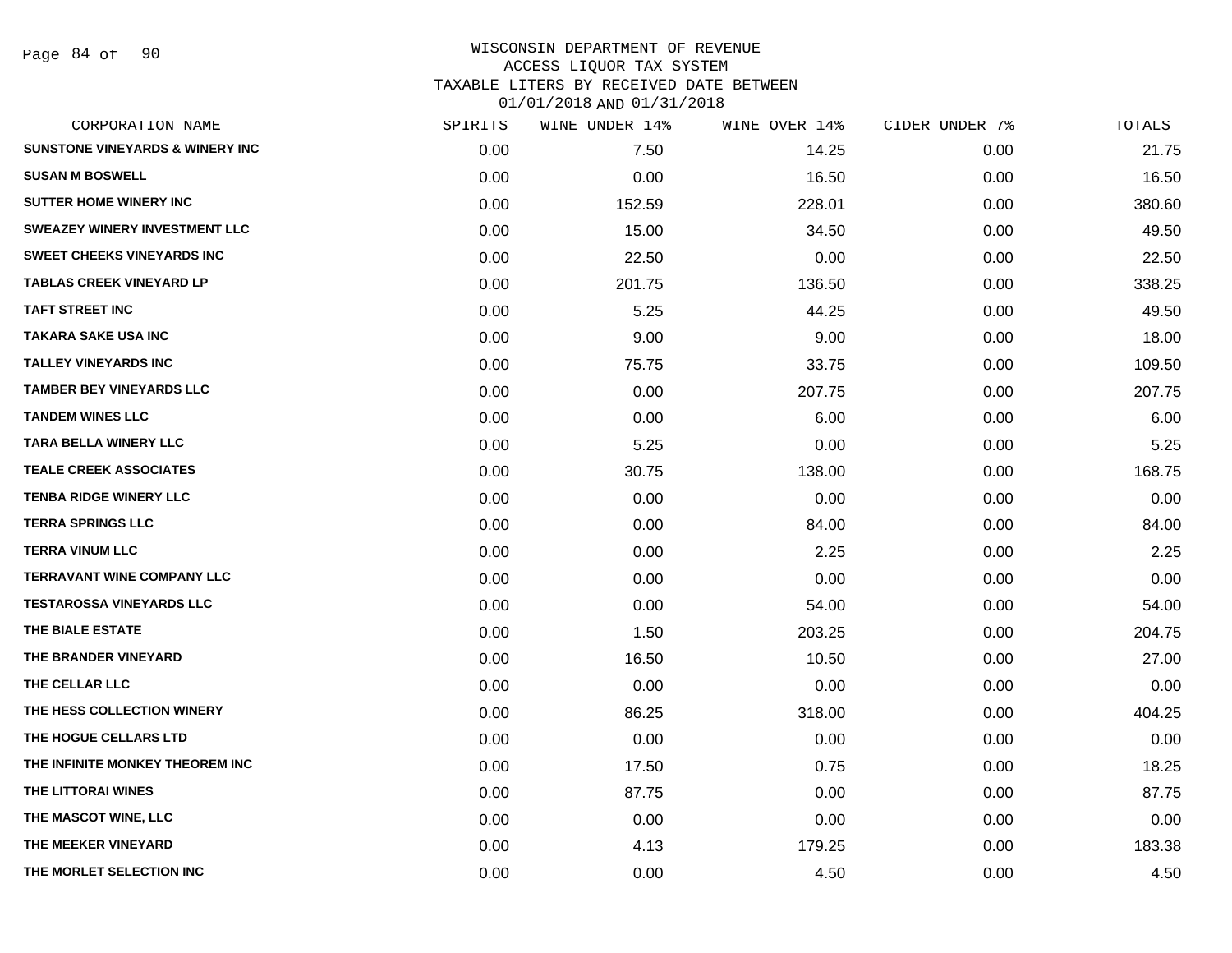#### WISCONSIN DEPARTMENT OF REVENUE ACCESS LIQUOR TAX SYSTEM TAXABLE LITERS BY RECEIVED DATE BETWEEN

| CORPORATION NAME                              | SPIRITS | WINE UNDER 14% | WINE OVER 14% | CIDER UNDER 7% | TOTALS   |
|-----------------------------------------------|---------|----------------|---------------|----------------|----------|
| THE MORNE WINE COMPANY                        | 0.00    | 55.50          | 5.25          | 0.00           | 60.75    |
| THE RUM TREE, INC.                            | 0.00    | 0.00           | 0.00          | 0.00           | 0.00     |
| THE SHORES OF FAIRHAVEN INC                   | 0.00    | 114.00         | 0.00          | 0.00           | 114.00   |
| THE SILVERADO VINEYARDS                       | 0.00    | 8.25           | 297.00        | 0.00           | 305.25   |
| THE VINEYARD LLC                              | 0.00    | 740.00         | 0.00          | 0.00           | 740.00   |
| THE WILLIAMSBURG WINERY LTD                   | 0.00    | 33.00          | 0.00          | 0.00           | 33.00    |
| THE WINE GROUP INC                            | 0.00    | 336.57         | 1,436.26      | 0.00           | 1,772.83 |
| THE WINE VINEYARD LLC                         | 0.00    | 0.00           | 0.00          | 0.00           | 0.00     |
| THE WOODLAND TRAIL BEVERAGE COMPANY, INC.     | 0.00    | 0.00           | 0.00          | 0.00           | 0.00     |
| THIS REALM LLC                                | 0.00    | 0.00           | 59.25         | 0.00           | 59.25    |
| <b>THOMAS C HOFFMAN</b>                       | 0.00    | 0.00           | 18.75         | 0.00           | 18.75    |
| THOMAS FOGARTY WINERY LLC                     | 0.00    | 18.00          | 9.00          | 0.00           | 27.00    |
| THOMAS L BECKMEN & JUDITH F BECKMEN           | 0.00    | 0.00           | 34.50         | 0.00           | 34.50    |
| <b>THURMAN J RODGERS</b>                      | 0.00    | 0.00           | 0.00          | 0.00           | 0.00     |
| <b>TI BEVERAGE GROUP LTD</b>                  | 0.00    | 3.75           | 9.75          | 0.00           | 13.50    |
| TIM BLUE WINES LLC                            | 0.00    | 0.00           | 25.50         | 0.00           | 25.50    |
| TMR WINE COMPANY LLC                          | 0.00    | 0.00           | 31.50         | 0.00           | 31.50    |
| TOAD HOLLOW VINEYARDS INC                     | 0.00    | 2.25           | 7.50          | 0.00           | 9.75     |
| <b>TOBIN JAMES CELLARS</b>                    | 0.00    | 141.75         | 838.25        | 0.00           | 980.00   |
| <b>TODD ANDERSON</b>                          | 0.00    | 0.00           | 0.00          | 0.00           | 0.00     |
| <b>TOLLIVER RANCH BRANDS LLC</b>              | 0.00    | 0.00           | 0.00          | 0.00           | 0.00     |
| <b>TOM MEADOWCROFT</b>                        | 0.00    | 10.50          | 12.00         | 0.00           | 22.50    |
| <b>TOMMYS TOO HIGH WINES LLC</b>              | 0.00    | 0.00           | 0.00          | 0.00           | 0.00     |
| <b>TREANA WINERY LLC</b>                      | 0.00    | 18.00          | 69.75         | 0.00           | 87.75    |
| <b>TREASURY WINE ESTATES AMERICAS COMPANY</b> | 0.00    | 2,574.84       | 2,172.33      | 0.00           | 4,747.17 |
| TREFETHEN VINEYARDS WINERY INC                | 0.00    | 147.38         | 363.75        | 0.00           | 511.13   |
| <b>TRENTADUE WINERY LLC</b>                   | 0.00    | 79.90          | 99.53         | 0.00           | 179.43   |
| <b>TRINITAS CELLARS LLC</b>                   | 0.00    | 13.50          | 95.25         | 0.00           | 108.75   |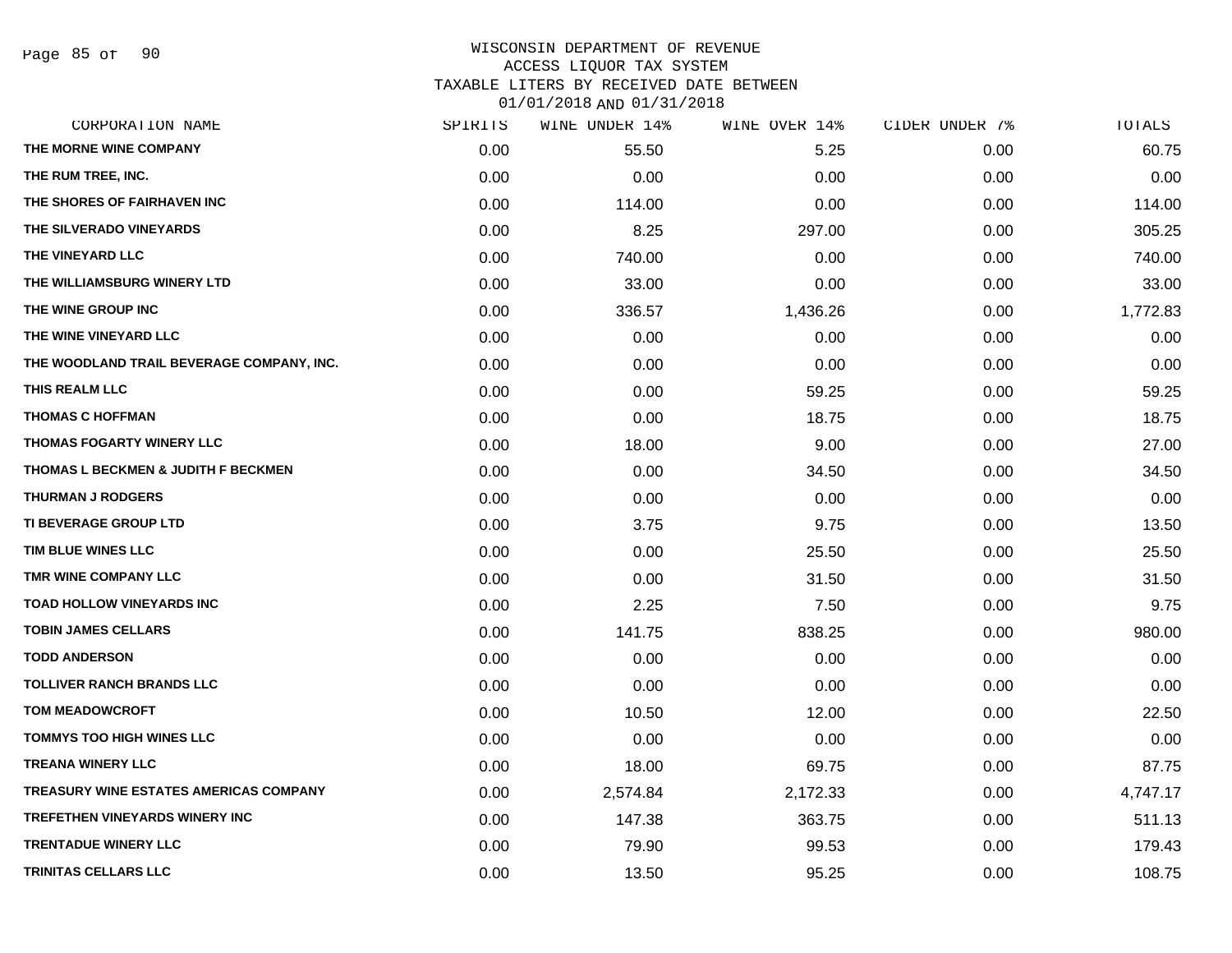| CORPORATION NAME                 | SPIRITS | WINE UNDER 14% | WINE OVER 14% | CIDER UNDER 7% | TOTALS   |
|----------------------------------|---------|----------------|---------------|----------------|----------|
| TRINITY VALLEY VINEYARDS LLC     | 0.00    | 0.00           | 0.00          | 0.00           | 0.00     |
| <b>TRIONE VINEYARDS LLC</b>      | 0.00    | 6.00           | 30.75         | 0.00           | 36.75    |
| <b>TROY LANDWEHR</b>             | 0.00    | 0.00           | 0.00          | 0.00           | 0.00     |
| <b>TSG LLC</b>                   | 0.00    | 72.00          | 45.75         | 0.00           | 117.75   |
| TURKOVICH FAMILY WINES LLC       | 0.00    | 3.75           | 7.75          | 0.00           | 11.50    |
| <b>TURLEY WINE CELLARS INC</b>   | 0.00    | 116.25         | 1,889.25      | 0.00           | 2,005.50 |
| <b>TURNBULL WINE CELLARS</b>     | 0.00    | 5.25           | 168.75        | 0.00           | 174.00   |
| TWIN PEAKS WINERY INC            | 0.00    | 25.50          | 331.50        | 0.00           | 357.00   |
| TWIN RIDGE ESTATES LLC           | 0.00    | 0.00           | 4.50          | 0.00           | 4.50     |
| <b>TWISTED OAK WINERY LLC</b>    | 0.00    | 9.00           | 7.50          | 0.00           | 16.50    |
| <b>TWO LADS LLC</b>              | 0.00    | 83.25          | 0.00          | 0.00           | 83.25    |
| <b>TWOMEY CELLARS LLC</b>        | 0.00    | 138.00         | 148.50        | 0.00           | 286.50   |
| TY R CATON                       | 0.00    | 10.50          | 48.75         | 0.00           | 59.25    |
| UNTI WINE CO LLC                 | 0.00    | 72.00          | 129.75        | 0.00           | 201.75   |
| <b>URBAN CELLARS LLC</b>         | 0.00    | 0.00           | 0.00          | 0.00           | 0.00     |
| V & C LLC                        | 0.00    | 32.25          | 95.00         | 0.00           | 127.25   |
| <b>V SATTUI WINERY INC</b>       | 0.00    | 174.75         | 602.25        | 0.00           | 777.00   |
| VAN RUITEN FAMILY WINERY LLC     | 0.00    | 0.00           | 0.00          | 0.00           | 0.00     |
| VAN WYCHEN WINES INC.            | 0.00    | 0.00           | 0.00          | 0.00           | 0.00     |
| <b>VERMEIL WINE GROUP LLC</b>    | 0.00    | 0.00           | 0.00          | 0.00           | 0.00     |
| <b>VERNON VINEYARDS LTD</b>      | 0.00    | 0.00           | 0.00          | 0.00           | 0.00     |
| <b>VETRO WINERY LLC</b>          | 0.00    | 0.00           | 0.00          | 0.00           | 0.00     |
| <b>VICINI ENTERPRISES LLC</b>    | 0.00    | 4.50           | 2.25          | 0.00           | 6.75     |
| <b>VIGNETTE WINERY LLC</b>       | 0.00    | 18.75          | 29.25         | 0.00           | 48.00    |
| <b>VILLA AMOROSA INC</b>         | 0.00    | 582.76         | 1,243.50      | 0.00           | 1,826.26 |
| <b>VILLA ENCINAL PARTNERS LP</b> | 0.00    | 0.00           | 249.00        | 0.00           | 249.00   |
| <b>VILLA SAN JULIETTE INC</b>    | 0.00    | 0.00           | 0.00          | 0.00           | 0.00     |
| <b>VILLA TOSCANO INC</b>         | 0.00    | 0.00           | 10.50         | 0.00           | 10.50    |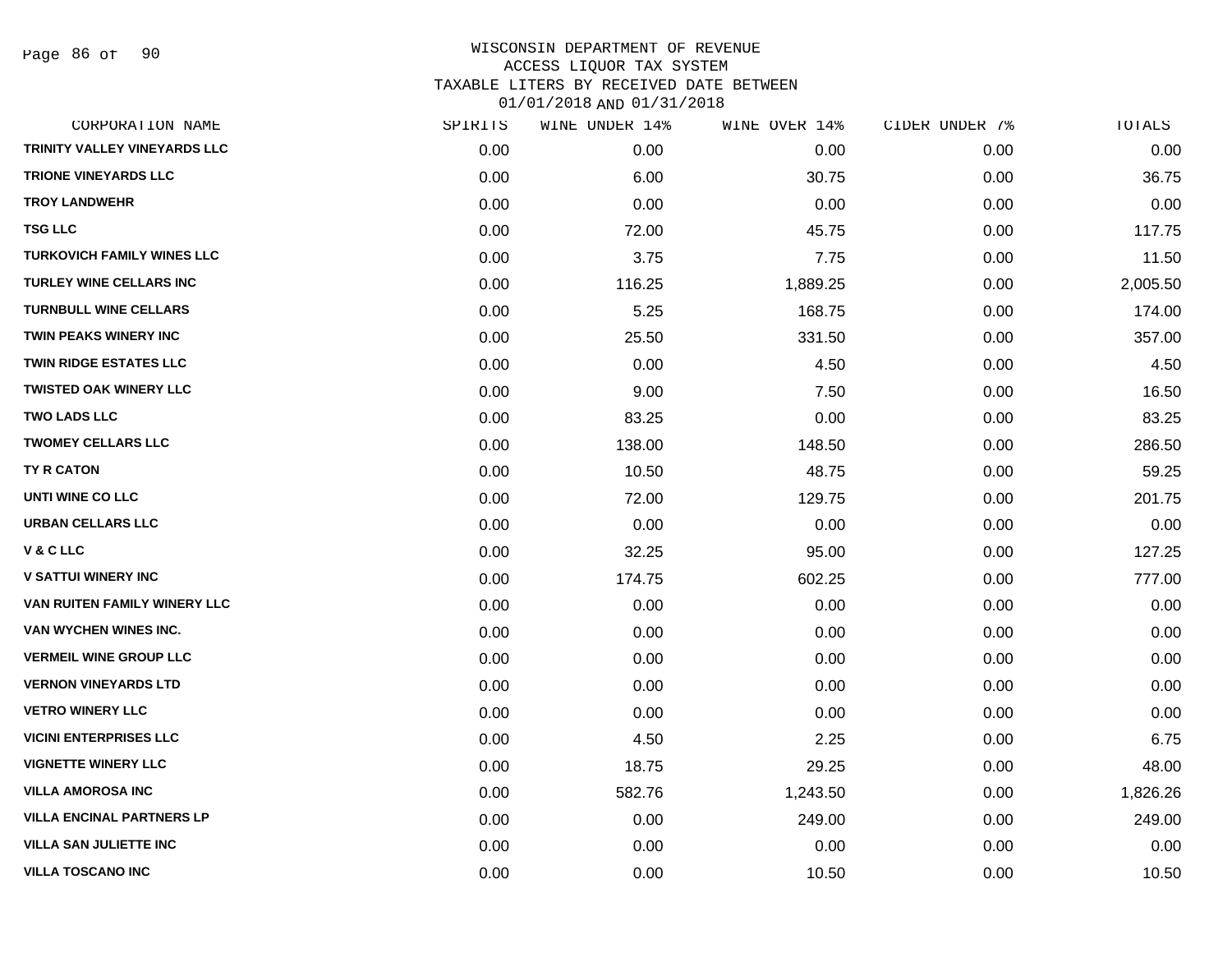Page 87 of 90

## WISCONSIN DEPARTMENT OF REVENUE ACCESS LIQUOR TAX SYSTEM TAXABLE LITERS BY RECEIVED DATE BETWEEN

| CORPORATION NAME                     | SPIRITS | WINE UNDER 14% | WINE OVER 14% | CIDER UNDER 7% | TOTALS   |
|--------------------------------------|---------|----------------|---------------|----------------|----------|
| <b>VIN DE ZO LLC</b>                 | 0.00    | 9.00           | 73.50         | 0.00           | 82.50    |
| <b>VINA ROBLES INC</b>               | 0.00    | 7.50           | 33.50         | 0.00           | 41.00    |
| <b>VINCENT ARROYO WINERY INC</b>     | 0.00    | 862.27         | 0.00          | 0.00           | 862.27   |
| <b>VINE &amp; SUN LLC</b>            | 0.00    | 0.00           | 0.00          | 0.00           | 0.00     |
| <b>VINE CLIFF WINERY INC</b>         | 0.00    | 4.50           | 58.50         | 0.00           | 63.00    |
| <b>VINEBURG LLC</b>                  | 0.00    | 0.00           | 610.50        | 0.00           | 610.50   |
| <b>VINEOAKS LLC</b>                  | 0.00    | 91.50          | 107.25        | 0.00           | 198.75   |
| <b>VINES TO CELLAR, INC.</b>         | 0.00    | 0.00           | 0.00          | 0.00           | 0.00     |
| <b>VINEYARD 29 LLC</b>               | 0.00    | 0.00           | 77.25         | 0.00           | 77.25    |
| <b>VINTAGE WINE ESTATES, INC.</b>    | 0.00    | 96.02          | 237.75        | 0.00           | 333.77   |
| <b>VINTAGE WINE ESTATES, INC.</b>    | 0.00    | 63.75          | 272.25        | 0.00           | 336.00   |
| <b>VINTAGE WINE ESTATES, INC.</b>    | 0.00    | 100.50         | 281.25        | 0.00           | 381.75   |
| <b>VINTAGE WINE ESTATES, INC.</b>    | 0.00    | 48.75          | 310.50        | 0.00           | 359.25   |
| <b>VINTAGE WINE ESTATES, INC.</b>    | 0.00    | 4.50           | 182.25        | 0.00           | 186.75   |
| <b>VINTAGE WINE ESTATES, INC.</b>    | 0.00    | 699.75         | 1,857.00      | 0.00           | 2,556.75 |
| <b>VINTAGE WINE ESTATES, INC.</b>    | 0.00    | 0.00           | 192.00        | 0.00           | 192.00   |
| <b>VINTAGE WINE ESTATES, INC.</b>    | 0.00    | 3.75           | 57.00         | 0.00           | 60.75    |
| <b>VINUM CELLARS INC</b>             | 0.00    | 3.00           | 1.50          | 0.00           | 4.50     |
| VON STIEHL WINERY LTD.               | 0.00    | 0.00           | 0.00          | 0.00           | 0.00     |
| <b>W G BEST WEINKELLEREI INC</b>     | 0.00    | 364.50         | 191.50        | 0.00           | 556.00   |
| <b>W J DEUTSCH &amp; SONS LTD</b>    | 0.00    | 2.25           | 30.00         | 0.00           | 32.25    |
| <b>WAITS-MAST FAMILY CELLARS LLC</b> | 0.00    | 12.00          | 0.00          | 0.00           | 12.00    |
| <b>WASHINGTON VINTNERS LLC</b>       | 0.00    | 0.00           | 0.00          | 0.00           | 0.00     |
| <b>WEIBEL INCORPORATED</b>           | 0.00    | 0.00           | 0.00          | 0.00           | 0.00     |
| <b>WENTE BROS</b>                    | 0.00    | 112.88         | 134.25        | 0.00           | 247.13   |
| <b>WEST COAST WINE PARTNERS LLC</b>  | 0.00    | 0.00           | 96.75         | 0.00           | 96.75    |
| <b>WEST PRAIRIE WINERY LLC</b>       | 0.00    | 0.00           | 0.00          | 0.00           | 0.00     |
| <b>WESTFALL WINERY LLC</b>           | 0.00    | 4.50           | 0.00          | 0.00           | 4.50     |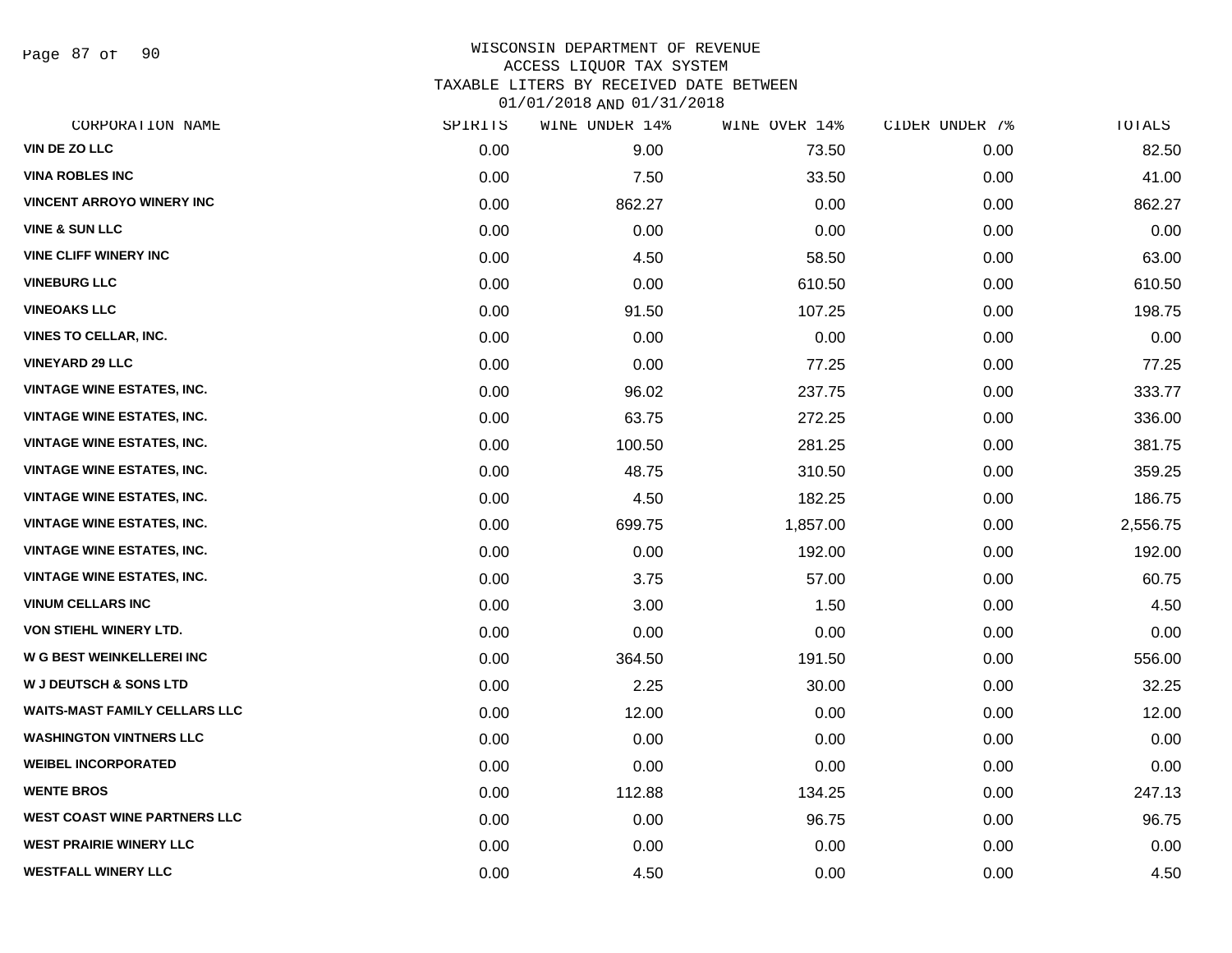#### WISCONSIN DEPARTMENT OF REVENUE ACCESS LIQUOR TAX SYSTEM

TAXABLE LITERS BY RECEIVED DATE BETWEEN

| CORPORATION NAME                                   | SPIRITS | WINE UNDER 14% | WINE OVER 14% | CIDER UNDER 7% | TOTALS    |
|----------------------------------------------------|---------|----------------|---------------|----------------|-----------|
| <b>WESTPORT WINERY LLC</b>                         | 0.00    | 4.50           | 0.75          | 0.00           | 5.25      |
| <b>WHEELER WINERY INC</b>                          | 0.00    | 186.75         | 545.25        | 0.00           | 732.00    |
| <b>WHETSTONE WINE CELLARS LLC</b>                  | 0.00    | 0.00           | 0.00          | 0.00           | 0.00      |
| <b>WHISPERING BLUFFS VINEYARD &amp; WINERY LTD</b> | 0.00    | 0.00           | 0.00          | 0.00           | 0.00      |
| <b>WHISPERING WINDS WINERY LLC</b>                 | 0.00    | 0.00           | 0.00          | 0.00           | 0.00      |
| <b>WHITE BEAR SPIRITS LLC</b>                      | 0.00    | 0.00           | 0.00          | 0.00           | 0.00      |
| <b>WHITE OAK VINEYARDS &amp; WINERY LLC</b>        | 0.00    | 21.75          | 36.00         | 0.00           | 57.75     |
| WHITE WINTER WINERY INC                            | 0.00    | 0.00           | 0.00          | 0.00           | 0.00      |
| <b>WIENS CELLARS LLC</b>                           | 0.00    | 84.00          | 211.50        | 0.00           | 295.50    |
| <b>WILDEROTTER WINERY LLC</b>                      | 0.00    | 0.00           | 0.00          | 0.00           | 0.00      |
| <b>WILLAMETTE VALLEY VINEYARDS INC</b>             | 0.00    | 134.25         | 78.75         | 0.00           | 213.00    |
| <b>WILLIAM F BLUHM</b>                             | 0.00    | 0.00           | 0.00          | 0.00           | 0.00      |
| <b>WILLIAM MOSBY</b>                               | 0.00    | 0.00           | 0.00          | 0.00           | 0.00      |
| <b>WILLIAMS &amp; SELYEM LLC</b>                   | 0.00    | 786.00         | 186.45        | 0.00           | 972.45    |
| <b>WILRONA LLC</b>                                 | 0.00    | 47.25          | 0.00          | 0.00           | 47.25     |
| <b>WILSON CREEK WINERY &amp; VINEYARDS INC</b>     | 0.00    | 380.81         | 79.15         | 0.00           | 459.96    |
| <b>WIND GAP WINES LLC</b>                          | 0.00    | 0.00           | 0.00          | 0.00           | 0.00      |
| <b>WINDERLEA WINE COMPANY LLC</b>                  | 0.00    | 23.25          | 32.25         | 0.00           | 55.50     |
| <b>WINDWARD VINEYARD LLC</b>                       | 0.00    | 6.75           | 0.00          | 0.00           | 6.75      |
| <b>WINE BY JOE LLC</b>                             | 0.00    | 9.00           | 6.00          | 0.00           | 15.00     |
| WINE OF THE MONTH CLUB, INC.                       | 0.00    | 1,767.75       | 261.00        | 0.00           | 2,028.75  |
| <b>WINE ROAD VINTNERS LLC</b>                      | 0.00    | 76.50          | 138.50        | 0.00           | 215.00    |
| <b>WINE.COM OF TEXAS LLC</b>                       | 0.00    | 10,959.00      | 0.00          | 0.00           | 10,959.00 |
| <b>WINEGREETING.COM INC</b>                        | 0.00    | 0.00           | 0.00          | 0.00           | 0.00      |
| <b>WINERY AT BLACK STAR FARMS LLC</b>              | 0.00    | 43.88          | 1.50          | 0.00           | 45.38     |
| <b>WINERY EXCHANGE, INC.</b>                       | 0.00    | 10.50          | 75.75         | 0.00           | 86.25     |
| <b>WINERY FULFILLMENT SERVICES LLC</b>             | 0.00    | 14.87          | 82.48         | 0.00           | 97.35     |
| <b>WINESITTER BREWHOUSE LLC</b>                    | 0.00    | 0.00           | 0.00          | 0.00           | 0.00      |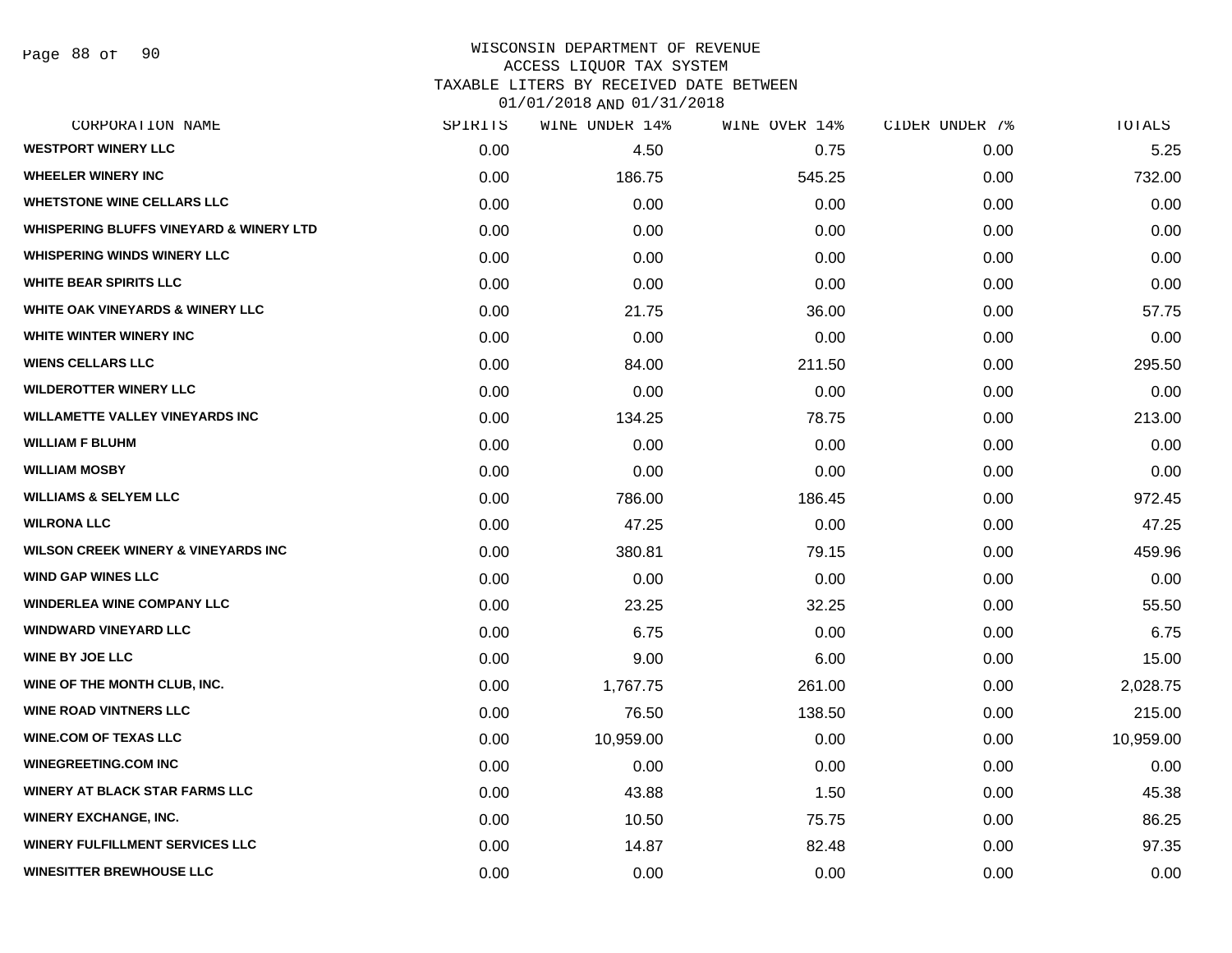Page 89 of 90

| SPIRITS | WINE UNDER 14% | WINE OVER 14% | CIDER UNDER 7% | TOTALS     |
|---------|----------------|---------------|----------------|------------|
| 0.00    | 0.00           | 0.00          | 0.00           | 0.00       |
| 0.00    | 0.00           | 39.00         | 0.00           | 39.00      |
| 0.00    | 3.00           | 0.00          | 0.00           | 3.00       |
| 0.00    | 0.00           | 0.00          | 0.00           | 0.00       |
| 0.00    | 0.00           | 0.00          | 0.00           | 0.00       |
| 0.00    | 0.00           | 0.00          | 0.00           | 0.00       |
| 0.00    | 1.50           | 25.50         | 0.00           | 27.00      |
| 0.00    | 0.00           | 0.00          | 0.00           | 0.00       |
| 0.00    | 3.00           | 4.50          | 0.00           | 7.50       |
| 0.00    | 54.75          | 0.00          | 0.00           | 54.75      |
| 0.00    | 140.22         | 15.57         | 0.00           | 155.79     |
| 0.00    | 1,158.43       | 180.32        | 0.00           | 1,338.75   |
| 0.00    | 166,867.67     | 101,809.73    | 8.25           | 268,685.65 |
|         |                |               |                |            |